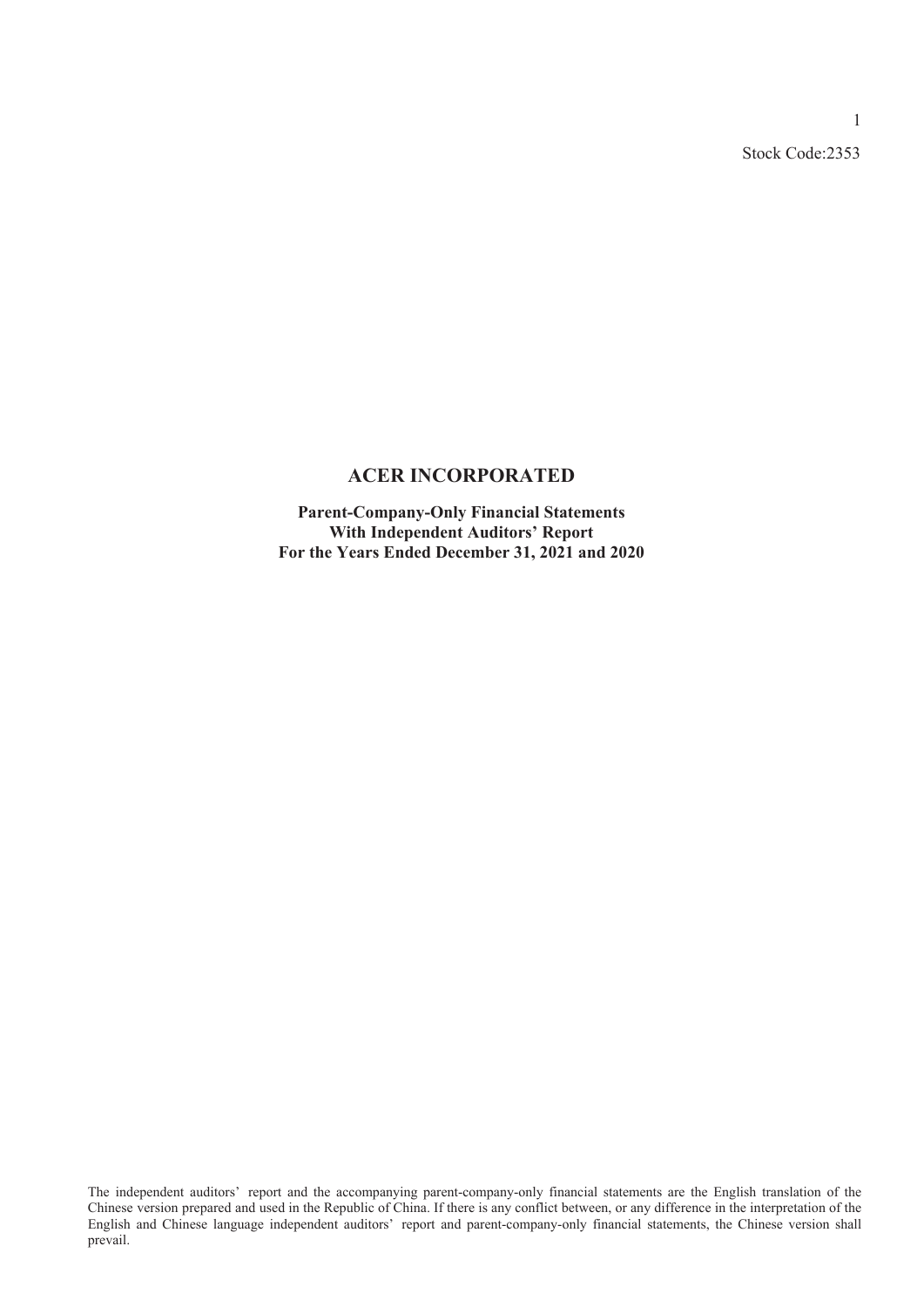# **Table of contents**

| Contents                                                                                         | Page             |
|--------------------------------------------------------------------------------------------------|------------------|
| 1. Cover Page                                                                                    | 1                |
| 2. Table of Contents                                                                             | 2                |
| 3. Independent Auditors' Report                                                                  | 3                |
| 4. Parent-Company-Only Balance Sheets                                                            | 4                |
| 5. Parent-Company-Only Statements of Comprehensive Income                                        | 5                |
| 6. Parent-Company-Only Statements of Changes in Equity                                           | 6                |
| 7. Parent-Company-Only Statements of Cash Flows                                                  | 7                |
| 8. Notes to Parent-Company-Only Financial Statements                                             |                  |
| Organization and business<br>(1)                                                                 | 8                |
| Authorization of the parent-company-only financial statements<br>(2)                             | 8                |
| Application of new and revised accounting standards and interpretations<br>(3)                   | $8\sim9$         |
| Summary of significant accounting policies<br>(4)                                                | $10 - 28$        |
| Critical accounting judgments and key sources of estimation and<br>(5)<br>assumption uncertainty | 29               |
| Significant account disclosures<br>(6)                                                           | $30 - 63$        |
| Related-party transactions<br>(7)                                                                | $64 - 73$        |
| Pledged assets<br>(8)                                                                            | 73               |
| (9)<br>Significant commitments and contingencies                                                 | 73               |
| (10) Significant loss from disaster                                                              | 73               |
| (11) Significant subsequent events                                                               | 74               |
| $(12)$ Others                                                                                    | 74               |
| (13) Additional disclosures                                                                      |                  |
| (a) Information on significant transactions                                                      | $75,77{\sim}92$  |
| (b) Information on investees                                                                     | $75,93{\sim}95$  |
| (c) Information on investment in Mainland China                                                  | 75, $96 \sim 97$ |
| (d) Major shareholders                                                                           | 75               |
| (14) Segment information                                                                         | 76               |
| 9. List of major account titles                                                                  | $98 - 107$       |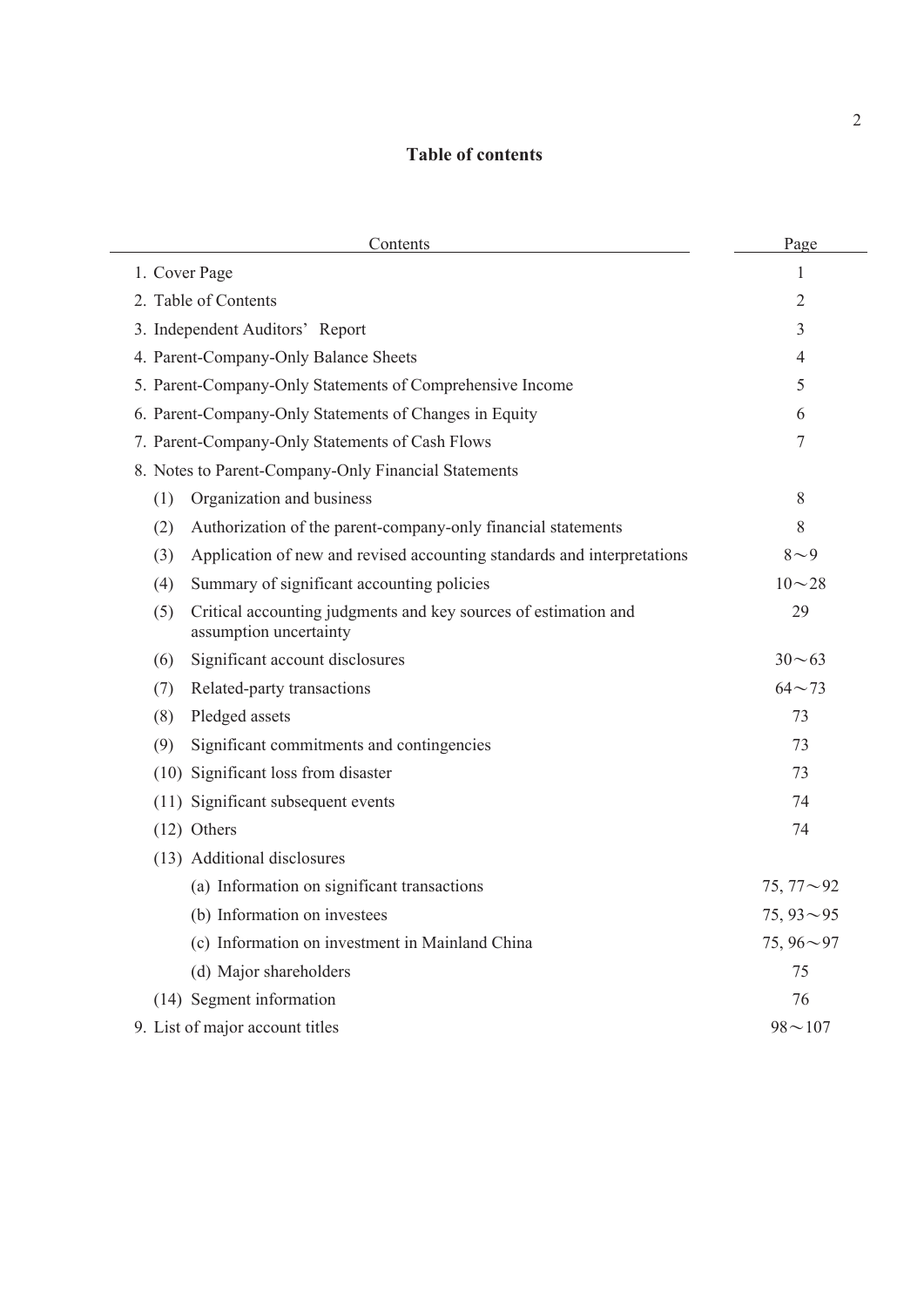### **Independent Auditors' Report**

To the Board of Directors Acer Incorporated:

#### **Opinion**

We have audited the parent-company-only financial statements of Acer Incorporated (the "Company"), which comprise the parent-company-only balance sheets as of December 31, 2021 and 2020, and the parent-companyonly statements of comprehensive income, changes in equity and cash flows for the years then ended, and notes to the parent-company-only financial statements, including a summary of significant accounting policies.

In our opinion, the accompanying parent-company-only financial statements present fairly, in all material respects, the parent-company-only financial position of the Company as of December 31, 2021 and 2020, and its parent-company-only financial performance and its parent-company-only cash flows for the years then ended in accordance with the Regulations Governing the Preparation of Financial Reports by Securities Issuers.

#### **Basis for Opinion**

We conducted our audits of the parent-company-only financial statements in accordance with the Regulations Governing Auditing and Attestation of Financial Statements by Certified Public Accountants, and the auditing standards generally accepted in the Republic of China. Our responsibilities under those standards are further described in the Auditors' Responsibilities for the Audit of the Parent-Company-Only Financial Statements section of our report. We are independent of the Company in accordance with the Certified Public Accountants Code of Professional Ethics in Republic of China (the " Code" ), and we have fulfilled our other ethical responsibilities in accordance with the Code. We believe that the audit evidence we have obtained is sufficient and appropriate to provide a basis of our opinion.

### **Key Audit Matters**

Key audit matters are those matters that, in our professional judgment, were of most significance in our audit of the parent-company-only financial statements of the current period. These matters were addressed in the context of our audit of the parent-company-only financial statements as a whole, and in forming our opinion thereon, and we do not provide a separate opinion on these matters.

Key audit matters for the Company's parent-company-only financial statements for the year ended December 31, 2021 are stated as follows:

1. Revenue recognition

Refer to Note 4(p) for the accounting policies on recognizing revenue, and Note 5(a) for uncertainty of accounting estimations and assumptions for sales returns and allowances.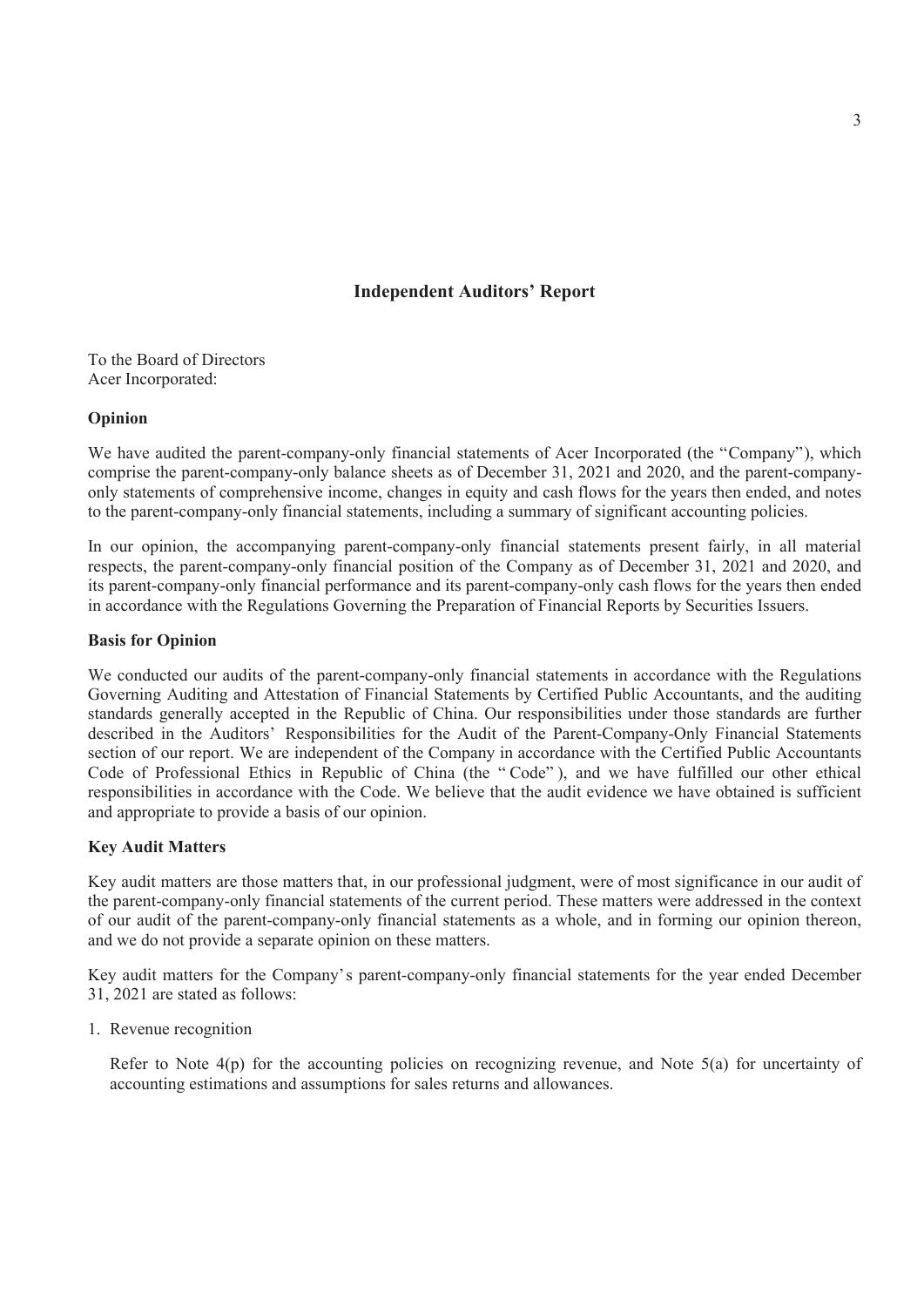Description of key audit matter:

The Company engaged primarily in the sale of brand-name IT products. Revenue is recognized depending on the various trade terms agreed with customers. This exposes the Company to the risk that the sales transactions made close to the balance sheet date are not recorded in the appropriate period. Furthermore, the accrual of sales allowances and returns based on business practice is subject to management' s judgment, which involves significant uncertainty. Consequently, the revenue recognition and accrual of sales allowances and returns have been identified as one of the key audit matters.

How the matter was addressed in our audit:

In relation to the key audit matters above, we have performed certain audit procedures including, among others, testing the design and operating effectiveness of the Company's internal controls over the timing of revenue recognition; performing a sample test of sales transactions taking place before and after the balance sheet date to ensure that revenue was recognized in the appropriate period; assessing the methodology used by management in estimating sales allowances and returns, including the reasonableness of key assumptions; and inspecting the historical payments of sales allowances and returns to evaluate the reasonableness of the sales allowances and returns estimated by management.

2. Valuation of inventories

Refer to Note 4(g) for the accounting policies on inventory valuation, Note 5(b) for uncertainty of accounting estimations and assumptions for inventory valuation and Note 6(f) for the details of the write-down of inventories.

Description of key audit matter:

Inventories are measured at the lower of cost and net realizable value. Due to the rapid innovation of the computech industry and fierce market competition, the Company's product price may fluctuate rapidly. Furthermore, the stocks for products and components may exceed customers' demands thus becoming obsolete. These factors expose the Company to significant level of uncertainty particularly in the area of estimating net realizable value, which is subject to management' s judgments. Therefore, the valuation of inventories has been identified as one of the key audit matters.

How the matter was addressed in our audit:

In relation to the key audit matter above, we have performed certain audit procedures including, among others, evaluating whether valuation of inventories was accounted for in accordance with the Company' s accounting policies; obtaining the inventory aging report, analyzing the fluctuation of inventory aging and selecting samples to verify the accuracy of inventory aging classification; and testing the net realizable value of inventories to evaluate the reasonableness of inventory provisions.

3. Impairment of goodwill from investment in subsidiaries

Refer to Note 4(n) for the accounting policies on impairment of non-financial assets. Note 5(c) for uncertainty of accounting estimations and assumptions for goodwill impairment and Note 6(g) for the evaluation of goodwill impairment.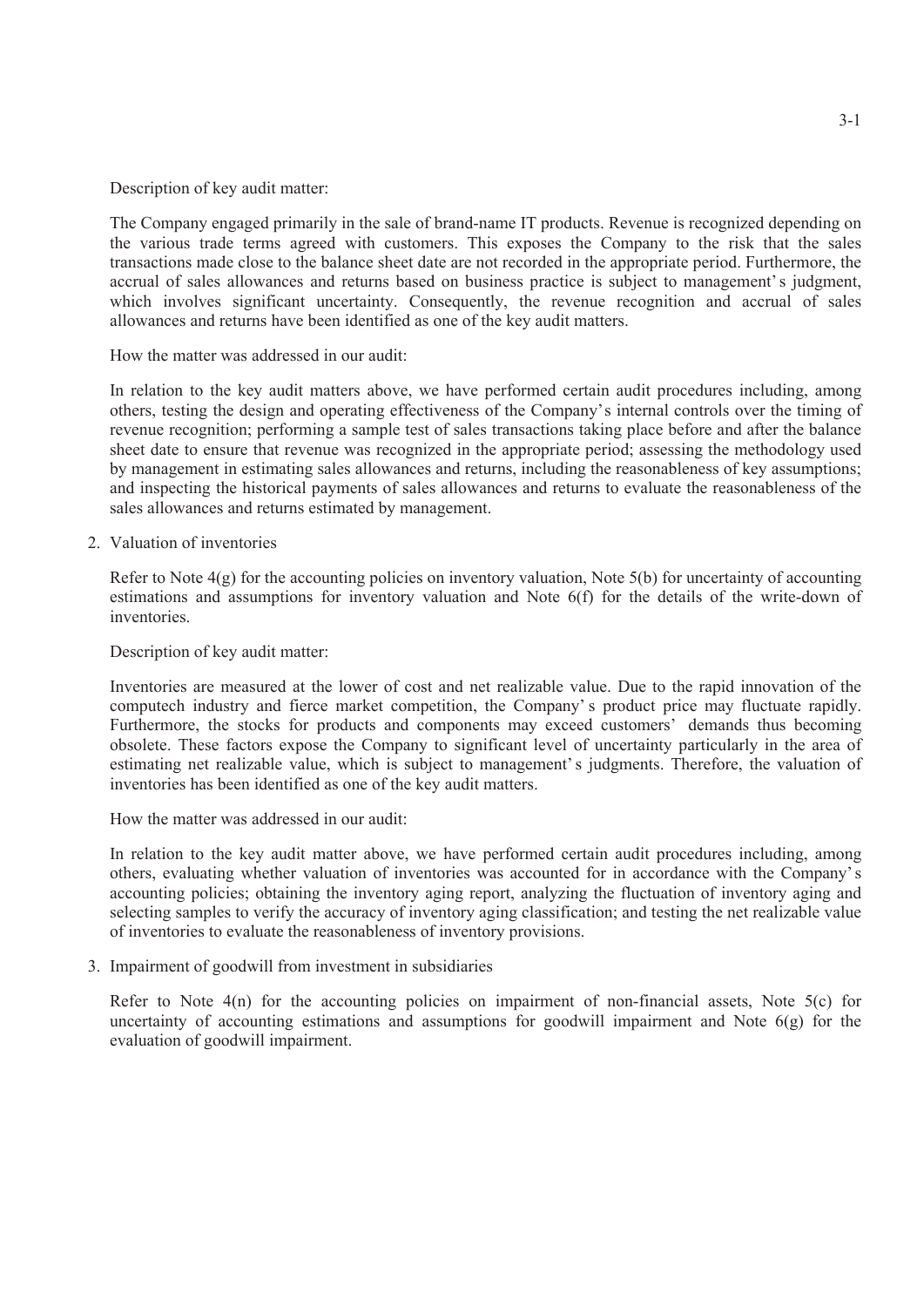Description of key audit matter:

Goodwill arising from acquisition of subsidiaries, which are included within the carrying amount of investments accounted for using the equity method, is subject to impairment test annually or at the time there are indications that goodwill may have been impaired. The assessment of the recoverable amount of the cashgenerating unit of goodwill involves management's judgment and estimation with respect to the future cash flows and key assumptions which are complex and involve significant uncertainty. Accordingly, the assessment of impairment of goodwill has been identified as one of the key audit matters.

How the matter was addressed in our audit:

In relation to the key audit matter above, we have performed certain audit procedures including, among others, assessing the basis used by management for identifying the cash-generating units and whether book value of assets belonging to respective cash-generating units have been completely covered; assessing the appropriateness of the estimation base and key assumptions (in particular projected sales growth rate and weighted-average cost of capital) used by the management in measuring the recoverable amount; assessing the historical reasonableness of management's estimates of business forecasts, and performing a sensitivity analysis of key assumptions. In addition to the above audit procedures, we have also involved a valuation specialist to evaluate the appropriateness of the weighted-average cost of capital used and its underlying assumptions; and inspecting the adequacy of the Company' s disclosures of related information on impairment evaluation of goodwill.

### **Responsibilities of Management and Those Charged with Governance for the Parent-Company-Only Financial Statements**

Management is responsible for the preparation and fair presentation of the parent-company-only financial statements in accordance with the Regulations Governing the Preparation of Financial Reports by Securities Issuers and for such internal control as management determines is necessary to enable the preparation of parent-company-only financial statements that are free from material misstatement, whether due to fraud or error.

In preparing the parent-company-only financial statements, management is responsible for assessing the Company's ability to continue as a going concern, disclosing, as applicable, matters related to going concern and using the going concern basis of accounting unless management either intends to liquidate the Company or to cease operations, or has no realistic alternative but to do so.

Those charged with governance (including members of the Audit Committee) are responsible for overseeing the Company's financial reporting process.

### **Auditors' Responsibilities for the Audit of the Parent-Company-Only Financial Statements**

Our objectives are to obtain reasonable assurance about whether the parent-company-only financial statements, as a whole, are free from material misstatement, whether due to fraud or error, and to issue an auditors' report that includes our opinion. Reasonable assurance is a high level of assurance, but is not a guarantee that an audit conducted in accordance with the auditing standards generally accepted in the Republic of China will always detect a material misstatement when it exists. Misstatements can arise from fraud or error and are considered material if, individually or aggregated, they could reasonably be expected to influence the economic decisions of users taken on the basis of these parent-company-only financial statements.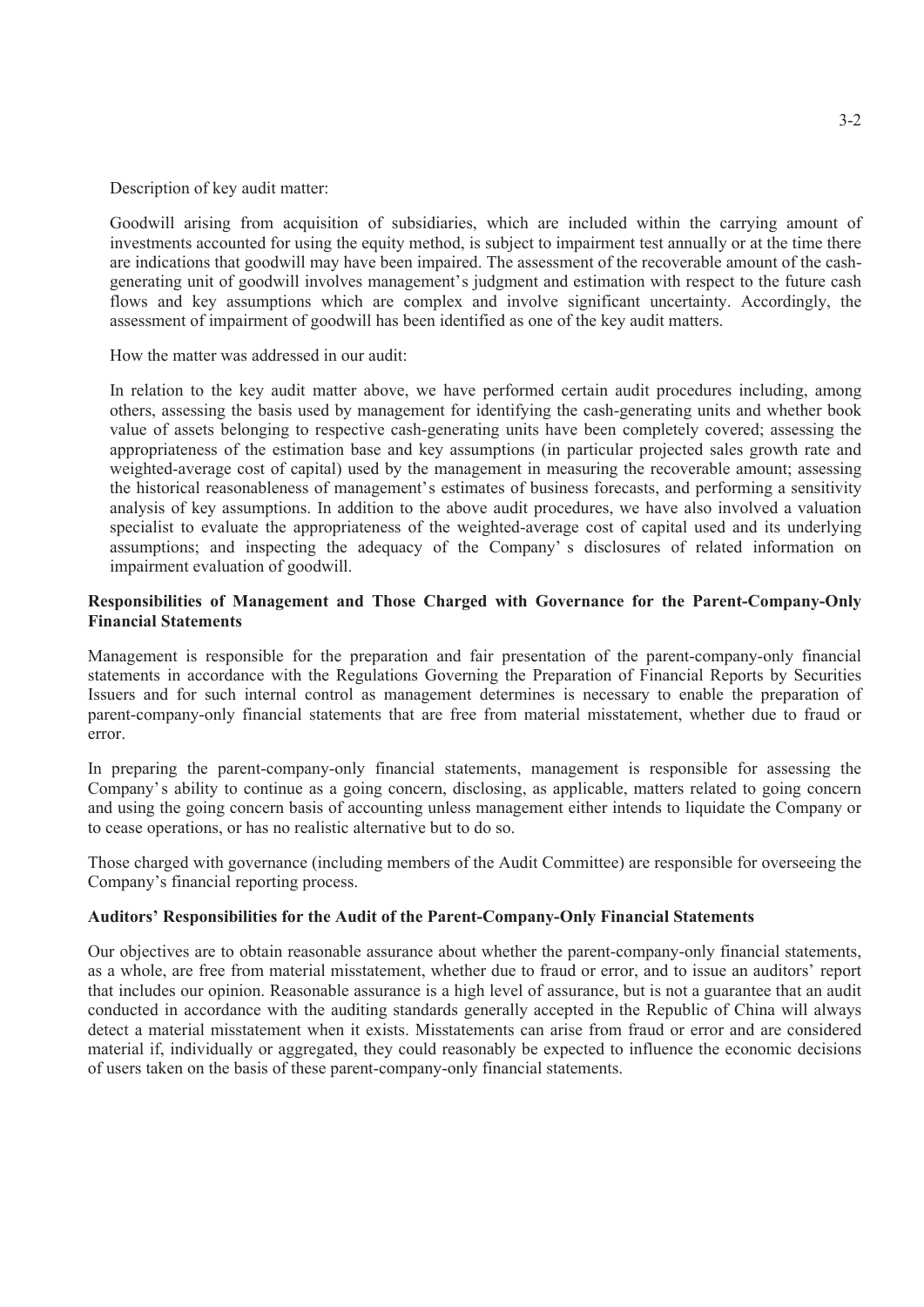As part of an audit in accordance with auditing standards generally accepted in the Republic of China, we exercise professional judgment and maintain professional skepticism throughout the audit. We also:

- 1. Identify and assess the risks of material misstatement of the parent-company-only financial statements, whether due to fraud or error, design and perform audit procedures responsive to those risks, and obtain audit evidence that is sufficient and appropriate to provide a basis for our opinion. The risk of not detecting a material misstatement resulting from fraud is higher than for one resulting from error, as fraud may involve collusion, forgery, intentional omissions, misrepresentations, or the override of internal control.
- 2. Obtain an understanding of internal control relevant to the audit in order to design audit procedures that are appropriate in the circumstances, but not for the purpose of expressing an opinion on the effectiveness of the Company's internal control.
- 3. Evaluate the appropriateness of accounting policies used and the reasonableness of accounting estimates and related disclosures made by management.
- 4. Conclude on the appropriateness of management's use of the going concern basis of accounting and, base on the audit evidence obtained, whether a material uncertainty exists related to events or conditions that may cast significant doubt on the Company's ability to continue as a going concern. If we conclude that a material uncertainty exists, we are required to draw attention in our auditors' report to the related disclosures in the parent-company-only financial statements or, if such disclosures are inadequate, to modify our opinion. Our conclusions are based on the audit evidence obtained up to the date of our auditors' report. However, future events or conditions may cause the Company to cease to continue as a going concern.
- 5. Evaluate the overall presentation, structure and content of the parent-company-only financial statements, including the disclosures, and whether the parent-company-only financial statements represent the underlying transactions and events in a manner that achieves fair presentation.
- 6. Obtain sufficient appropriate audit evidence regarding the financial information of the investee companies accounted for using the equity method to express an opinion on the parent-company-only financial statements. We are responsible for the direction, supervision and performance of the audit. We remain solely responsible for our audit opinion.

We communicate with those charged with governance regarding, among other matters, the planned scope and timing of the audit and significant audit findings, including any significant deficiencies in internal control that we identify during our audit.

We also provide those charged with governance with a statement that we have complied with relevant ethical requirements regarding independence, and to communicate with them all relationships and other matters that may reasonably be thought to bear on our independence, and where applicable, related safeguards.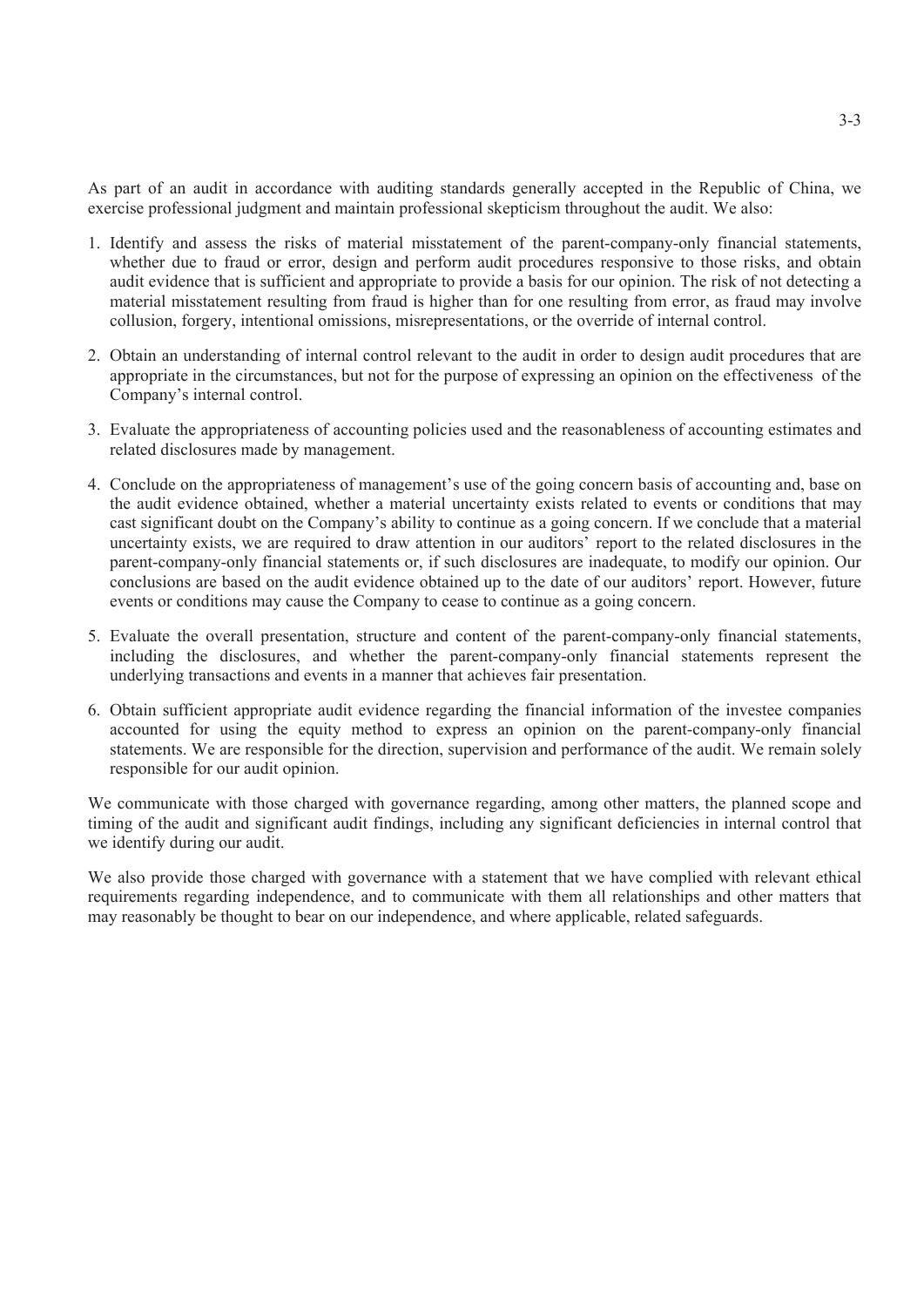From the matters communicated with those charged with governance, we determine those matters that were of most significance in the audit of the parent-company-only financial statements of the current period and are therefore the key audit matters. We describe these matters in our auditors' report unless law or regulation precludes public disclosure about the matter or when, in extremely rare circumstances, we determine that a matter should not be communicated in our report because the adverse consequences of doing so would reasonably be expected to outweigh the public interest benefits of such communication.

The engagement partners on the audit resulting in this independent auditors' report are Huei-Chen Chang and Ching-Wen Kao.

KPMG

Taipei, Taiwan (Republic of China) March 16, 2022

#### **Notes to Readers**

The accompanying parent-company-only financial statements are intended only to present the parent-company-only financial position, financial performance and cash flows in accordance with the accounting principles and practices generally accepted in the Republic of China and not those of any other jurisdictions. The standards, procedures and practices to audit such parent-company-only financial statements are those generally accepted and applied in the Republic of China.

The independent auditors' report and the accompanying parent-company-only financial statements are the English translation of the Chinese version prepared and used in the Republic of China. If there is any conflict between, or any difference in the interpretation of the English and Chinese language independent auditors' report and parent-company-only financial statements, the Chinese version shall prevail.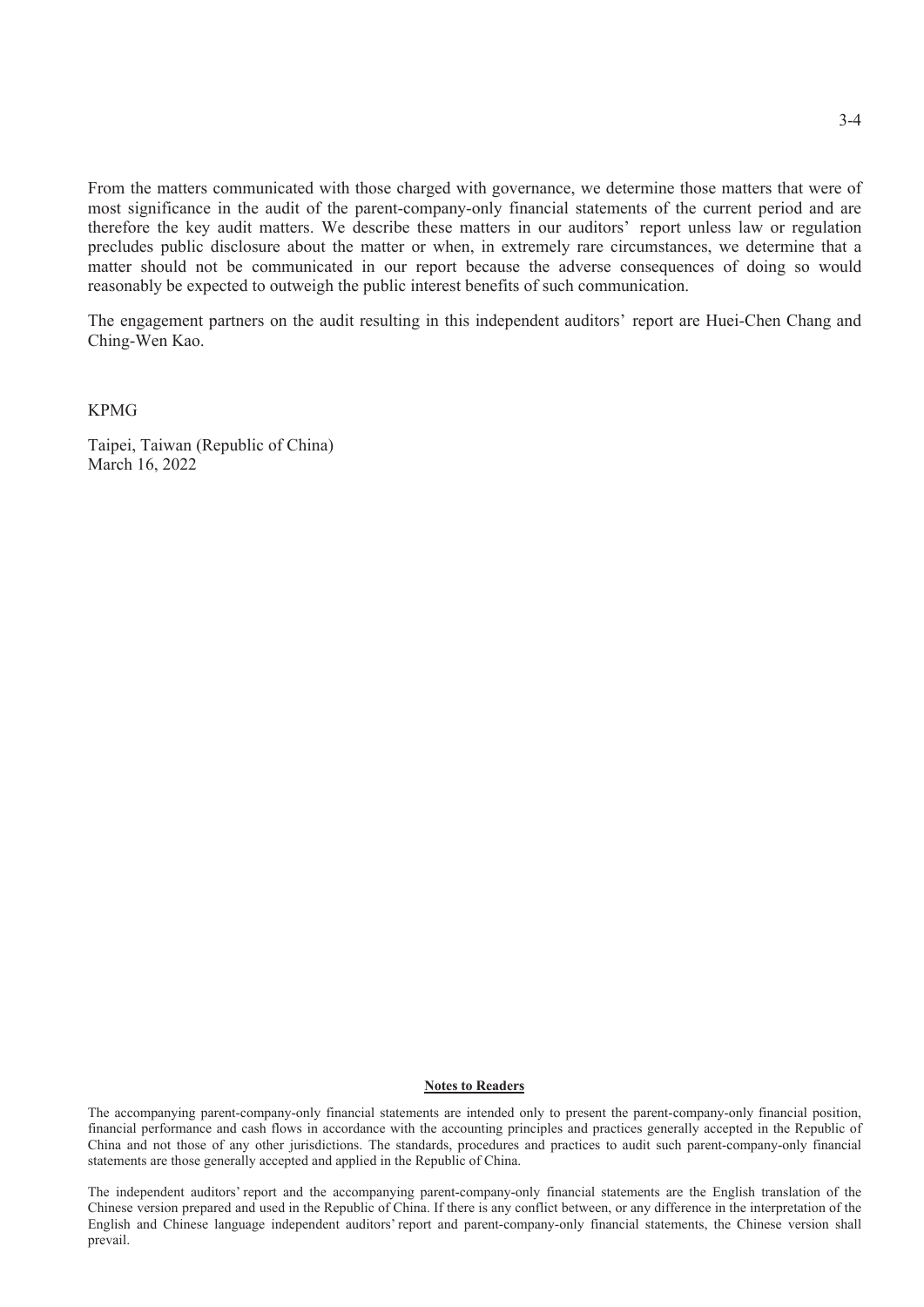### **ACER INCORPORATED**

**Parent-Company-Only Balance Sheets**

### **December 31, 2021 and 2020**

### **(Expressed in Thousands of New Taiwan Dollars)**

|      |                                                                                                            |              | December 31, 2021 |                          | December 31, 2020 |                |
|------|------------------------------------------------------------------------------------------------------------|--------------|-------------------|--------------------------|-------------------|----------------|
|      | <b>Assets</b>                                                                                              |              | <b>Amount</b>     | $\frac{0}{0}$            | <b>Amount</b>     | $\frac{0}{0}$  |
|      | <b>Current assets:</b>                                                                                     |              |                   |                          |                   |                |
| 1100 | Cash and cash equivalents (note $6(a)$ )                                                                   | <sup>S</sup> | 20,564,678        | 13                       | 15,999,824        | 12             |
| 1110 | Financial assets measured at fair value through profit or loss -<br>current (note $6(b)$ )                 |              | 443,248           | $\overline{\phantom{a}}$ | 156,738           |                |
| 1120 | Financial assets measured at fair value through other comprehensive<br>income – current (note $6(c)$ )     |              |                   |                          | 51,857            |                |
| 1140 | Contract assets – current (note $6(u)$ )                                                                   |              |                   |                          | 250               |                |
| 1170 | Notes and accounts receivable, net (notes $6(d) \& (u)$ )                                                  |              | 6,335,764         | 4                        | 5,910,659         | 5              |
| 1180 | Notes and accounts receivable from related parties (notes $6(d)$ & (u)<br>and $7)$                         |              | 37,518,525        | 23                       | 24,595,958        | 18             |
| 1200 | Other receivables, net (note $6(e)$ )                                                                      |              | 263,174           | -                        | 206,551           |                |
| 1210 | Other receivables from related parties (notes $6(e)$ and 7)                                                |              | 664,582           | $\overline{\phantom{a}}$ | 214,152           |                |
| 130X | Inventories (note $6(f)$ )                                                                                 |              | 16,213,599        | 10                       | 13,657,588        | 10             |
| 1470 | Other current assets                                                                                       |              | 245,025           | $\overline{\phantom{a}}$ | 226,214           | $\blacksquare$ |
|      | <b>Total current assets</b>                                                                                |              | 82,248,595        | 50                       | 61,019,791        | 45             |
|      | Non-current assets:                                                                                        |              |                   |                          |                   |                |
| 1517 | Financial assets measured at fair value through other comprehensive<br>income — non-current (note $6(c)$ ) |              | 6,690,542         | 4                        | 4,656,750         | 3              |
| 1550 | Investments accounted for using the equity method (note $6(g)$ )                                           |              | 67,951,695        | 42                       | 66,039,920        | 49             |
| 1600 | Property, plant and equipment (note $6(h)$ )                                                               |              | 1,740,178         | -1                       | 1,844,520         | 1              |
| 1755 | Right-of-use assets (note $6(i)$ )                                                                         |              | 76,756            | $\overline{\phantom{a}}$ | 73,967            |                |
| 1760 | Investment property (note $6(j)$ )                                                                         |              | 811,781           | -1                       | 724,504           | $\mathbf{1}$   |
| 1780 | Intangible assets (note $6(k)$ )                                                                           |              | 175,814           | $\overline{\phantom{a}}$ | 180,529           |                |
| 1840 | Deferred income tax assets (note $6(r)$ )                                                                  |              | 3,100,650         | 2                        | 1,911,708         | $\mathbf{1}$   |
| 1900 | Other non-current assets                                                                                   |              | 40,261            |                          | 61,608            |                |
| 1980 | Other financial assets $-$ non-current (note 8)                                                            |              | 160,566           | $\overline{\phantom{a}}$ | 88,955            |                |
|      | <b>Total non-current assets</b>                                                                            |              | 80,748,243        | 50                       | 75,582,461        | 55             |
|      | <b>Total assets</b>                                                                                        |              | \$162,996,838     | <b>100</b>               | 136,602,252       | <b>100</b>     |

(Continued)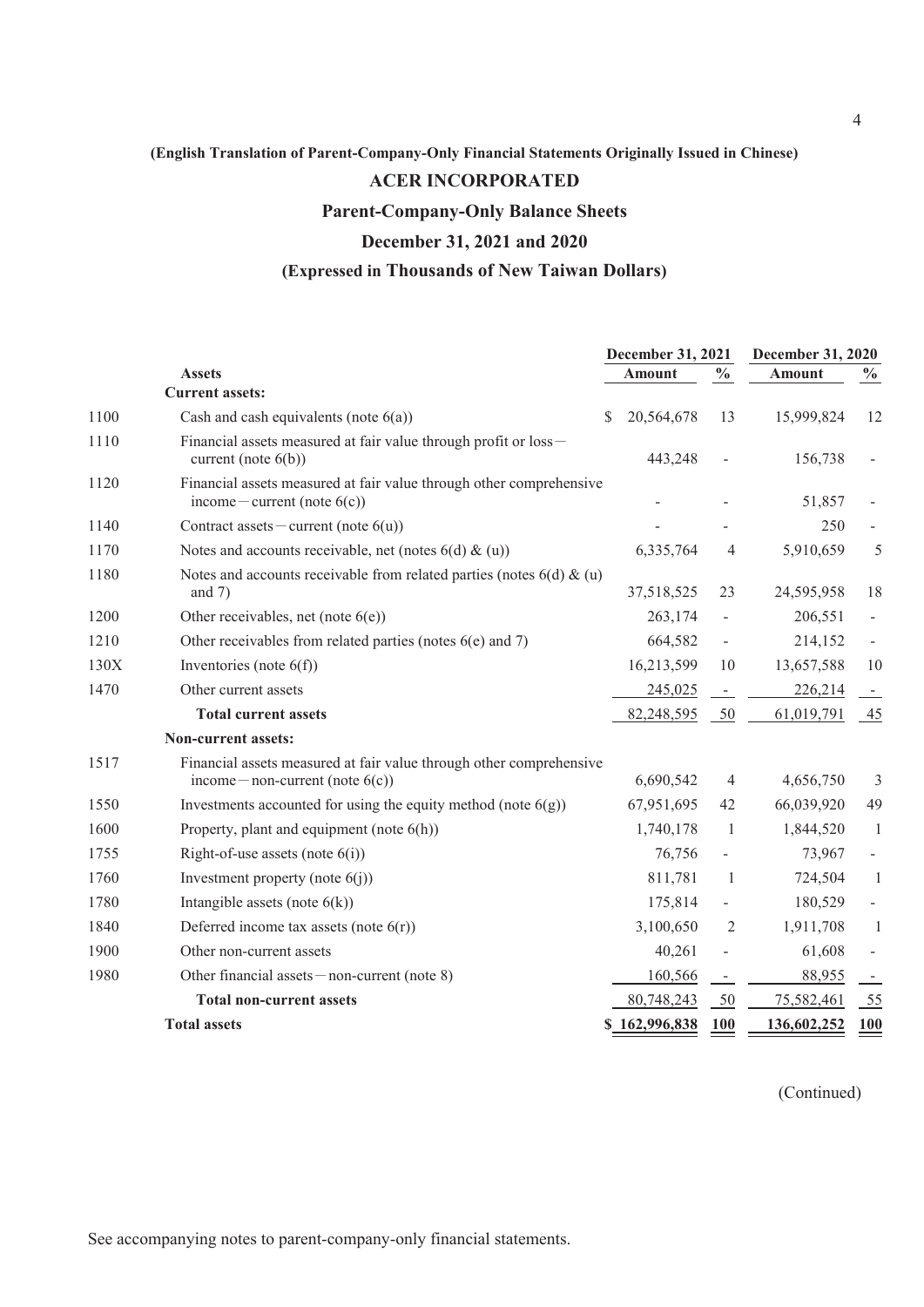### **ACER INCORPORATED**

**Parent-Company-Only Balance Sheets (Continued)**

### **December 31, 2021 and 2020**

### **(Expressed in Thousands of New Taiwan Dollars)**

|      |                                                                                             | December 31, 2021 |                          | <b>December 31, 2020</b> |                          |  |
|------|---------------------------------------------------------------------------------------------|-------------------|--------------------------|--------------------------|--------------------------|--|
|      | <b>Liabilities and Equity</b>                                                               | <b>Amount</b>     | $\frac{0}{0}$            | <b>Amount</b>            | $\frac{0}{0}$            |  |
|      | <b>Current liabilities:</b>                                                                 |                   |                          |                          |                          |  |
| 2120 | Financial liabilities measured at fair value through profit or loss-<br>current (note 6(b)) | \$<br>145,969     |                          | 943,985                  | -1                       |  |
| 2130 | Contract liabilities – current (note $6(u)$ )                                               | 9,512             | $\overline{\phantom{a}}$ | 79,131                   |                          |  |
| 2170 | Notes and accounts payable                                                                  | 47,977,844        | 30                       | 41,949,644               | 31                       |  |
| 2180 | Accounts payable to related parties (note 7)                                                | 628,865           | $\overline{\phantom{a}}$ | 503,171                  | $\overline{\phantom{a}}$ |  |
| 2200 | Other payables (note $6(v)$ )                                                               | 26,560,173        | 17                       | 18,406,873               | 13                       |  |
| 2220 | Other payables to related parties (note 7)                                                  | 518,175           | $\overline{\phantom{0}}$ | 763,946                  | $\mathbf{1}$             |  |
| 2250 | Provisions – current (note $6$ (o) and 9)                                                   | 834,725           | $\mathbf{1}$             | 742,153                  | $\mathbf{1}$             |  |
| 2230 | Current tax liabilities                                                                     | 3,502,017         | 2                        | 1,680,371                | $\mathbf{1}$             |  |
| 2280 | Lease liabilities – current (note $6(n)$ )                                                  | 43,432            | $\overline{\phantom{a}}$ | 60,449                   |                          |  |
| 2365 | Refund liabilities - current                                                                | 3,636,287         | $\overline{2}$           | 3,650,911                | 3                        |  |
| 2399 | Other current liabilities                                                                   | 434,939           | $\overline{\phantom{a}}$ | 433,513                  |                          |  |
|      | <b>Total current liabilities</b>                                                            | 84,291,938        | 52                       | 69,214,147               | 51                       |  |
|      | <b>Non-current liabilities:</b>                                                             |                   |                          |                          |                          |  |
| 2540 | Long-term debt (note $6(1)$ )                                                               |                   |                          | 3,300,000                | $\mathfrak{Z}$           |  |
| 2530 | Bonds payable(note 6(m))                                                                    | 10,000,000        | 6                        |                          |                          |  |
| 2570 | Deferred income tax liabilities (note $6(r)$ )                                              | 4,234,394         | 3                        | 3,153,296                | $\overline{2}$           |  |
| 2580 | Lease liabilities – non-current (note $6(n)$ )                                              | 33,810            | $\overline{\phantom{a}}$ | 14,236                   |                          |  |
| 2600 | Other non-current liabilities (note $6(q)$ )                                                | 745,386           |                          | 607,208                  |                          |  |
| 2622 | Long-term payable to related parties (note 7)                                               | 14,594            | $\overline{\phantom{a}}$ | 20,034                   |                          |  |
|      | <b>Total non-current liabilities</b>                                                        | 15,028,184        | $\overline{9}$           | 7,094,774                | $\overline{5}$           |  |
|      | <b>Total liabilities</b>                                                                    | 99,320,122        | 61                       | 76,308,921               | 56                       |  |
|      | Equity (note $6(s)$ ):                                                                      |                   |                          |                          |                          |  |
| 3110 | Common stock                                                                                | 30,478,538        | 19                       | 30,478,538               | 22                       |  |
| 3200 | Capital surplus                                                                             | 27,514,269        | 17                       | 27,378,068               | 20                       |  |
|      | Retained earnings:                                                                          |                   |                          |                          |                          |  |
| 3310 | Legal reserve                                                                               | 1,456,427         | 1                        | 853,852                  | 1                        |  |
| 3320 | Special reserve                                                                             | 4,833,750         | 3                        | 3,976,265                | 3                        |  |
| 3350 | Unappropriated retained earnings                                                            | 10,596,212        | 6                        | 6,038,916                | 4                        |  |
| 3400 | Other equity                                                                                | (8, 287, 624)     | (5)                      | (5,517,452)              | (4)                      |  |
| 3500 | Treasury stock                                                                              | (2,914,856)       | (2)                      | (2,914,856)              | (2)                      |  |
|      | <b>Total equity</b>                                                                         | 63,676,716        | $\frac{39}{2}$           | 60,293,331               | $\overline{44}$          |  |
|      | <b>Total liabilities and equity</b>                                                         | \$162,996,838     | <b>100</b>               | 136,602,252              | 100                      |  |

See accompanying notes to parent-company-only financial statements.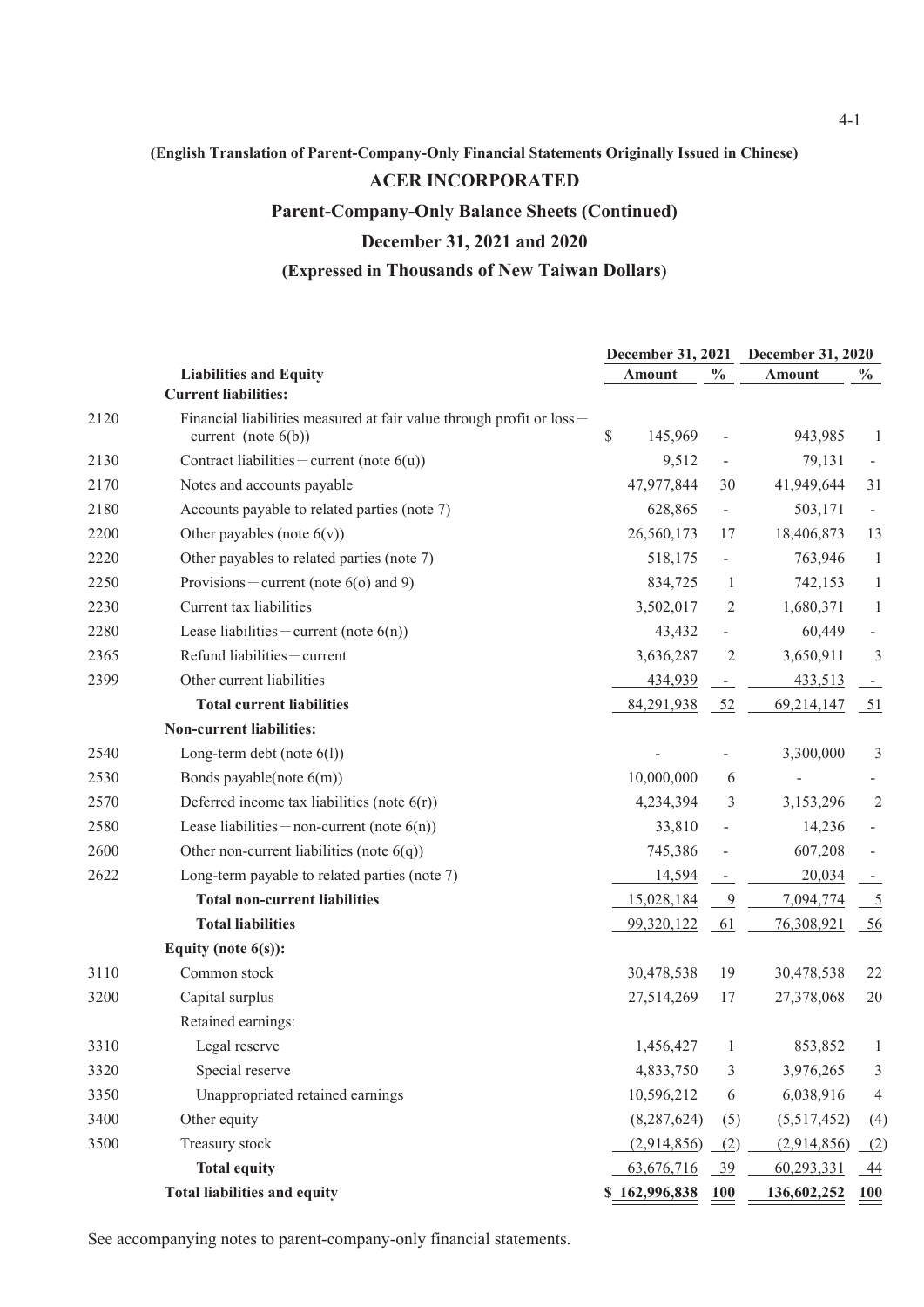### **ACER INCORPORATED**

### **Parent-Company-Only Statements of Comprehensive Income**

### **For the years ended December 31, 2021 and 2020**

### **(Expressed in Thousands of New Taiwan Dollars, Except for Earnings Per Share)**

|      |                                                                                                | 2021                     |                          | 2020                     |                |  |
|------|------------------------------------------------------------------------------------------------|--------------------------|--------------------------|--------------------------|----------------|--|
|      |                                                                                                | <b>Amount</b>            | $\frac{0}{0}$            | <b>Amount</b>            | $\frac{0}{0}$  |  |
| 4000 | Net revenue (notes $6(u)$ and 7)                                                               | \$<br>246,828,456        | 100                      | 209,586,473              | 100            |  |
| 5000 | Cost of revenue (notes $6(f)$ & (o) and 7)                                                     | (231, 450, 073)          | (94)                     | (199,065,721)            | (95)           |  |
|      | Gross profit before realized gross profit on sales to subsidiaries, associates                 |                          |                          |                          |                |  |
|      | and joint ventures                                                                             | 15,378,383               | 6                        | 10,520,752               | 5              |  |
| 5920 | (Unrealized) realized gross profit on sales to subsidiaries, associates and joint              |                          |                          |                          |                |  |
|      | ventures                                                                                       | (45, 415)                | $\overline{\phantom{a}}$ | 2,440                    |                |  |
|      | <b>Gross profit</b>                                                                            | 15,332,968               | 6                        | 10,523,192               | 5              |  |
|      | Operating expenses (notes $6(d)$ , (h), (i), (j), (k), (n), (o), (p), (q) & (v), 7 and<br>12): |                          |                          |                          |                |  |
| 6100 | Selling expenses                                                                               | (3,325,745)              | (1)                      | (3,034,971)              | (1)            |  |
| 6200 | General and administrative expenses                                                            | (1,459,183)              | (1)                      | (1,165,863)              | (1)            |  |
| 6300 | Research and development expenses                                                              | (2,204,357)              | (1)                      | (1,986,440)              | (1)            |  |
|      | <b>Total operating expenses</b>                                                                | (6,989,285)              | (3)                      | (6,187,274)              | (3)            |  |
| 6500 | Other operating income and expenses, net (notes $6(p)$ & (w) and 7)                            | 161,174                  | $\qquad \qquad -$        | 154,916                  |                |  |
|      | <b>Operating income</b>                                                                        | 8,504,857                | 3                        | 4,490,834                | $\overline{2}$ |  |
|      | Non-operating income and loss:                                                                 |                          |                          |                          |                |  |
| 7100 | Interest income (notes $6(x)$ and 7)                                                           | 42,434                   |                          | 50,577                   |                |  |
| 7010 | Other income (note $6(x)$ )                                                                    | 287,772                  |                          | 185,228                  |                |  |
| 7020 | Other gains and losses (notes $6(x)$ and 7)                                                    | (33,924)                 |                          | 178,477                  |                |  |
| 7050 | Finance costs (notes $6(n)$ & (x) and 7)                                                       | (51,662)                 |                          | (65, 529)                |                |  |
| 7060 | Share of profits of subsidiaries, associates and joint ventures (note $6(g)$ )                 | 4,953,384                | $\overline{c}$           | 2,524,675                | $\overline{2}$ |  |
|      | Total non-operating income and loss                                                            | 5,198,004                | $\overline{c}$           | 2,873,428                | $\overline{2}$ |  |
|      | Income before taxes                                                                            | 13,702,861               | 5                        | 7,364,262                | $\overline{4}$ |  |
| 7950 | Income tax expenses (note $6(r)$ )                                                             | (2,805,434)              | (1)                      | (1,334,975)              | (1)            |  |
|      | <b>Net Income</b>                                                                              | 10,897,427               | $\overline{4}$           | 6,029,287                | 3              |  |
|      | Other comprehensive income (loss) (notes $6(g)$ , (q), (r), (s) & (y)):                        |                          |                          |                          |                |  |
| 8310 | Items that will not be reclassified subsequently to profit or loss                             |                          |                          |                          |                |  |
| 8311 | Remeasurements of defined benefit plans                                                        | (157,368)                |                          | (5,026)                  |                |  |
| 8316 | Unrealized gains and losses from investments in equity instruments                             |                          |                          |                          |                |  |
|      | measured at fair value through other comprehensive income                                      | (83,057)                 |                          | 716,961                  |                |  |
| 8330 | Share of other comprehensive losses of subsidiaries and associates                             | (103, 357)               |                          | (35, 859)                |                |  |
| 8349 | Income tax related to items that will not be reclassified subsequently to                      |                          |                          |                          |                |  |
|      | profit or loss                                                                                 | 31,474                   |                          | 1,005                    |                |  |
|      | Total items that will not be reclassified subsequently to profit or loss                       | (312,308)                | $\overline{\phantom{a}}$ | 677,081                  |                |  |
| 8360 | Items that may be reclassified subsequently to profit or loss                                  |                          |                          |                          |                |  |
| 8361 | Exchange differences on translation of foreign operations                                      | (2,766,226)              | (1)                      | (1,855,833)              | (1)            |  |
| 8399 | Income tax related to items that may be reclassified subsequently to profit or<br>loss         | $\overline{\phantom{a}}$ | $\overline{\phantom{a}}$ | $\overline{\phantom{0}}$ | -              |  |
|      | Total items that may be reclassified subsequently to profit or loss                            | (2,766,226)              | (1)                      | (1,855,833)              | (1)            |  |
|      | Other comprehensive loss, net of taxes                                                         | (3,078,534)              | (1)                      | (1,178,752)              | (1)            |  |
|      | Total comprehensive income for the year                                                        | 7,818,893                | 3                        | 4,850,535                | $\overline{2}$ |  |
|      | Earnings per share (in New Taiwan dollars) (note 6(t)):                                        |                          |                          |                          |                |  |
| 9750 | Basic earnings per share                                                                       |                          | <u>3.63</u>              |                          | <u>2.01</u>    |  |
| 9850 | Diluted earnings per share                                                                     |                          | 3.60                     |                          | 1.99           |  |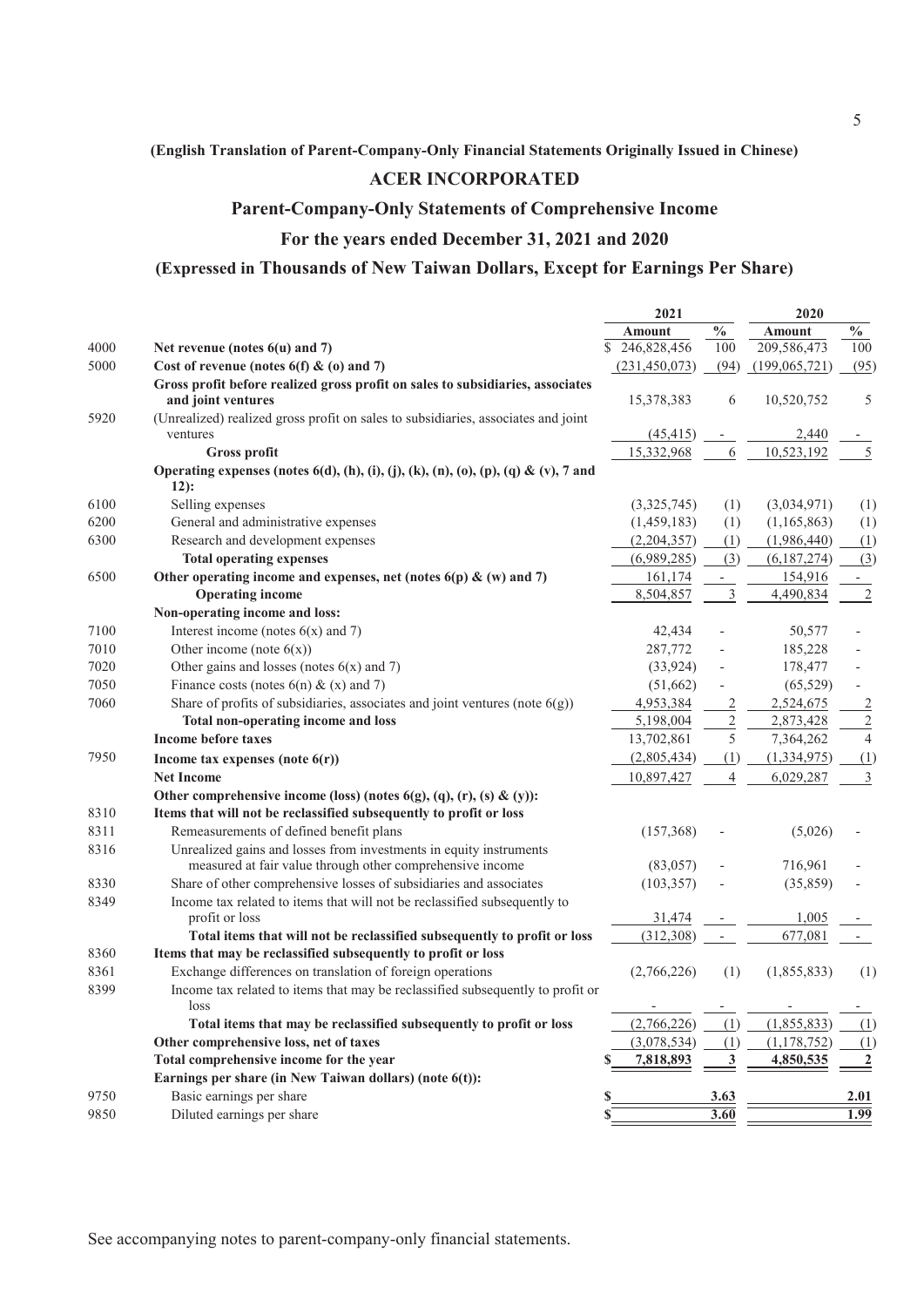#### **ACER INCORPORATED**

#### **Parent-Company-Only Statements of Changes in Equity**

#### **For the years ended December 31, 2021 and 2020**

#### **(Expressed in Thousands of New Taiwan Dollars)**

|                                                                                                                            |                 |                       | <b>Retained earnings</b> |                           | Other equity                           |             |                                                   |                                                                                                            |                                                             |               |                   |                       |
|----------------------------------------------------------------------------------------------------------------------------|-----------------|-----------------------|--------------------------|---------------------------|----------------------------------------|-------------|---------------------------------------------------|------------------------------------------------------------------------------------------------------------|-------------------------------------------------------------|---------------|-------------------|-----------------------|
|                                                                                                                            | Common<br>stock | Capital<br>surplus    | Legal<br>reserve         | <b>Special</b><br>reserve | Unappropriated<br>retained<br>earnings | Total       | Foreign<br>currency<br>translation<br>differences | Unrealized gain<br>(loss) from<br>financial assets<br>measured at<br>fair value<br>comprehensive<br>income | through other Remeasurements<br>of defined<br>benefit plans | <b>Total</b>  | Treasury<br>stock | <b>Total equity</b>   |
| <b>Balance at January 1, 2020</b>                                                                                          | 30,749,338      | 28,152,962            | 587,602                  | 2.940.572                 | 2,668,082                              | 6,196,256   | (4,187,394)                                       | 133,070                                                                                                    | (287, 903)                                                  | (4,342,227)   | (2,914,856)       | 57,841,473            |
| Net income for the year                                                                                                    |                 |                       |                          |                           | 6,029,287                              | 6,029,287   |                                                   |                                                                                                            |                                                             |               |                   | 6,029,287             |
| Other comprehensive income (loss) for the year                                                                             |                 |                       |                          |                           |                                        | $\sim$      | (1,855,833)                                       | 632,065                                                                                                    | 45,016                                                      | (1,178,752)   |                   | (1, 178, 752)         |
| Total comprehensive income (loss) for the year                                                                             |                 |                       |                          | $\sim$                    | 6,029,287                              | 6,029,287   | (1.855.833)                                       | 632,065                                                                                                    | 45,016                                                      | (1.178.752)   |                   | 4,850,535             |
| Appropriation approved by the stockholders:                                                                                |                 |                       |                          |                           |                                        |             |                                                   |                                                                                                            |                                                             |               |                   |                       |
| Legal reserve                                                                                                              |                 |                       | 266,250                  |                           | (266, 250)                             |             |                                                   |                                                                                                            |                                                             |               |                   |                       |
| Special reserve<br>Cash dividends                                                                                          |                 |                       |                          | 1,035,693                 | (1,035,693)                            | (1,352,971) |                                                   |                                                                                                            |                                                             |               |                   |                       |
|                                                                                                                            |                 |                       |                          |                           | (1,352,971)                            |             |                                                   |                                                                                                            |                                                             |               |                   | (1,352,971)           |
| Cash distributed from capital surplus<br>Adjustments of capital surplus for the cash dividends distributed to subsidiaries |                 | (1,014,728)<br>36,416 |                          |                           |                                        |             |                                                   |                                                                                                            |                                                             |               |                   | (1,014,728)<br>36,416 |
| Purchase of treasury share                                                                                                 |                 |                       |                          |                           |                                        |             |                                                   |                                                                                                            |                                                             |               | (361, 943)        | (361, 943)            |
| Retirement of treasury share                                                                                               | (270, 800)      | (91, 143)             |                          |                           |                                        |             |                                                   |                                                                                                            |                                                             |               | 361,943           |                       |
| Share of changes in equity of associates                                                                                   |                 | 76,443                |                          |                           |                                        |             |                                                   |                                                                                                            |                                                             |               |                   | 76,443                |
| Changes in ownership interests in subsidiaries                                                                             |                 | 43,604                |                          |                           |                                        |             |                                                   |                                                                                                            |                                                             |               |                   | 43,604                |
| Difference between consideration and carrying amount of subsidiaries disposed                                              |                 | 174,404               |                          |                           |                                        |             |                                                   |                                                                                                            |                                                             |               |                   | 174,404               |
| Reorganization under common control                                                                                        |                 |                       |                          |                           | (12)                                   | (12)        |                                                   |                                                                                                            |                                                             |               |                   | (12)                  |
| Stock option compensation cost of subsidiaries                                                                             |                 | 110                   |                          |                           |                                        |             |                                                   |                                                                                                            |                                                             |               |                   | 110                   |
| Disposal of financial assets measured at fair value through other comprehensive                                            |                 |                       |                          |                           |                                        |             |                                                   |                                                                                                            |                                                             |               |                   |                       |
| income by subsidiaries                                                                                                     |                 |                       |                          |                           | (3,527)                                | (3,527)     |                                                   | 3,527                                                                                                      |                                                             | 3,527         |                   |                       |
| <b>Balance at December 31, 2020</b>                                                                                        | 30,478,538      | 27,378,068            | 853,852                  | 3,976,265                 | 6.038.916                              | 10,869,033  | (6,043,227)                                       | 768,662                                                                                                    | (242, 887)                                                  | (5.517.452)   | (2,914,856)       | 60.293.331            |
| Net income for the year                                                                                                    |                 |                       |                          |                           | 10,897,427                             | 10,897,427  |                                                   |                                                                                                            |                                                             |               |                   | 10,897,427            |
| Other comprehensive income (loss) for the year                                                                             |                 |                       |                          |                           |                                        |             | (2.766.226)                                       | (324.225)                                                                                                  | 11,917                                                      | (3.078.534)   |                   | (3,078,534)           |
| Total comprehensive income (loss) for the year                                                                             |                 |                       |                          | $\sim$                    | 10,897,427                             | 10,897,427  | (2,766,226)                                       | (324, 225)                                                                                                 | 11.917                                                      | (3.078.534)   |                   | 7,818,893             |
| Appropriation approved by the stockholders:                                                                                |                 |                       |                          |                           |                                        |             |                                                   |                                                                                                            |                                                             |               |                   |                       |
| Legal reserve                                                                                                              |                 |                       | 602,575                  |                           | (602, 575)                             |             |                                                   |                                                                                                            |                                                             |               |                   |                       |
| Special reserve                                                                                                            |                 |                       |                          | 857,485                   | (857, 485)                             |             |                                                   |                                                                                                            |                                                             |               |                   |                       |
| Cash dividends                                                                                                             |                 |                       |                          |                           | (4, 571, 781)                          | (4,571,781) |                                                   |                                                                                                            |                                                             |               |                   | (4,571,781)           |
| Adjustments of capital surplus for the cash dividends distributed to subsidiaries                                          |                 | 70,119                |                          |                           |                                        |             |                                                   |                                                                                                            |                                                             |               |                   | 70,119                |
| Share of changes in equity of associates<br>Changes in ownership interests in subsidiaries                                 |                 | (24,908)              |                          |                           |                                        |             |                                                   |                                                                                                            |                                                             | 72            |                   | (24,908)<br>60,177    |
| Difference between consideration and carrying amount of subsidiaries aquired or                                            |                 | 60,105                |                          |                           |                                        |             | 3,856                                             | (6, 544)                                                                                                   | 2,760                                                       |               |                   |                       |
| disposed                                                                                                                   |                 | 29,880                |                          |                           |                                        |             |                                                   |                                                                                                            |                                                             |               |                   | 29,880                |
| Stock option compensation cost of subsidiaries                                                                             |                 | 1.005                 |                          |                           |                                        |             |                                                   |                                                                                                            |                                                             |               |                   | 1,005                 |
| Disposal of financial assets measured at fair value through other comprehensive                                            |                 |                       |                          |                           |                                        |             |                                                   |                                                                                                            |                                                             |               |                   |                       |
| income by the company                                                                                                      |                 |                       |                          |                           | 40,230                                 | 40,230      |                                                   | (40, 230)                                                                                                  |                                                             | (40, 230)     |                   |                       |
| Disposal of financial assets measured at fair value through other comprehensive                                            |                 |                       |                          |                           |                                        |             |                                                   |                                                                                                            |                                                             |               |                   |                       |
| income by subsidiaries                                                                                                     |                 |                       |                          |                           | (348, 520)                             | (348, 520)  |                                                   | 348,520                                                                                                    |                                                             | 348,520       |                   |                       |
| Balance at December 31, 2021                                                                                               | 30,478,538      | 27,514,269            | 1,456,427                | 4,833,750                 | 10,596,212                             | 16,886,389  | (8,805,597)                                       | 746,183                                                                                                    | (228, 210)                                                  | (8, 287, 624) | (2,914,856)       | 63,676,716            |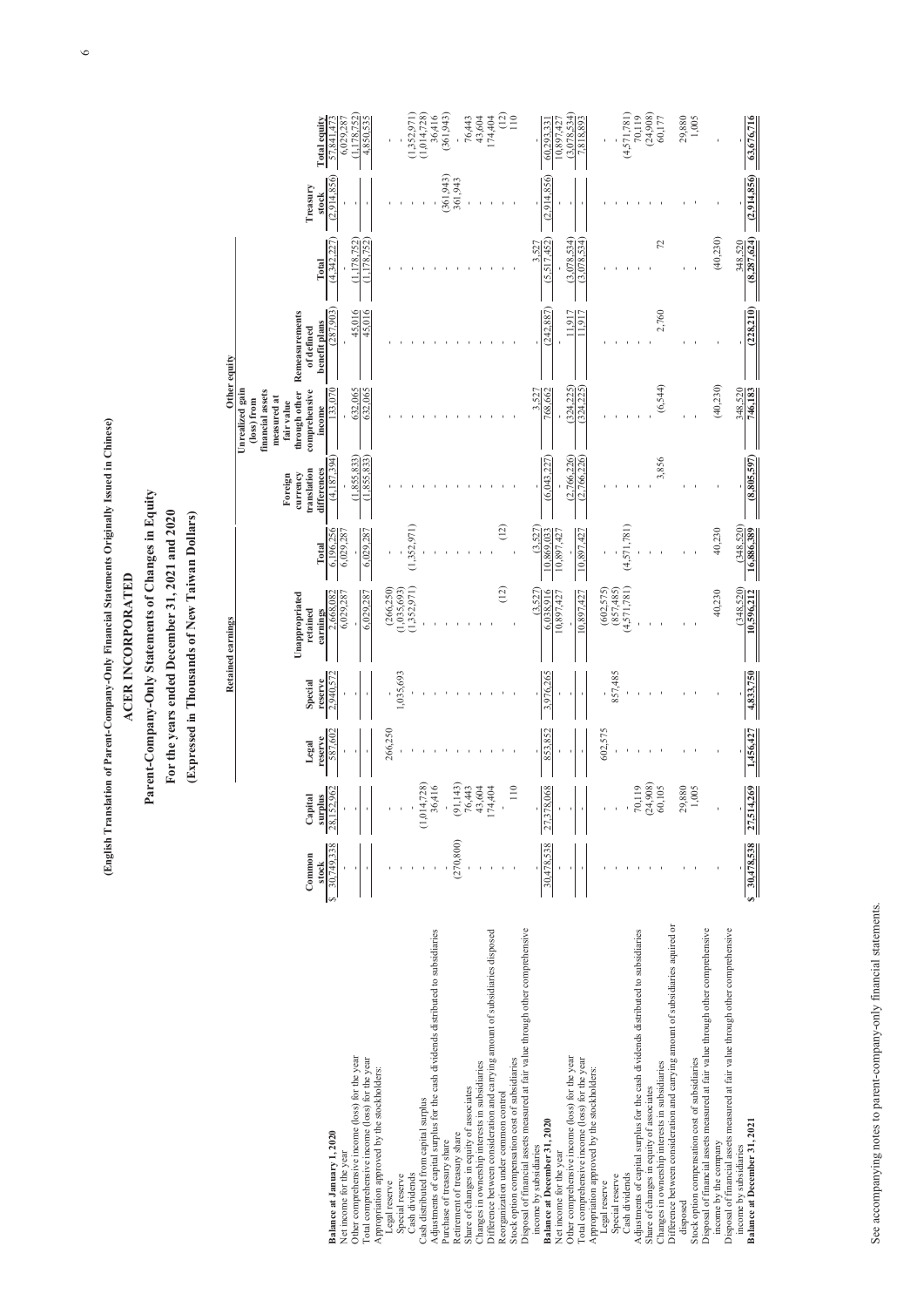### **ACER INCORPORATED**

### **Parent-Company-Only Statements of Cash Flows**

# **For the years ended December 31, 2021 and 2020**

# **(Expressed in Thousands of New Taiwan Dollars)**

|                                                                         | 2021             | 2020        |
|-------------------------------------------------------------------------|------------------|-------------|
| Cash flows from operating activities:                                   |                  |             |
| Income before income tax                                                | \$<br>13,702,861 | 7,364,262   |
| <b>Adjustments for:</b>                                                 |                  |             |
| Adjustments to reconcile profit or loss:                                |                  |             |
| Depreciation                                                            | 140,120          | 154,282     |
| Amortization                                                            | 24,593           | 44,041      |
| Net loss on financial assets measured at fair value through profit or   |                  |             |
| loss                                                                    | 406              | 1,268       |
| Interest expense                                                        | 51,662           | 65,529      |
| Interest income                                                         | (42, 434)        | (50, 577)   |
| Dividend income                                                         | (287,772)        | (185, 228)  |
| Share of profits of subsidiaries, associates and joint ventures         | (4,953,384)      | (2,524,675) |
| Gain on disposal of equipment and intangible assets                     | (657)            | (1,181)     |
| Property, Plant and equipment reclassified to expenses                  | 917              |             |
| Unrealized (realized) profit on sales to subsidiaries, associates and   |                  |             |
| joint ventures                                                          | 45,415           | (2,440)     |
| Acquisition of financial asset by contribution of technical know-how    |                  | (17, 421)   |
| Other profits from investment                                           | (196)            |             |
| Total adjustments for profit or loss                                    | (5,021,330)      | (2,516,402) |
| Changes in operating assets and liabilities:                            |                  |             |
| Changes in operating assets:                                            |                  |             |
| Derivative financial instruments measured at fair value through profit  |                  |             |
| or loss                                                                 | (1,084,932)      | 650,016     |
| Contract assets                                                         | 250              | 1,758       |
| Notes and accounts receivable                                           | (425, 105)       | (2,045,779) |
| Notes and accounts receivable from related parties                      | (12, 922, 567)   | (2,632,315) |
| Inventories                                                             | (2,563,051)      | (980, 229)  |
| Other receivables and other current assets                              | (70, 225)        | 3,436       |
| <b>Changes in operating assets</b>                                      | (17,065,630)     | (5,003,113) |
| <b>Changes in operating liabilities:</b>                                |                  |             |
| Notes and accounts payable                                              | 6,028,200        | 13,931,231  |
| Payables to related parties                                             | 159,923          | 437,903     |
| Refund liabilities                                                      | (14, 624)        | 833,999     |
| Other payables and other current liabilities                            | 8,119,742        | 2,652,811   |
| Provisions                                                              | 92,572           | 25,313      |
| Contract liabilities                                                    | (69, 619)        | (28, 167)   |
| Other non-current liabilities and long-term payables to related parties | (24, 630)        | (84, 826)   |
| <b>Changes in operating liabilities</b>                                 | 14,291,564       | 17,768,264  |
| Cash provided by operations                                             | 5,907,465        | 17,613,011  |
| Interest received                                                       | 42,317           | 50,566      |
| Income taxes paid                                                       | (1,065,249)      | (13, 457)   |
| Net cash provided by operating activities                               | 4,884,533        | 17,650,120  |

(Continued)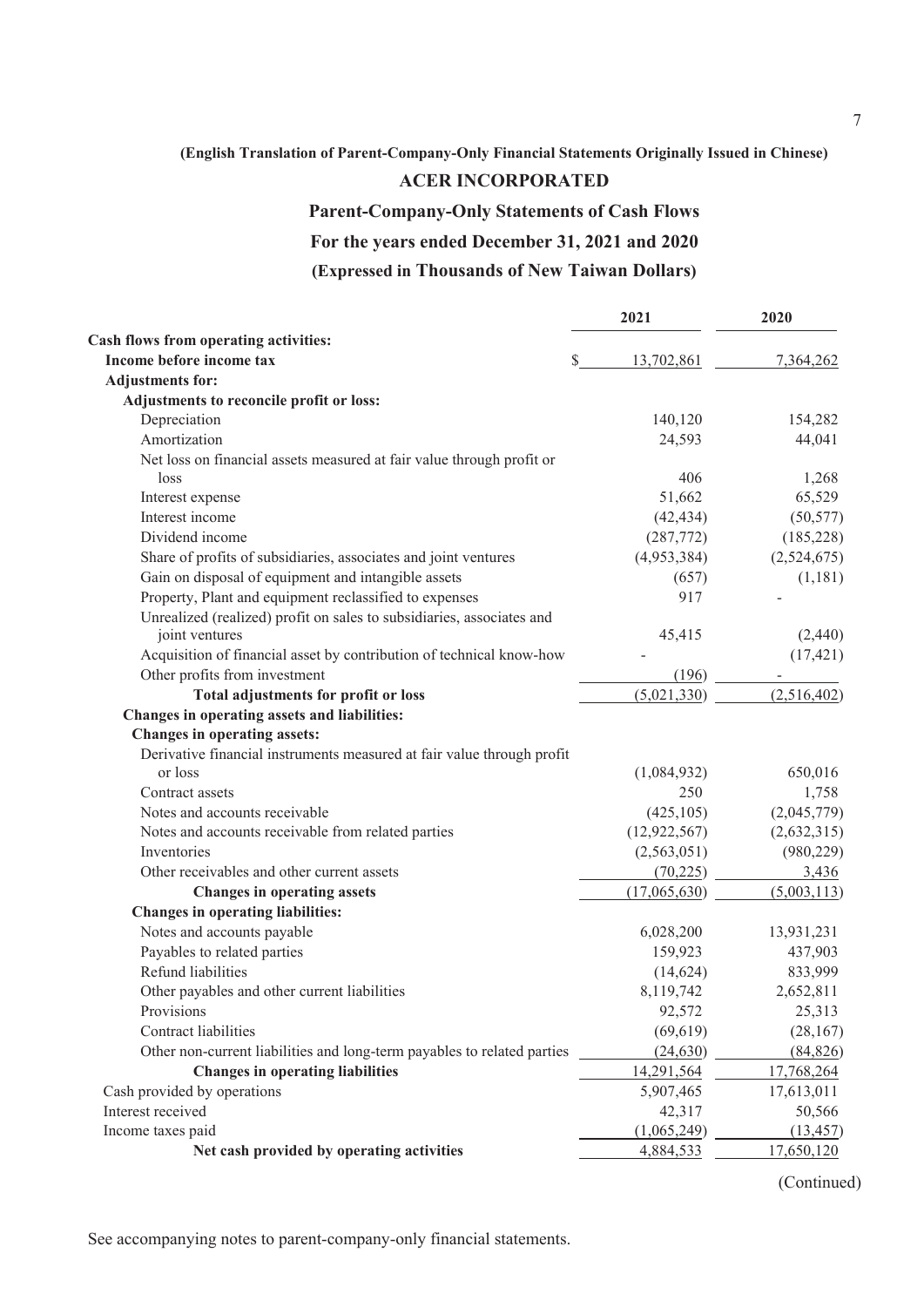### **ACER INCORPORATED**

# **Parent-Company-Only Statements of Cash Flows (Continued)**

# **For the years ended December 31, 2021 and 2020**

# **(Expressed in Thousands of New Taiwan Dollars)**

|                                                                                                                               | 2021           | 2020        |
|-------------------------------------------------------------------------------------------------------------------------------|----------------|-------------|
| Cash flows from investing activities:                                                                                         |                |             |
| Purchase of financial assets measured at fair value through other                                                             |                |             |
| comprehensive income                                                                                                          | (2,175,540)    | (297,000)   |
| Proceeds from disposal of financial assets at fair value through other                                                        |                |             |
| comprehensive income                                                                                                          | 107,703        |             |
| Proceeds from capital return and liquidation of financial assets measured at<br>fair value through other comprehensive income | 2,845          | 2,746       |
| Additions to investments accounted for using the equity method                                                                | (113, 655)     | (43,365)    |
| Proceeds from disposal of investments accounted for using the equity<br>method                                                | 66,165         | 29,930      |
| Proceeds from capital return of investments accounted for using the equity<br>method                                          |                | 602,819     |
| Additions to property, plant and equipment and investment property                                                            | (40,378)       | (43,789)    |
| Proceeds from disposal of equipment and intangible assets                                                                     | 895            | 5,251       |
| Increase in receivables from related parties                                                                                  | (412, 338)     | (84, 106)   |
| Additions to intangible assets                                                                                                | (7, 810)       | (410)       |
| Cash outflows from business demerger                                                                                          |                | (27, 718)   |
| Increase in assets recognized from costs to fulfill contracts with customers                                                  | (2, 438)       | (19,096)    |
| Increase in other non-current financial assets and other non-current assets                                                   | (59, 894)      | (5,096)     |
| Dividends received                                                                                                            | 560,248        | 333,191     |
| Net cash flows provided by (used in) investing activities                                                                     | (2,074,197)    | 453,357     |
| Cash flows from financing activities:                                                                                         |                |             |
| Increase in short-term borrowings                                                                                             | 23,465,683     | 5,233,942   |
| Decrease in short-term borrowings                                                                                             | (23, 465, 683) | (5,233,942) |
| Proceeds from issuing bonds                                                                                                   | 10,000,000     |             |
| Repayment of long-term debt                                                                                                   | (3,300,000)    | (2,500,000) |
| Payment of lease liabilities                                                                                                  | (77, 024)      | (78, 575)   |
| Decrease in loans from related parties                                                                                        | (280,000)      | (813,000)   |
| Cash dividends                                                                                                                | (4,571,781)    | (1,352,971) |
| Cash distributed from capital surplus                                                                                         |                | (1,014,728) |
| Purchase of treasury stock                                                                                                    |                | (361, 943)  |
| Interest paid                                                                                                                 | (16,677)       | (66, 019)   |
| Net cash flows provided by (used in) financing activities                                                                     | 1,754,518      | (6,187,236) |
| Net increase in cash and cash equivalents                                                                                     | 4,564,854      | 11,916,241  |
| Cash and cash equivalents at beginning of period                                                                              | 15,999,824     | 4,083,583   |
| Cash and cash equivalents at end of period<br>\$                                                                              | 20,564,678     | 15,999,824  |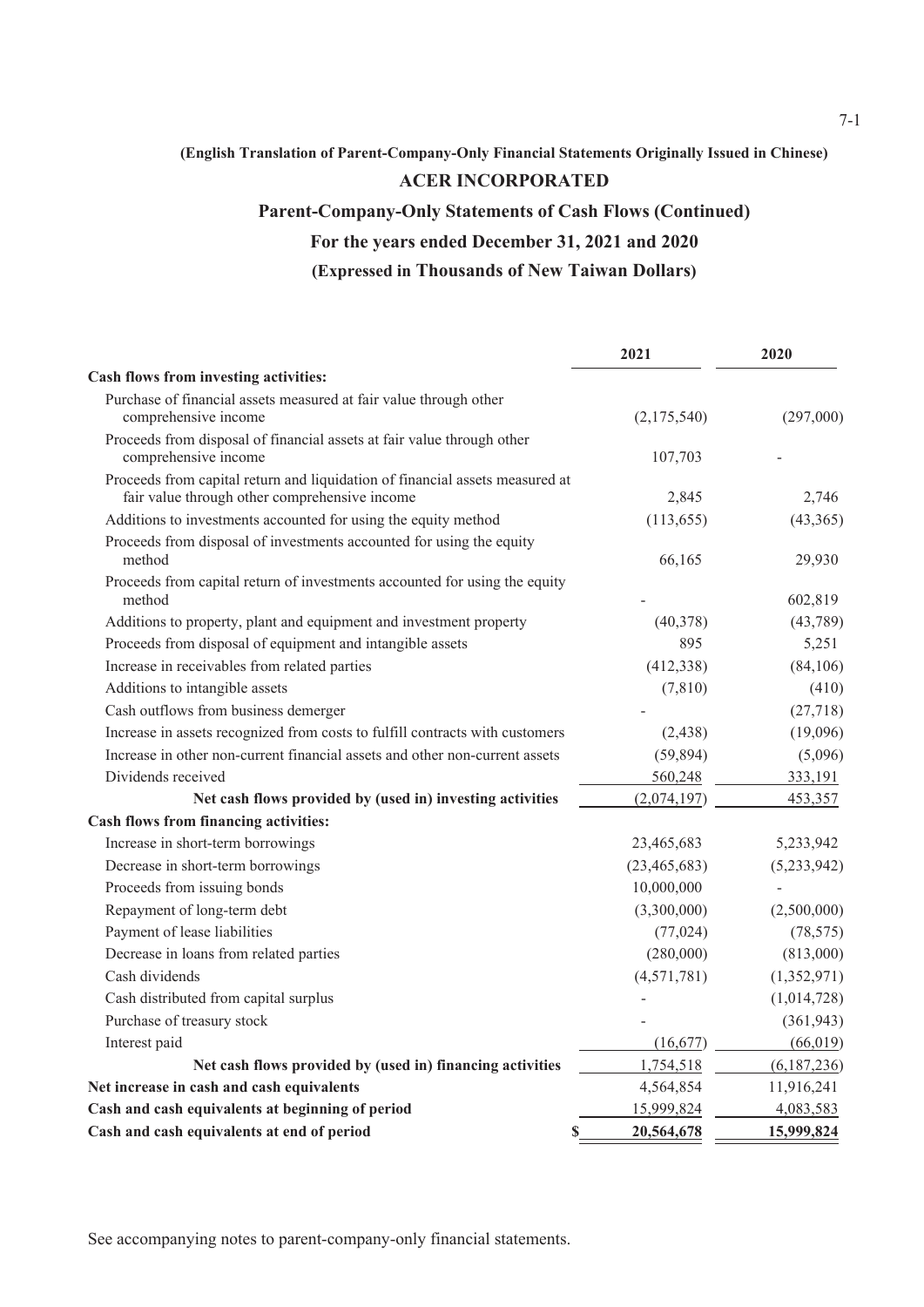### **ACER INCORPORATED**

#### **Notes to Parent-Company-Only Financial Statements**

### **For the years ended December 31, 2021 and 2020**

### **(Expressed in Thousands of New Taiwan Dollars, Except for Per Share Information And Otherwise Specified)**

#### **1. Organization and business**

Acer Incorporated (the "Company") was incorporated on August 1, 1976, as a company limited by shares under the laws of the Republic of China (" R.O.C." ) and registered under the Ministry of Economic Affairs, R.O.C.

The Company primarily engages in marketing and sale of brand-name IT products, as well as providing electronic information services to its clients. The Company aims at the integrated applications of Internet of Things (IoT) and service-oriented technology to provide more products and integrated applications combining software, hardware and service for consumer and commercial markets.

#### **2. Authorization of the parent-company-only financial statements**

These parent-company-only financial statements were authorized for issuance by the Board of Directors on March 16, 2022.

#### **3. Application of new and revised accounting standards and interpretations:**

(a) The impact of the International Financial Reporting Standards ("IFRSs") endorsed by the Financial Supervisory Commission, R.O.C. which have already been adopted.

The Company has initially adopted the following new amendments, which do not have a significant impact on its financial statements, from January 1, 2021:

- Amendments to IFRS 4 "Extension of the Temporary Exemption from Applying IFRS 9"
- Amendments to IFRS 9, IAS39, IFRS7, IFRS 4 and IFRS 16 "Interest Rate Benchmark Reform— Phase 2"
- Amendments to IFRS 16 "Covid-19-Related Rent Concessions beyond June 30, 2021"

#### (b) The impact of IFRS issued by the FSC but not yet effective

The Company assesses that the adoption of the following new amendments, effective for annual period beginning on January 1, 2022, would not have a significant impact on its financial statements:

- Amendments to IAS 16 "Property, Plant and Equipment-Proceeds before Intended Use"
- Amendments to IAS 37 "Onerous Contracts Cost of Fulfilling a Contract"
- Annual Improvements to IFRS Standards 2018–2020
- Amendments to IFRS 3 "Reference to the Conceptual Framework"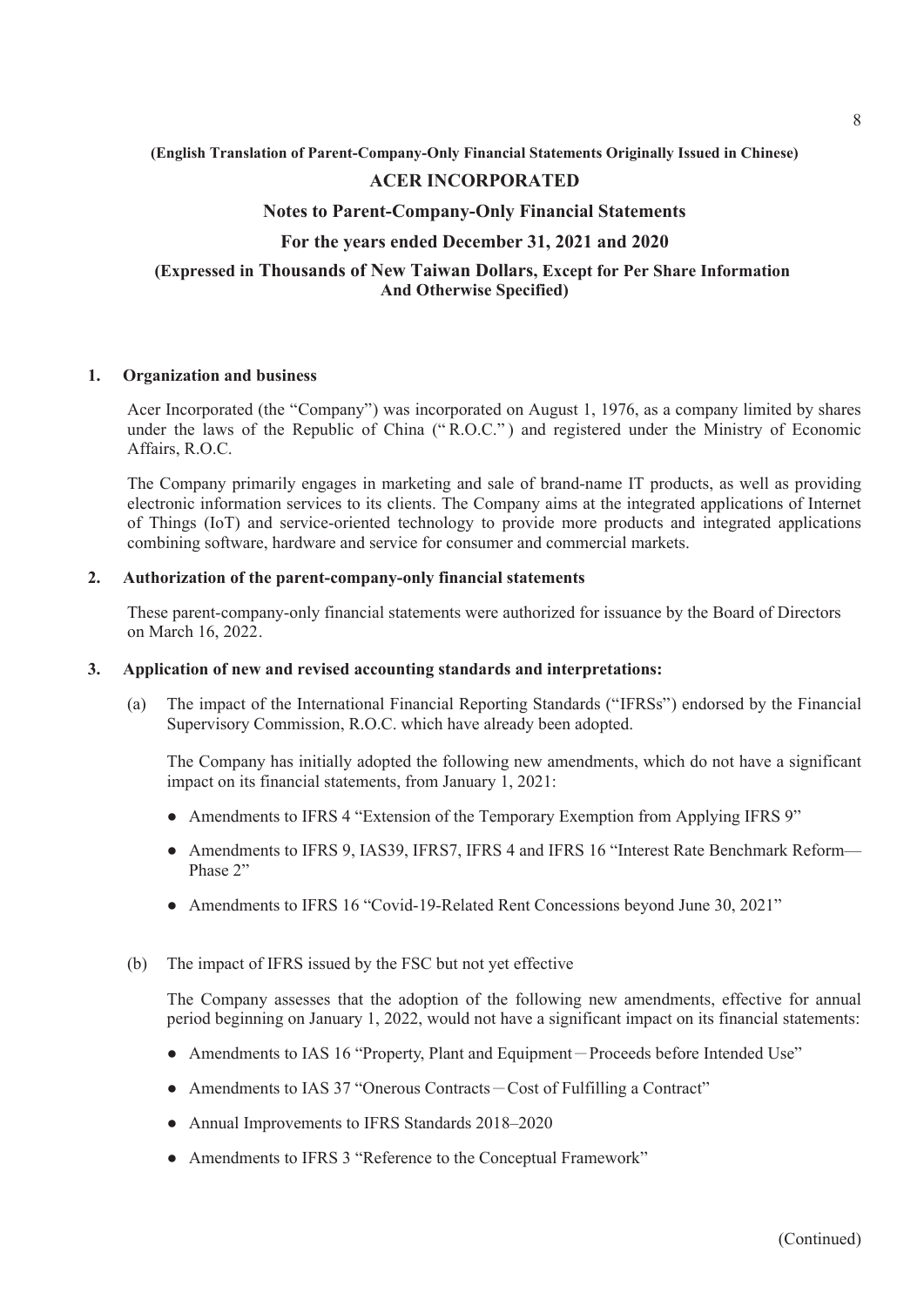(c) The impact of IFRS issued by IASB but not yet endorsed by the FSC

The following new and amended standards, which may be relevant to the Company, have been issued by the International Accounting Standards Board (IASB), but have yet to be endorsed by the FSC:

| <b>Standards or</b><br><b>Interpretations</b>                                        | <b>Content of amendment</b>                                                                                                                                                                                                                                                                                                                                                                                                                                                                               | <b>Effective date per</b><br><b>IASB</b> |
|--------------------------------------------------------------------------------------|-----------------------------------------------------------------------------------------------------------------------------------------------------------------------------------------------------------------------------------------------------------------------------------------------------------------------------------------------------------------------------------------------------------------------------------------------------------------------------------------------------------|------------------------------------------|
| Amendments to IAS 1<br>"Classification of Liabilities"<br>as Current or Non-current" | The<br>amendments aim to promote January 1, 2023<br>consistency in applying the requirements<br>by helping companies determine whether,<br>in the statement of balance sheet, debt and<br>other liabilities with an uncertain<br>settlement date should be classified as<br>current (due or potentially due to be settled<br>within one year) or non-current. The<br>amendments include clarifying the<br>classification requirements for debt a<br>company might settle by converting it into<br>equity. |                                          |

The Company is evaluating the impact of its initial adoption of the abovementioned standards or interpretations on its parent-company-only financial position and parent-company-only financial performance. The results thereof will be disclosed when the Company completes its evaluation.

The Company does not expect the following other new and amended standards, which have yet to be endorsed by the FSC, to have a significant impact on its parent-company-only financial statements:

- Amendments to IFRS 10 and IAS 28 "Sale or Contribution of Assets Between an Investor and Its Associate or Joint Venture"
- IFRS 17 " Insurance Contracts" and amendments to IFRS 17 " Insurance Contracts"
- Amendments to IAS 1 "Disclosure of Accounting Policies"
- Amendments to IAS 8 "Definition of Accounting Estimates"
- Amendments to IAS 12 "Deferred Tax related to Assets and Liabilities arising from a Single Transaction"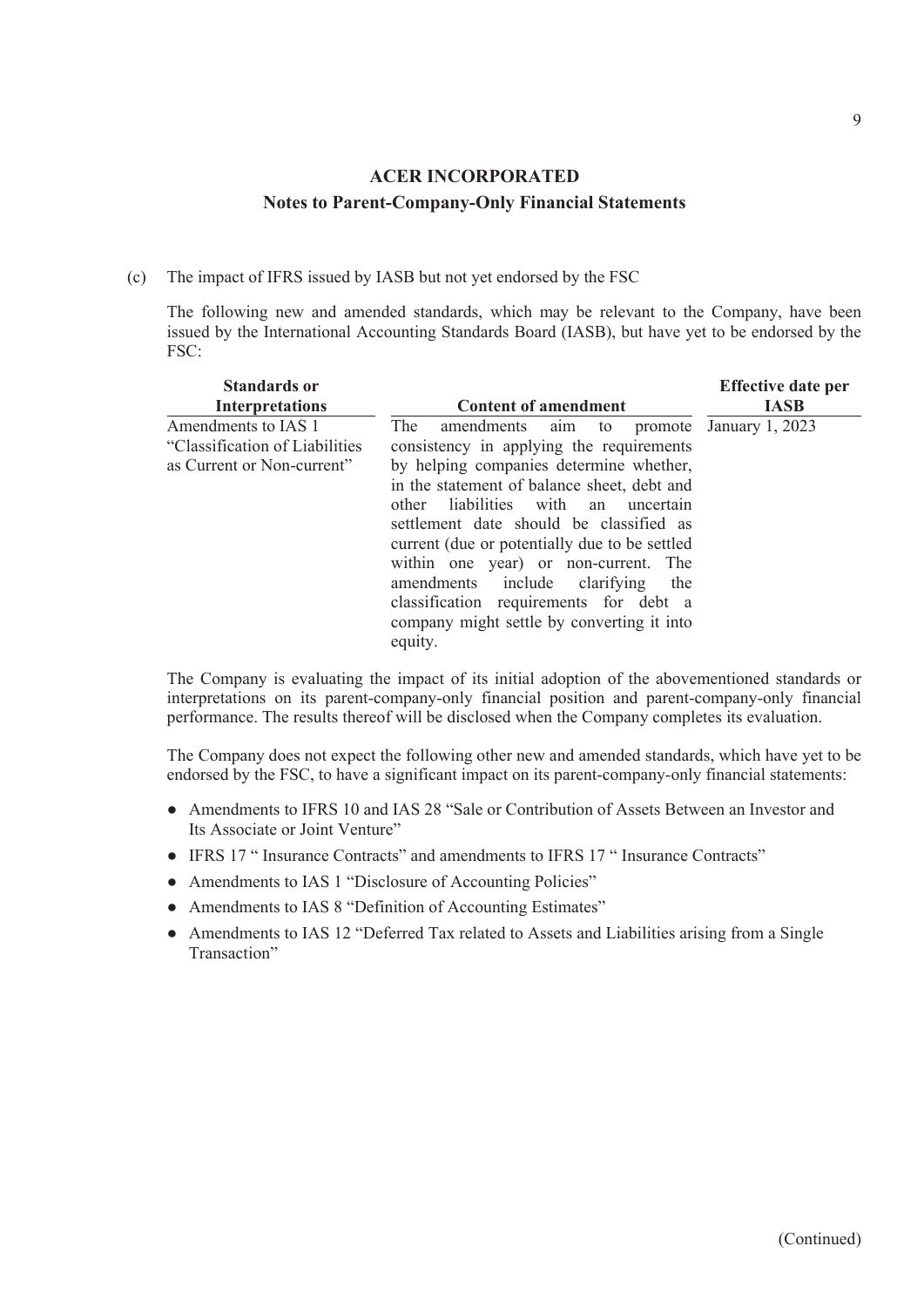#### **4. Summary of significant accounting policies**

The significant accounting policies presented in the parent-company-only financial statements are summarized as follows. The following accounting policies have been applied consistently to all periods presented in these financial statements.

(a) Statement of compliance

The Company' s accompanying parent-company-only financial statements have been prepared in accordance with the " Regulations Governing the Preparation of Financial Reports by Securities Issuers" ( the "Regulations").

- (b) Basis of preparation
	- (i) Basis of measurement

The accompanying parent-company-only financial statements have been prepared on a historical cost basis except for the following items:

- 1) Financial instruments measured at fair value through profit or loss (including derivative financial instruments);
- 2) Financial assets measured at fair value through other comprehensive income; and
- 3) Net defined benefit liability measured at present value of defined benefit obligation less the fair value of plan assets.
- (ii) Functional and presentation currency

The functional currency of the Company is determined based on the primary economic environment in which the Company operates. The Company's parent-company-only financial statements are presented in New Taiwan dollars, which is the Company's functional currency. Except when otherwise indicated, all financial information presented in New Taiwan dollars has been rounded to the nearest thousand.

- (c) Foreign currency
	- (i) Foreign currency transactions

Foreign currency transactions are translated into the functional currency using the exchange rates prevailing at the dates of the transactions. At the end of each reporting period (" the reporting date"), monetary items denominated in foreign currencies are translated into the functional currencies using the exchange rate at that date. Non-monetary items denominated in foreign currencies that are measured at fair value are translated into functional currencies using the exchange rate at the date that the fair value was determined. Non-monetary items denominated in foreign currencies that are measured at historical cost are translated using the exchange rate at the date of the transaction.

Exchange differences are generally recognized in profit or loss, except for an investment in equity securities designated as at fair value through other comprehensive income, which are recognized in other comprehensive income.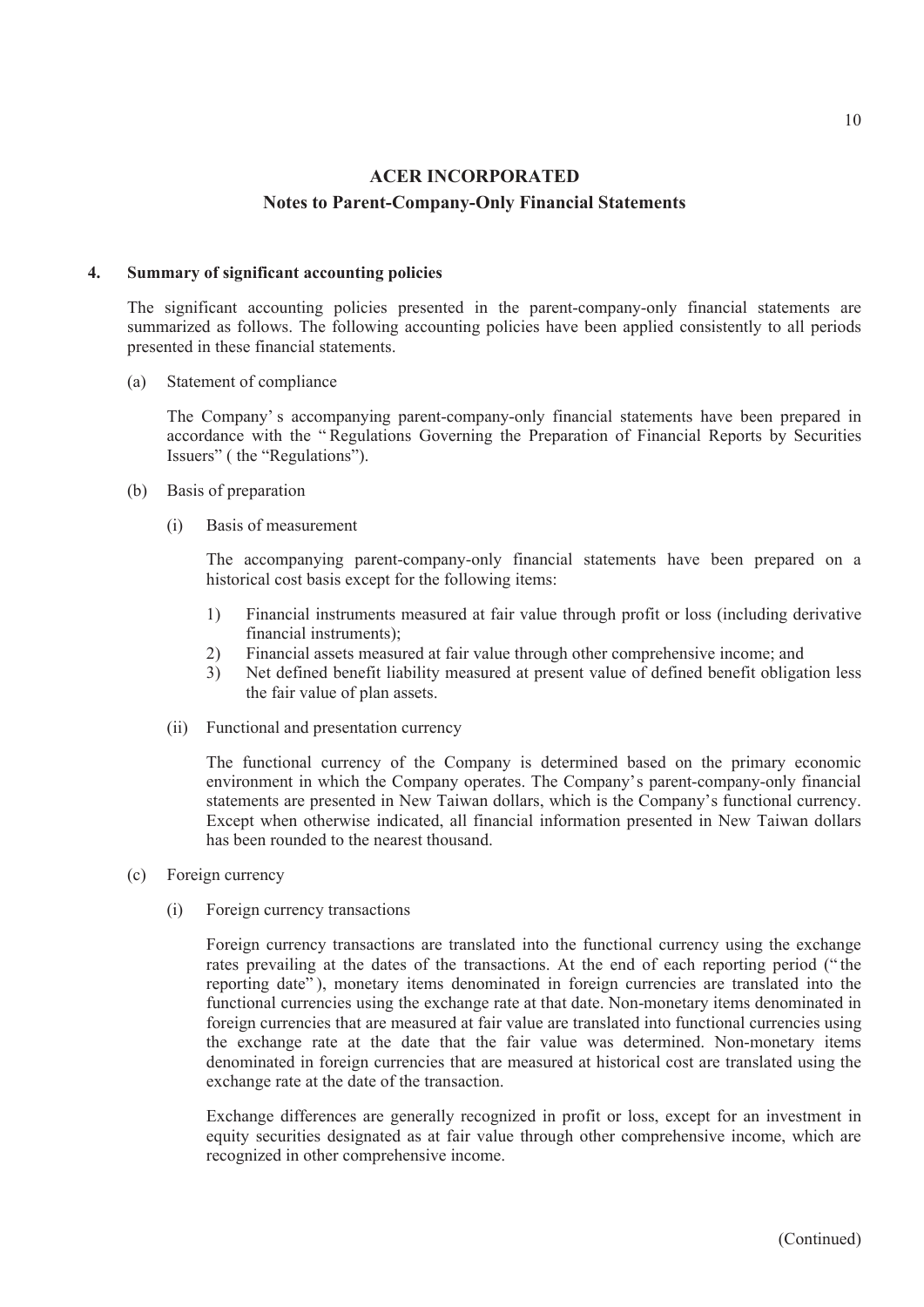#### (ii) Foreign operations

The assets and liabilities of foreign operations, including goodwill and fair value adjustments arising from acquisition, are translated into the presentation currency of the Company's parentcompany-only financial statements at the exchange rates at the reporting date. The income and expenses of foreign operations, excluding foreign operations in hyperinflationary economies, are translated into the presentation currency of the Company's parent-company-only financial statements at the average exchange rates for the period. All resulting exchange differences are recognized in other comprehensive income.

When a foreign operation is disposed of such that control, joint control, or significant influence is lost, the accumulated exchange differences related to that foreign operation is reclassified to profit or loss. In the case of a partial disposal that does not result in the Company losing control over a subsidiary, the proportionate share of the accumulated exchange differences is reclassified to non-controlling interests. For a partial disposal of the Company's ownership interest in an associate or joint venture, the proportionate share of the accumulated exchange differences in equity is reclassified to profit or loss.

When the settlement of a monetary receivable from or payable to a foreign operation is neither planned nor likely to occur in the foreseeable future, the monetary item is, in substance, a part of net investment in that foreign operation, and the related foreign exchange gains and losses thereon are recognized as other comprehensive income.

(d) Classification of current and non-current assets and liabilities

An asset is classified as current when one of the following criteria is met; all other assets are classified as non-current assets:

- (i) It is expected to be realized, or intended to be sold or consumed in the normal operating cycle;
- (ii) It is held primarily for the purpose of trading;
- (iii) It is expected to be realized within twelve months after the reporting period; or
- (iv) The asset is cash or a cash equivalent unless the asset is restricted from being exchanged or used to settle a liability for at least twelve months after the reporting period.

A liability is classified as current when one of the following criteria is met; all other liabilities are classified as non-current liabilities:

- (i) It is expected to be settled in the normal operating cycle;
- (ii) It is held primarily for the purpose of trading;
- (iii) It is due to be settled within twelve months after the reporting period; or
- (iv) The Company does not have an unconditional right to defer settlement of the liability for at least twelve months after the reporting period. Terms of a liability that could, at the option of the counterparty, result in its settlement by issuing equity instruments do not affect its classification.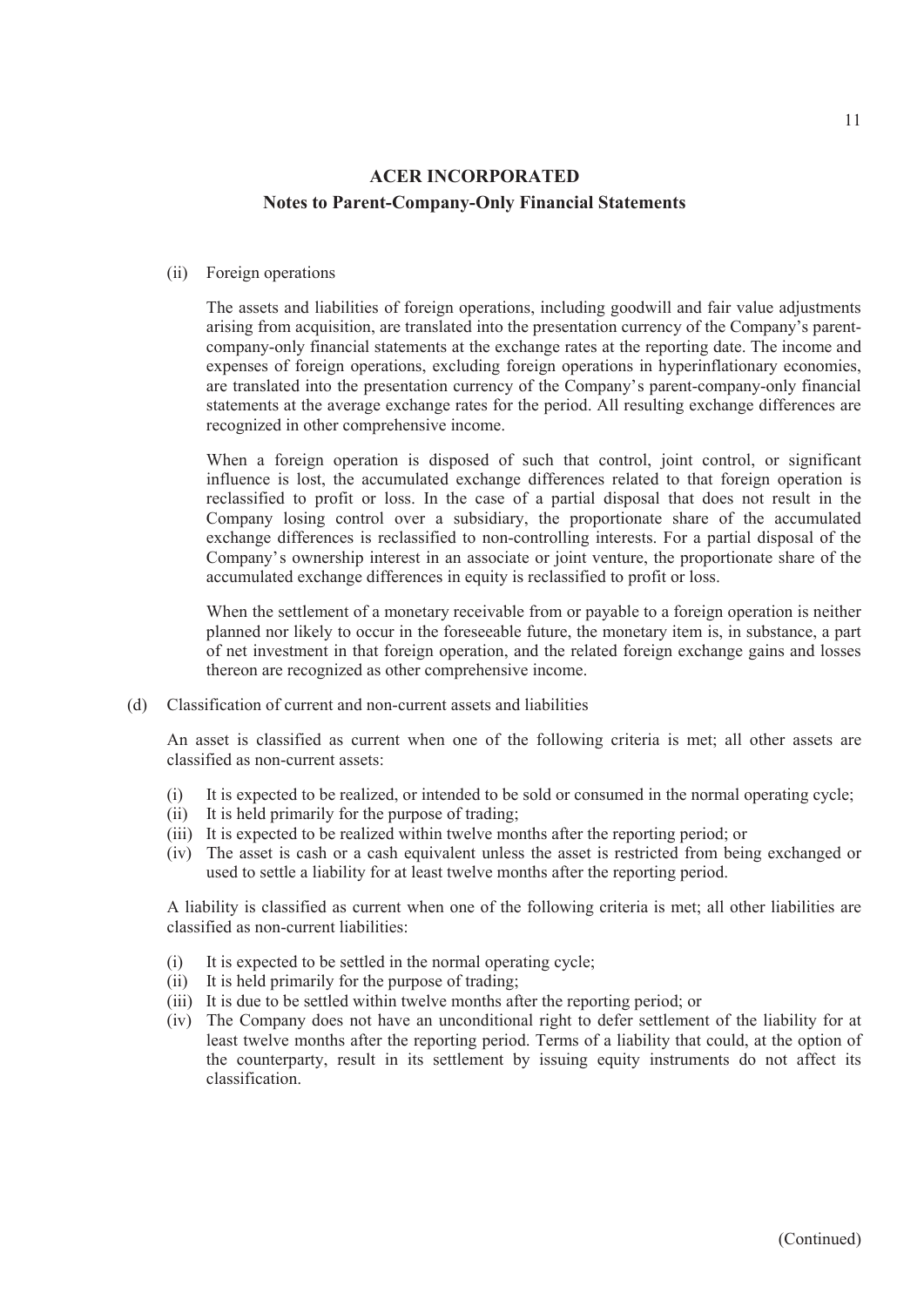#### (e) Cash and cash equivalents

Cash consists of cash on hand, checking deposits, and demand deposits. Cash equivalents consist of short-term and highly liquid investments that are readily convertible to known amounts of cash and are subject to an insignificant risk of changes in value. Time deposits that meet the aforesaid criteria and are not held for investing purposes are also classified as cash equivalents.

#### (f) Financial instruments

Trade receivables and debt securities issued are initially recognized when they are originated. All other financial assets and financial liabilities are initially recognized when the Company becomes a party to the contractual provisions of the instrument. A financial asset (unless it is a trade receivable without a significant financing component) or financial liability is initially measured at fair value plus, for an item not at fair value through profit or loss (FVTPL), transaction costs that are directly attributable to its acquisition or issuance. A trade receivable without a significant financing component is initially measured at the transaction price.

#### (i) Financial assets

On initial recognition, a financial asset is classified as measured at: amortized cost, fair value through other comprehensive income (FVOCI), or fair value through profit or loss (FVTPL). All regular way purchases or sales of financial assets are recognized and derecognized on a trade date basis.

Financial assets are not reclassified subsequent to their initial recognition unless the Company changes its business model for managing financial assets, in which case all affected financial assets are reclassified on the first day of the first reporting period following the change in the business model.

1) Financial assets measured at amortized cost

A financial asset is measured at amortized cost if it meets both of the following conditions and is not designated as at FVTPL:

- it is held within a business model whose objective is to hold financial assets to collect contractual cash flows; and
- its contractual terms give rise on specified dates to cash flows that are solely payments of principal and interest on the principal amount outstanding.

Subsequent to initial recognition, these assets are measured at amortized cost, using the effective interest method, less impairment loss. Interest income, foreign exchange gains and losses, and recognition (reversal) of impairment loss are recognized in profit or loss. Any gain or loss on derecognition is recognized in profit or loss.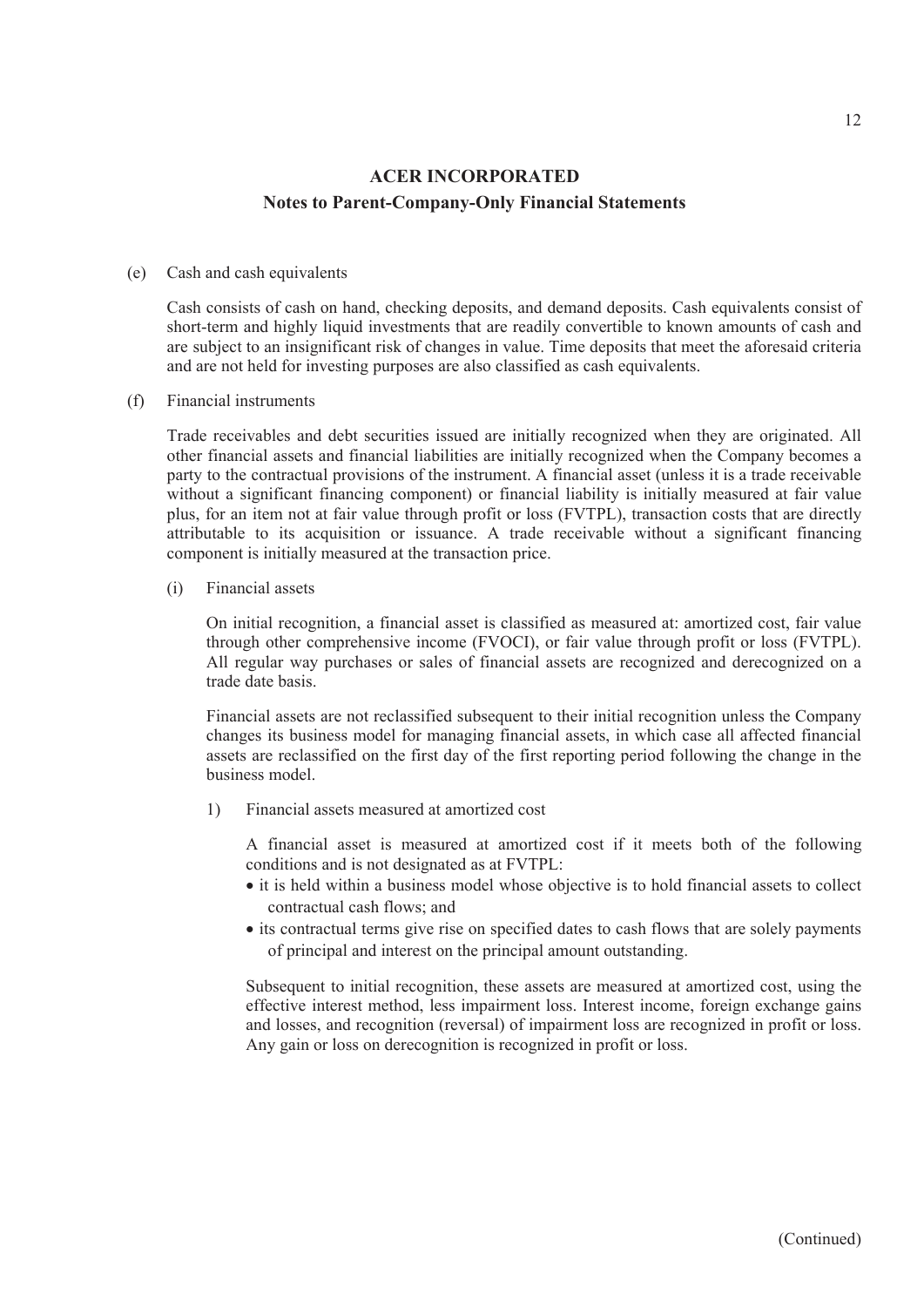2) Financial assets measured at fair value through other comprehensive income

A debt investment is measured at FVOCI if it meets both of the following conditions and is not designated as at FVTPL:

- it is held within a business model whose objective is achieved by both collecting contractual cash flows and selling financial assets; and
- its contractual terms give rise on specified dates to cash flows that are solely payments of principal and interest on the principal amount outstanding.

On initial recognition of an equity investment that is not held for trading, the Company may irrevocably elect to present subsequent changes in the investment' s fair value in other comprehensive income. This election is made on an instrument-by-instrument basis.

Debt investments at FVOCI are subsequently measured at fair value. Interest income calculated using the effective interest method, foreign exchange gains and losses and impairment loss are recognized in profit or loss. Other net gains and losses are recognized in other comprehensive income. On derecognition, other comprehensive income accumulated in equity are reclassified to profit or loss.

Equity investments at FVOCI are subsequently measured at fair value. Dividends are recognized as income in profit or loss unless the dividend clearly represents a recovery of part of the cost of the investment. Other net gains and losses are recognized in other comprehensive income. On derecognition, other comprehensive income accumulated in equity is reclassified to retained earnings and is never reclassified to profit or loss.

Dividend income derived from equity investments is recognized on the date that the Company's right to receive the dividends is established (usually the ex-dividend date).

3) Financial assets measured at fair value through profit or loss

All financial assets not classified as measured at amortized cost or at FVOCI described as above are measured at FVTPL, including derivative financial assets. On initial recognition, the Company may irrevocably designate a financial asset, which meets the requirements to be measured at amortized cost or at FVOCI, as at FVTPL if doing so eliminates or significantly reduces an accounting mismatch that would otherwise arise.

These assets are subsequently measured at fair value. Net gains and losses, including any dividend and interest income, are recognized in profit or loss.

#### 4) Impairment of financial assets

The Company recognizes loss allowances for expected credit losses ("ECL") on financial assets measured at amortized cost (including cash and cash equivalents, notes and accounts receivable, other receivables and other financial assets) and contract assets.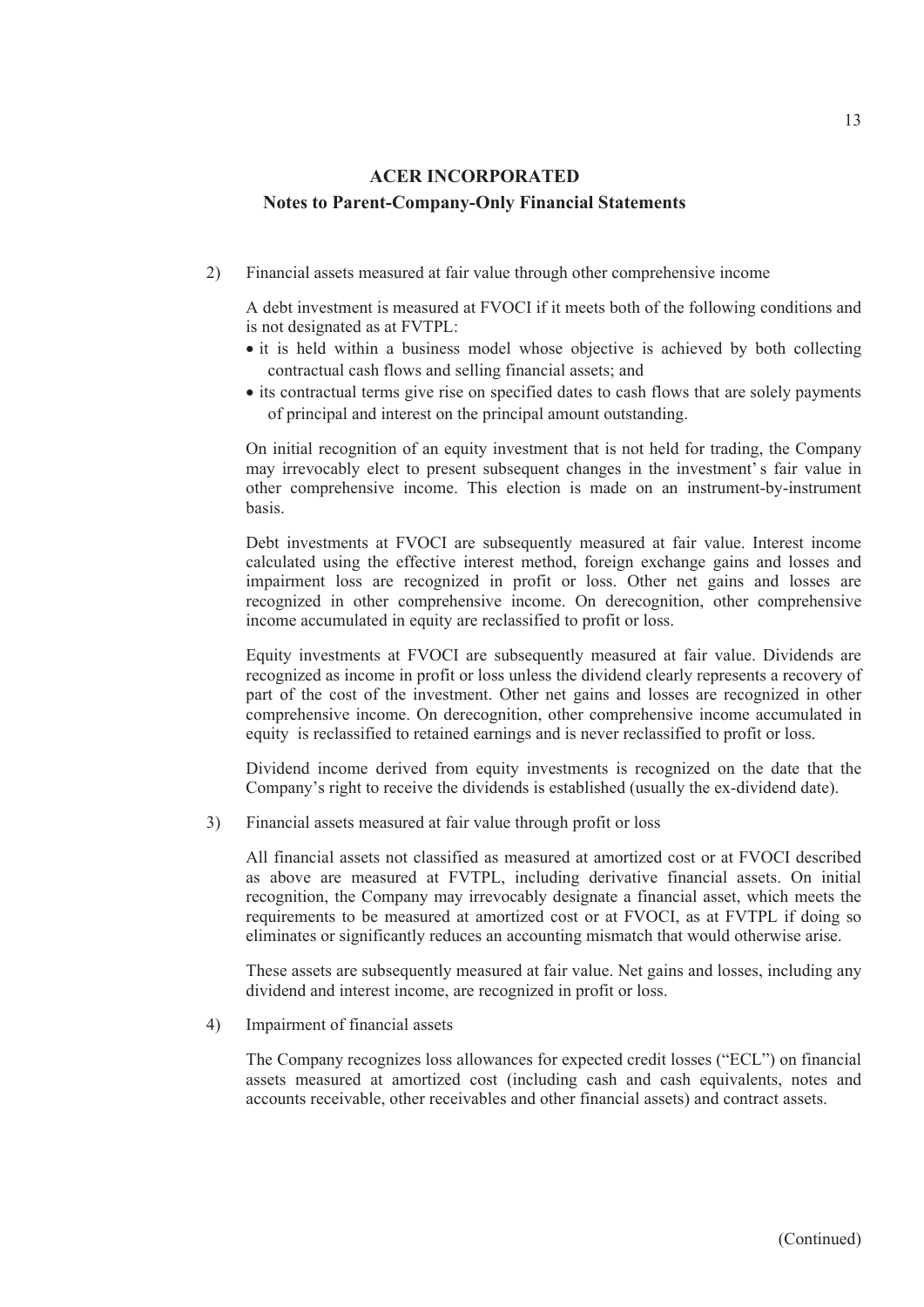The Company measures loss allowances for accounts receivable, contract assets and other financial assets at an amount equal to lifetime ECL, except for the following financial assets which are measured using 12-month ECL:

- debt securities that are determined to have low credit risk at the reporting date; and
- bank balances for which credit risk (i.e., the risk of default occurring over the expected life of the financial instrument) has not increased significantly since initial recognition.

Lifetime ECLs are the ECLs that result from all possible default events over the expected life of a financial instrument. 12-month ECLs are the portion of ECLs that result from default events that are possible within the 12 months after the reporting date (or a shorter period if the expected life of the instrument is less than 12 months).

The maximum period considered when estimating ECLs is the maximum contractual period over which the Company is exposed to credit risk.

When determining whether the credit risk of a financial asset has increased significantly since initial recognition, the Company considers reasonable and supportable information that is relevant and available without undue cost or effort. The information includes both quantitative and qualitative information and analysis based on the Company's historical experience and credit assessment, as well as forward-looking information.

ECLs are probability-weighted estimate of credit losses over the expected life of financial assets. Credit losses are measured as the present value of all cash shortfalls (i.e., the difference between the cash flows due to the Company in accordance with the contract and the cash flows that the Company expects to receive). ECLs are discounted at the effective interest rate of the financial asset.

Loss allowances for financial assets measured at amortized cost are deducted from the gross carrying amount of the assets.

The gross carrying amount of a financial asset is written off when the Company has no reasonable expectations of recovering a financial asset in its entirety or a portion thereof. The Company individually makes an assessment with respect to the timing and amount of write-off based on whether there is a reasonable expectation of recovery. The Company expects no significant recovery from the amount written off. However, financial assets that are written off could still be subject to enforcement activities in order to comply with the Company's procedures for recovery of amounts due.

### 5) Derecognition of financial assets

The Company derecognizes a financial asset when the contractual rights to the cash flows from the financial asset expire, or it transfers the rights to receive the contractual cash flows in a transaction in which substantially all of the risks and rewards of ownership of the financial asset are transferred or in which the Company neither transfers nor retains substantially all of the risks and rewards of ownership and it does not retain control of the financial asset.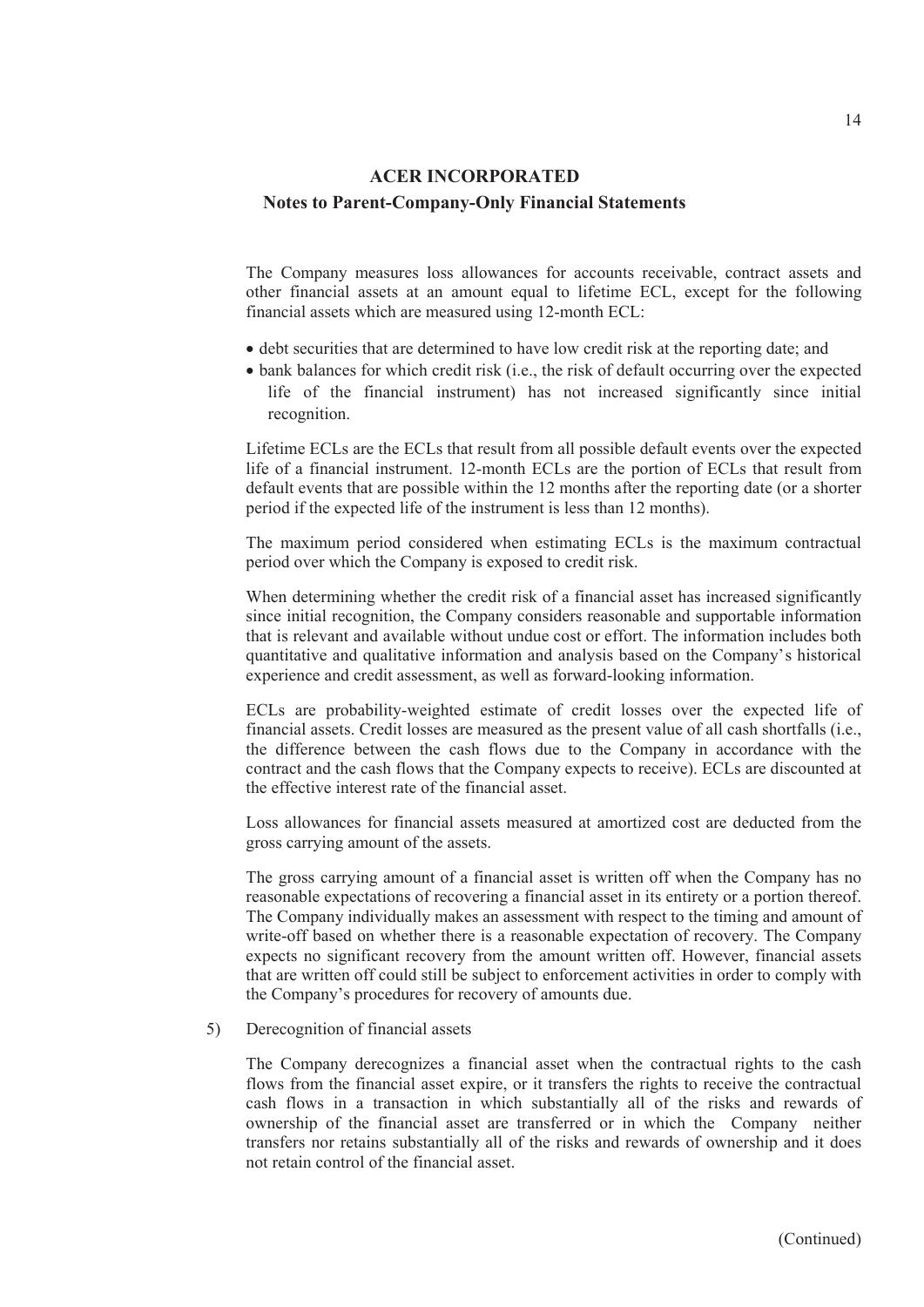The Company enters into transactions whereby it transfers assets recognized in its balance sheet, but retains either all or substantially all of the risks and rewards of the transferred assets; in these cases, the transferred assets are not derecognized.

- (ii) Financial liabilities and equity instruments
	- 1) Classification of debt or equity

Debt and equity instruments issued by the Company are classified as financial liabilities or equity in accordance with the substance of the contractual agreements and the definitions of a financial liability and an equity instrument.

2) Equity instruments

An equity instrument is any contract that evidences a residual interest in the assets of the Company after deducting all of its liabilities. Equity instruments are recognized at the amount of consideration received, less the direct issuing cost.

3) Treasury stock

When shares recognized as equity are repurchased, the amount of the consideration paid, including directly attributable costs, is recognized as a deduction from equity. Repurchased shares are classified as treasury stock. When treasury stock is sold or reissued subsequently, the amount received is recognized as an increase in equity, and the resulting surplus or deficit on the transaction is recognized in capital surplus or retained earnings (if the capital surplus is not sufficient to cover the deficiency).

4) Financial liabilities

Financial liabilities are classified as measured at amortized cost or FVTPL. A financial liability is classified as at FVTPL if it is held for trading, it is a derivative or it is designated as such on initial recognition. Financial liabilities at FVTPL are measured at fair value and net gains and losses, including any interest expense, are recognized in profit or loss.

Other financial liabilities are subsequently measured at amortized cost using the effective interest method. Interest expense and foreign exchange gains and losses are recognized in profit or loss. Any gain or loss on derecognition is also recognized in profit or loss.

5) Derecognition of financial liabilities

The Company derecognizes a financial liability when its contractual obligation has been fulfilled or cancelled, or has expired. The Company also derecognizes a financial liability when its terms are modified and the cash flows of the modified liability are substantially different, in which case a new financial liability based on the modified terms is recognized at fair value. The difference between the carrying amount of a financial liability derecognized and the consideration paid (including any non-cash assets transferred or liabilities assumed) is recognized in profit or loss.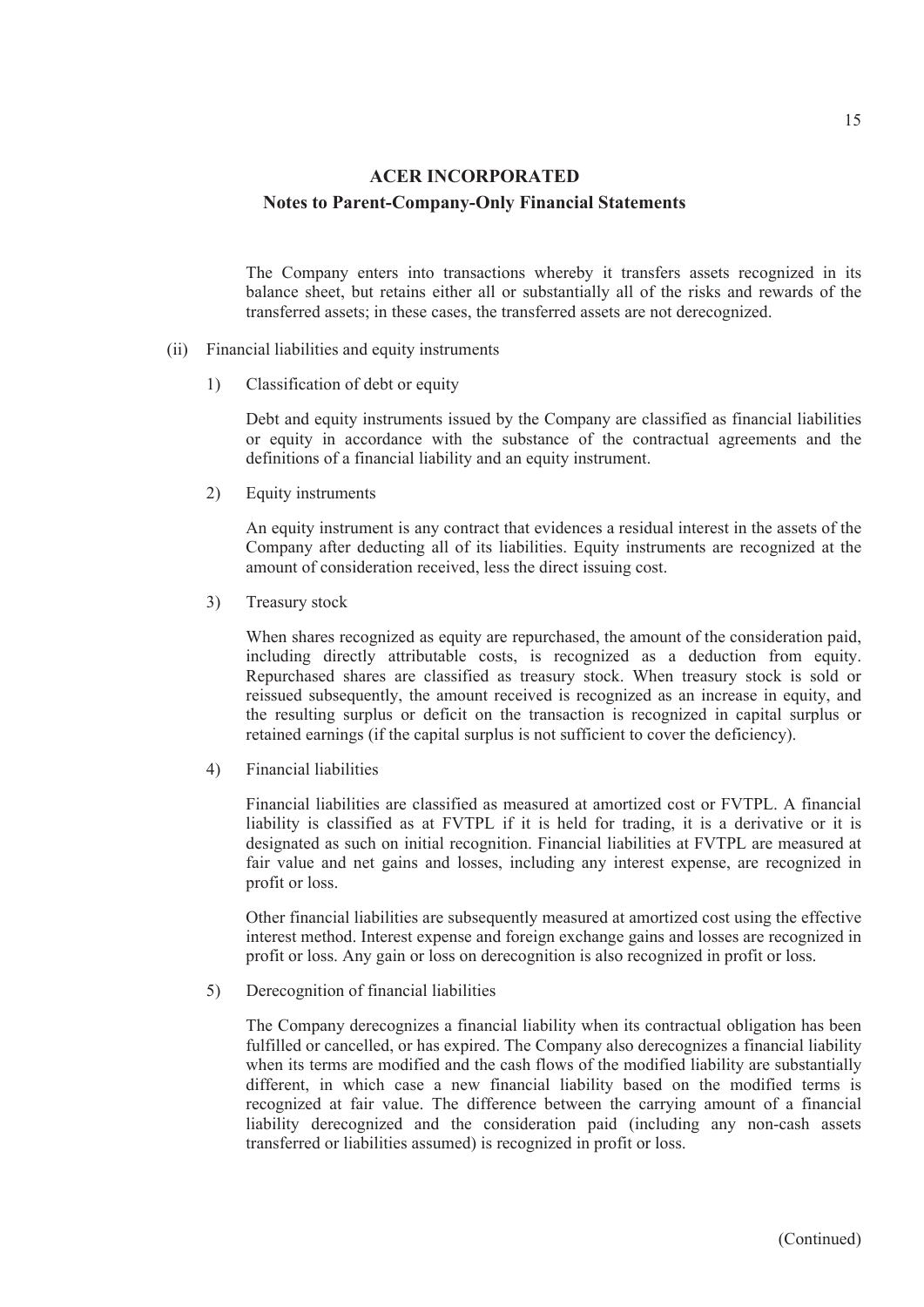### 6) Offsetting of financial assets and liabilities

Financial assets and liabilities are presented on a net basis only when the Company has the legally enforceable right to offset and intends to settle such financial assets and liabilities on a net basis or to realize the assets and settle the liabilities simultaneously.

#### (iii) Derivative financial instruments and hedge accounting

The Company uses derivative financial instruments to hedge its foreign currency exposures. Embedded derivatives are separated from the host contract and accounted for separately if the host contract is not a financial asset and certain criteria are met. Derivatives are initially measured at fair value. Subsequent to initial recognition, derivatives are measured at fair value, and changes therein are recognized in profit or loss.

The Company designates certain derivative instruments as either fair value hedges or cash flow hedges. At inception of designated hedging relationships, the Company documents the risk management objective and strategy for undertaking the hedge. The Company also documents the economic relationship between the hedged item and the hedging instrument, including whether the changes in cash flows or fair value of the hedged item and hedging instrument are expected to offset each other.

1) Fair value hedge

Changes in the fair value of a hedging instrument that is qualified as a fair value hedge are recognized in profit or loss (or other comprehensive income, if the hedged item is equity instrument measured at FVOCI).

2) Cash flow hedge

When a derivative is designated and qualified as a cash flow hedging instrument, the effective portion of changes in the fair value is recognized in other comprehensive income and accumulated in "other equity —gains (losses) on hedging instruments", and is limited to the cumulative change in fair value of the hedged item from inception of the hedge. Any ineffective portion of changes in the fair value of the derivative is recognized immediately in profit or loss.

Amounts previously recognized in other comprehensive income and accumulated in equity are reclassified to profit or loss in the same periods when the hedged item is recognized in profit or loss, and are included in the same account in the statements of comprehensive income as the hedged item.

### (g) Inventories

Inventories are measured at the lower of cost and net realizable value. The cost of inventories is calculated using the weighted-average method, and includes expenditure incurred in bringing them to their existing location and condition. Net realizable value represents the estimated selling price in the ordinary course of business, less all estimated costs of completion and necessary selling expenses.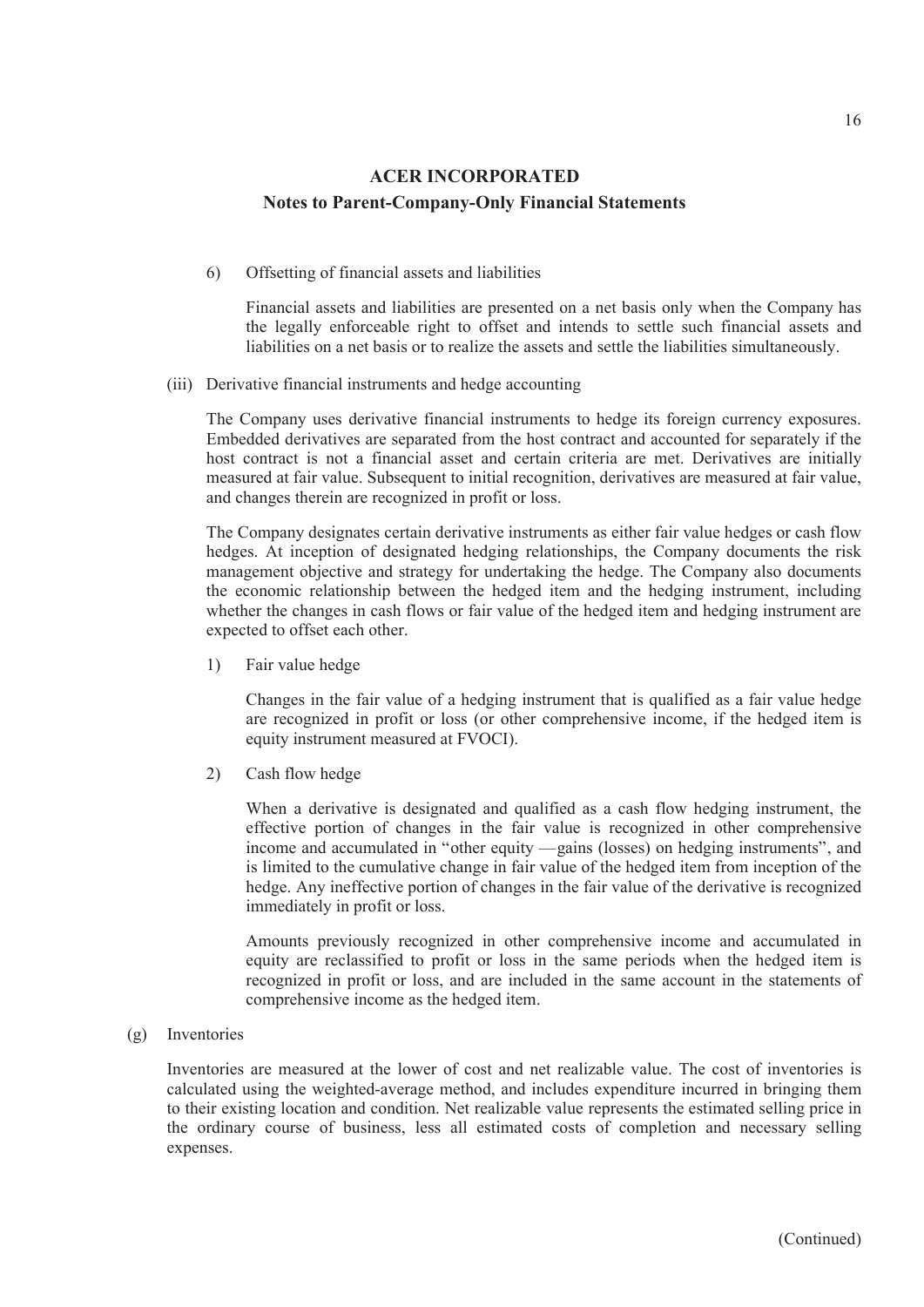### (h) Investments accounted for using the equity method

Investments accounted for using the equity method include investments in associates and interests in joint venture.

An associate is an entity in which the Company has significant influence, but not control or joint control, over their financial and operating policies.

Investments in associates are accounted for using the equity method and are recognized initially at cost. The cost of the investment includes transaction costs. The carrying amount of the investment in associates includes goodwill arising from the acquisition less any accumulated impairment losses. When necessary, the entire carrying amount of the investment (including goodwill) will be tested for impairment as a single asset by comparing its recoverable amount with its carrying amount. Any impairment loss recognized forms part of the carrying amount of the investment. Any reversal of that impairment loss is recognized to the extent that the recoverable amount of the investment subsequently increases.

The Company recognizes its share of the profit or loss and other comprehensive income of those associates from the date on which significant influence commences until the date on which significant influence ceases. The Company recognizes any changes of its proportionate share in the investee within capital surplus, when an associate's equity changes due to reasons other than profit and loss or comprehensive income, which did not result in changes in percentage of ownership.

Gains and losses resulting from transactions between the Company and an associate are recognized only to the extent of unrelated investors' interests in the associate.

Adjustments are made to associates' financial statements to conform to the accounting polices applied by the Company.

When the Company's share of losses of an associate equals or exceeds its interests in an associate, it discontinues recognizing its share of further losses. After the recognized interest is reduced to zero, additional losses are provided for, and a liability is recognized, only to the extent that the Company has incurred legal or constructive obligations or made payments on behalf of the associate.

The Company discontinues the use of the equity method and measures the retained interest at fair value from the date when its investment ceases to be an associate. The difference between the fair value of retained interest and proceeds from disposing of a part interest in the associate, and the carrying amount of the investment at the date the equity method was discontinued is recognized in profit or loss. The Company accounts for all the amounts previously recognized in other comprehensive income in relation to that associate on the same basis as would have been required if the associates had directly disposed of the related assets or liabilities. If a gain or loss previously recognized in other comprehensive income would be reclassified to profit or loss ( or retained earnings) on the disposal of the related assets or liabilities, the Company reclassifies the gain or loss from equity to profit or loss (or retained earnings) when the equity method is discontinued. If the Company' s ownership interest in an associate is reduced while it continues to apply the equity method, the Company reclassifies the proportion of the gain or loss that had previously been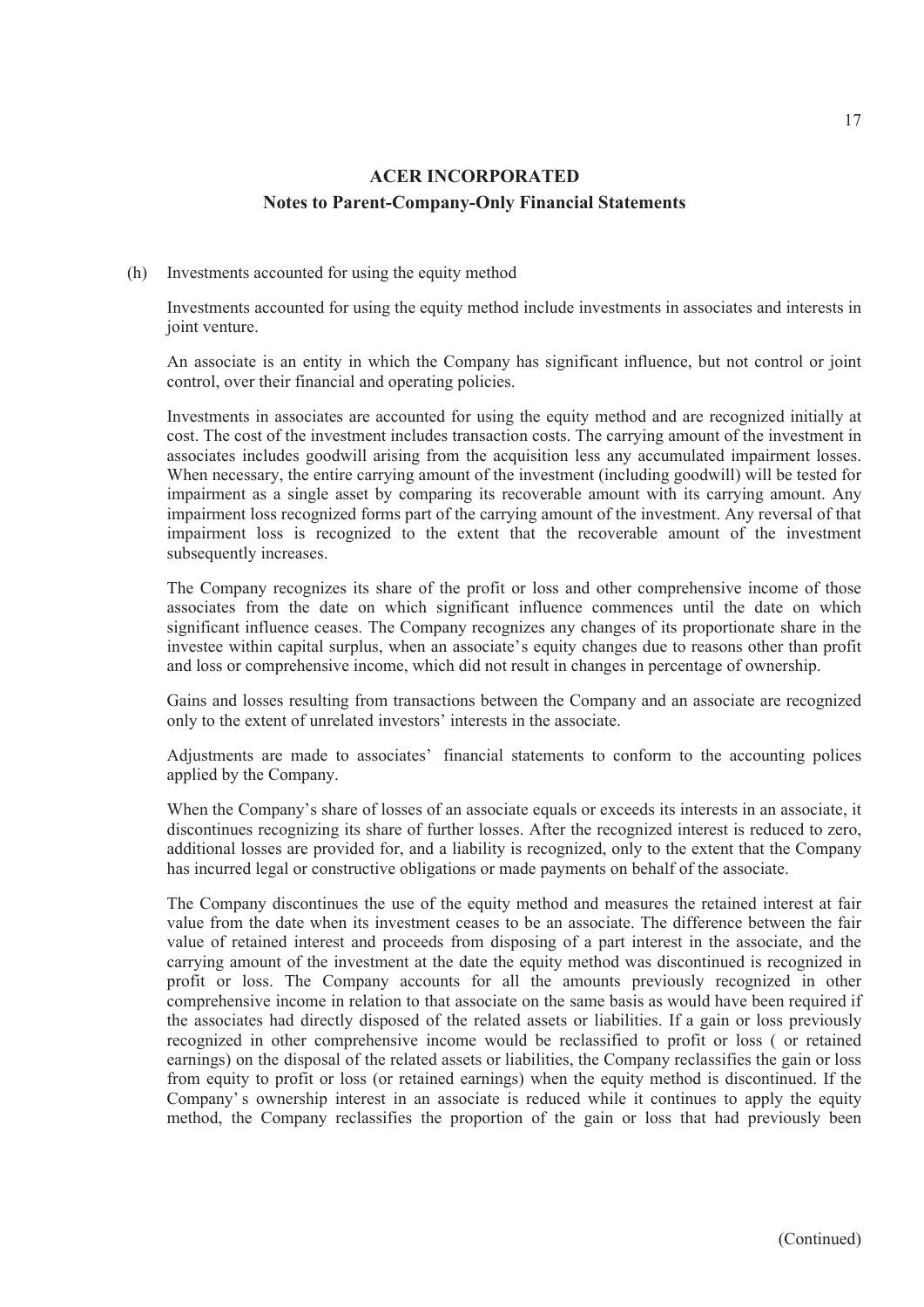recognized in other comprehensive income relating to the reduction in ownership interest to profit or loss (or retained earnings).

When the Company subscribes to additional shares in an associate at a percentage different from its existing ownership percentage, the resulting carrying amount of the investment will differ from the amount of the Company' s proportionate interest in the net assets of the associate. The Company records such a difference as an adjustment to investments, with the corresponding amount charged or credited to capital surplus. If the adjustments are charged to capital surplus and the capital surplus resulting from investments accounted for using the equity method is not sufficient, the remaining difference is debited to retained earnings. If the Company's ownership interest is reduced due to the additional subscription to the shares of the associate by other investors, the proportionate amount of the gains or losses previously recognized in other comprehensive income in relation to that associate will be reclassified to profit or loss on the same basis as would be required if the associate had directly disposed of the related assets or liabilities.

A joint venture is a joint arrangement whereby the Company has joint control of the arrangement (i.e. joint ventures) in which the Company has rights to the net assets of the arrangement, rather than rights to its assets and obligations for its liabilities. The Company recognizes its interest in a joint venture as an investment and accounts for that investment using the equity method in accordance with IAS 28 " Investments in Associates and Joint Ventures" , unless the Company qualifies for exemption from that Standard.

When assessing the classification of a joint arrangement, the Company considers the structure and legal form of the arrangement, the terms in the contractual arrangement, and other facts and circumstances. When the facts and circumstances change, the Company reevaluates whether the classification of the joint arrangement has changed.

(i) Investments in subsidiaries

When preparing the parent-company-only financial statements, investment in subsidiaries which are controlled by the Company is accounted for using the equity method. Carrying amount of investments in subsidiaries includes goodwill arising from initial recognition less any accumulated impairment losses, which is recognized as a reduction of carry amount. Under the equity method, profit or loss and other comprehensive income recognized in parent-company-only financial statement is in line with total comprehensive income attributable to owners of the Parent in the consolidated financial statements. In addition, changes in equity recognized in parent-company-only financial statement is in line with the changes in equity attributable to owners of parent in the consolidated financial statements. Changes in a parent's ownership interest in a subsidiary that do not result in the loss of control are accounted for within equity.

The Company uses acquisition method for acquisitions of new subsidiaries. The goodwill arising from an acquisition is measured as the excess of the acquisition-date fair value of consideration transferred, including the amount of non-controlling interest in the acquiree, over the net of the acquisition-date amounts of the identifiable assets acquired and liabilities assumed (generally at fair value). If the amount calculated above is a deficit balance, the Company recognizes that amount as a gain on a bargain purchase in profit or loss immediately after reassessing whether it has correctly identified all of the assets acquired and all of the liabilities assumed. For each business combination, non-controlling interest in the acquiree is measured either at fair value or at the non-controlling interest's proportionate share of the fair value of acquiree's identifiable net assets.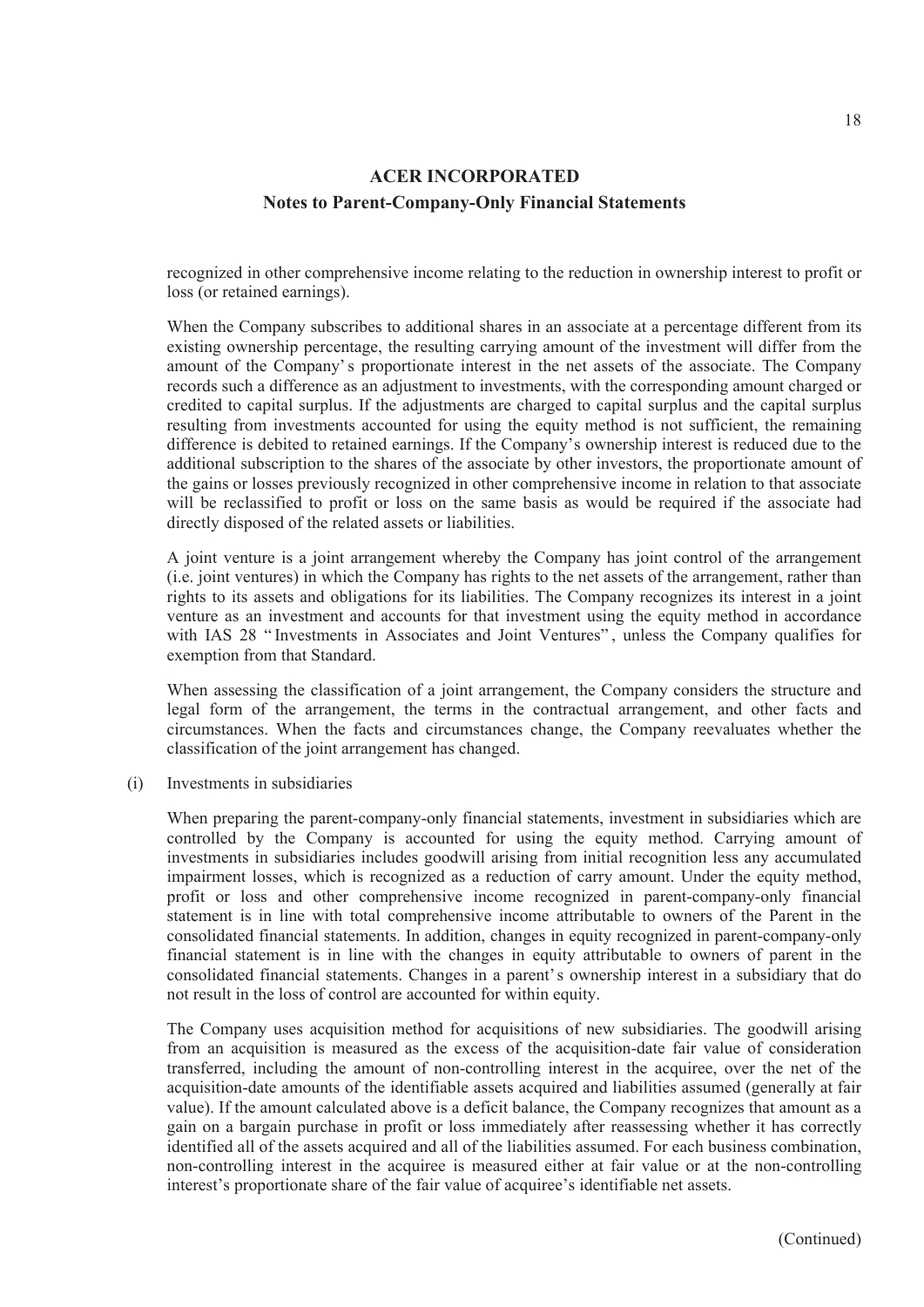In an acquisition of new subsidiary achieved in stages, the Company shall remeasure its previously held equity interest in the acquiree at its acquisition-date fair value and recognize the resulting gain or loss in profit or loss. The amount previously recognized in other comprehensive income in relation to the changes in the value of the Company' s equity interest should be reclassified to profit or loss on the same basis as would be required if the Company had disposed directly of the previously held equity interest.

If the initial accounting for a business combination is incomplete by the end of the reporting period in which the combination occurs, provisional amounts for the items for which the accounting is incomplete are reported in the financial statements. During the measurement period, the provisional amounts recognized at the acquisition date are retrospectively adjusted, or additional assets or liabilities are recognized, to reflect new information obtained about facts and circumstances that existed as of the acquisition date. The measurement period shall not exceed one year from the acquisition date.

Acquisition-related costs are expensed as incurred except for the costs related to issuance of debt or equity instruments.

- (j) Property, plant and equipment
	- (i) Recognition and measurement

Property, plant and equipment are measured at cost, which includes capitalized borrowing costs, less accumulated depreciation and any accumulated impairment losses.

If significant parts of an item of property, plant and equipment have different useful lives, they are accounted for as separate items (major components) of property, plant and equipment.

Any gain or loss on disposal of an item of property, plant and equipment is recognized in profit or loss.

(ii) Reclassification to investment property

A property is reclassified to investment property at its carrying amount when the purpose of the property changes from owner-occupied to investment.

(iii) Subsequent costs

Subsequent expenditure is capitalized only if it is probable that the future economic benefits associated with the expenditure will flow to the Company.

(iv) Depreciation

Depreciation is calculated on the cost of assets less their residual values and is recognized in profit or loss on a straight-line basis over the estimated useful lives of each component of an item of property, plant and equipment.

Land is not depreciated. The estimated useful lives of property, plant and equipment are as follows: buildings - main structure - 30 to 50 years; air-conditioning system - 10 years; other equipment pertaining to buildings - 20 years; computer and communication equipment - 3 to 5 years; other equipment - 3 to 10 years.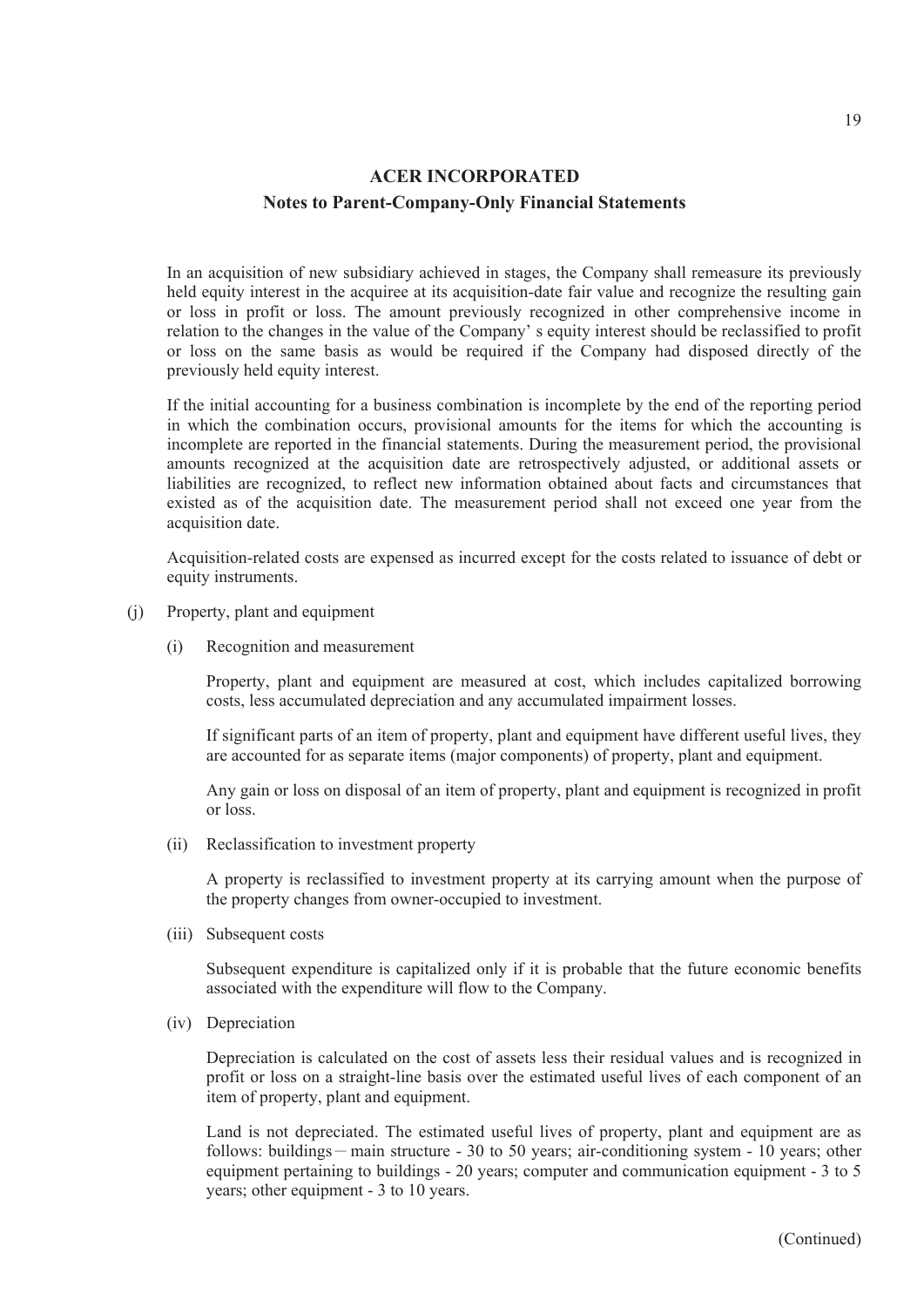Depreciation methods, useful lives, and residual values are reviewed at each financial yearend, with the effect of any changes in estimate accounted for on a prospective basis.

(k) Investment property

Investment property is property held either to earn rental income or for capital appreciation or for both, but not for sale in the ordinary course of business or for administrative purposes. Investment property is measured at cost on initial recognition, and subsequently at cost, less accumulated depreciation and accumulated impairment losses. The methods for depreciating and determining the useful life and residual value of investment property are the same as those adopted for property, plant and equipment.

Rental income from investment property is recognized as other operating income and expenses on a straight-line basis over the term of the lease. Lease incentives granted are recognized as an integral part of the total rental income, over the term of the lease.

An investment property is reclassified to property, plant and equipment at its carrying amount when the purpose of the investment property has been changed from investment to owner-occupied.

(l) Leases

At inception of a contract, the Company assesses whether a contract is, or contains, a lease. A contract is, or contains, a lease if the contract conveys the right to control the use of an identified asset for a period of time in exchange for consideration.

(i) As a lessee

The Company recognizes a right-of-use asset and a lease liability at the lease commencement date. The right-of-use asset is initially measured at cost, which comprises the initial amount of the lease liability adjusted for any lease payments made at or before the commencement date, plus any initial direct costs incurred and an estimate of costs to dismantle and remove the underlying asset or to restore the underlying asset or the site on which it is located, less any lease incentives received.

The right-of-use asset is subsequently depreciated using the straight-line method from the commencement date to the earlier of the end of the useful life of the right-of-use asset or the end of the lease term. In addition, the right-of-use asset is periodically evaluated and reduced by impairment losses, if any, and adjusted for certain remeasurements of the lease liability.

The lease liability is initially measured at the present value of the lease payments that are not paid at the commencement date, discounted using the interest rate implicit in the lease or, if that rate cannot be reliably determined, the Company's incremental borrowing rate. Generally, the Company uses its incremental borrowing rate as the discount rate.

Lease payments included in the measurement of the lease liability comprise the following:

- fixed payments, including in-substance fixed payments;
- variable lease payments that depend on an index or a rate, initially measured using the index or rate as at the commencement date;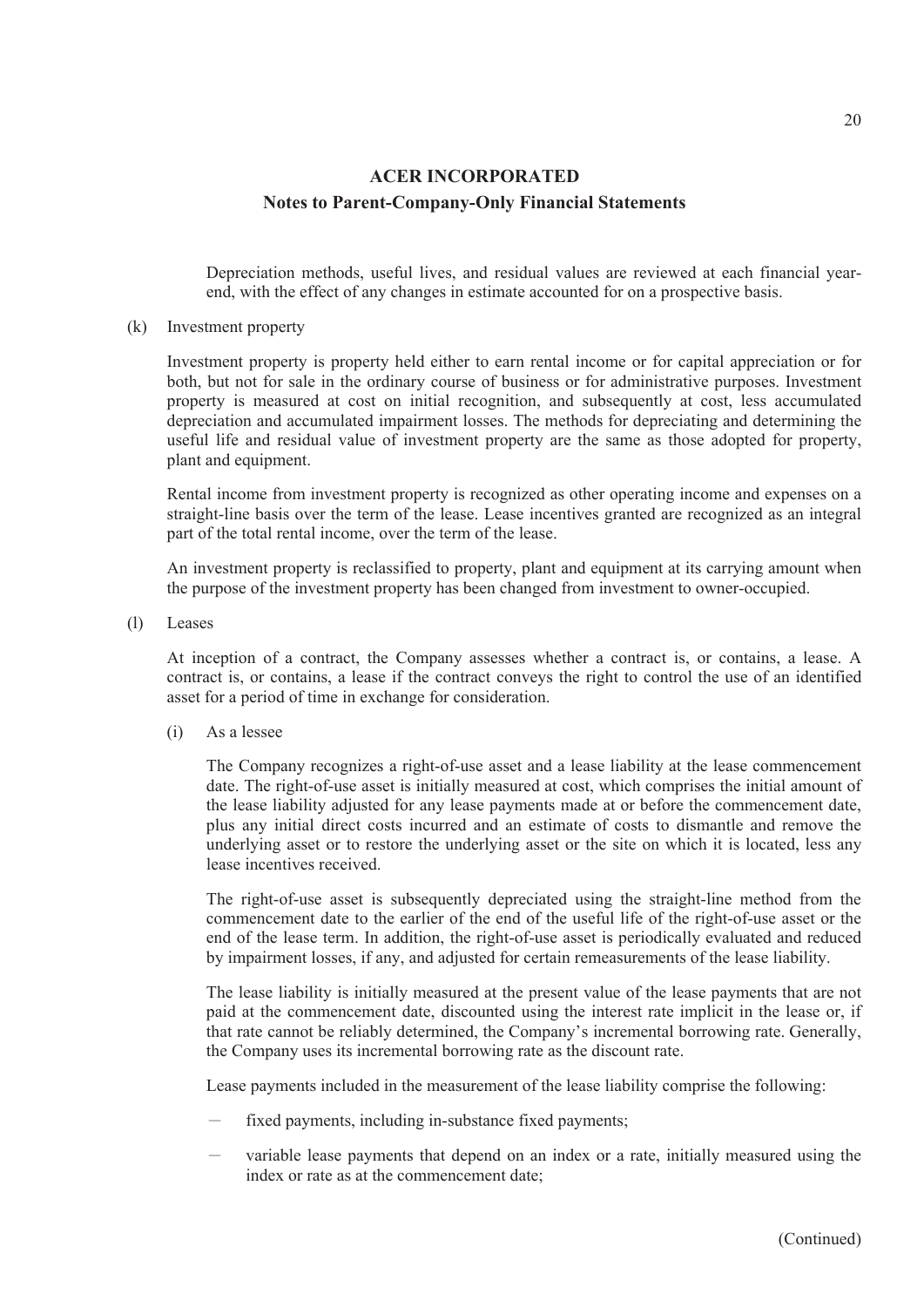- amounts expected to be payable under a residual value guarantee; and
- payments for purchase or termination options that are reasonably certain to be exercised.

The lease liability is subsequently measured at amortized cost using the effective interest method. It is remeasured when:

- there is a change in future lease payments arising from the change in an index or rate; or
- there is a change in the Company's estimate of the amount expected to be payable under a residual value guarantee; or
- there is a change of the Company's assessment on whether it will exercise an option to purchase the underlying asset, or;
- there is a change in the lease term resulting from a change of the Company's assessment on whether it will exercise an extension or termination option; or
- there is any lease modifications in lease subject, scope of the lease or other terms.

At inception or on reassessment of whether a contract contains a lease, the Company allocates the consideration in the contract to each lease component on the basis of their relative standalone prices. However, for the leases of land and buildings, the Company has elected not to separate non-lease components and account for each lease component and any associated nonlease components as a single lease component.

When the lease liability is remeasured, other than lease modifications, a corresponding adjustment is made to the carrying amount of the right-of-use asset, or in profit and loss if the carrying amount of the right-of-use asset has been reduced to zero.

When the lease liability is remeasured to reflect the partial or full termination of the lease for lease modifications that decrease the scope of the lease, the Company accounts for the remeasurement of the lease liability by decreasing the carrying amount of the right-of-use asset to reflect the partial or full termination of the lease, and recognize the difference in profit or loss for any gain or loss relating to the partial or full termination of the lease.

The Company presents right-of-use assets that do not meet the definition of investment properties and lease liabilities as a separate line item respectively in the parent-company-only balance sheets.

The Company has elected not to recognize right-of-use assets and lease liabilities for leases that have a lease term of 12 months or less and leases of low-value assets. The Company recognizes the lease payments associated with these leases as an expense on a straight-line basis over the lease term.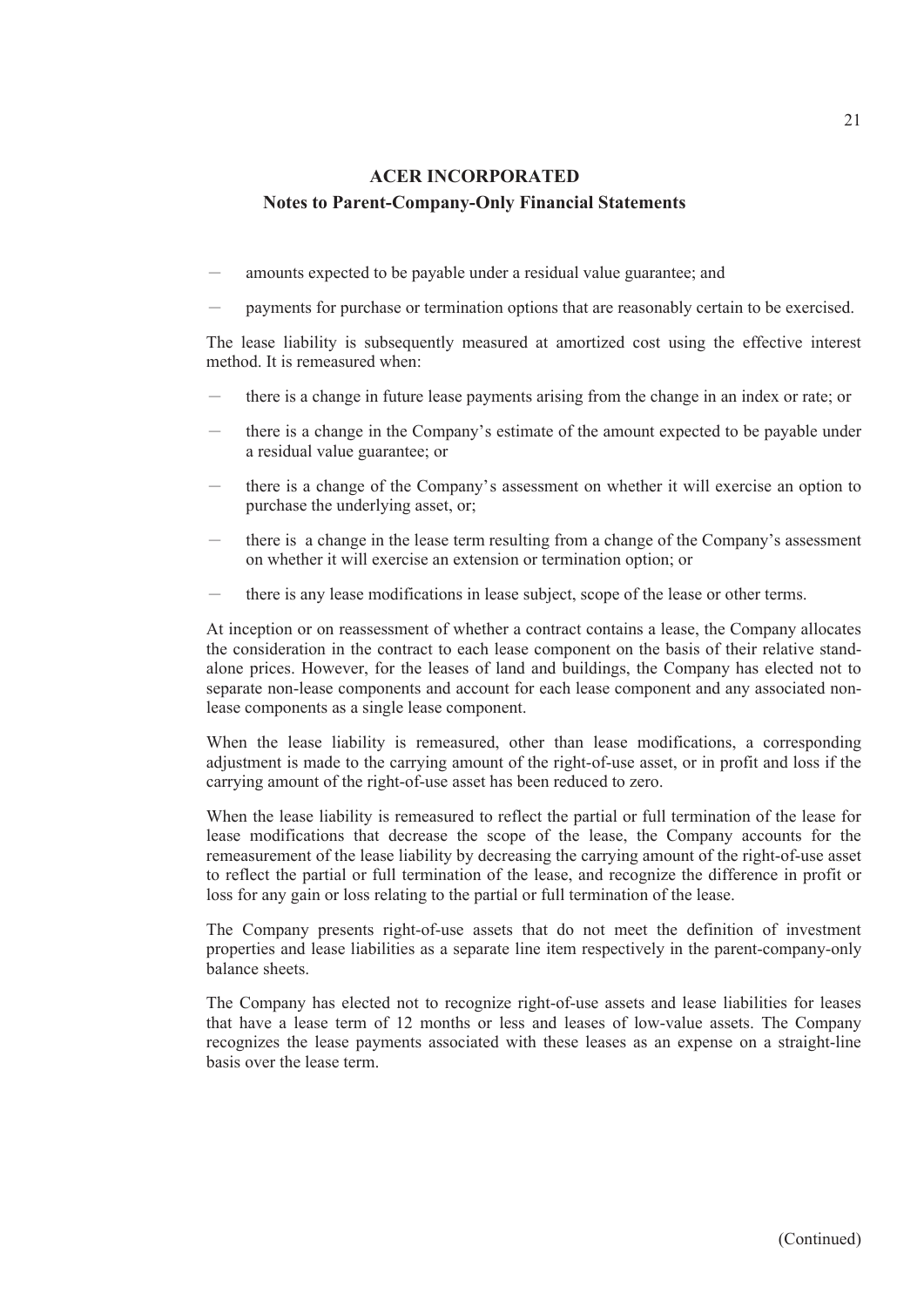#### (ii) As a lessor

When the Company acts as a lessor, it determines at lease commencement whether each lease is a finance lease or an operating lease. To classify each lease, the Company makes an overall assessment of whether the lease transfers to the lessee substantially all the risks and rewards incidental to ownership of the underlying asset. If this is the case, then the lease is a finance lease; if not, then the lease is an operating lease. As part of this assessment, the Company considers certain indicators such as whether the lease is for the major part of the economic life of the asset.

When the Company is an intermediate lessor, it accounts for its interests in the head lease and the sub-lease separately. It assesses the lease classification of a sub-lease with reference to the right-of-use asset arising from the head lease. If a head lease is a short-term lease to which the Company applies the exemption described above, then it classifies the sub-lease as an operating lease.

For operating lease, the Company recognizes rental income on a straight-line basis over the lease term.

- (m) Intangible assets
	- (i) Goodwill

Goodwill arising from acquisitions of subsidiaries is accounted for as intangible assets. Refer to note 4(i) for the description of the measurement of goodwill at initial recognition. Goodwill arising from acquisitions of subsidiaries and associates are included in the carrying amount of investments in associates. Goodwill is not amortized but is measured at cost less accumulated impairment losses.

(ii) Trademarks

Trademarks are measured at cost. Subsequent to the initial recognition, trademarks with definite useful lives are carried at cost less accumulated amortization and accumulated impairment losses. Amortization is recognized on a straight-line basis. Trademarks with indefinite useful lives are carried at cost less any accumulated impairment losses and are tested for impairment annually. The useful life of an intangible asset not subject to amortization is reviewed annually at each financial year-end to determine whether events and circumstances continue to support an indefinite useful life assessment for the asset. Any change in the useful life assessment from indefinite to definite is accounted for as a change in accounting estimate.

(iii) Other intangible assets

Other separately acquired intangible assets are carried at cost less accumulated amortization and accumulated impairment losses. Amortization is recognized in profit or loss on a straightline basis over the following estimated useful lives: patents - 4 to 15 years; acquired software - 1 to 3 years.

The residual value, amortization period, and amortization method are reviewed at least at each financial year-end, with the effect of any changes in estimate accounted for on a prospective basis.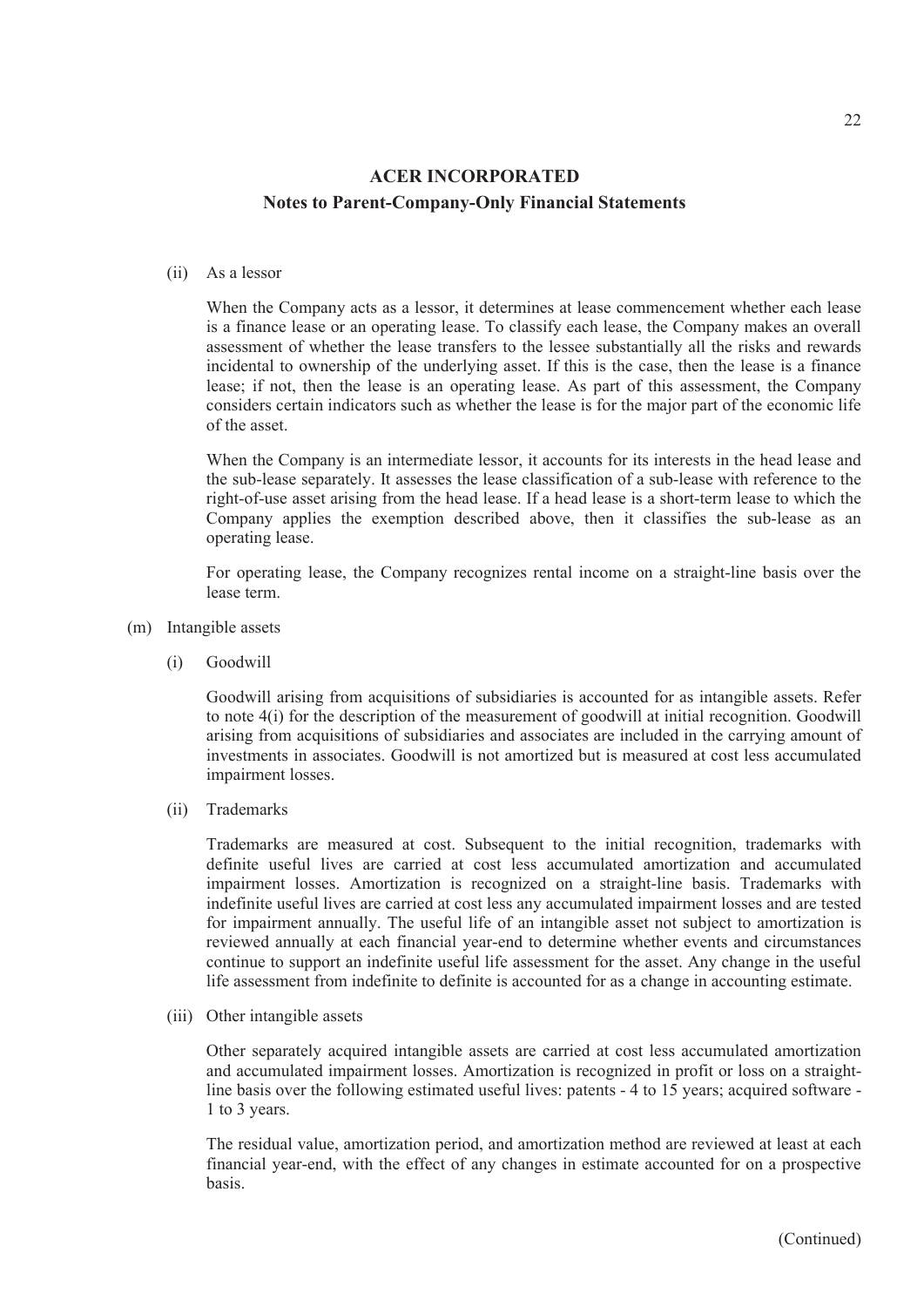#### (n) Impairment of non-financial assets

The Company assesses at the end of each reporting date whether there is any indication that the carrying amounts of non-financial assets (other than inventories, contract assets, and deferred tax assets) may be impaired. If any such indication exists, then the asset's recoverable amount is estimated. Goodwill is tested annually or when there are indications of impairment.

For the purpose of impairment testing, assets are grouped together into the smallest group of assets that generates cash inflows from continuing use that are largely independent of the cash inflows from other assets or groups of assets. Goodwill arising from a business combination is allocated to cash-generating units ("CGUs") or groups of CGUs that are expected to benefit from the synergies of the combination.

The recoverable amount of an individual asset or CGU is the higher of its value in use and its fair value less costs to sell. Value in use is based on the estimated future cash flows, discounted to their present value using a pre-tax discount rate that reflects current market assessments of the time value of money and the risks specific to the asset or CGU.

An impairment loss is recognized if the carrying amount of an asset or CGU exceeds its recoverable amount. Impairment losses are recognized in profit or loss. They are allocated first to reduce the carrying amount of any goodwill allocated to the CGU, and then to reduce the carrying amounts of the other assets in the CGU on a pro rata basis.

An impairment loss in respect of goodwill is not reversed. For other non-financial assets, an impairment loss is reversed only to the extent that the asset's carrying amount that would have been determined (net of depreciation or amortization) had no impairment loss been recognized for the assets in prior years.

(o) Provisions

Provisions are recognized when the Company has a present obligation (legal or constructive) as a result of a past event, it is probable that the Company will be required to settle the obligation, and a reliable estimate can be made of the amount of the obligation.

(i) Warranties

A provision for warranties is recognized when the underlying products or services are sold. This provision reflects the historical warranty claim rate and the weighting of all possible outcomes against their associated probabilities.

(ii) Others

Provisions for litigation claims and environmental restoration are recognized when the Company has a present obligation (legal or constructive) as a result of a past event, it is probable that the Company will be required to settle the obligation, and a reliable estimate can be made of the amount of the obligation.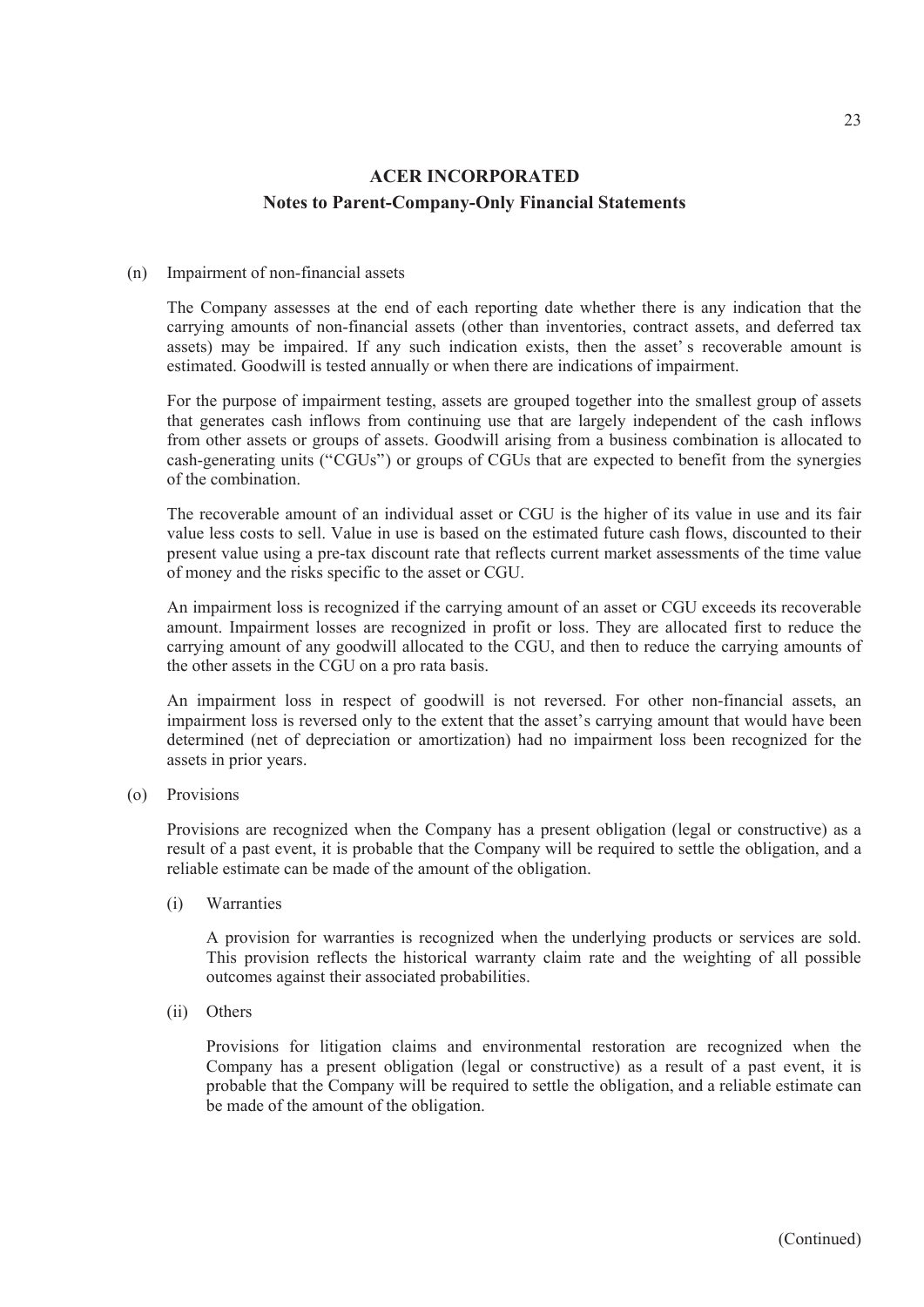#### (p) Revenue recognition

(i) Revenue from contracts with customers

Revenue is measured based on the consideration to which the Company expects to be entitled in exchange for transferring goods or services to a customer. The Company recognizes revenue when it satisfies a performance obligation by transferring control of a good or a service to a customer. The accounting policies for the Company' s main types of revenue are explained below.

1) Sale of goods

The Company recognizes revenue when control of the products has been transferred, being when the products are delivered to the customer, the customer has full discretion over the channel and price to sell the products, and there is no unfulfilled obligation that could affect the customer' s acceptance of the products. Delivery occurs when the products have been shipped to the specific location, the risks of obsolescence and loss have been transferred to the customer, and either the customer has accepted the products in accordance with the sales contract, the acceptance provisions have lapsed, or the Company has objective evidence that all criteria for acceptance have been satisfied.

The Company recognizes revenue based on the price specified in the contract, net of the estimated volume discounts and rebates. Accumulated experience is used to estimate the discounts and rebates using the expected value method, and revenue is only recognized to the extent that it is highly probable that a significant reversal will not occur. A refund liability is recognized for expected sales discounts and rebate payable to customers in relation to sales made until the end of the reporting period. No element of financing is deemed present as the sales are made with a credit term ranged from 30 to 90 days, which is consistent with the market practice.

The Company' s obligation to provide a refund for faulty goods under the standard warranty terms is recognized as a provision for warranty. Please refer to note 6(o) for more explanation.

A receivable is recognized when the goods are delivered as this is the point in time that the Company has a right to an amount of consideration that is unconditional.

2) Revenue from service rendered

The Company provides system implementation or integration services to enterprise customers. Revenue from providing services is recognized in the accounting periods in which the services are rendered. For performance obligations that are satisfied over time, revenue is recognized based on the actual service provided to the end of the reporting period as a proportion of the total services to be provided. The proportion of services provided is determined based on the portion of the work performed, the time passed by, or the milestone reached.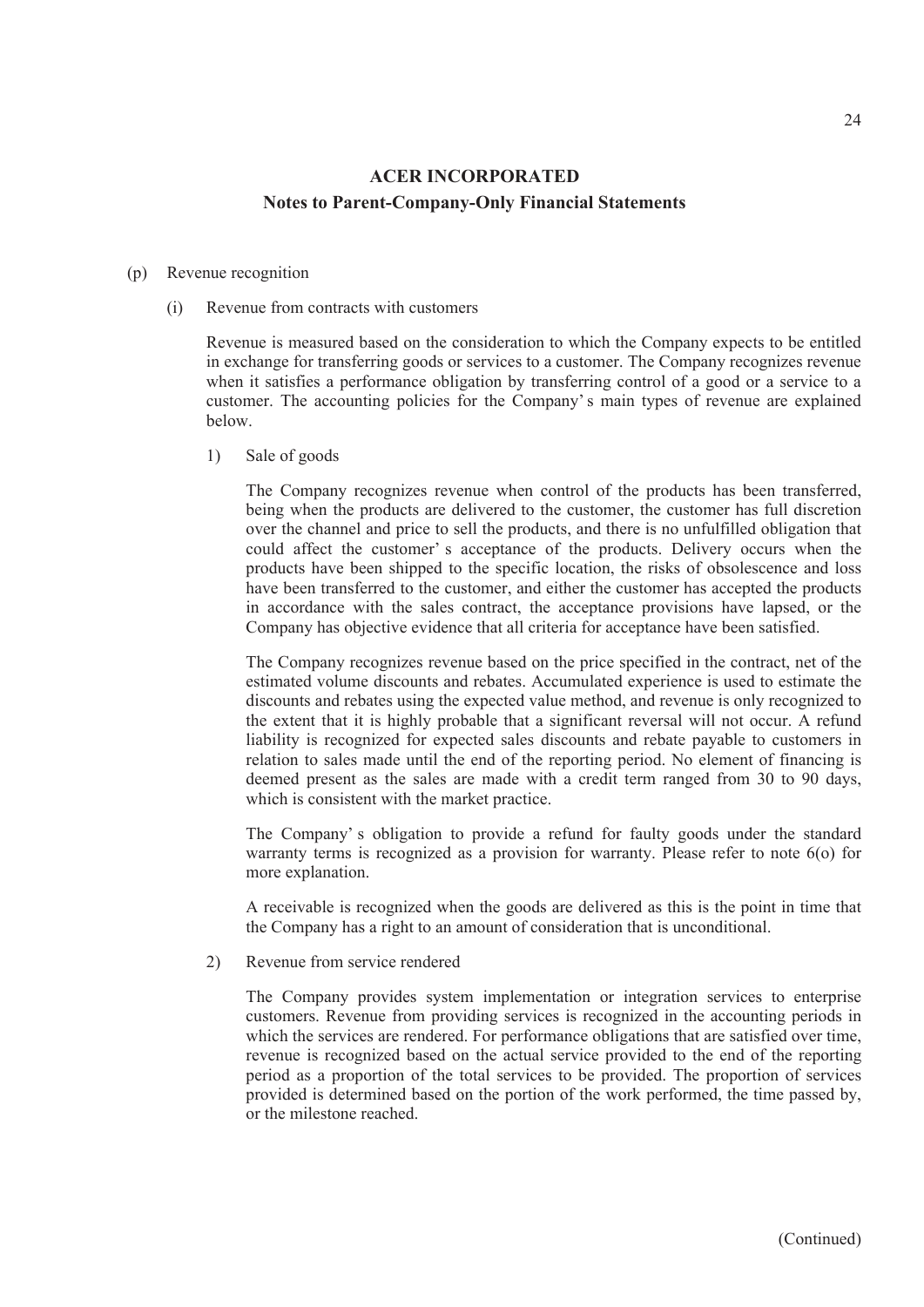Estimates of revenues, costs, or extent of progress toward completion, are revised if circumstances change. Any resulting increases or decreases in estimated revenues or costs are reflected in profit or loss in the period in which the circumstances that give rise to the revision become known by the management.

In case of fixed-price contracts, the customer pays the fixed amount based on a payment schedule. If the accumulated revenue recognized by the Company exceed the payments, a contract asset is recognized. If the payments exceed the accumulated revenue recognized, a contract liability is recognized.

3) Financing components

The Company does not expect to have any contracts where the period between the transfer of the promised goods or services to the customer and the payment made by the customer exceeds one year. As a consequence, the Company does not adjust any of the transaction prices for the time value of money.

- (ii) Contract costs
	- 1) Incremental costs of obtaining a contract

The Company recognizes the incremental costs of obtaining a contract with a customer as an asset if the Company expects to recover those costs. The incremental costs of obtaining a contract are those costs that the Company incurs to obtain a contract with a customer that it would not have incurred if the contract had not been obtained. Costs to obtain a contract that would have been incurred, regardless of whether the contract was obtained, shall be recognized as an expense when incurred, unless those costs are explicitly chargeable to the customer regardless of whether the contract is obtained.

The Company applies the practical expedient to recognize the incremental costs of obtaining a contract as an expense when incurred if the amortization period of the asset that the Company otherwise would have recognized is one year or less.

2) Assets recognized from costs to fulfill contracts with customers

If the costs incurred in fulfilling a contract with a customer are not within the scope of another Standard (e.g., IAS 2 *Inventories*, IAS 16 *Property, Plant and Equipment* or IAS 38 *Intangible Assets*), the Company recognizes an asset from the costs incurred to fulfil a contract only if those costs meet all of the following criteria:

- the costs relate directly to a contract or to an anticipated contract that the Company can specifically identify;
- the costs generate or enhance resources of the Company that will be used in satisfying (or in continuing to satisfy) performance obligations in the future; and
- the costs are expected to be recovered.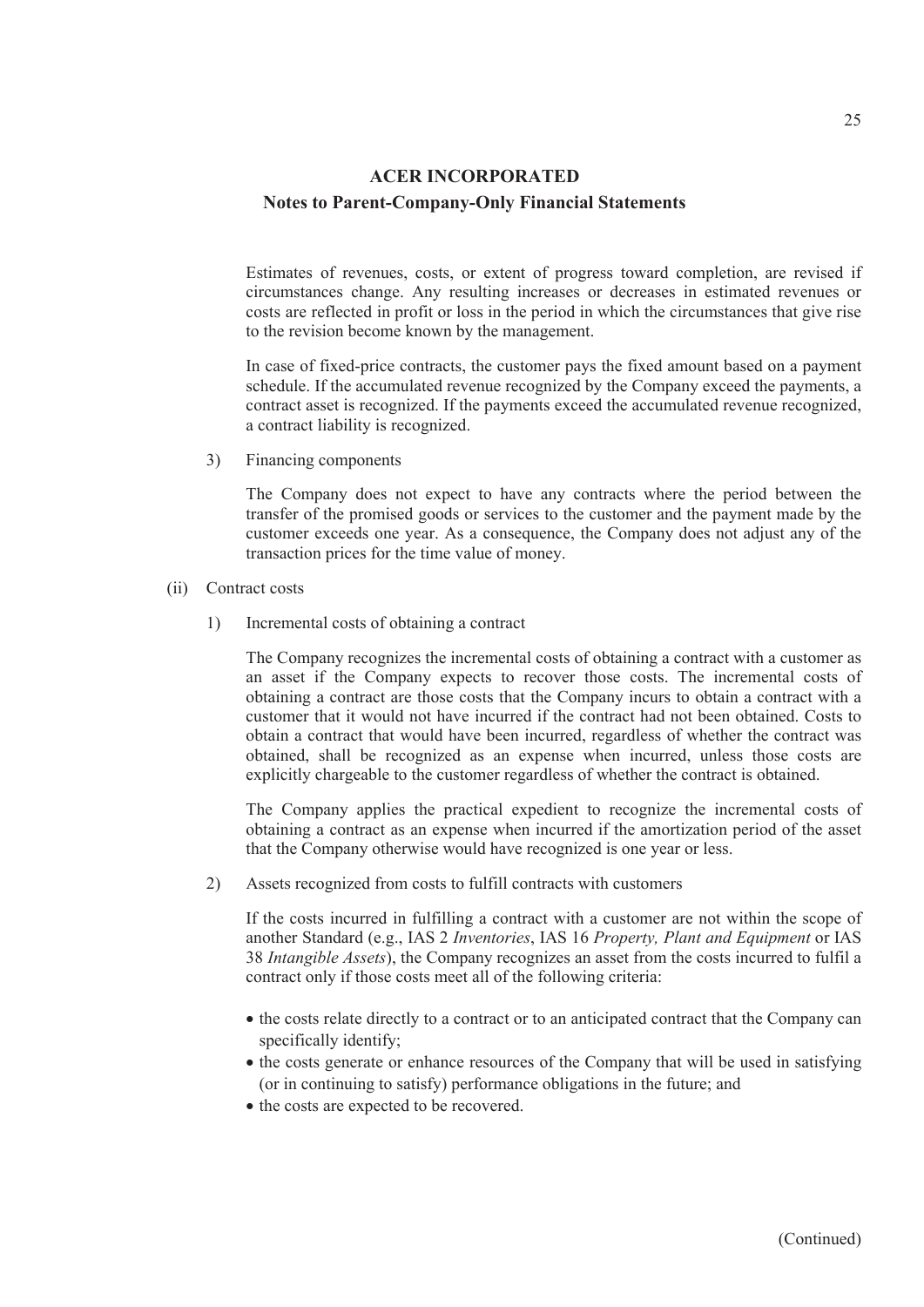General and administrative costs, costs of wasted materials, labor or other resources to fulfil the contract that were not reflected in the price of the contract, costs that relate to satisfied performance obligations (or partially satisfied performance obligations), and costs for which the Company cannot distinguish whether the costs relate to unsatisfied performance obligations or to satisfied performance obligations (or partially satisfied performance obligations) are recognized as expenses when incurred.

(q) Government grant

A government grant is recognized in profit or loss only when there is reasonable assurance that the Company will comply with the conditions associated with the grant and that the grant will be received.

A government grant is recognized in profit or loss in the period in which it becomes receivable as compensation for expenses or losses already incurred or for the purpose of giving immediate financial support to the Company without future related costs.

Government grant is recorded in other operating income and expenses.

- (r) Employee benefits
	- (i) Defined contribution plans

Obligations for contributions to defined contribution pension plans are expensed during the year in which employees render services.

(ii) Defined benefit plans

The Company's net obligation in respect of defined benefit plans is calculated separately for each plan by estimating the amount of future benefit that employees have earned in the current and prior periods, discounting that amount and deducting the fair value of any plan assets. The discount rate for calculating the present value of the defined benefit obligation refers to the interest rate of high-quality government bonds that are denominated in the currency in which the benefits will be paid and that have terms to maturity approximating the terms of the related pension obligation. The defined benefit obligation is calculated annually by qualified actuaries using the projected unit credit method.

When the benefits of a plan are improved, the expenses related to the increased obligations resulting from the services rendered by employees in the past years are recognized in profit or loss immediately.

The remeasurements of the net defined benefit liability (asset) comprise (i) actuarial gains and losses; (ii) return on plan assets, excluding amounts included in net interest on the net defined benefit liability (asset); and (iii) any change in the effect of the asset ceiling, excluding amounts included in net interest on the net defined benefit liability (asset). The remeasurements of the net defined benefit liability (asset) are recognized in other comprehensive income and reflected in other equity.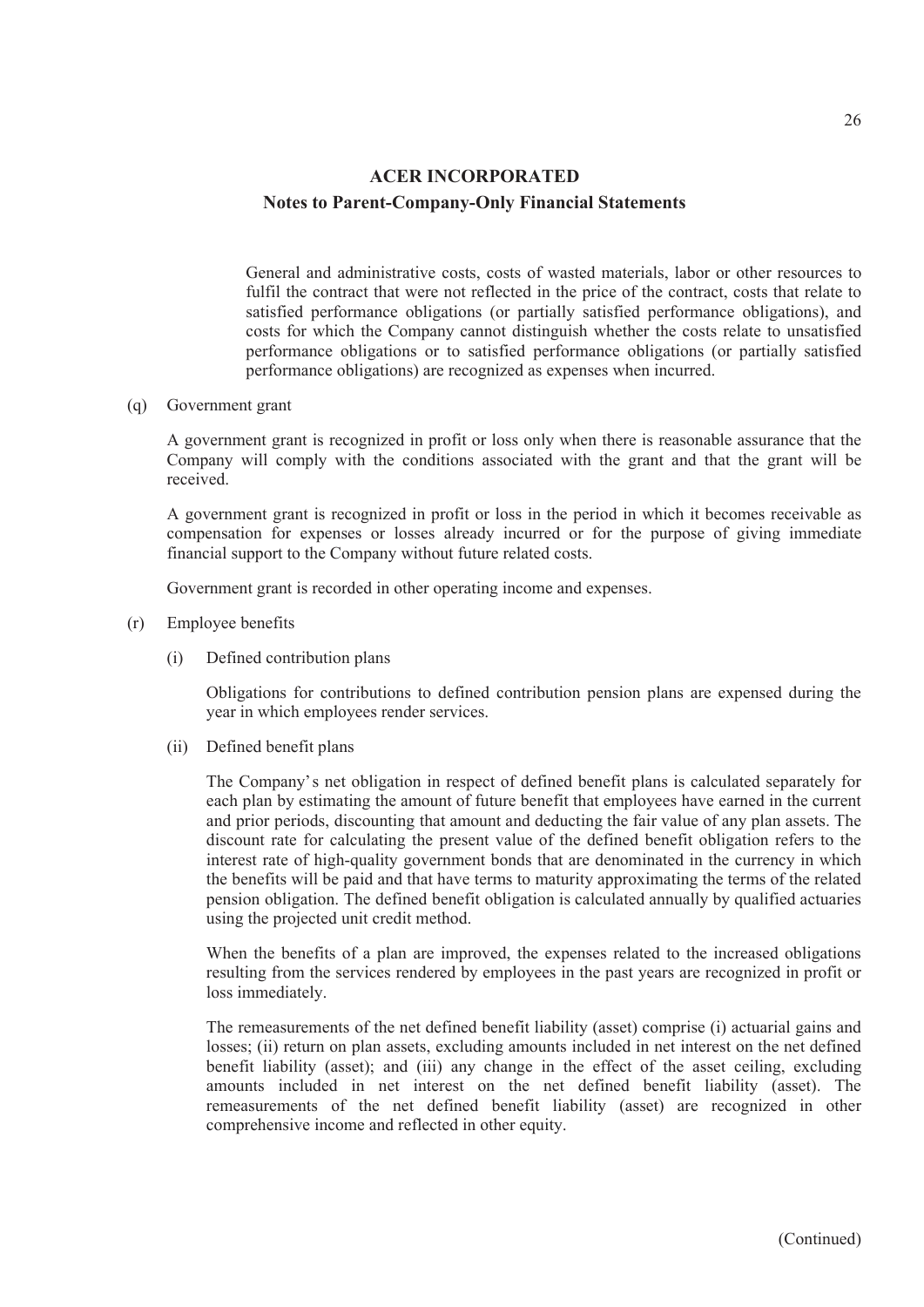The Company recognizes gains or losses on the curtailment or settlement of a defined benefit plan when the curtailment or settlement occurs. The gain or loss on curtailment or settlement comprises any resulting change in the fair value of plan assets and any change in the present value of the defined benefit obligation.

(iii) Short-term employee benefits

Short-term employee benefit obligations are measured on an undiscounted basis and are expensed during the period in which employees render services. A liability is recognized for the amount expected to be paid under short-term cash bonus or profit-sharing plans if the Company has a present legal or constructive obligation to make such payments as a result of past service provided by the employees, and the obligation can be estimated reliably.

#### (s) Share-based payment

The grant-date fair value of equity-settled share-based payment arrangements granted to employees is generally recognized as an expense, with a corresponding increase in equity, over the vesting period of the awards. The amount recognized as an expense is adjusted to reflect the number of awards for which the related service and non-market performance conditions are expected to be met, and the amount ultimately recognized is based on the number of awards that meet the related service and non-market performance conditions at the vesting date.

For share-based payment awards with non-vesting conditions, the grant-date fair value of the sharebased payment is measured to reflect such conditions and there is no true-up for differences between expected and actual outcomes.

The grant date of options for employees to subscribe new shares for a cash injection is the date when the Board of Directors approves the exercise price and the shares to which employees can subscribe.

(t) Income taxes

Income taxes comprise current taxes and deferred taxes. Current and deferred taxes are recognized in profit or loss unless they relate to business combinations or items recognized directly in equity or other comprehensive income.

Current taxes comprise the expected tax payables or receivables on the taxable profits (losses) for the year and any adjustment to the tax payable or receivable in respect of previous years. The amount of current tax payables or receivables are the best estimate of the tax amount expected to be paid or received that reflects uncertainty related to income taxes, if any. It is measured using tax rates enacted or substantively enacted at the reporting date.

Deferred income taxes are recognized in respect of temporary differences between the carrying amounts of assets and liabilities for financial reporting purposes and the amounts used for taxation purposes. Deferred taxes are not recognized for:

- (i) Temporary differences on the initial recognition of assets or liabilities in a transaction that is not a business combination and that affects neither accounting nor taxable profit or loss;
- (ii) Temporary differences related to investments in subsidiaries, associates and joint arrangements to the extent that the Company is able to control the timing of the reversal of the temporary differences and it is probable that they will not reverse in the foreseeable future; and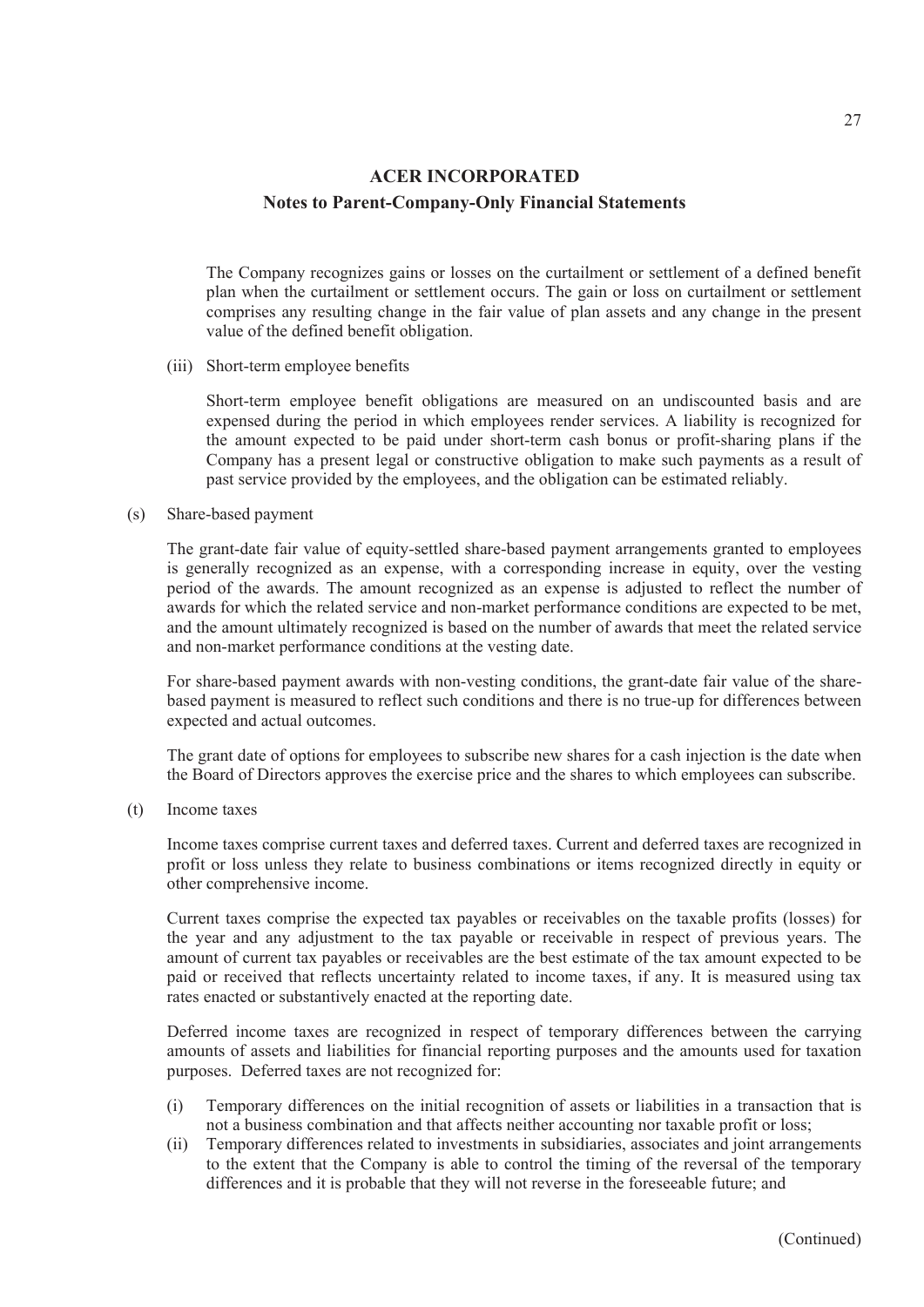(iii) Taxable temporary differences arising on the initial recognition of goodwill.

Deferred tax assets are recognized for unused tax losses, tax credits, and deductible temporary differences to the extent that it is probable that future taxable profits will be available against which they can be utilized. Deferred tax assets are reviewed at each reporting date and reduced to the extent that it is no longer probable that the related tax benefit will be realized; such reductions are reversed when the probability of future taxable profits improves.

Deferred taxes are measured at tax rates that are expected to be applied to temporary differences when they reverse, using tax rates enacted or substantively enacted at the reporting date, and reflect uncertainty related to income taxes, if any.

Deferred tax assets and liabilities are offset if the following criteria are met:

- (i) the Company has a legally enforceable right to set off current tax assets against current tax liabilities; and
- (ii) the deferred tax assets and the deferred tax liabilities relate to income taxes levied by the same taxation authority on either:
	- 1) the same taxable entity; or
	- 2) different taxable entities which intend to settle current tax assets and liabilities on a net basis, or to realize the assets and liabilities simultaneously, in each future period in which significant amounts of deferred tax liabilities or assets are expected to be settled or recovered.
- (u) Earnings per share ("EPS")

The basic and diluted EPS attributable to stockholders of the Company are disclosed in the financial statements. Basic EPS is calculated by dividing net income attributable to stockholders of the Company by the weighted-average number of common shares outstanding during the year. In calculating diluted EPS, the net income attributable to stockholders of the Company and weightedaverage number of common shares outstanding during the year are adjusted for the effects of dilutive potential common shares. The Company's dilutive potential common shares include profit sharing for employees to be settled in the form of common stock.

(v) Operating segments

The Company discloses the operating segment information in the consolidated financial statements. Therefore, the Company does not disclose the operating segment information in the parent-companyonly financial statements.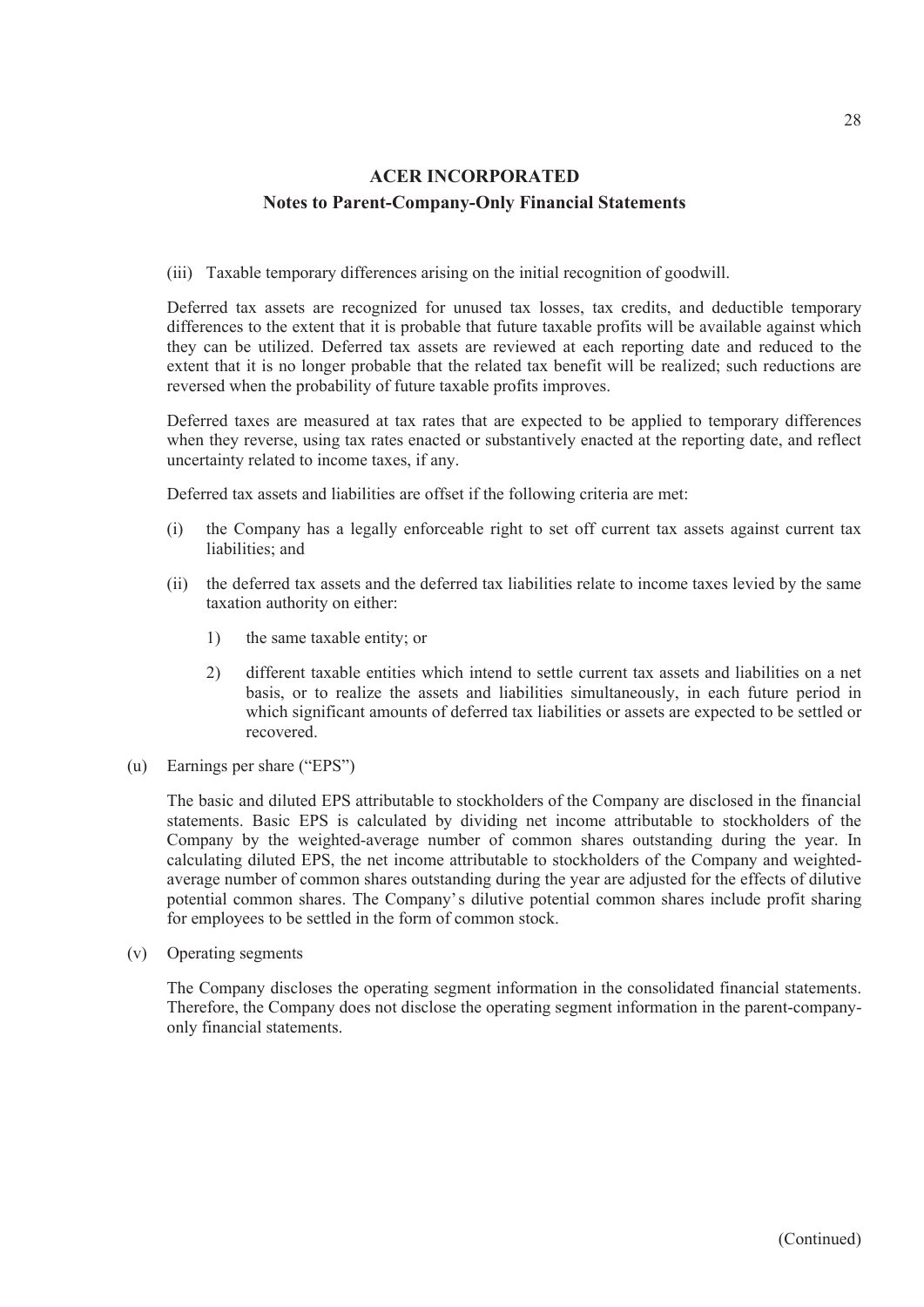#### **5. Critical accounting judgments and key sources of estimation and assumption uncertainty**

The preparation of the parent-company-only financial statements in conformity with the Regulations Governing the Preparation of Financial Reports requires management to make judgments, estimates and assumptions that affect the application of the accounting policies and the reported amount of assets, liabilities, income and expenses. Actual results may differ from these estimates. The estimates and underlying assumptions are reviewed on an ongoing basis. Revisions to accounting estimates are recognized in the period in which the estimate is revised and in the future periods affected.

Information about assumptions and estimation uncertainties that have a significant risk of resulting in a material adjustment within the next financial year is included as follows:

(a) Revenue recognition (accrual of sales return and allowance)

The Company records a refund liability for estimated future returns and other allowances in the same period the related revenue is recognized. Refund liability for estimated sales returns and other allowances is generally made and adjusted based on historical experience, channel inventory, market and economic conditions, and any other factors that would significantly affect the allowance. The adequacy of estimations is reviewed periodically. The fierce market competition and rapid evolution of technology could result in significant adjustments to the accruals made.

(b) Valuation of inventory

Inventories are measured at the lower of cost or net realizable value. The Company uses judgment and estimates to determine the net realizable value of inventory at each reporting date.

Due to rapid technological changes, the Company estimates the net realizable value of inventory, taking obsolescence and unmarketable items into account at the reporting date, and then writes down the cost of inventories to net realizable value. The net realizable value of the inventory is mainly determined based on assumptions of future demand within a time horizon, which could result in significant adjustments. Refer to note 6(f) for further description of inventory write-downs.

(c) Impairment of goodwill from investments in subsidiaries

The assessment of impairment of goodwill requires the Company to make subjective judgments to identify cash-generating units, allocate the goodwill to relevant cash-generating units, and estimate the recoverable amount of relevant cash-generating units. Any changes in these estimates based on changed economic conditions or business strategies could result in significant adjustments in future years. Refer to note 6(g) for further description of the impairment of goodwill.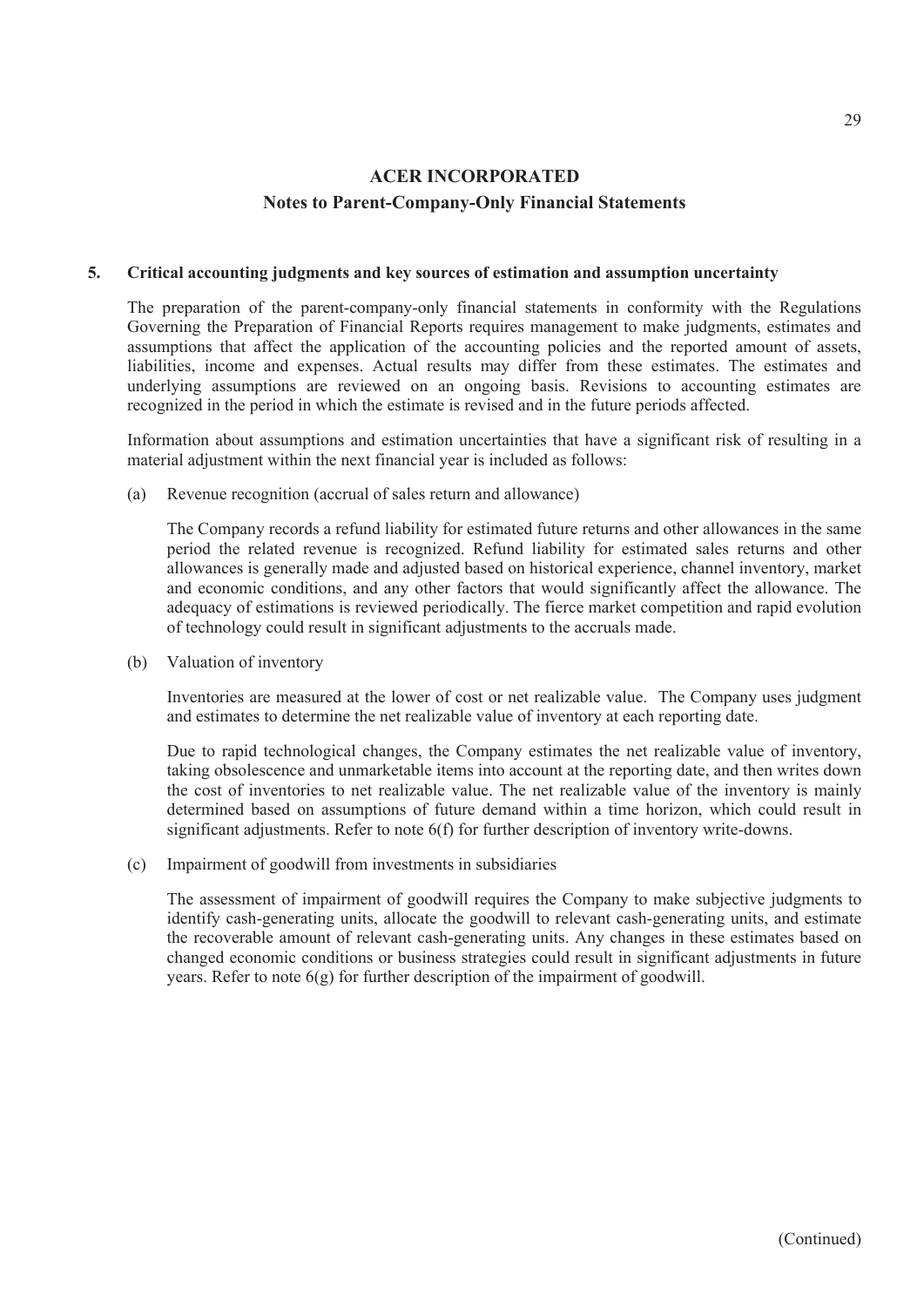### **6. Significant account disclosures**

(a) Cash and cash equivalents

|               | 2021       | December 31, December 31,<br>2020 |
|---------------|------------|-----------------------------------|
| Cash on hand  | 514        | 514                               |
| Bank deposits | 18,814,366 | 8,405,609                         |
| Time deposits | 1.749.798  | 7,593,701                         |
|               | 20,564,678 | 15,999,824                        |

(b) Financial instruments measured at fair value through profit or loss-current

|                                                                                |   | December 31,<br>2021 | December 31,<br><b>2020</b> |
|--------------------------------------------------------------------------------|---|----------------------|-----------------------------|
| Financial assets mandatorily measured at fair value through<br>profit or loss: |   |                      |                             |
| Derivative instruments not used for hedging                                    |   |                      |                             |
| Foreign currency forward contracts                                             | S | 441,494              | 154,578                     |
| Non-derivative financial assets                                                |   |                      |                             |
| Stocks listed on foreign markets                                               |   | 1,754                | 2,160                       |
|                                                                                |   | 443,248              | 156,738                     |
| Financial liabilities held for trading $-$ current:                            |   |                      |                             |
| Derivatives – Foreign currency forward contracts                               |   | (145,969)            | (943,985                    |

Please refer to note  $6(x)$  for the amounts recognized in profit or loss arising from remeasurement at fair value.

The Company entered into derivative contracts to manage foreign currency exchange risk arising from operating activities. At each reporting date, the outstanding foreign currency forward contracts that did not conform to the criteria for hedge accounting consisted of the following (the contract amount was presented in USD):

(i) Foreign currency forward contracts

|            | <b>December 31, 2021</b>                 |                   |                        |  |  |  |
|------------|------------------------------------------|-------------------|------------------------|--|--|--|
|            | <b>Contract amount</b><br>(in thousands) | Currency          | <b>Maturity period</b> |  |  |  |
| <b>USD</b> | 595,000                                  | <b>NTD</b><br>USD | 2022/01                |  |  |  |
| USD        | 669,048                                  | USD<br>EUR        | 2022/01~2022/05        |  |  |  |
| <b>USD</b> | 10,494                                   | USD<br>NZD        | 2022/01~2022/05        |  |  |  |
| <b>USD</b> | 115,082                                  | <b>USD</b><br>AUD | $2022/01 - 2022/06$    |  |  |  |
| <b>USD</b> | 31,917                                   | USD<br><b>JPY</b> | $2022/01 - 2022/08$    |  |  |  |
| USD        | 214,969                                  | INR.<br>USD       | $2022/01 - 2022/06$    |  |  |  |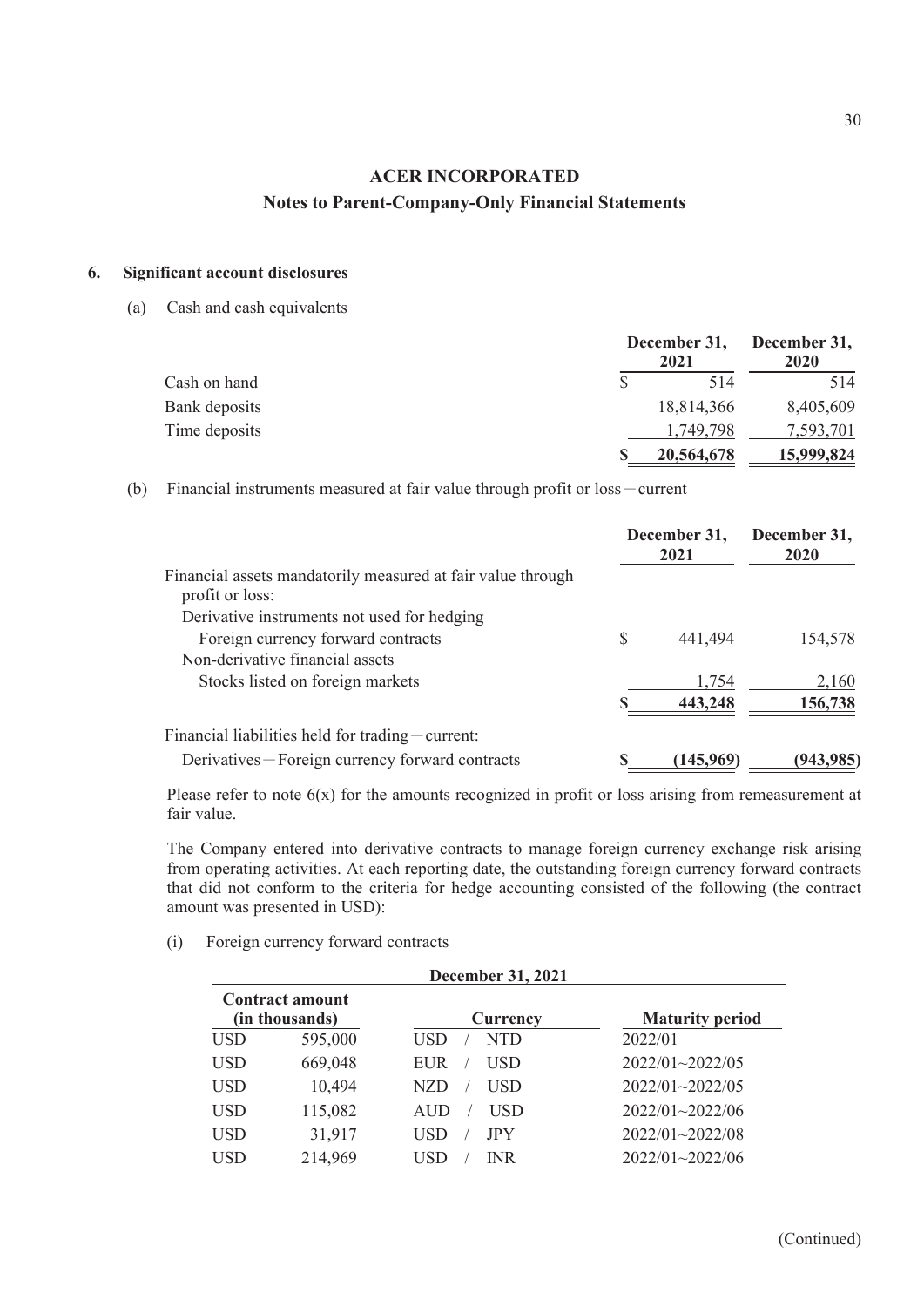|            | <b>December 31, 2020</b> |                   |                        |  |  |  |  |  |  |
|------------|--------------------------|-------------------|------------------------|--|--|--|--|--|--|
|            | <b>Contract amount</b>   |                   |                        |  |  |  |  |  |  |
|            | (in thousands)           | Currency          | <b>Maturity period</b> |  |  |  |  |  |  |
| <b>USD</b> | 594,000                  | NTD<br><b>USD</b> | 2021/01                |  |  |  |  |  |  |
| <b>USD</b> | 434,729                  | USD<br><b>EUR</b> | $2021/01 - 2021/05$    |  |  |  |  |  |  |
| <b>USD</b> | 12,220                   | USD<br>NZD        | 2021/01~2021/05        |  |  |  |  |  |  |
| <b>USD</b> | 76,759                   | USD<br>AUD        | $2021/04 \sim 2021/05$ |  |  |  |  |  |  |
| <b>USD</b> | 146,869                  | <b>JPY</b><br>USD | $2021/01 - 2021/07$    |  |  |  |  |  |  |
| <b>USD</b> | 117,419                  | <b>INR</b><br>USD | $2021/01 - 2021/07$    |  |  |  |  |  |  |
|            |                          |                   |                        |  |  |  |  |  |  |

(c) Financial assets measured at fair value through other comprehensive income

| Equity investments measured at fair value through other<br>comprehensive income |    | December 31,<br>2021 | December 31,<br>2020 |  |
|---------------------------------------------------------------------------------|----|----------------------|----------------------|--|
|                                                                                 |    |                      |                      |  |
| Domestic listed stock                                                           | \$ | 6,533,121            | 4,568,341            |  |
| Domestic unlisted stock                                                         |    | 157,421              | 140,266              |  |
|                                                                                 | S  | 6,690,542            | 4,708,607            |  |
| Current                                                                         | \$ |                      | 51,857               |  |
| Non-current                                                                     |    | 6,690,542            | 4,656,750            |  |
|                                                                                 | S  | 6,690,542            | 4,708,607            |  |

The Company designated the investments shown above financial assets measured as at fair value through other comprehensive income because these equity instruments are held for long-term strategic purposes and not for trading. Certain financial assets measured at FVOCI were disposed of in 2021, the related gain accumulated in other comprehensive income of \$40,230 has been reclassified from other equity to retained earnings, accordingly.

(d) Notes and accounts receivable, net (measured at amortized cost)

|                                                                   | December 31,<br>2021 | December 31,<br>2020 |
|-------------------------------------------------------------------|----------------------|----------------------|
| Notes receivable                                                  | 14,619               | 16,502               |
| Accounts receivable                                               | 6,322,943            | 5,896,378            |
| Less: loss allowance                                              | (1,798)              | (2,221)              |
|                                                                   | 6,335,764            | 5,910,659            |
| Notes and accounts receivable from related parties (note $7(b)$ ) | 37,518,525           | 24,595,958           |
|                                                                   | 43,854,289           | 30,506,617           |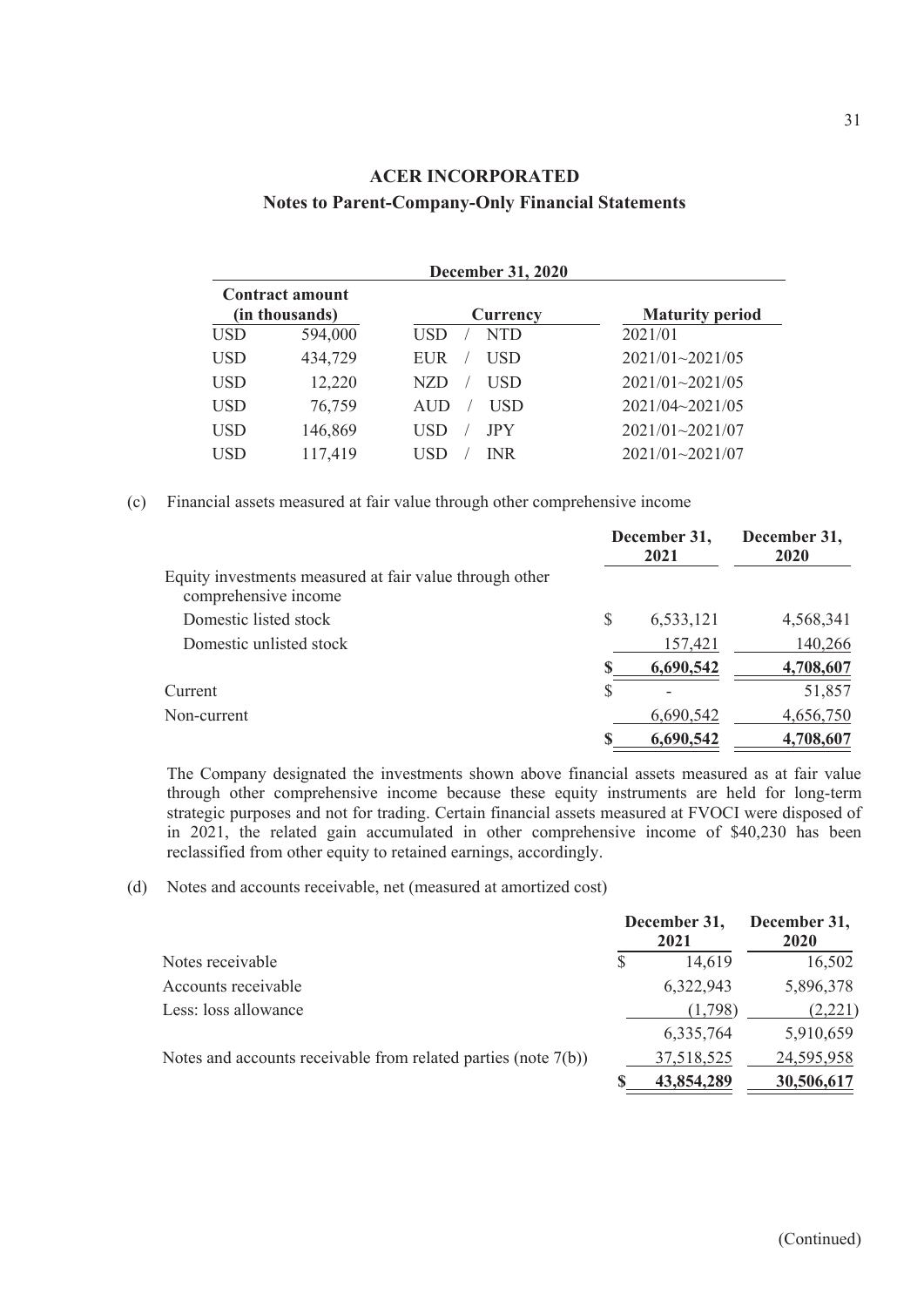The Company applies the simplified approach to provide for its expected credit losses, i.e. the use of lifetime expected loss provision for all receivables. Forward looking information is taken into consideration as well. Analysis of expected credit losses on notes and accounts receivable was as follows:

|                           | <b>December 31, 2021</b>        |                      |                       |  |
|---------------------------|---------------------------------|----------------------|-----------------------|--|
|                           |                                 |                      |                       |  |
|                           | <b>Gross carrying</b><br>amount | average loss<br>rate | <b>Loss allowance</b> |  |
| Current                   | \$<br>5,579,837                 | $0.03\%$             | (1,798)               |  |
| Past due 1-30 days        | 704,925                         | $0.00\%$             |                       |  |
| Past due 31-60 days       | 34,807                          | $0.00\%$             |                       |  |
| Past due 61-90 days       | 14,418                          | $0.00\%$             |                       |  |
| Past due 91-180 days      | 3,556                           | $0.00\%$             | -                     |  |
| Past due 181 days or over | 19                              | $0.00\%$             |                       |  |
|                           | \$<br>6,337,562                 |                      | (1,798)               |  |

|                           | <b>December 31, 2020</b>        |                                   |                |  |
|---------------------------|---------------------------------|-----------------------------------|----------------|--|
|                           | <b>Gross carrying</b><br>amount | Weighted-<br>average loss<br>rate | Loss allowance |  |
| Current                   | \$<br>5,135,039                 | $0.04\%$                          | (1,925)        |  |
| Past due 1-30 days        | 527,116                         | $0.04\%$                          | (188)          |  |
| Past due 31-60 days       | 60,375                          | $0.17\%$                          | (101)          |  |
| Past due 61-90 days       | 189,767                         | $0.00\%$                          |                |  |
| Past due 91-180 days      | 489                             | 1.43%                             | (7)            |  |
| Past due 181 days or over | 94                              | $0.00\%$                          |                |  |
|                           | \$<br>5,912,880                 |                                   | (2,221)        |  |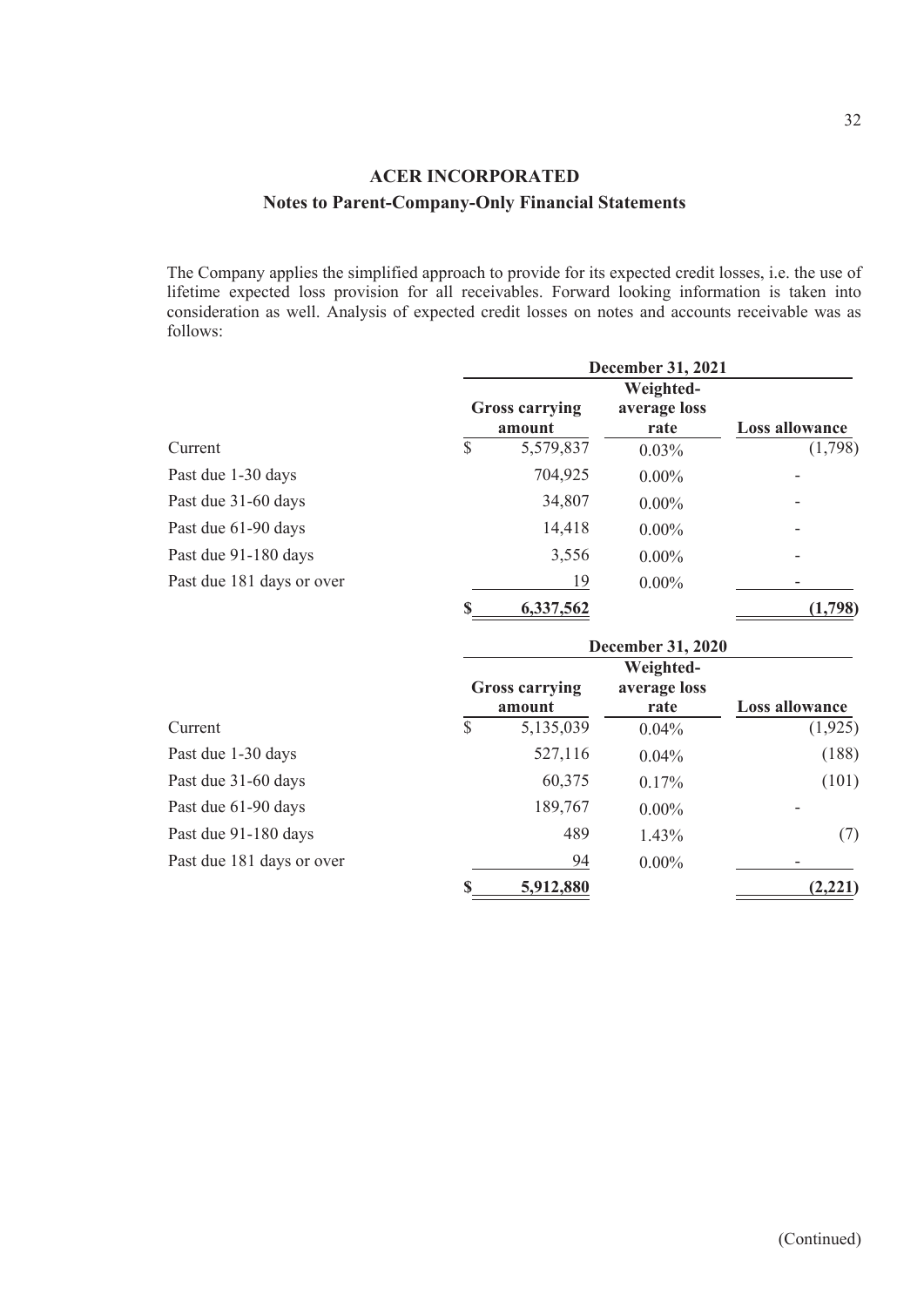As of December 31, 2021 and 2020, no expected credit losses was provided for abovementioned notes and accounts receivable from related parties after management's assessment. The analysis was as follows:

|                           |   | December 31,<br>2021 |            |
|---------------------------|---|----------------------|------------|
| Current                   | S | 34,606,560           | 19,989,238 |
| Past due 1-30 days        |   | 2,053,424            | 1,509,349  |
| Past due 31-60 days       |   | 389,904              | 1,941,296  |
| Past due 61-90 days       |   | 222,040              | 711,999    |
| Past due 91-180 days      |   | 163,924              | 358,961    |
| Past due 181 days or over |   | 82,673               | 85,115     |
|                           |   | 37,518,525           | 24,595,958 |

Movements of the allowance for notes and accounts receivable were as follows:

|                            | 2021  | <b>2020</b> |
|----------------------------|-------|-------------|
| Balance at January 1       | 2,221 | 3,613       |
| Impairment losses reversed | (423) | (1,051)     |
| Write-off                  | -     | (341)       |
| Balance at December 31     | 1.798 |             |

#### (e) Other receivables, net

|                                                       |     | December 31,<br>2021 | December 31,<br>2020 |  |
|-------------------------------------------------------|-----|----------------------|----------------------|--|
| Other receivables from related parties (note $7(b)$ ) | \$. | 664,582              | 214,152              |  |
| Reimbursement of advertising expense                  |     | 157,508              | 19,474               |  |
| Purchase discount                                     |     | 85,860               | 171,381              |  |
| Others                                                |     | 19,956               | 16,551               |  |
|                                                       |     | 927,906              | 421,558              |  |
| Less: loss allowance                                  |     | (150)                | (855)                |  |
|                                                       |     | 927,756              | 420,703              |  |

As of December 31, 2021 and 2020, except for the loss allowance fully provided for certain other receivables, no other loss allowance was provided for other receivables after management's assessment.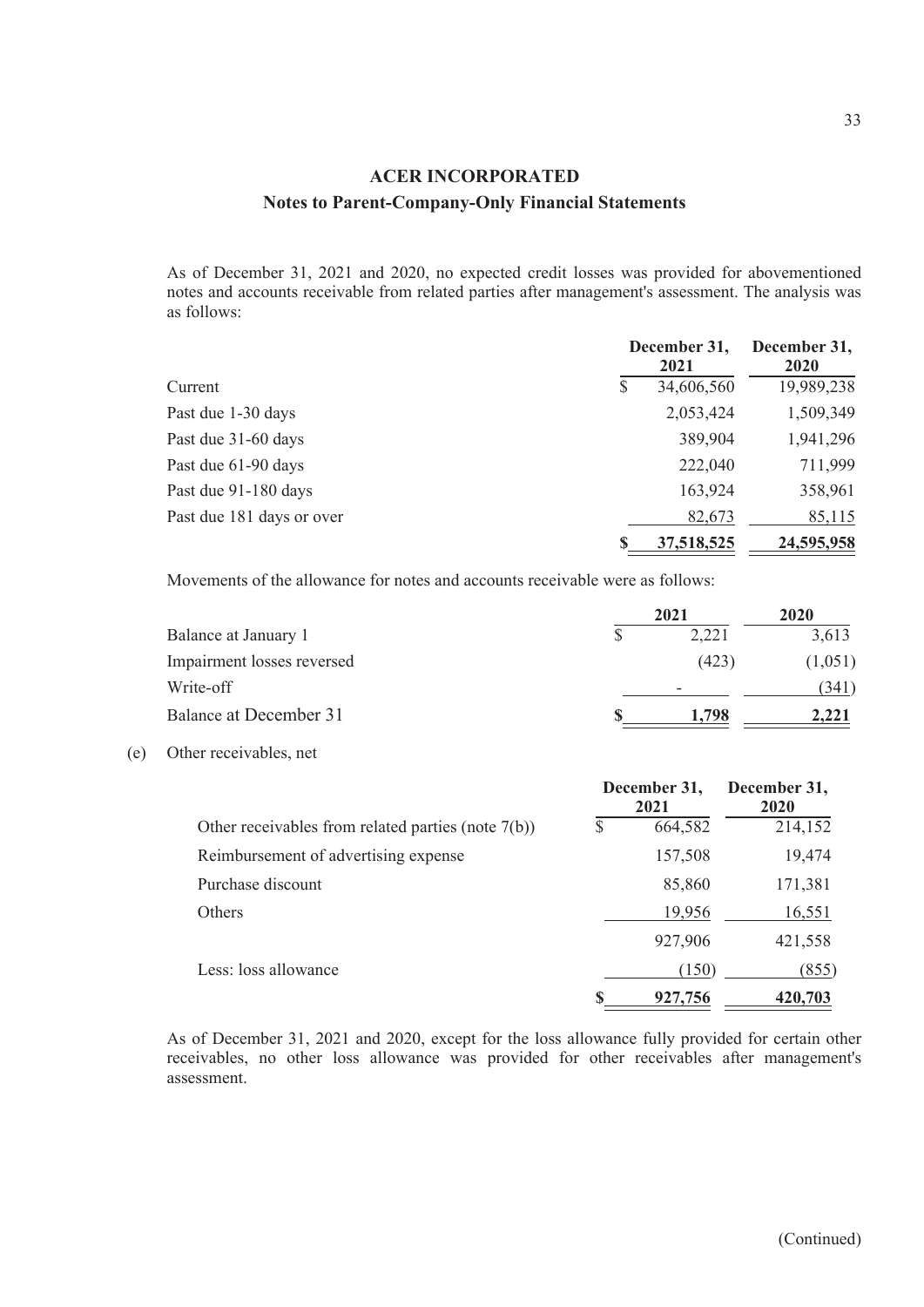#### (f) Inventories

|                                | December 31,<br>2021 | December 31,<br>2020 |
|--------------------------------|----------------------|----------------------|
| Raw materials                  | 14,497,453           | 12,581,388           |
| Finished goods and merchandise | 815,669              | 649,950              |
| Spare parts                    | 57,484               | 84,461               |
| Inventories in transit         | 842,993              | 341,789              |
|                                | 16,213,599           | 13,657,588           |

For the years ended December 31, 2021 and 2020, the amounts of inventories recognized as cost of revenues were \$214,865,824 and \$183,044,036, respectively, of which \$959,823 and \$(309,033), respectively, was the write-down of inventories (reversal of write-downs). The write-downs arose from the write-down of inventories to net realizable value. The reversal of write-downs arose from the increase in the net realizable value or sale of inventories, and the circumstance of net realizable value of inventory to be lower than its cost no longer existed.

#### (g) Investments accounted for using the equity method

A summary of the Company's investments accounted for using the equity method is as follows:

|                     | December 31,<br>2021 |            | December 31,<br>2020 |  |
|---------------------|----------------------|------------|----------------------|--|
| <b>Subsidiaries</b> |                      | 67,870,064 | 65,941,416           |  |
| Associates          |                      | 10,030     | 9,186                |  |
| Joint Ventures      |                      | 71.601     | 89,318               |  |
|                     |                      | 67,951,695 | 66,039,920           |  |

- (i) For the information of subsidiaries, please refer to the consolidated financial statements for the year ended December 31, 2021.
- (ii) The Company has performed an impairment test for Goodwill from investment in subsidiaries, and there was no impairment as a result of the test. Please refer to the consolidated financial statements for the year ended December 31, 2021 for the description of the impairment of goodwill.
- (iii) Associates and joint venture

|                                                | <b>December 31, 2021</b>   |                    |                            | <b>December 31, 2020</b> |  |
|------------------------------------------------|----------------------------|--------------------|----------------------------|--------------------------|--|
| <b>Name of Associates and Joint</b><br>Venture | Percentage of<br>ownership | Carrying<br>amount | Percentage of<br>ownership | Carrying<br>amount       |  |
| Associates                                     |                            | 10,030             |                            | 9,186                    |  |
| Joint Venture:                                 |                            |                    |                            |                          |  |
| <b>Smart Frequency Technology</b>              |                            |                    |                            |                          |  |
| Inc. ("SFT", note $(i)$ )                      | 55.00                      | 71,601             | 55.00                      | 89,318                   |  |
|                                                |                            | 81,631             |                            | 98,504                   |  |

Note (i): According to the joint venture agreement with a third party, the Company and the other party have joint control over SFT. Accordingly, this investment is accounted for using the equity method.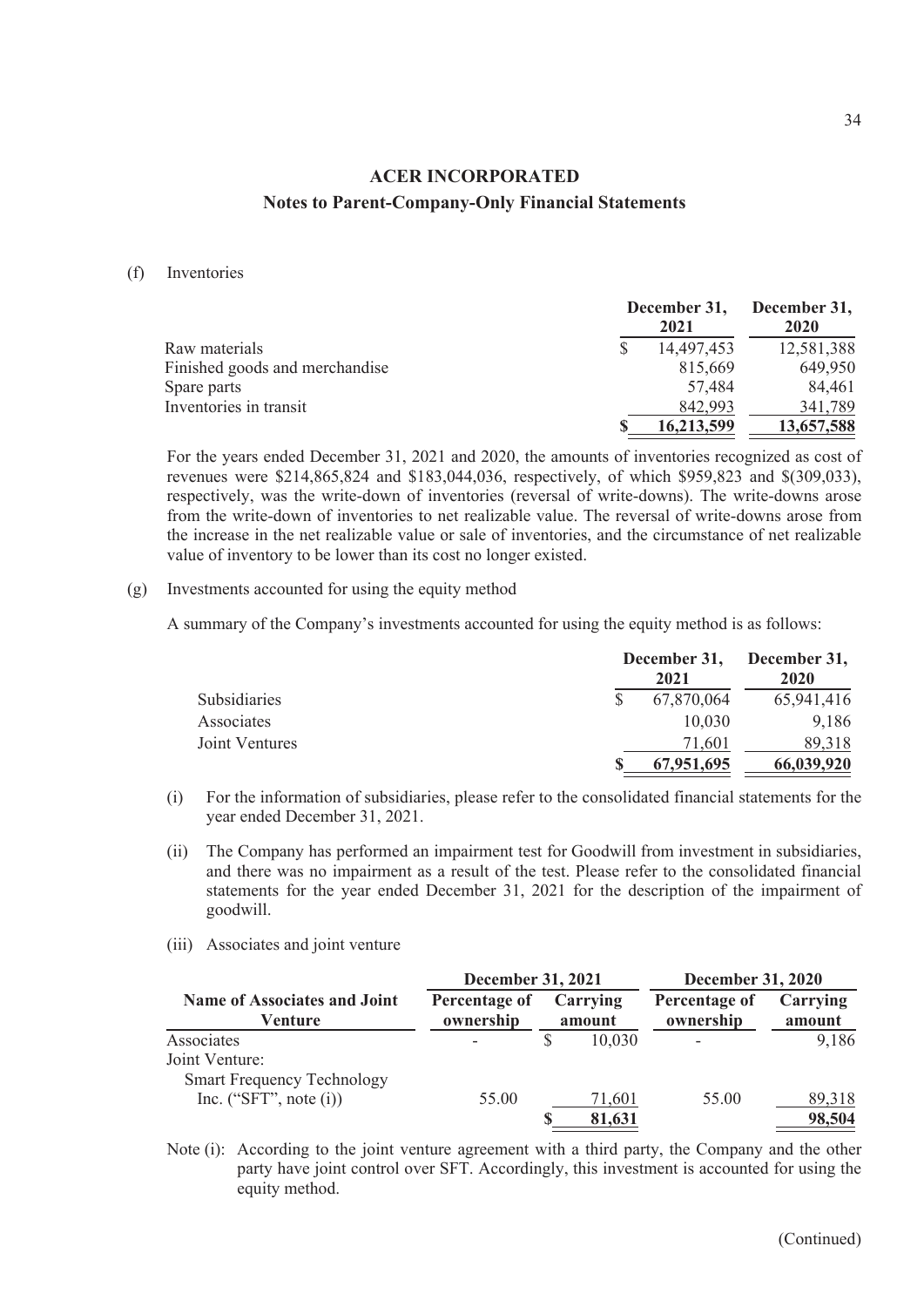|                                                             |    | 2021      | 2020     |
|-------------------------------------------------------------|----|-----------|----------|
| The Company's share of net income (loss) of the associates: |    |           |          |
| Net income                                                  | S  | 844       | 595      |
| Other comprehensive income                                  |    |           |          |
| Total comprehensive income                                  |    | 844       | 595      |
|                                                             |    | 2021      | 2020     |
| The Company's share of net loss of the joint venture:       |    |           |          |
| Net loss                                                    | \$ | (17,717)  | (19,713) |
| Other comprehensive income                                  |    |           |          |
| Total comprehensive loss                                    |    | (17, 717) | (19,713  |

#### (h) Property, plant and equipment

The movements of cost, and accumulated depreciation and impairment loss of the property, plant and equipment were as follows:

| Cost or deemed cost:                             |              | Land       | <b>Buildings</b> | <b>Computer and</b><br>communication<br>equipment | Other<br>equipment | <b>Total</b> |
|--------------------------------------------------|--------------|------------|------------------|---------------------------------------------------|--------------------|--------------|
| Balance at January 1, 2021                       | \$.          | 1,550,181  | 2,774,665        | 583,180                                           | 274,992            | 5,183,018    |
| <b>Additions</b>                                 |              |            | 23,956           | 12,480                                            | 3,498              | 39,934       |
| Disposals                                        |              |            |                  | (63, 175)                                         | (2,678)            | (65, 853)    |
| Reclassifications                                |              | (122, 442) | (256, 672)       | 1,540                                             | 186                | (377, 388)   |
| Balance at December 31, 2021                     | S            | 1,427,739  | 2,541,949        | 534,025                                           | 275,998            | 4,779,711    |
| Balance at January 1, 2020                       | \$.          | 963,542    | 1,413,224        | 607,864                                           | 280,743            | 3,265,373    |
| Additions                                        |              |            | 14,080           | 10,507                                            | 4,787              | 29,374       |
| Disposals                                        |              |            |                  | (52, 714)                                         | (8, 840)           | (61, 554)    |
| Reclassifications                                |              | 586,639    | 1,347,361        | 17,523                                            | (1,698)            | 1,949,825    |
| Balance at December 31, 2020                     |              | 1,550,181  | 2,774,665        | 583,180                                           | 274,992            | 5,183,018    |
| Accumulated depreciation and<br>impairment loss: |              |            |                  |                                                   |                    |              |
| Balance at January 1, 2021                       | $\mathbb{S}$ | 320,087    | 2,223,737        | 541,365                                           | 253,309            | 3,338,498    |
| Depreciation                                     |              |            | 24,503           | 18,763                                            | 9,725              | 52,991       |
| Disposals                                        |              |            |                  | (63, 034)                                         | (2,581)            | (65, 615)    |
| Reclassifications                                |              | (41,210)   | (240, 734)       | (4,583)                                           | 186                | (286, 341)   |
| Balance at December 31, 2021                     |              | 278,877    | 2,007,506        | 492,511                                           | 260,639            | 3,039,533    |
| Balance at January 1, 2020                       | S.           | 126,540    | 1,010,242        | 567,890                                           | 249,816            | 1,954,488    |
| Depreciation                                     |              |            | 25,279           | 22,785                                            | 13,199             | 61,263       |
| Disposals                                        |              |            |                  | (49,310)                                          | (8,174)            | (57, 484)    |
| Reclassifications                                |              | 193,547    | 1,188,216        |                                                   | (1, 532)           | 1,380,231    |
| Balance at December 31, 2020                     |              | 320,087    | 2,223,737        | 541,365                                           | 253,309            | 3,338,498    |
| Carrying amounts:                                |              |            |                  |                                                   |                    |              |
| Balance at December 31, 2021                     |              | 1,148,862  | 534,443          | 41,514                                            | 15,359             | 1,740,178    |
| Balance at December 31, 2020                     |              | 1,230,094  | 550,928          | 41,815                                            | 21,683             | 1,844,520    |
|                                                  |              |            |                  |                                                   |                    |              |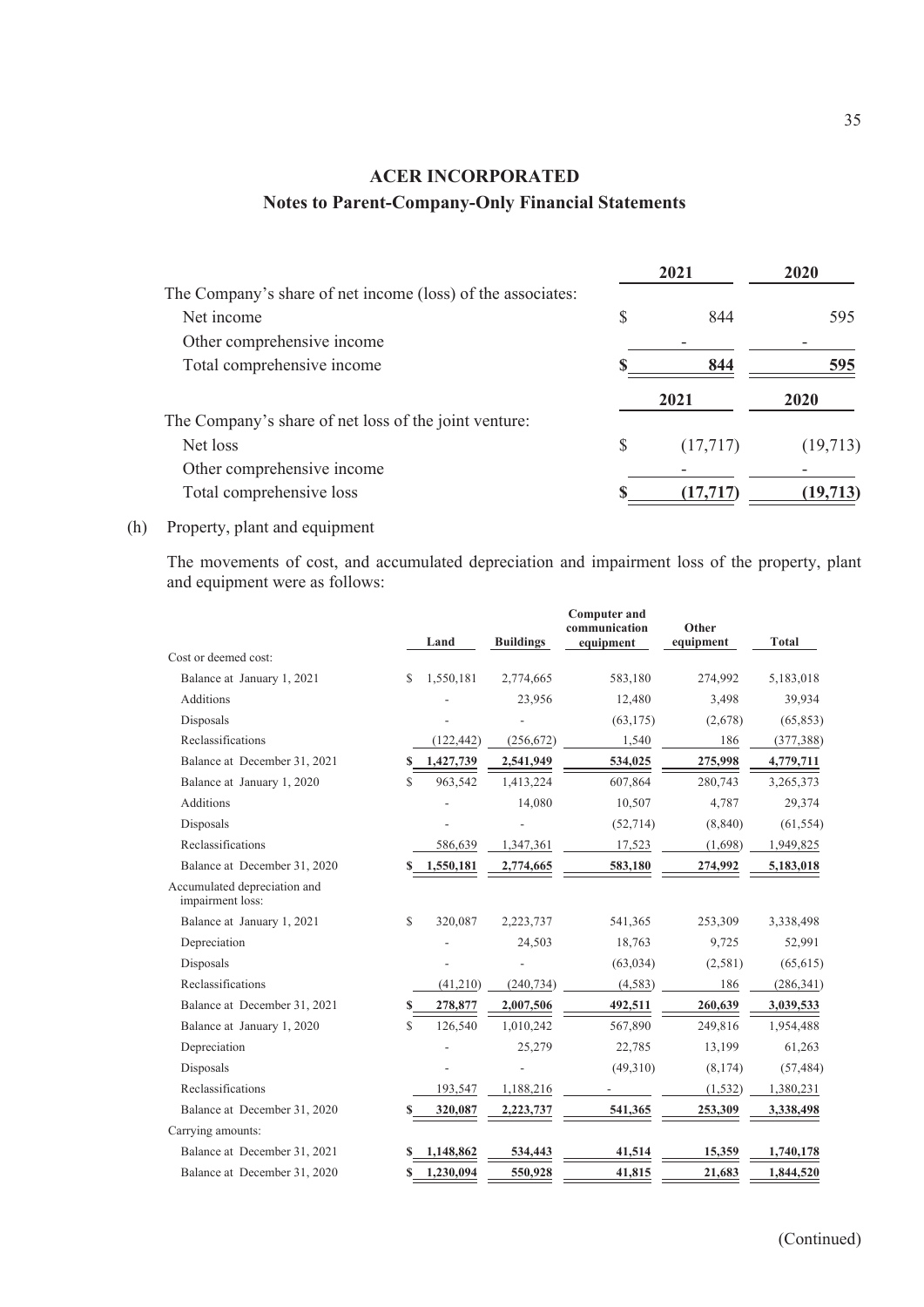(i) Right-of-use assets

| Cost:<br>\$<br>205,855<br>6,117<br>211,972<br>Balance at January 1, 2021<br>Additions<br>79,645<br>79,645<br>Disposals<br>(110, 572)<br>(110, 572)<br>Balance at December 31, 2021<br>174,928<br>6,117<br>181,045<br>S<br>$\mathbb{S}$<br>208,362<br>3,332<br>211,694<br>Balance at January 1, 2020<br><b>Additions</b><br>13,115<br>19,232<br>6,117<br>Disposals<br>(18,954)<br>(15,622)<br>(3, 332)<br>Balance at December 31, 2020<br>205,855<br>6,117<br>211,972<br>Accumulated depreciation:<br>\$<br>580<br>Balance at January 1, 2021<br>138,005<br>137,425<br>76,792<br>Depreciation<br>74,753<br>2,039<br>Disposals<br>(110, 508)<br>(110, 508)<br>104,289<br>Balance at December 31, 2021<br>101,670<br>2,619<br>$\mathbb{S}$<br>76,672<br>1,973<br>78,645<br>Balance at January 1, 2020<br>Depreciation<br>76,375<br>78,314<br>1,939<br>Disposals<br>(18,954)<br>(15,622)<br>(3,332)<br>Balance at December 31, 2020<br>138,005<br>580<br>137,425<br>Carrying amount:<br>Balance at December 31, 2021<br>76,756<br>73,258<br>3,498<br>S<br>68,430<br>73,967<br>Balance at December 31, 2020<br>5,537 |  | <b>Buildings</b> | <b>Other</b><br>equipment | <b>Total</b> |
|-----------------------------------------------------------------------------------------------------------------------------------------------------------------------------------------------------------------------------------------------------------------------------------------------------------------------------------------------------------------------------------------------------------------------------------------------------------------------------------------------------------------------------------------------------------------------------------------------------------------------------------------------------------------------------------------------------------------------------------------------------------------------------------------------------------------------------------------------------------------------------------------------------------------------------------------------------------------------------------------------------------------------------------------------------------------------------------------------------------------|--|------------------|---------------------------|--------------|
|                                                                                                                                                                                                                                                                                                                                                                                                                                                                                                                                                                                                                                                                                                                                                                                                                                                                                                                                                                                                                                                                                                                 |  |                  |                           |              |
|                                                                                                                                                                                                                                                                                                                                                                                                                                                                                                                                                                                                                                                                                                                                                                                                                                                                                                                                                                                                                                                                                                                 |  |                  |                           |              |
|                                                                                                                                                                                                                                                                                                                                                                                                                                                                                                                                                                                                                                                                                                                                                                                                                                                                                                                                                                                                                                                                                                                 |  |                  |                           |              |
|                                                                                                                                                                                                                                                                                                                                                                                                                                                                                                                                                                                                                                                                                                                                                                                                                                                                                                                                                                                                                                                                                                                 |  |                  |                           |              |
|                                                                                                                                                                                                                                                                                                                                                                                                                                                                                                                                                                                                                                                                                                                                                                                                                                                                                                                                                                                                                                                                                                                 |  |                  |                           |              |
|                                                                                                                                                                                                                                                                                                                                                                                                                                                                                                                                                                                                                                                                                                                                                                                                                                                                                                                                                                                                                                                                                                                 |  |                  |                           |              |
|                                                                                                                                                                                                                                                                                                                                                                                                                                                                                                                                                                                                                                                                                                                                                                                                                                                                                                                                                                                                                                                                                                                 |  |                  |                           |              |
|                                                                                                                                                                                                                                                                                                                                                                                                                                                                                                                                                                                                                                                                                                                                                                                                                                                                                                                                                                                                                                                                                                                 |  |                  |                           |              |
|                                                                                                                                                                                                                                                                                                                                                                                                                                                                                                                                                                                                                                                                                                                                                                                                                                                                                                                                                                                                                                                                                                                 |  |                  |                           |              |
|                                                                                                                                                                                                                                                                                                                                                                                                                                                                                                                                                                                                                                                                                                                                                                                                                                                                                                                                                                                                                                                                                                                 |  |                  |                           |              |
|                                                                                                                                                                                                                                                                                                                                                                                                                                                                                                                                                                                                                                                                                                                                                                                                                                                                                                                                                                                                                                                                                                                 |  |                  |                           |              |
|                                                                                                                                                                                                                                                                                                                                                                                                                                                                                                                                                                                                                                                                                                                                                                                                                                                                                                                                                                                                                                                                                                                 |  |                  |                           |              |
|                                                                                                                                                                                                                                                                                                                                                                                                                                                                                                                                                                                                                                                                                                                                                                                                                                                                                                                                                                                                                                                                                                                 |  |                  |                           |              |
|                                                                                                                                                                                                                                                                                                                                                                                                                                                                                                                                                                                                                                                                                                                                                                                                                                                                                                                                                                                                                                                                                                                 |  |                  |                           |              |
|                                                                                                                                                                                                                                                                                                                                                                                                                                                                                                                                                                                                                                                                                                                                                                                                                                                                                                                                                                                                                                                                                                                 |  |                  |                           |              |
|                                                                                                                                                                                                                                                                                                                                                                                                                                                                                                                                                                                                                                                                                                                                                                                                                                                                                                                                                                                                                                                                                                                 |  |                  |                           |              |
|                                                                                                                                                                                                                                                                                                                                                                                                                                                                                                                                                                                                                                                                                                                                                                                                                                                                                                                                                                                                                                                                                                                 |  |                  |                           |              |
|                                                                                                                                                                                                                                                                                                                                                                                                                                                                                                                                                                                                                                                                                                                                                                                                                                                                                                                                                                                                                                                                                                                 |  |                  |                           |              |
|                                                                                                                                                                                                                                                                                                                                                                                                                                                                                                                                                                                                                                                                                                                                                                                                                                                                                                                                                                                                                                                                                                                 |  |                  |                           |              |
|                                                                                                                                                                                                                                                                                                                                                                                                                                                                                                                                                                                                                                                                                                                                                                                                                                                                                                                                                                                                                                                                                                                 |  |                  |                           |              |
|                                                                                                                                                                                                                                                                                                                                                                                                                                                                                                                                                                                                                                                                                                                                                                                                                                                                                                                                                                                                                                                                                                                 |  |                  |                           |              |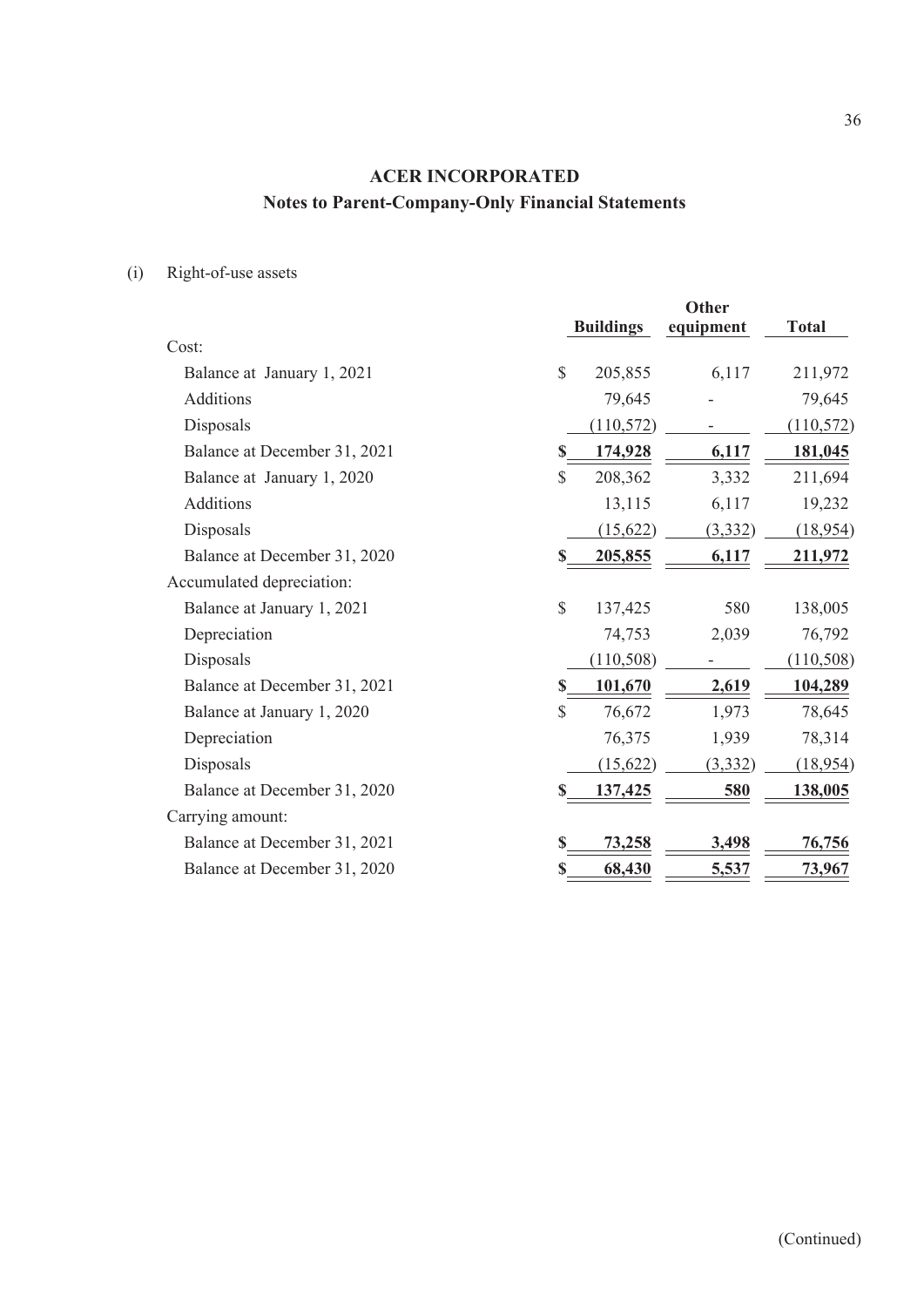#### (j) Investment property

|                                               |              | Land       | <b>Buildings</b> | <b>Total</b> |
|-----------------------------------------------|--------------|------------|------------------|--------------|
| Cost or deemed cost:                          |              |            |                  |              |
| Balance at January 1, 2021                    | \$           | 718,427    | 1,905,121        | 2,623,548    |
| <b>Additions</b>                              |              |            | 444              | 444          |
| Reclassifications                             |              | 122,442    | 256,771          | 379,213      |
| Balance at December 31, 2021                  | S            | 840,869    | 2,162,336        | 3,003,205    |
| Balance at January 1, 2020                    | S            | 1,305,066  | 3,237,899        | 4,542,965    |
| <b>Additions</b>                              |              |            | 14,415           | 14,415       |
| Reclassifications                             |              | (586, 639) | (1,347,193)      | (1,933,832)  |
| Balance at December 31, 2020                  | \$           | 718,427    | 1,905,121        | 2,623,548    |
| Accumulated depreciation and impairment loss: |              |            |                  |              |
| Balance at January 1, 2021                    | \$           | 233,500    | 1,665,544        | 1,899,044    |
| Depreciation                                  |              |            | 10,337           | 10,337       |
| Reclassifications                             |              | 41,210     | 240,833          | 282,043      |
| Balance at December 31, 2021                  |              | 274,710    | 1,916,714        | 2,191,424    |
| Balance at January 1, 2020                    | $\mathbb{S}$ | 427,047    | 2,839,053        | 3,266,100    |
| Depreciation                                  |              |            | 14,705           | 14,705       |
| Reclassifications                             |              | (193, 547) | (1,188,214)      | (1,381,761)  |
| Balance at December 31, 2020                  |              | 233,500    | 1,665,544        | 1,899,044    |
| Carrying amounts:                             |              |            |                  |              |
| Balance at December 31, 2021                  |              | 566,159    | 245,622          | 811,781      |
| Balance at December 31, 2020                  |              | 484,927    | 239,577          | 724,504      |
| Fair value:                                   |              |            |                  |              |
| Balance at December 31, 2021                  |              |            | S                | 1,242,984    |
| Balance at December 31, 2020                  |              |            |                  | 1,130,556    |

The fair value of the investment property is determined by referring to the market price of similar real estate transaction or the value in use of the investment property. The value in use is the present value of the future cash flows from continuous lease activities. On December 31, 2021 and 2020, the estimated discount rate used for calculating the present value of the future cash flows was 5.79% and 5.18%, respectively.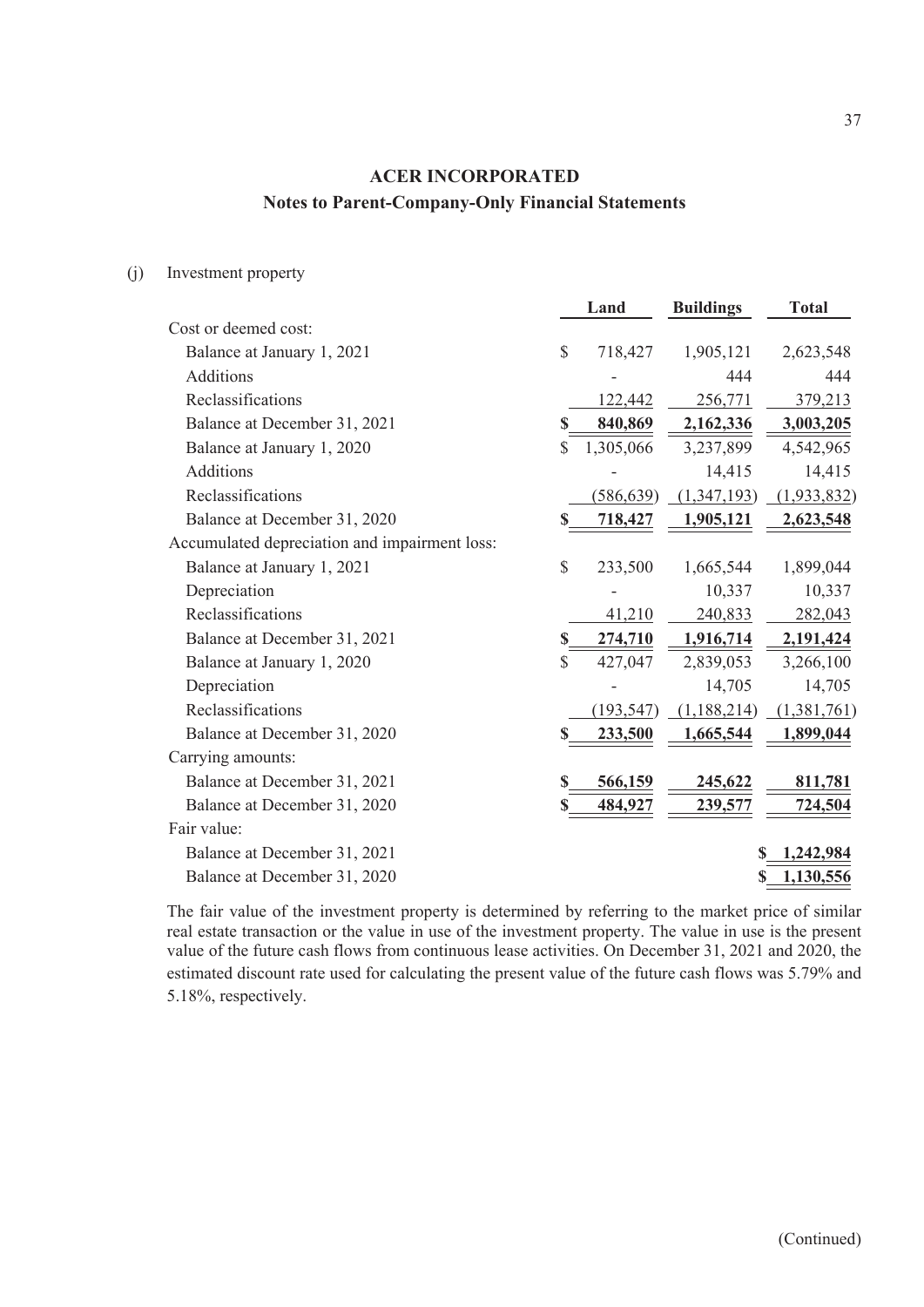#### (k) Intangible assets

The movements of costs, and accumulated amortization and impairment loss of intangible assets were as follows:

|                                              |    | Goodwill | <b>Trademarks and</b><br>trade names | Patent        | <b>Software</b> | <b>Total</b>  |
|----------------------------------------------|----|----------|--------------------------------------|---------------|-----------------|---------------|
| Net balance at January 1, 2021:              |    |          |                                      |               |                 |               |
| Cost                                         | \$ | 166,604  | 7,489,298                            | 1,344,680     | 670,320         | 9,670,902     |
| Accumulated amortization and impairment loss |    |          | (7,489,298)                          | (1, 337, 199) | (663, 876)      | (9,490,373)   |
| Net balance at January 1, 2021               |    | 166,604  |                                      | 7,481         | 6,444           | 180,529       |
| <b>Additions</b>                             |    |          |                                      |               | 7,810           | 7,810         |
| Amortization                                 |    |          |                                      | (5,796)       | (6, 729)        | (12, 525)     |
| Net balance at December 31, 2021             |    | 166,604  |                                      | 1,685         | 7,525           | 175,814       |
| Net balance at December 31, 2021:            |    |          |                                      |               |                 |               |
| Cost                                         | \$ | 166,604  | 7,489,298                            | 1,344,680     | 669,019         | 9,669,601     |
| Accumulated amortization and impairment loss |    |          | (7,489,298)                          | (1,342,995)   | (661, 494)      | (9, 493, 787) |
|                                              |    | 166,604  |                                      | 1,685         | 7,525           | 175,814       |
| Net balance at January 1, 2020:              |    |          |                                      |               |                 |               |
| Cost                                         | \$ | 166,604  | 7,489,298                            | 1,344,680     | 669,968         | 9,670,550     |
| Accumulated amortization and impairment loss |    |          | (7,489,298)                          | (1,319,116)   | (654, 221)      | (9,462,635)   |
| Net balance at January 1, 2020               |    | 166,604  |                                      | 25,564        | 15,747          | 207,915       |
| <b>Additions</b>                             |    |          |                                      |               | 410             | 410           |
| Amortization                                 |    |          |                                      | (18,083)      | (9,713)         | (27,796)      |
| Net balance at December 31, 2020             |    | 166,604  |                                      | 7,481         | 6,444           | 180,529       |
| Net balance at December 31, 2020:            |    |          |                                      |               |                 |               |
| Cost                                         | \$ | 166,604  | 7,489,298                            | 1,344,680     | 670,320         | 9,670,902     |
| Accumulated amortization and impairment loss |    |          | (7,489,298)                          | (1, 337, 199) | (663, 876)      | (9,490,373)   |
|                                              | S  | 166,604  |                                      | 7,481         | 6,444           | 180,529       |

The amortization and impairment loss of intangible assets were included in operating expenses of the parent-company-only statements of comprehensive income.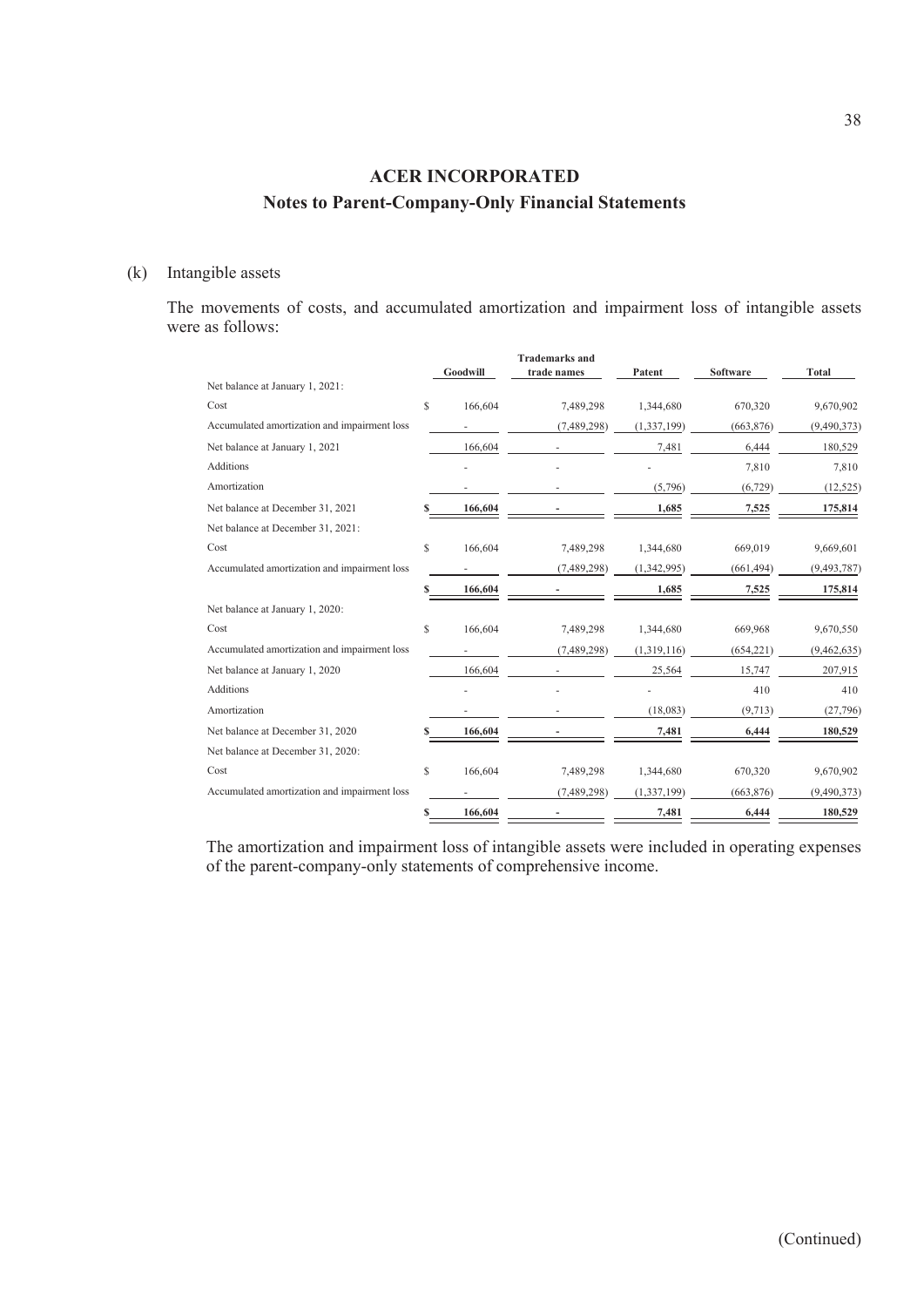#### (l) Long-term debt

| <b>Type of</b><br>Loan   | <b>Creditor</b> | <b>Credit Line</b>                                                                   | <b>Term</b>                                                                                                                                                                                                                                      | December 31,<br>2021 | December 31,<br>2020 |
|--------------------------|-----------------|--------------------------------------------------------------------------------------|--------------------------------------------------------------------------------------------------------------------------------------------------------------------------------------------------------------------------------------------------|----------------------|----------------------|
| Unsecured<br>loan        |                 | Bank of Taiwan The term tranche<br>of \$4 billion may<br>be withdrawn<br>separately. | The interest is paid<br>monthly starting<br>September 2019. The<br>principal will be<br>repaid in lump sum<br>amount when due in<br>September 2022.<br>Interest rate is<br>adjusted quarterly. The<br>principal was early<br>repaid in May 2021. |                      | 3,300,000            |
|                          |                 |                                                                                      |                                                                                                                                                                                                                                                  | ፍ                    | 3,300,000            |
| Unused credit facilities |                 |                                                                                      |                                                                                                                                                                                                                                                  | 8,469,000            | 4,400,000            |
| Interest rate            |                 |                                                                                      |                                                                                                                                                                                                                                                  |                      | $0.90\%$             |

No financial covenants were required for the unsecured loan agreements with Bank of Taiwan. Please refer to note  $6(x)$  for related interest expense with respect to the abovementioned bank loans.

(m) Bonds payable

|                         | 2021       | December 31, December 31,<br>2020 |
|-------------------------|------------|-----------------------------------|
| Unsecured bonds payable | 10,000,000 | . .                               |

On April 27, 2021, the Company issued \$5,000,000 of unsecured corporate bonds at par value. The bonds have 5-year term and are repayable on maturity. The bonds bears annual coupon rate of 0.76% and interests are payable annually at coupon rate from the issuance date. On August 26, 2021, the Company issued \$5,000,000 of unsecured corporate bonds at par value. The bonds have 5- year term and are repayable in two equal installments on August 26, 2025 and on maturity. The bonds bears annual coupon rate of 0.62% and interests are payable annually at coupon rate from the issuance date.

- (n) Lease liabilities
	- (i) The carrying amounts of lease liabilities were as follows:

|             | December 31,<br>2021 |        |        |
|-------------|----------------------|--------|--------|
| Current     |                      | 43,432 | 60,449 |
| Non-current |                      | 33,810 | 14,236 |

Please refer to note 6(z) for maturity analysis.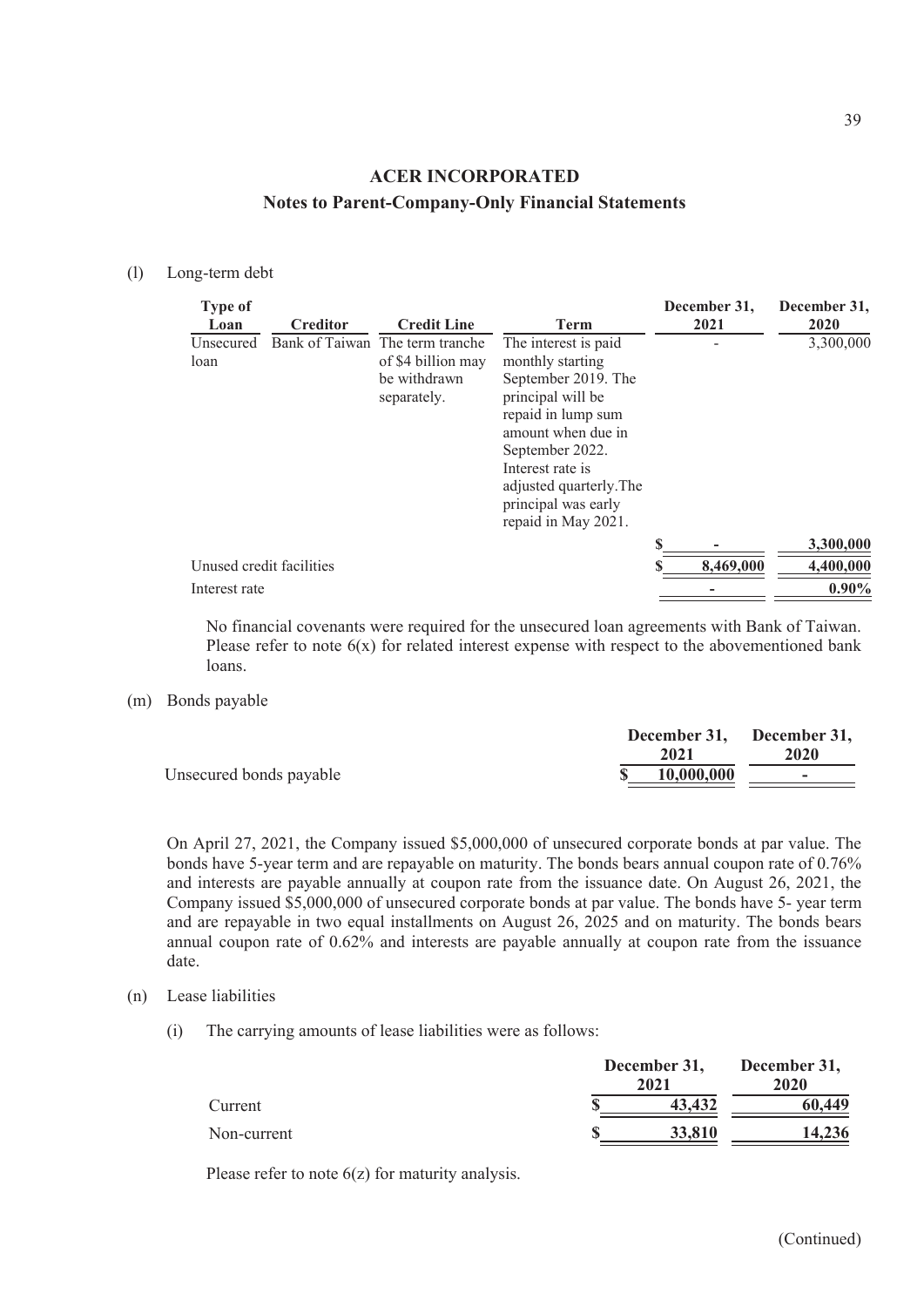(ii) The amounts recognized in profit or loss were as follows:

|                                                 | 2021  | 2020  |
|-------------------------------------------------|-------|-------|
| Interest on lease liabilities                   |       | 1.889 |
| Expenses relating to short-term leases          | 3.129 | 2.415 |
| Expenses relating to leases of low-value assets |       |       |

(iii) The amounts recognized in the statement of cash flows for the Company were as follows:

| Total cash outflow for leases | 81.077 | 82,915 |
|-------------------------------|--------|--------|

(iv) Major terms of leases

The Company leases buildings, vehicles, office equipment, and miscellaneous equipment with lease terms ranged from 1 to 6 years. As certain leases of office and miscellaneous equipment meet the definition of short-term lease or lease of low-value assets, the Company has elected to apply exemption and not to recognize right-of-use assets and lease liabilities.

#### (o) Provisions-current

|   |            |                   | <b>Environmental</b> |              |
|---|------------|-------------------|----------------------|--------------|
|   |            | Litigation        | protection           | <b>Total</b> |
| S | 482,287    | 199,556           | 60,310               | 742,153      |
|   | 312,444    |                   | 46,402               | 358,846      |
|   | (214, 101) |                   | (45,092)             | (259, 193)   |
|   | (1,355)    | (5, 726)          |                      | (7,081)      |
|   | 579,275    | 193,830           | 61,620               | 834,725      |
|   | 428,096    | 210,742           | 78,002               | 716,840      |
|   | 261,274    |                   | 46,909               | 308,183      |
|   | (205, 475) |                   | (64, 601)            | (270, 076)   |
|   | (1,608)    | (11, 186)         |                      | (12, 794)    |
|   | 482,287    | 199,556           | 60,310               | 742,153      |
|   |            | <b>Warranties</b> |                      |              |

(i) Warranties

The provision for warranties is made based on the number of units sold currently under warranty, historical rates of warranty claim on those units, and cost per claim to satisfy the warranty obligation. The Company reviews the estimation basis on an ongoing basis and revises it when appropriate.

(ii) Litigation

Litigation provisions are recorded for pending litigation when it is determined that an unfavorable outcome is probable and the amount of loss can be reasonably estimated.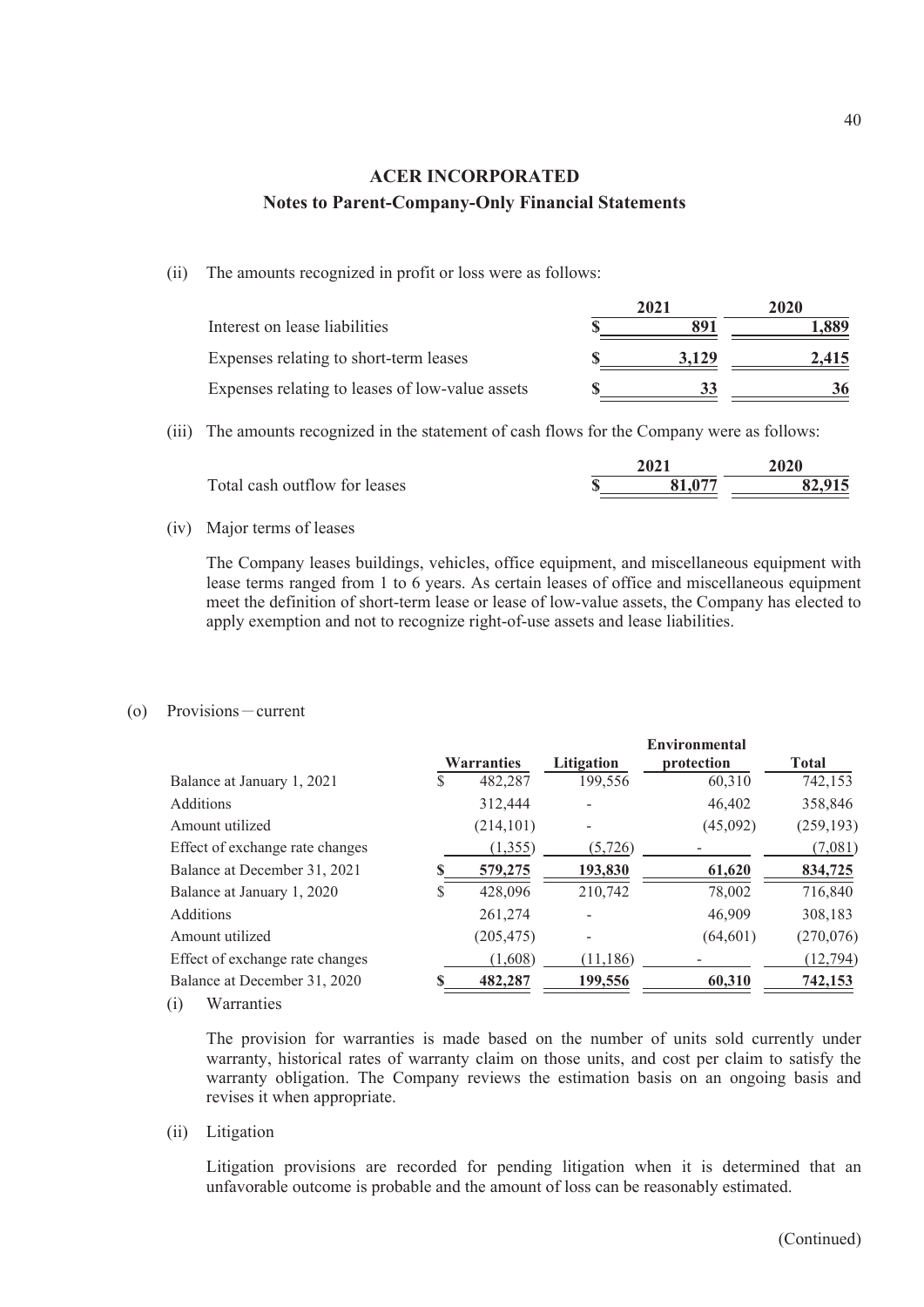#### (iii) Environmental protection

An environmental protection provision is made when products are sold and is estimated based on historical experience.

(p) Operating lease

The Company leases its investment property to others. The Company has classified these leases as operating leases as it does not transfer substantially all the risks and rewards incidental to ownership of the assets to lessees. Please refer to note 6(j) for the information of investment property.

A maturity analysis of lease payments, showing the undiscounted lease payments to be received after the reporting date, is as follows:

|                                   | December 31, | December 31,<br>2020 |         |
|-----------------------------------|--------------|----------------------|---------|
| Less than 1 year                  | S            | 82,025               | 96,074  |
| 1 year to 2 years                 |              | 36,591               | 65,075  |
| 2 years to 3 years                |              | 22,939               | 33,130  |
| 3 years to 4 years                |              | 13,424               | 24,199  |
| 4 years to 5 years                |              | 11,160               | 15,134  |
| Over 5 years                      |              | 35,394               | 22,607  |
| Total undiscounted lease payments |              | 201,533              | 256,219 |

In 2021 and 2020, the rental income from investment property amounted to \$104,831 and \$124,335, respectively, were recognized and included in other operating income and loss. Related repair and maintenance expenses recognized were as follows:

|                                                                                    | 2021   | 2020   |
|------------------------------------------------------------------------------------|--------|--------|
| Arising from investment property that generated rental<br>income during the period | 34,756 | 40,879 |
| Arising from investment property that did not generate                             |        |        |
| rental income during the period                                                    | 11.957 | 25,798 |
|                                                                                    | 46,713 | 66,677 |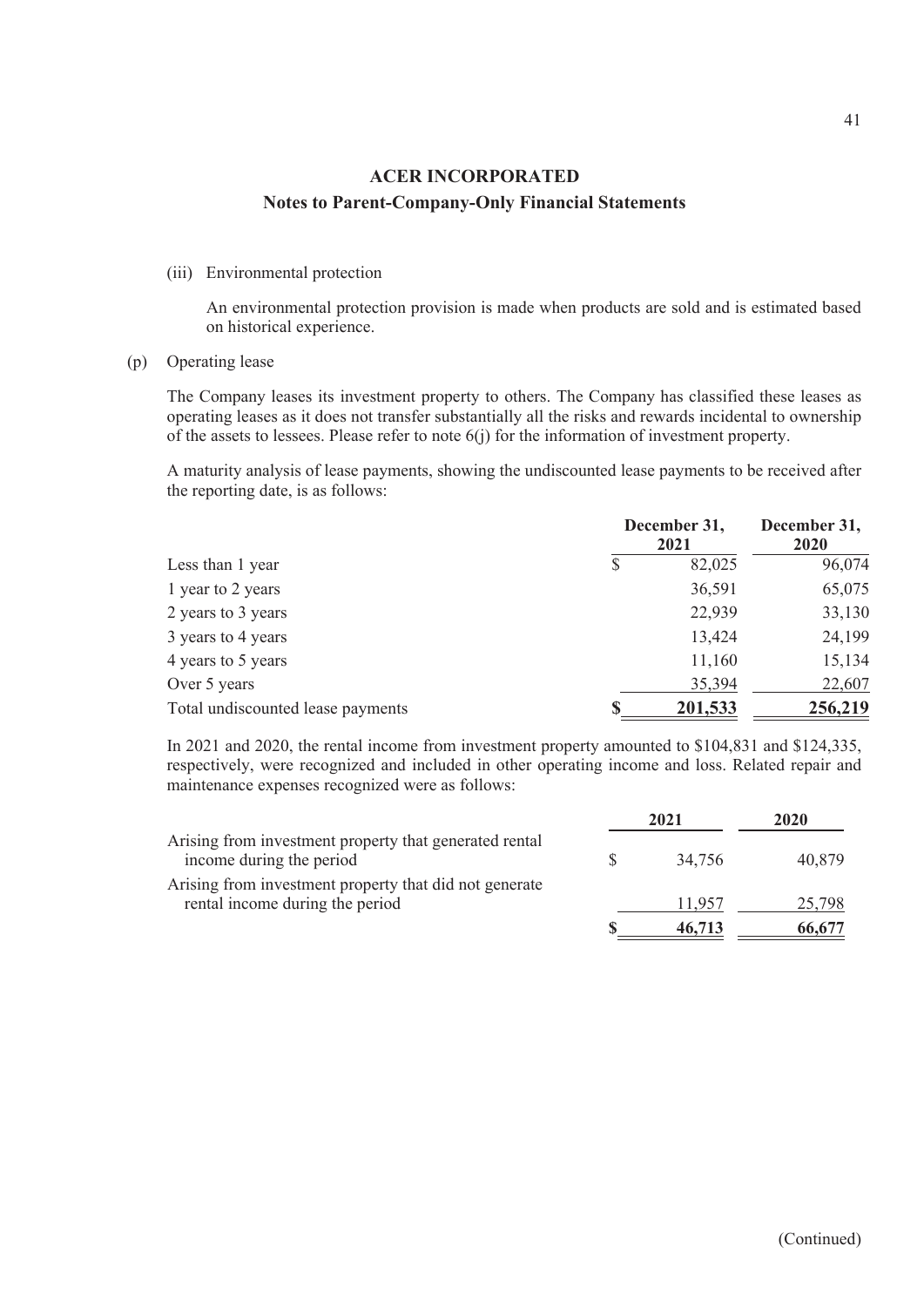#### (q) Employee benefits

#### (i) Defined benefit plans

The reconciliation between the present value of defined benefit obligations and the net defined benefit liabilities for defined benefit plans was as follows:

|                                                                                    |  | 2021       | December 31, December 31,<br>2020 |  |
|------------------------------------------------------------------------------------|--|------------|-----------------------------------|--|
| Present value of benefit obligations                                               |  | 945,444    | 890,212                           |  |
| Fair value of plan assets                                                          |  | (226, 570) | (314,957)                         |  |
| Net defined benefit liabilities (reported under other non-<br>current liabilities) |  | 718,874    | 575,255                           |  |

The Company makes defined benefit plan contributions to the pension fund account at Bank of Taiwan that provides pension benefits for employees upon retirement. The plans (covered by the Labor Standards Law) entitle a retired employee to receive a payment based on years of service and average salary for the six months prior to the employee's retirement.

1) Composition of plan assets

The pension fund (the "Fund") contributed by the Company is managed and administered by the Bureau of Labor Funds of the Ministry of Labor (the Bureau of Labor Funds). According to the "Regulations for Revenues, Expenditures, Safeguard and Utilization of the Labor Retirement Fund" , with regard to the utilization of the Fund, minimum earnings shall be no less than the earnings attainable from two-year time deposits with interest rates offered by local banks. The Company also established pension funds in accordance with the " Regulations Governing the Management, Investment, and Distribution of the Employees' Retirement Fund Established by a Profit-seeking Enterprise" , which are funded by time deposits and bank deposits deposited in the designated financial institutions. The administration of pension funds is separate from the Company, and the principal and interest from such funds shall not be used in any form except for the payment of pension and severance to employees.

As of December 31, 2021 and 2020, the balances of aforementioned pension funds were \$226,570 and \$314,957, respectively. For information on the domestic labor pension fund assets (including the asset portfolio and yield of the fund), please refer to the website of the Bureau of Labor Funds.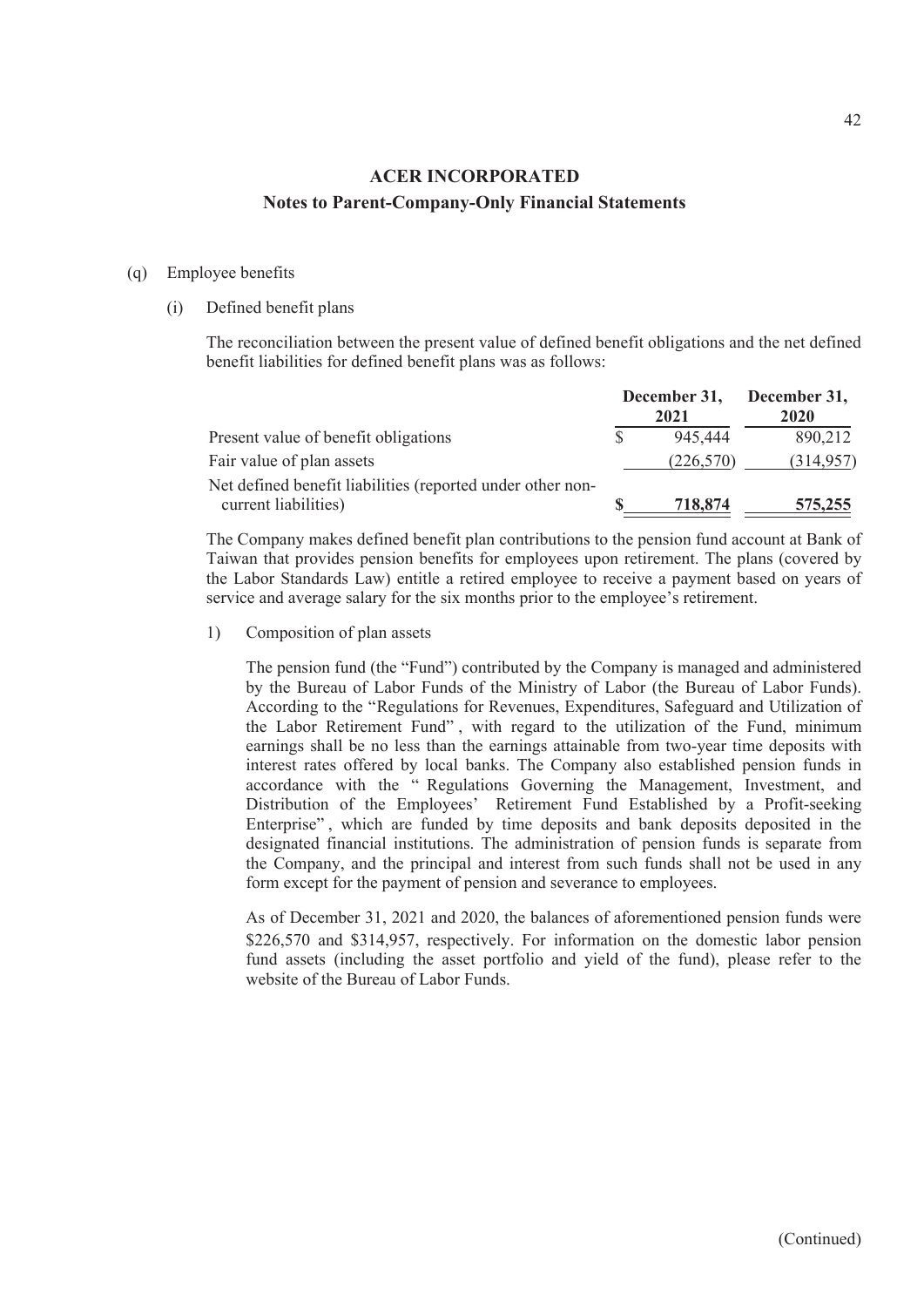|    |                                                                         |               | 2021      | 2020      |
|----|-------------------------------------------------------------------------|---------------|-----------|-----------|
|    | Defined benefit obligations at January 1                                | \$            | 890,212   | 892,600   |
|    | Current service costs                                                   |               | 8,750     | 9,394     |
|    | Interest expense                                                        |               | 5,521     | 8,730     |
|    | Remeasurement on the net defined benefit liabilities:                   |               |           |           |
|    | Actuarial loss (gain) arising from experience<br>adjustments            |               | 49,502    | (22, 698) |
|    | Actuarial loss (gain) arising from changes in<br>demographic assumption |               | 19,838    |           |
|    | Actuarial loss (gain) arising from changes in<br>financial assumption   |               | 90,527    | 35,564    |
|    | Benefits paid by the company and the plan                               |               | (97, 193) | (49, 125) |
|    | Liabilities assumed (transferred) due to the Group's<br>employee shift  |               | (21,713)  | 15,747    |
|    | Defined benefit obligations at December 31                              | S             | 945,444   | 890,212   |
| 3) | Movements in fair value of plan assets                                  |               |           |           |
|    |                                                                         |               | 2021      | 2020      |
|    | Fair value of plan assets at January 1                                  | $\mathcal{S}$ | 314,957   | 346,535   |
|    | Remeasurement on the net defined benefit liabilities                    |               |           |           |
|    | Return on plan assets (excluding amounts                                |               |           |           |
|    | included in net interest expense)                                       |               | 2,499     | 7,840     |
|    | Benefits paid by the plan                                               |               | (95,960)  | (49, 125) |
|    | Interest income                                                         |               | 1,381     | 2,311     |
|    | Contributions by the employer                                           |               | 27,103    | 24,701    |
|    | Payments to related parties for transferred                             |               |           |           |
|    | employees                                                               |               | (1,196)   | (9,216)   |
|    | Loss on curtailment                                                     |               | (22, 214) | (8,089)   |
|    | Fair value of plan assets at December 31                                | S             | 226,570   | 314,957   |
| 4) | Changes in the effect of the asset ceiling                              |               |           |           |

2) Movements in present value of the defined benefit obligations

In 2021 and 2020, there was no effect of the asset ceiling.

5) Expenses recognized in profit or loss

|                                    | 2021   | 2020   |  |
|------------------------------------|--------|--------|--|
| Current service costs              | 8,750  | 9,394  |  |
| Net interest expense               | 4,140  | 6,419  |  |
| Loss on curtailment                | 22.214 | 8,089  |  |
|                                    | 35,104 | 23,902 |  |
| Classified under operating expense | 35,104 | 23,902 |  |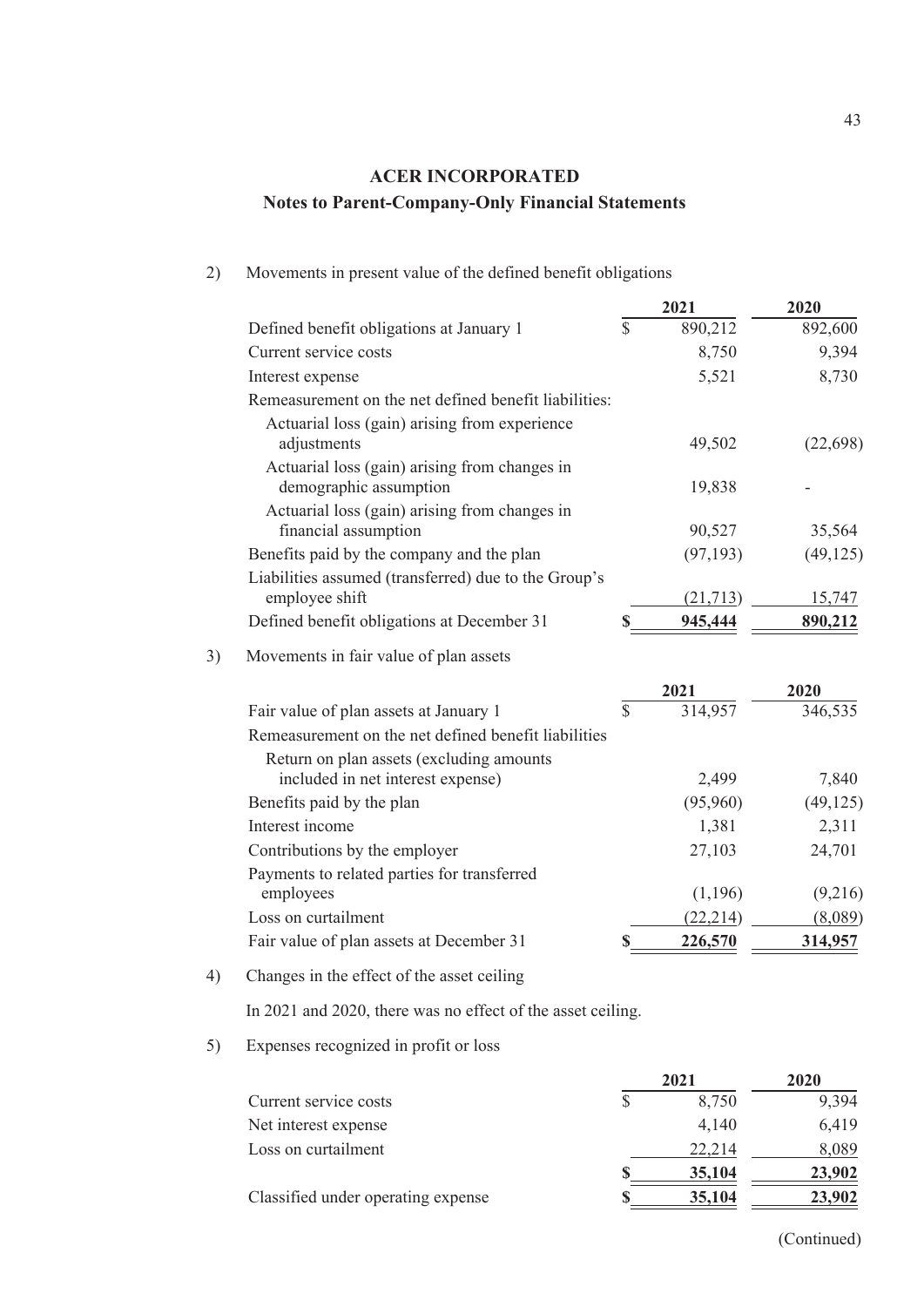#### 6) Actuarial assumptions

The principal assumptions of the actuarial valuation were as follows:

|                              | December 31, December 31,<br>2021 | 2020       |
|------------------------------|-----------------------------------|------------|
| Discount rate                | $0.625 \%$                        | $0.625\%$  |
| Future salary increases rate | 4.000 $\%$                        | 3.000 $\%$ |

The Company expects to make contribution of \$24,203 to the defined benefit plans in the year following December 31, 2021. The weighted average duration of the defined benefit plans is 12.86 years.

7) Sensitivity analysis

The following table summarizes the impact of a change in the assumptions on the present value of the defined benefit obligation on December 31, 2021 and 2020.

|                                        | <b>December 31, 2021</b> |           | <b>December 31, 2020</b> |          |                 |
|----------------------------------------|--------------------------|-----------|--------------------------|----------|-----------------|
|                                        |                          | $0.25\%$  | $0.25\%$                 | $0.25\%$ | $0.25\%$        |
|                                        |                          | Increase  | <b>Decrease</b>          | Increase | <b>Decrease</b> |
| Discount rate                          |                          | (24, 802) | 25,665                   | (23,919) | 24,828          |
| Future salary increasing rate $\Sigma$ |                          | 24,284    | (23, 636)                | 23,719   | (22,990)        |

The above sensitivity analysis considers the change in one assumption at a time, leaving other assumptions unchanged. This approach shows the isolated effect of changing one individual assumption but does not take into account that some assumptions are interrelated. The method used to carry out the sensitivity analysis is consistent with the calculation of the net defined benefit liabilities recognized in the balance sheets. The method and assumptions used to carry out the sensitivity analysis is the same as in the prior year.

(ii) Defined contribution plans

The Company contributes monthly an amount equal to 6% of each employee's monthly wages to the employee' s individual pension fund account at the Bureau of Labor Insurance in accordance with the provisions of the Labor Pension Act. Under this defined contribution plan, the Company has no legal or constructive obligation to pay additional amounts after contributing a fixed amount to the Bureau of Labor Insurance.

For the years ended December 31, 2021 and 2020, the Company recognized pension expenses of \$84,708 and \$83,831, respectively, which had been contributed to the Bureau of Labor Insurance, in relation to the defined contribution plans.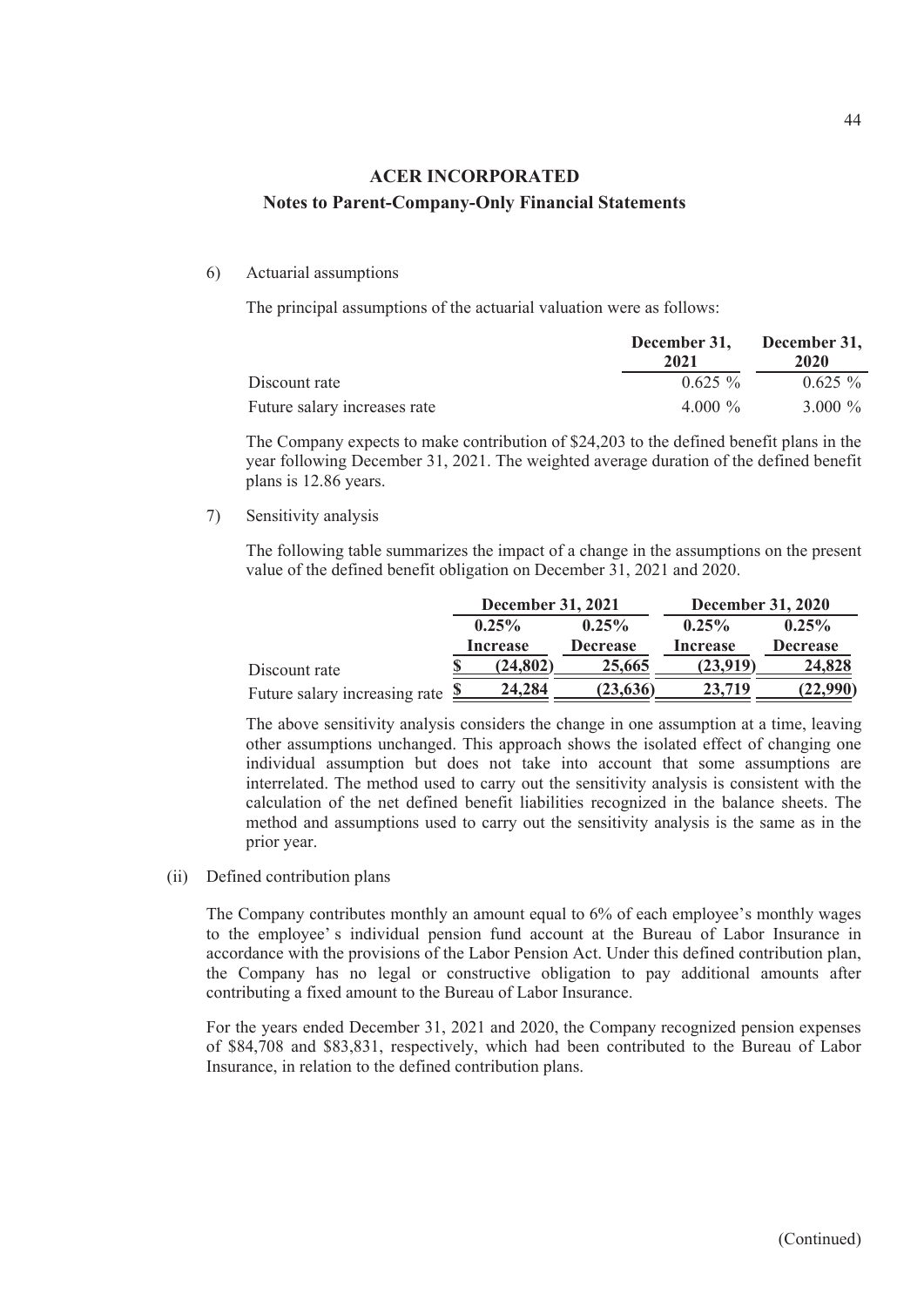#### (r) Income taxes

(i) The components of income tax expense were as follows:

|                                                   |    | 2021       | 2020       |  |
|---------------------------------------------------|----|------------|------------|--|
| Current income tax expense                        |    |            |            |  |
| Current period                                    | \$ | 2,869,233  | 1,292,482  |  |
| Adjustments for prior years                       |    | 12,571     | 9,832      |  |
|                                                   |    | 2,881,804  | 1,302,314  |  |
| Deferred tax expense                              |    |            |            |  |
| Origination and reversal of temporary differences |    | (306, 644) | 203,781    |  |
| Change in unrecognized deductible temporary       |    |            |            |  |
| differences                                       |    | 230,274    | (171, 120) |  |
|                                                   |    | (76,370)   | 32,661     |  |
| Income tax expense                                |    | 2,805,434  | 1,334,975  |  |
|                                                   |    |            |            |  |

The components of income tax benefit (expense) recognized in other comprehensive income were as follows:

|                                                            | 2021   | 2020  |
|------------------------------------------------------------|--------|-------|
| Items that will not be reclassified subsequently to profit |        |       |
| or loss:                                                   |        |       |
| Remeasurement of defined benefit plans                     | 31.474 | 1.005 |

Reconciliation between the expected income tax expense calculated based on the Company's statutory tax rate and the actual income tax expense reported in the statements of comprehensive income was as follows:

|                                                   | -----      | -----      |
|---------------------------------------------------|------------|------------|
| Income before taxes                               | 13,702,861 | 7,364,262  |
| Income tax using the Company's statutory tax rate | 2,740,572  | 1,472,852  |
| Adjustments for prior-year income tax expense     | 12,571     | 9,832      |
| Undistributed earnings additional tax             |            | 380        |
| Change in unrecognized temporary differences      | 230,274    | (171, 120) |
| Others                                            | (177,983)  | 23,031     |
|                                                   | 2,805,434  | 1,334,975  |
|                                                   |            |            |

#### (ii) Deferred income tax assets and liabilities

1) Unrecognized deferred income tax assets

|                                                  |     | 2021      | December 31, December 31,<br><b>2020</b> |  |
|--------------------------------------------------|-----|-----------|------------------------------------------|--|
| Loss associated with investments in subsidiaries | -SS | 2,170,378 | 2,591,465                                |  |
| Deductible temporary differences                 |     | 1,210,727 | 1,046,282                                |  |
|                                                  |     | 3,381,105 | 3,637,747                                |  |

**2021 2020**

(Continued)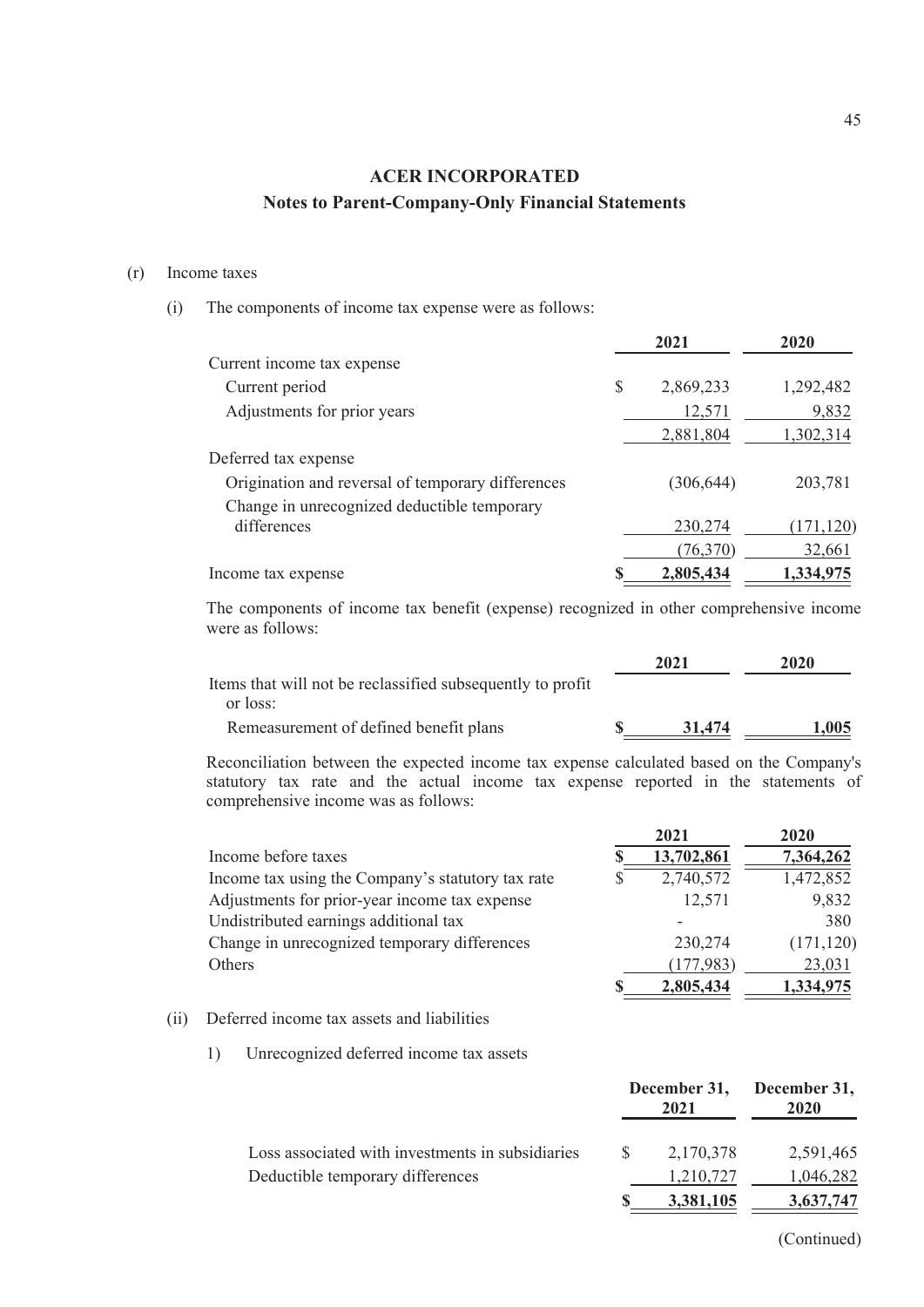The above deferred income tax assets were not recognized as management believed that it is not probable that future taxable profits will be available against which the Company can utilize the benefits therefrom.

2) Unrecognized deferred income tax liabilities

The Company is able to control the timing of the reversal of the temporary differences associated with investments in subsidiaries as of December 31, 2021 and 2020. As management believed that it is probable that the temporary differences will not reverse in the foreseeable future, such temporary differences were not recognized as deferred income tax liabilities. The related amounts were as follows:

|                                                     | December 31, December 31,<br>2021 |           | 2020      |  |
|-----------------------------------------------------|-----------------------------------|-----------|-----------|--|
| Profits associated with investments in subsidiaries | $\mathbf{s}$                      | 1.615.622 | 2,102,538 |  |

3) Recognized deferred income tax assets and liabilities

Changes in the amount of deferred income tax assets and liabilities were as follows:

Deferred income tax assets:

|                                          | <b>Remeasurements</b><br>of defined<br>benefit plans | <b>Accrued</b><br>expenses and<br>costs | <b>Total</b> |
|------------------------------------------|------------------------------------------------------|-----------------------------------------|--------------|
| <b>Balance at January 1, 2021</b>        | 71,842                                               | 1,839,866                               | 1,911,708    |
| Recognized in profit or loss             |                                                      | 1,157,468                               | 1,157,468    |
| Recognized in other comprehensive income | 31,474                                               |                                         | 31,474       |
| <b>Balance at December 31, 2021</b>      | 103,316                                              | 2,997,334                               | 3,100,650    |
| <b>Balance at January 1, 2020</b>        | \$<br>70,837                                         | 903,004                                 | 973,841      |
| Recognized in profit or loss             |                                                      | 936,862                                 | 936,862      |
| Recognized in other comprehensive income | 1,005                                                |                                         | 1,005        |
| <b>Balance at December 31, 2020</b>      | 71,842                                               | 1,839,866                               | 1,911,708    |

Deferred income tax liabilities:

|                                     |    | <b>Income from</b><br>investments<br>accounted for using<br>the equity method | <b>Others</b> | <b>Total</b> |
|-------------------------------------|----|-------------------------------------------------------------------------------|---------------|--------------|
| <b>Balance at January 1, 2021</b>   | S  | 2,864,350                                                                     | 288,946       | 3,153,296    |
| Recognized in profit or loss        |    | 892,336                                                                       | 188,762       | 1,081,098    |
| <b>Balance at December 31, 2021</b> | \$ | 3,756,686                                                                     | 477,708       | 4,234,394    |
| <b>Balance at January 1, 2020</b>   | S  | 2,043,256                                                                     | 140,517       | 2,183,773    |
| Recognized in profit or loss        |    | 821,094                                                                       | 148,429       | 969,523      |
| <b>Balance at December 31, 2020</b> | \$ | 2,864,350                                                                     | 288,946       | 3,153,296    |

(iii) No income tax was recognized directly in equity in 2021 and 2020.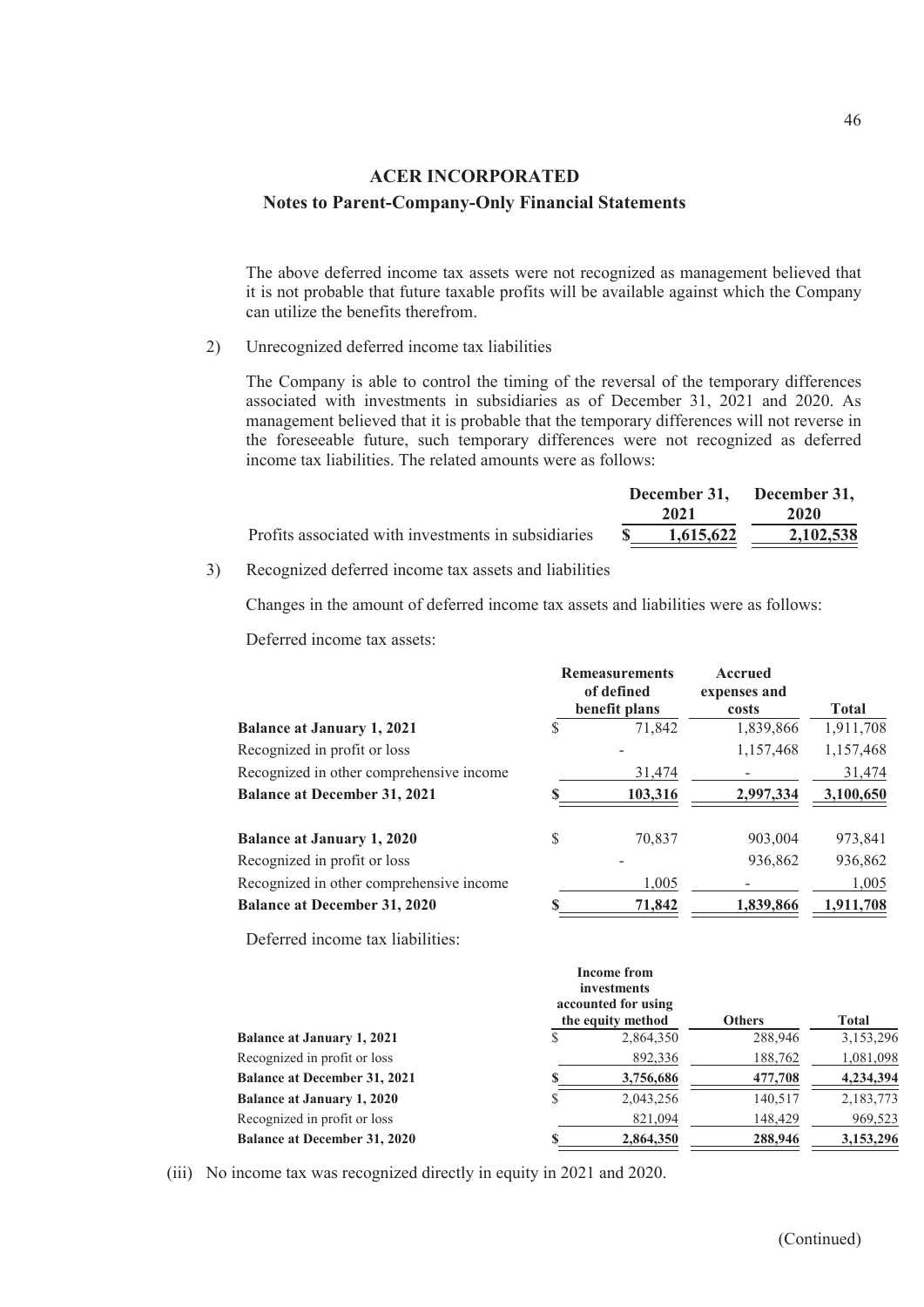(iv) The Company's income tax returns for the years through 2019 were examined and approved by the R.O.C. income tax authorities.

#### (s) Capital and other equity

(i) Common stock

 $(ii)$ 

As of December 31, 2021 and 2020, the Company had issued 5,707 thousand units and 5,850 thousand units, respectively, of global depository receipts (GDRs). The GDRs were listed on the London Stock Exchange, and each GDR represents five common shares.

As of December 31, 2021 and 2020, the Company' s authorized shares of common stock consisted of 4,000,000 thousand shares, of which 3,047,845 thousand shares were issued. The par value of the Company's common stock is \$10 per share. All issued shares were paid up upon issuance.

Certain shares of common stock were not outstanding as they were repurchased by the Company or held by the Company' s subsidiaries. The movements in outstanding shares of common stock were as follows (in thousands of shares):

|                                             | 2021                     | 2020      |
|---------------------------------------------|--------------------------|-----------|
| Balance at January 1                        | 3,001,108                | 3,028,188 |
| Repurchase and retirement of treasury stock | $\overline{\phantom{a}}$ | (27,080)  |
| Balance at December 31                      | 3,001,108                | 3,001,108 |
| Capital surplus                             |                          |           |
|                                             |                          |           |

|                                                                                              | December 31, |            | December 31, |  |
|----------------------------------------------------------------------------------------------|--------------|------------|--------------|--|
|                                                                                              |              | 2021       | 2020         |  |
| Paid-in capital in excess of par value                                                       | S            | 10,086,648 | 10,086,648   |  |
| Surplus from mergers                                                                         |              | 15,797,245 | 15,797,245   |  |
| Surplus related to treasury stock transactions and cash<br>dividend                          |              | 621,975    | 551,856      |  |
| Difference between consideration and carrying amount<br>of subsidiaries acquired or disposed |              | 247,301    | 217,421      |  |
| Employee share options                                                                       |              | 90,000     | 90,000       |  |
| Surplus from equity-method investments                                                       |              | 671,100    | 634,898      |  |
|                                                                                              |              | 27,514,269 | 27,378,068   |  |

Pursuant to the Company Act, any realized capital surplus is initially used to cover accumulated deficit, and the balance, if any, could be transferred to common stock as stock dividends or distributed by cash based on the original shareholding ratio. Realized capital surplus includes the premium derived from the issuance of shares of stock in excess of par value and donations received by the Company. In accordance with the "Regulations Governing the Offering and Issuance of Securities by Securities Issuers", distribution of stock dividends from capital surplus in any one year shall not exceed 10% of paid-in capital.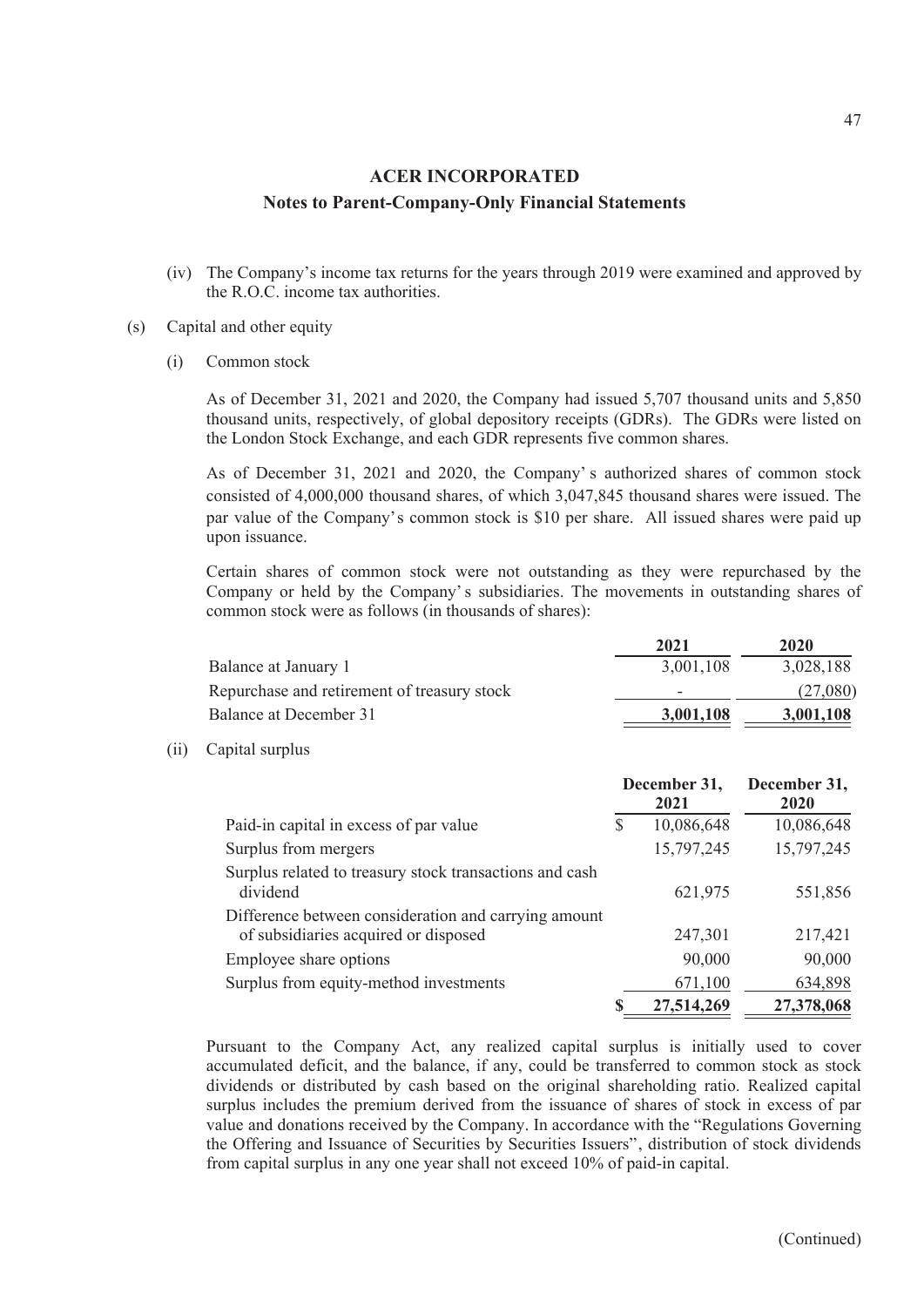#### (iii) Legal reserve, special reserve, and dividend policy

The Company's Articles of Incorporation stipulate that at least 10% of annual net income, after deducting accumulated deficit, if any, must be retained as legal reserve until such retention equals the amount of paid-in capital. In addition, a special reserve shall be set aside in accordance with applicable laws and regulations. The remaining balance, together with the unappropriated earnings from the previous years, after retaining a certain portion of it for business considerations, can be distributed as dividends to stockholders. Except for the distribution of capital surplus and legal reserve in accordance with applicable laws and regulations, the Company cannot distribute any earnings when there are no retained earnings. The distributable dividends in whole or in part will be paid in cash by the Company after a resolution has been adopted by a majority vote at a meeting of the Board of Directors attended by two-thirds of the total number of directors; and in addition thereto a report of such distribution shall be submitted to the shareholders' meeting.

Since the Company operates in an industry experiencing rapid change and development, earnings are distributed in consideration of the current year's earnings, the overall economic environment, related laws and decrees, and the Company' s long-term development and stability in its financial position. The Company has adopted a stable dividend policy, in which a cash dividend comprises at least 10% of the total dividend distribution.

Additionally, pursuant to the Company Act, if the Company has no accumulated deficit, it may, pursuant to a resolution approved by the stockholders, distribute its legal reserve by issuing new shares or distributing cash for the portion of legal reserve which exceeds 25% of the paid-in capital.

In accordance with the rulings issued by the FSC, a special reserve shall be retained at an amount equal to the proportionate share of the carrying value of the treasury stock held by subsidiaries in excess of the market value at the reporting date. The special reserve may be reversed when the market value recovers in subsequent periods.

In accordance with the rulings issued by the FSC, a special reserve equal to the total amount of items that are accounted for as deductions from stockholders' equity shall be set aside from current and prior-year earnings. This special reserve shall revert to retained earnings and be made available for distribution when the items that are accounted for as deductions from stockholders' equity are reversed in subsequent periods.

On March 17, 2021, the Company' s Board of Directors approved the distribution of cash dividends amounting to \$4,571,781 (\$1.5 per share), of which \$70,119 was distributed to the subsidiaries holding the Company' s common shares. Additionally, on July 9, 2021, the Company' s shareholders approved an appropriation of legal reserve and special reserve of \$602,575 and \$857,485, respectively.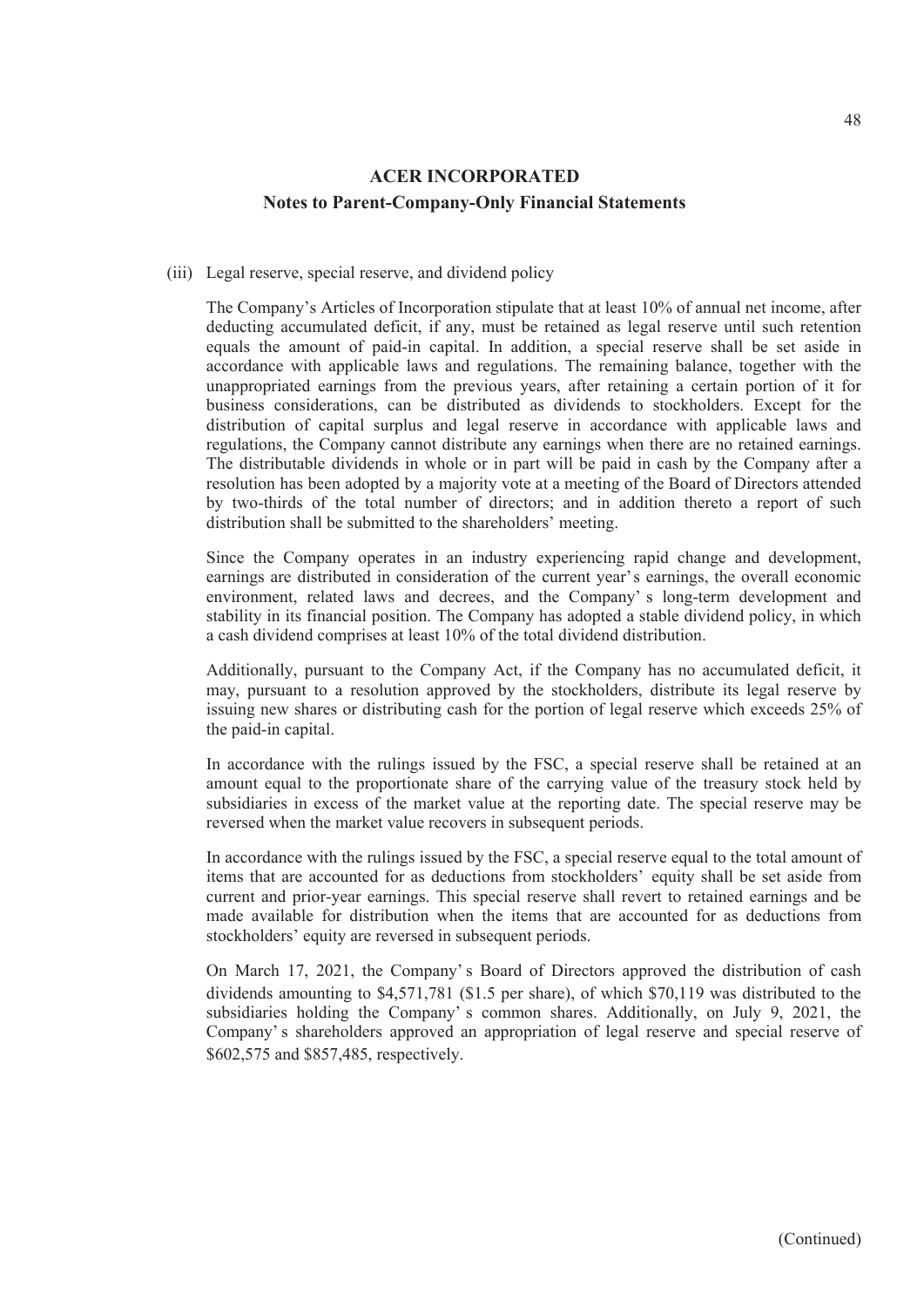On March 16, 2022, the Company' s Board of Directors approved the distribution of cash dividends amounting to \$6,949,107 (\$2.28 per share), of which \$106,582 was distributed to the subsidiaries holding the Company's common shares.

On March 18, 2020, the Company's Board of Directors had approved the distribution of cash dividends amounting to \$1,352,971 (\$0.443909 per share), of which \$20,809 was distributed to the subsidiaries holding the Company's common shares. Additionally, on June 12, 2020, the Company' s shareholders approved an appropriation of legal reserve and special reserve of \$266,250 and \$1,035,693, respectively, as well as the distribution of cash deriving from the capital surplus of \$1,014,728 (\$0.332932 per share), of which \$15,607 was distributed to the subsidiaries holding the Company's common shares.

Related information is available on the Market Observation Post System website of the Taiwan Stock Exchange.

(iv) Treasury stock

According to Article 28-2 of the Securities and Exchange Act, the Company purchased its own common shares of 27,080 thousand shares for an aggregate amount of \$361,943 from March 13, 2020 to May 5, 2020 in order to maintain the Company's credit and the shareholders' equity. All such treasury stock was retired on September 28, 2020 and related legal and registration procedures have been completed.

As of December 31, 2021 and 2020, details of the GDRs (for the implementation of an overseas employee stock option plan) held by subsidiary ASCBVI and the Company' s common stock held by subsidiaries ASCBVI (to maintain the Company' s shareholders' equity), CCI (to maintain the Company's shareholders' equity), and ETEN (resulting from the acquisition of ETEN) were as follows (expressed in thousands of shares):

|              |                                   | <b>December 31, 2021</b> |                     |  |  |
|--------------|-----------------------------------|--------------------------|---------------------|--|--|
|              | Number of<br>shares               | Carrying<br>amount       | <b>Market value</b> |  |  |
| Common stock | 21,809                            | \$<br>945,239            | 664,084             |  |  |
| <b>GDRs</b>  | 24,937                            | 1,969,617                | 704,324             |  |  |
|              | 46,746                            | S<br>2,914,856           | 1,368,408           |  |  |
|              |                                   | <b>December 31, 2020</b> |                     |  |  |
|              |                                   |                          |                     |  |  |
|              | <b>Number of</b><br><b>shares</b> | Carrying<br>amount       | <b>Market value</b> |  |  |
| Common stock | 21,809                            | \$<br>945,239            | 515,783             |  |  |
| <b>GDRs</b>  | 24,937                            | 1,969,617                | 639,821             |  |  |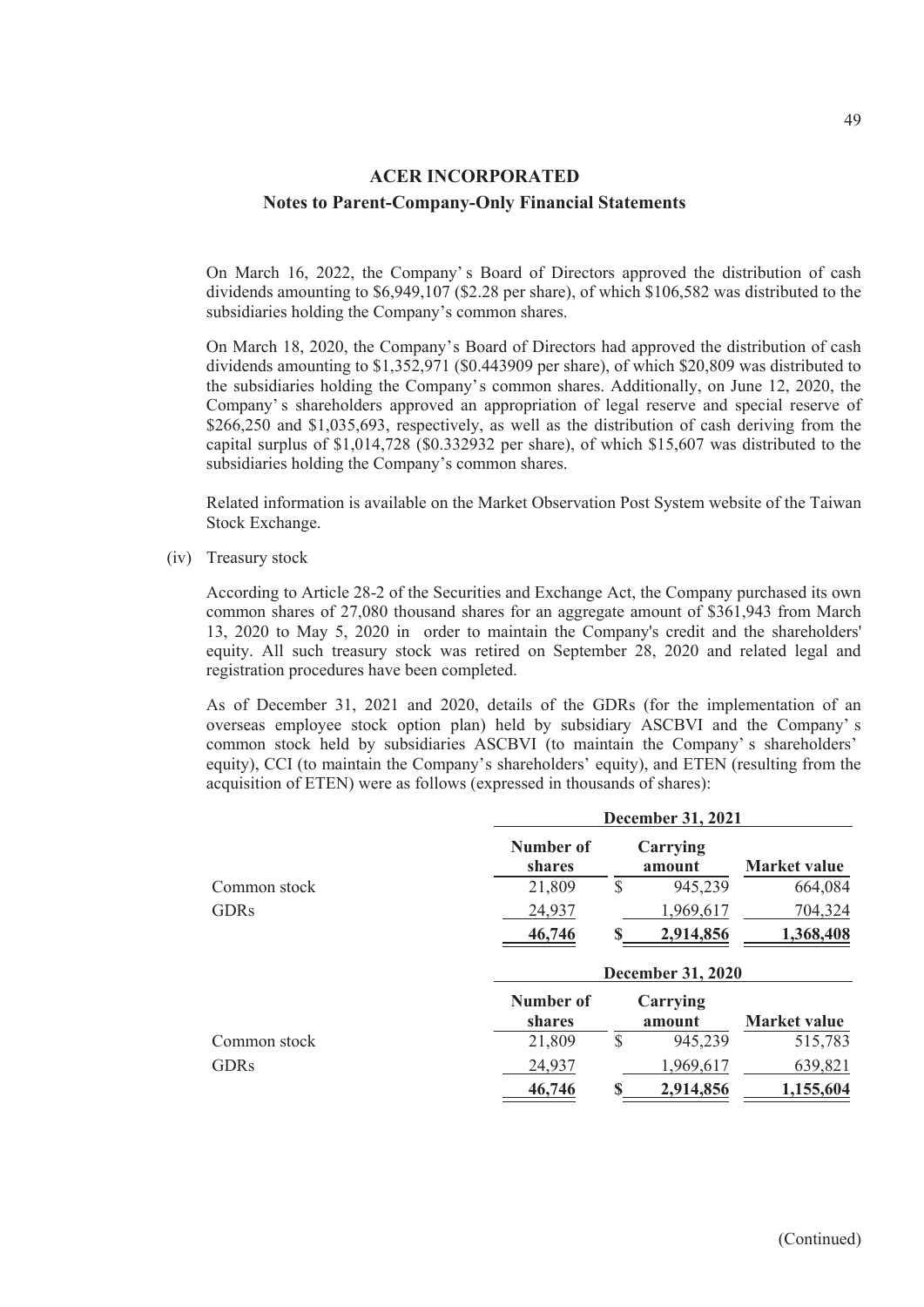According to the Securities and Exchange Act, treasury stock cannot be collateralized. In addition, treasury shares do not bear shareholder rights prior to being sold to third parties. Moreover, the number of treasury shares shall not exceed 10% of the number of common shares issued. The total amount of treasury stock shall not exceed the sum of retained earnings, paid-in capital in excess of par value, and other realized capital surplus.

- (v) Other equity items (net after tax)
	- 1) Foreign currency translation differences:

|                                                                                | 2021        | 2020        |
|--------------------------------------------------------------------------------|-------------|-------------|
| Balance at January 1                                                           | (6,043,227) | (4,187,394) |
| Generated by the Company:                                                      |             |             |
| Foreign exchange differences arising from<br>translation of foreign operations | (2,766,226) | (1,855,833) |
| Changes in ownership interests in subsidiaries                                 | 3,856       |             |
| Balance at December 31                                                         | (8,805,597) | (6,043,227) |

2) Unrealized gain (loss) from financial assets measured at fair value through other comprehensive income:

|    |                                                      |              | 2021       | 2020       |
|----|------------------------------------------------------|--------------|------------|------------|
|    | Balance at January 1                                 | $\mathbb{S}$ | 768,662    | 133,070    |
|    | Generated by the Company:                            |              |            |            |
|    | Change in fair value of financial assets measured at |              |            |            |
|    | fair value through other comprehensive income        |              | (83, 057)  | 716,961    |
|    | Disposal of financial assets measured at fair value  |              |            |            |
|    | through other comprehensive income                   |              | (40,230)   |            |
|    | Share of other comprehensive income (loss) of        |              |            |            |
|    | subsidiaries                                         |              | (241, 168) | (84, 896)  |
|    | Disposal of financial assets measured at fair value  |              |            |            |
|    | through other comprehensive income by                |              |            |            |
|    | subsidiaries                                         |              | 348,520    | 3,527      |
|    | Changes in ownership interests in subsidiaries       |              | (6, 544)   |            |
|    | <b>Balance at December 31</b>                        |              | 746,183    | 768,662    |
| 3) | Remeasurement of defined benefit plans:              |              |            |            |
|    |                                                      |              | 2021       | 2020       |
|    | Balance at January 1                                 | $\mathbb{S}$ | (242, 887) | (287,903)  |
|    | Change in the period (generated by the Company)      |              | (125, 894) | (4,021)    |
|    | Share of other comprehensive income of subsidiaries  |              | 137,811    | 49,037     |
|    | Changes in ownership interests in subsidiaries       |              | 2,760      |            |
|    | Balance at December 31                               | S            | (228, 210) | (242, 887) |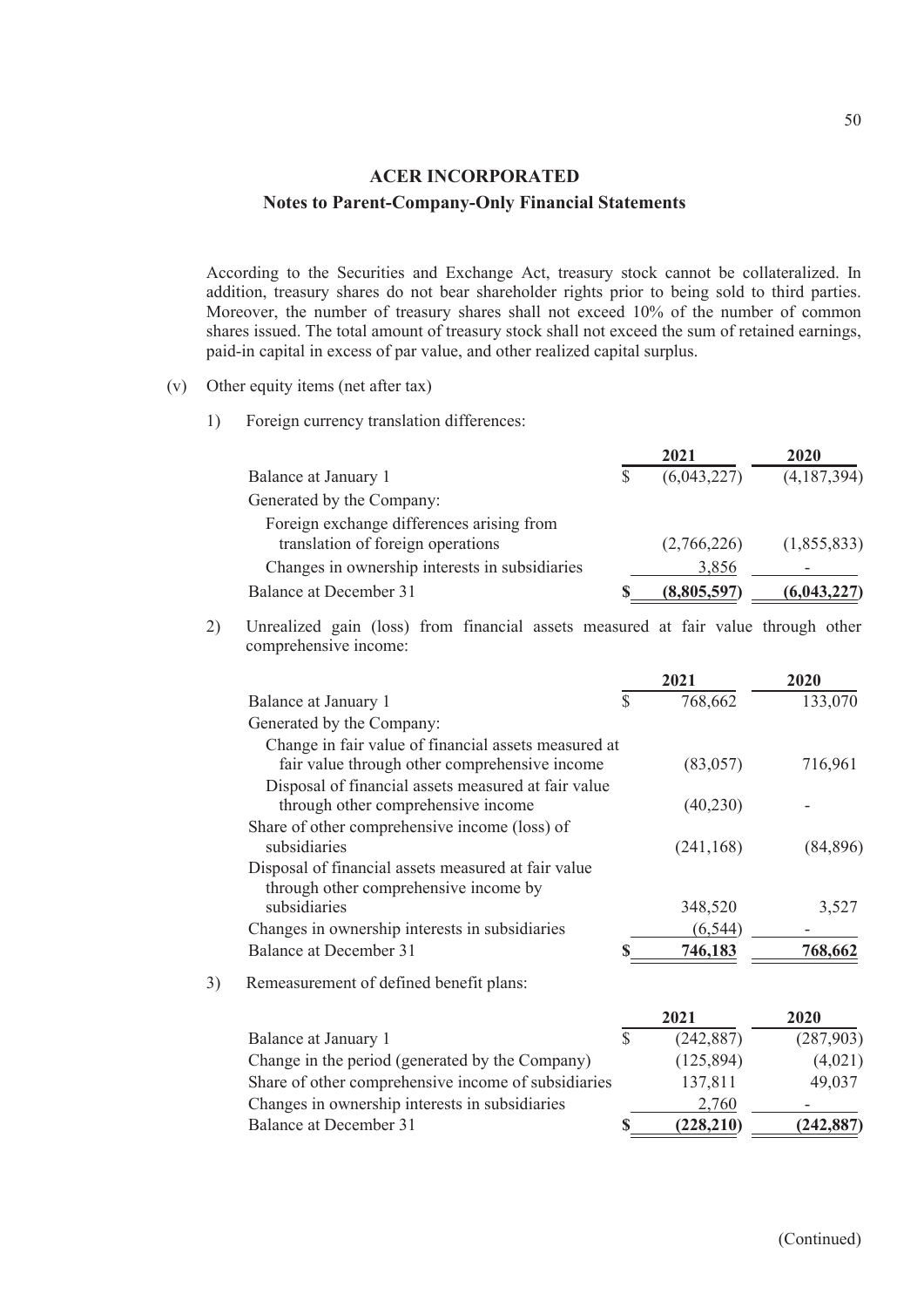#### (t) Earnings per share ("EPS")

(i) Basic earnings per share

The basic earnings per share were calculated as the earnings attributable to the shareholders of the Company divided by the weighted-average number of common shares outstanding as follows:

|                                                                          | 2021                                                                                                                                                                                    | 2020      |
|--------------------------------------------------------------------------|-----------------------------------------------------------------------------------------------------------------------------------------------------------------------------------------|-----------|
| Parent                                                                   | 10,897,427                                                                                                                                                                              | 6,029,287 |
| Weighted-average number of ordinary shares outstanding<br>(in thousands) | 3,001,108                                                                                                                                                                               | 3,006,934 |
| Basic earnings per share (in New Taiwan dollars)                         | 3.63                                                                                                                                                                                    | 2.01      |
| Diluted earnings per share                                               |                                                                                                                                                                                         |           |
|                                                                          | 2021                                                                                                                                                                                    | 2020      |
| Parent                                                                   | <u>10,897,427</u>                                                                                                                                                                       | 6,029,287 |
| Weighted-average number of ordinary shares outstanding<br>(in thousands) | 3,001,108                                                                                                                                                                               | 3,006,934 |
| Effect of dilutive potential common stock (in thousands):                |                                                                                                                                                                                         |           |
| Effect of employee remuneration in stock                                 | 27,180                                                                                                                                                                                  | 22,460    |
| Weighted-average shares of common stock outstanding                      |                                                                                                                                                                                         |           |
| thousands)                                                               | 3,028,288                                                                                                                                                                               | 3,029,394 |
| Diluted earnings per share (in New Taiwan dollars)                       | 3.60                                                                                                                                                                                    | 1.99      |
|                                                                          | Net income attributable to the ordinary shareholders of the<br>Net income attributable to the ordinary shareholders of the<br>(including effect of dilutive potential common stock) (in |           |

#### (u) Revenue from contracts with customers

(i) Disaggregation of revenue

|                               | 2021                                            |               |              |
|-------------------------------|-------------------------------------------------|---------------|--------------|
|                               | <b>IT</b><br><b>Hardware</b><br><b>Products</b> | <b>Others</b> | <b>Total</b> |
| Primary geographical markets: |                                                 |               |              |
| <b>EMEA</b>                   | 82,901,974<br>S                                 | 10,565,525    | 93,467,499   |
| Pan America                   | 63,536,596                                      | 10,234,184    | 73,770,780   |
| Asia Pacific                  | 64,632,708                                      | 14,957,469    | 79,590,177   |
|                               | \$211,071,278                                   | 35,757,178    | 246,828,456  |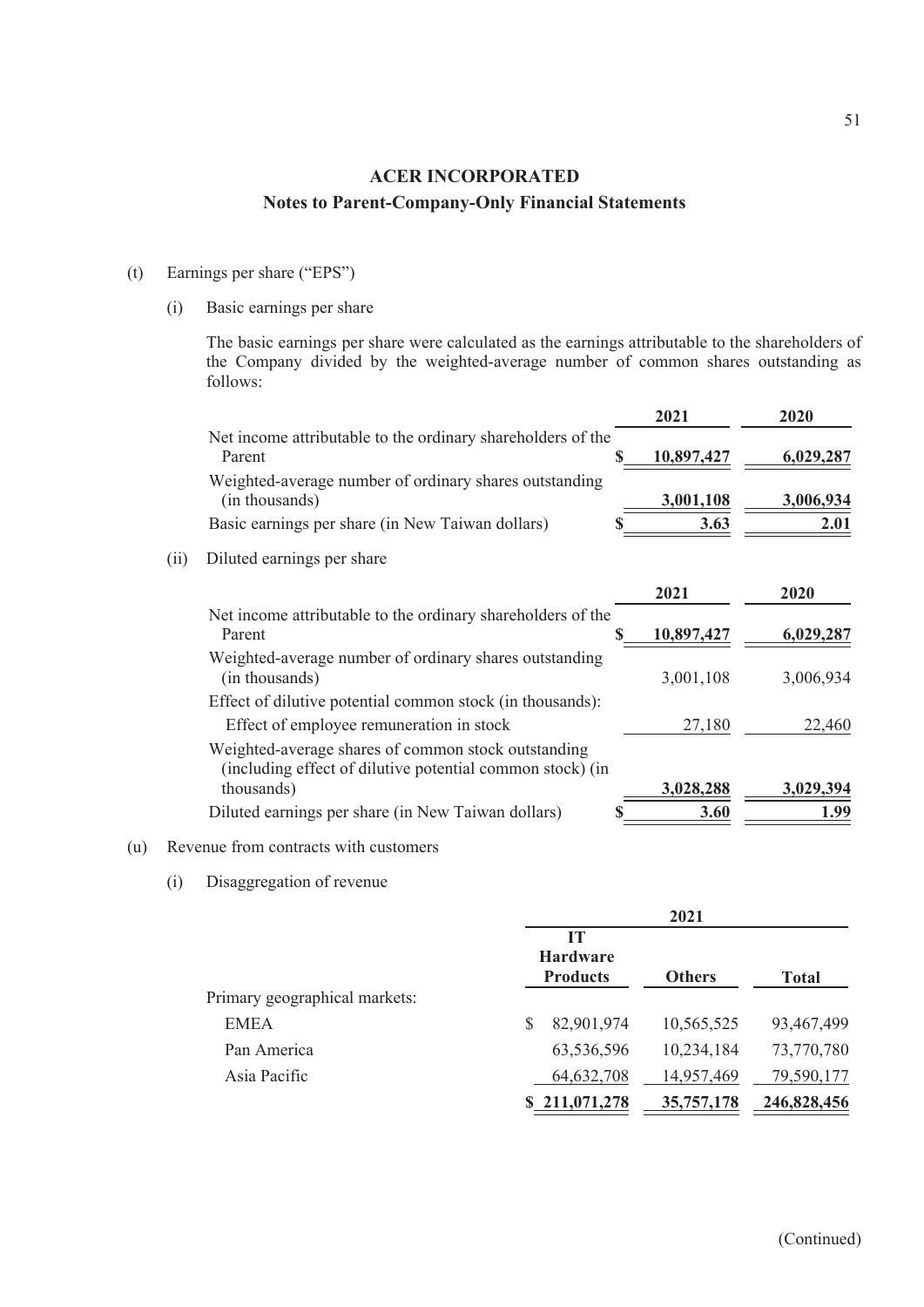|                                                                                  | 2020         |                                          |                      |                    |
|----------------------------------------------------------------------------------|--------------|------------------------------------------|----------------------|--------------------|
|                                                                                  |              | IT<br><b>Hardware</b><br><b>Products</b> | <b>Others</b>        | <b>Total</b>       |
| Primary geographical markets:                                                    |              |                                          |                      |                    |
| <b>EMEA</b>                                                                      | \$           | 71,369,455                               | 9,908,178            | 81,277,633         |
| Pan America                                                                      |              | 56,881,698                               | 12,813,439           | 69,695,137         |
| Asia Pacific                                                                     |              | 48,697,093                               | 9,916,610            | 58,613,703         |
|                                                                                  |              | \$176,948,246                            | 32,638,227           | 209,586,473        |
| Contract balances                                                                |              |                                          |                      |                    |
|                                                                                  |              | December 31,<br>2021                     | December 31,<br>2020 | January 1,<br>2020 |
| Notes and accounts receivable<br>(including receivables from related<br>parties) | $\mathbb{S}$ | 43,856,087                               | 30,508,838           | 25,832,136         |
| Less: loss allowance                                                             |              | (1,798)                                  | (2,221)              | (3,613)            |
|                                                                                  |              | 43,854,289                               | 30,506,617           | 25,828,523         |
| $Contract$ assets $- current$                                                    |              |                                          | 250                  | 2,008              |
| Contract liabilities - current                                                   |              | 9,512                                    | 79,131               | 107,298            |

Please refer to note 6(d) for details on notes and accounts receivable and related loss allowance.

The major changes in the balance of contract assets and liabilities were due to the timing difference between the satisfaction of performance obligation and the receipt of customer's payment.

The amount of revenue recognized in 2021 and 2020 that was included in the contract liability balance at January 1, 2021 and 2020, was \$72,378 and \$85,693, respectively.

#### (v) Remuneration to employees and directors

 $(ii)$ 

The Company's Articles of Incorporation require that annual earning shall first be offset against any deficit, then, a minimum of 4% shall be allocated as employee remuneration and a maximum of 0.8% be allocated as directors' remuneration. Employees who are entitled to receive the abovementioned employee remuneration, in share or cash, include the employees of subsidiaries of the Company who meet certain specific requirements.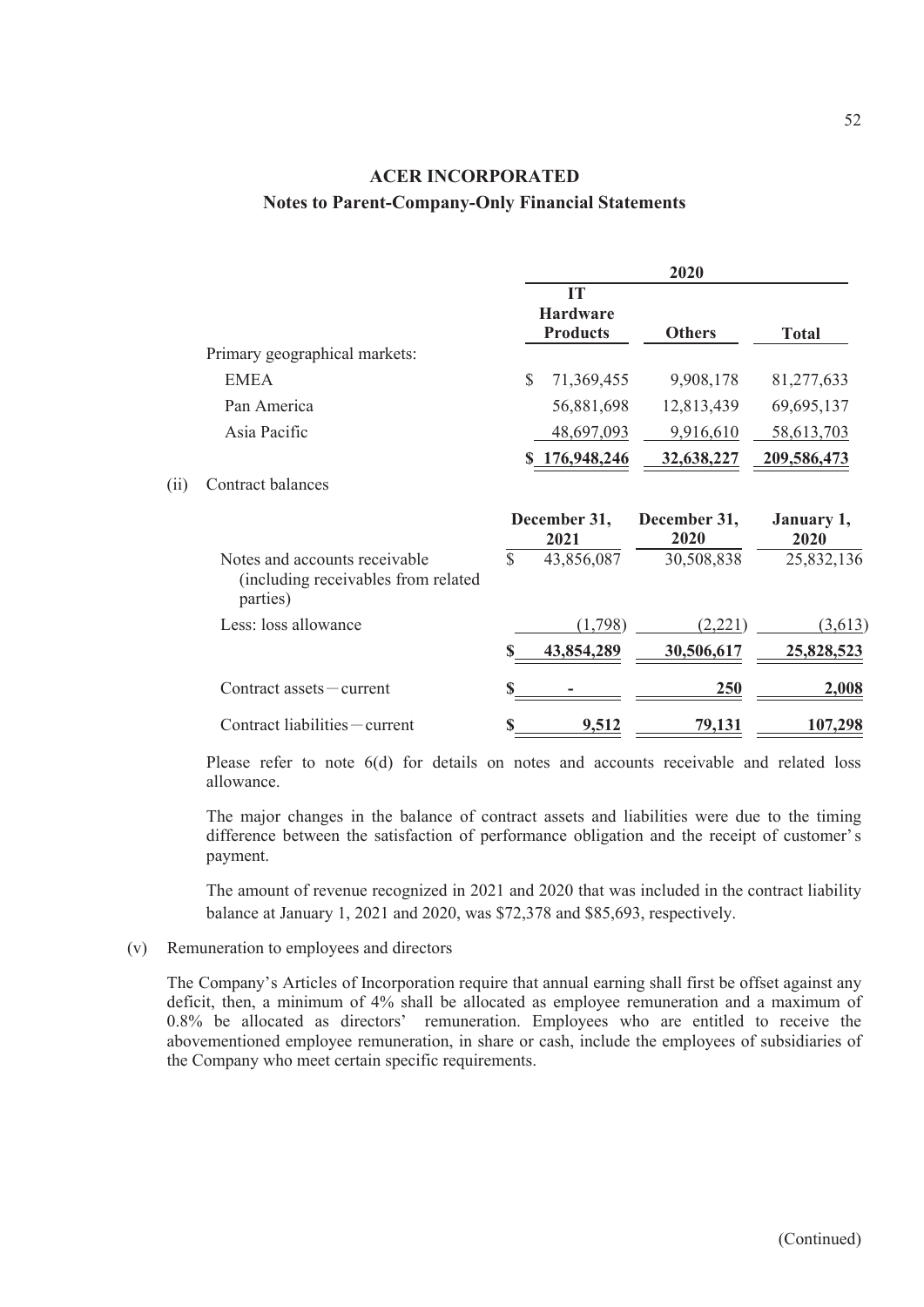For the years ended December 31, 2021 and 2020, the Company accrued its remuneration to employees amounting to \$720,000 and \$480,000, respectively, and the remuneration for directors of \$29,819 and \$23,821, respectively. The said amounts, which were recognized as operating expenses, were calculated based on pre-tax net profit for each year before deducting the amount of the remuneration to employees and directors, multiplied by the proposed distribution ratio of remuneration to employees and directors.

Except that the remuneration to directors for 2021 resolved by the Company's Board of Directors on March 16, 2022 was \$12,000 and that for 2020 resolved by the Company's Board of Directors on March 17, 2021 was \$10,013, the aforementioned accrued remunerations to employees were the same as the amounts resolved by the Board of Directors, which were all paid in cash. The difference between accrual and actual payment, amounting to \$17,819 and \$13,808 for 2021 and 2020, respectively, is treated as change in accounting estimate and recognized in profit or loss in the following year.

Related information is available on the Market Observation Post System website of Taiwan Stock Exchange.

(w) Other operating income and expenses – net

|     |      |                                    |    | 2021            | 2020            |
|-----|------|------------------------------------|----|-----------------|-----------------|
|     |      | Rental income                      | \$ | 161,174         | 154,471         |
|     |      | Government grants                  |    |                 | 445             |
|     |      |                                    | S  | <u>161,174</u>  | 154,916         |
| (x) |      | Non-operating income and loss      |    |                 |                 |
|     | (i)  | Interest income                    |    |                 |                 |
|     |      |                                    |    | 2021            | 2020            |
|     |      | Interest income from bank deposits | \$ | 39,675          | 50,247          |
|     |      | Other interest income              |    | 2,759           | 330             |
|     |      |                                    |    | 42,434          | 50,577          |
|     | (ii) | Other income                       |    |                 |                 |
|     |      | Dividend income                    | \$ | 2021<br>287,772 | 2020<br>185,228 |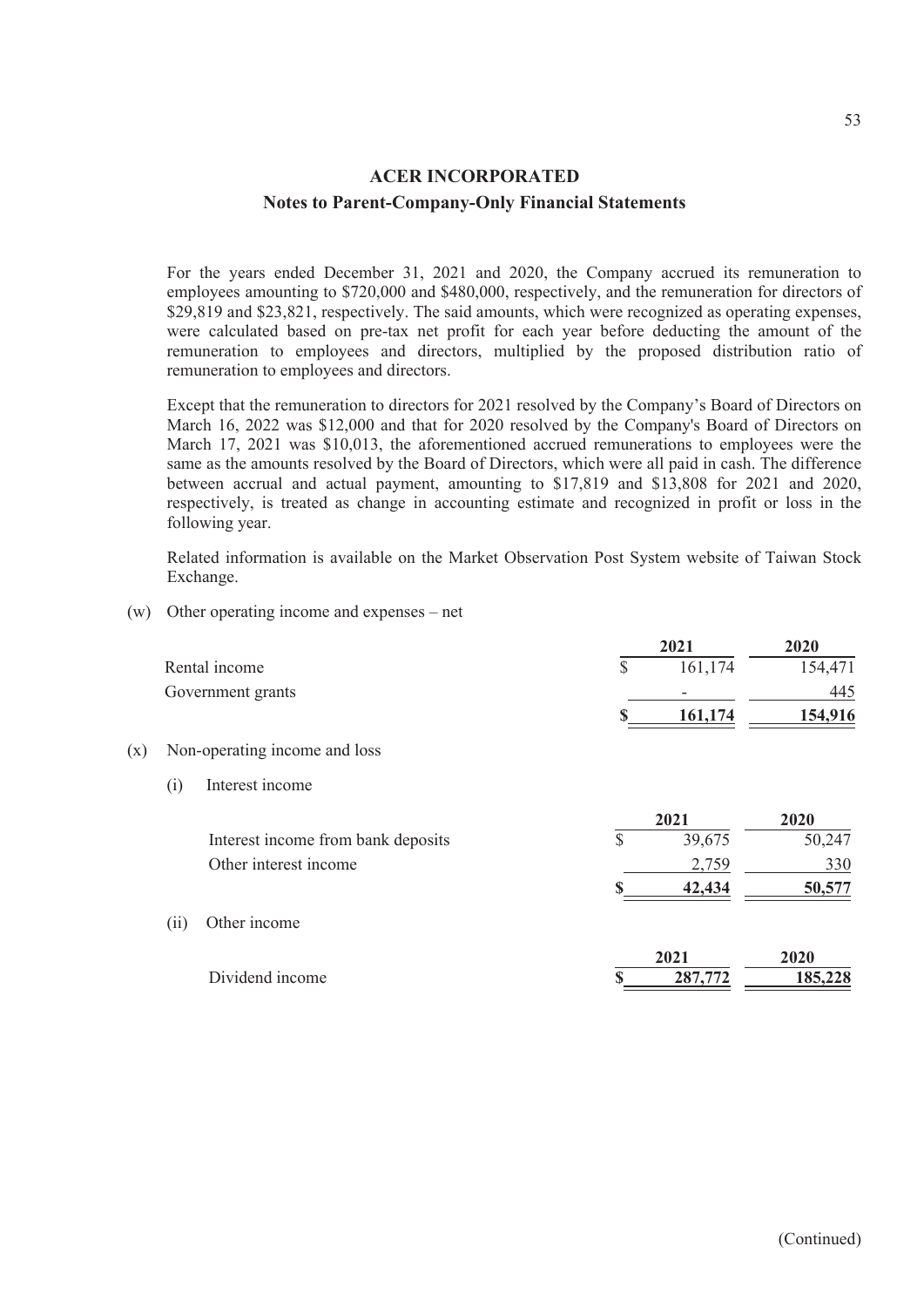(iii) Other gains and losses

|      |                                                                                           |              | 2021            | 2020        |
|------|-------------------------------------------------------------------------------------------|--------------|-----------------|-------------|
|      | Gain on disposal of equipment and intangible assets                                       | $\mathbb{S}$ | 657             | 1,181       |
|      | Foreign currency exchange gain, net                                                       |              | 377,680         | 1,635,993   |
|      | Loss on financial assets and liabilities measured at fair<br>value through profit or loss |              | (475, 157)      | (1,495,854) |
|      | Other investment gain                                                                     |              | 196             |             |
|      | Others (note $7(b)-(v)$ )                                                                 |              | 62,700          | 37,157      |
|      |                                                                                           |              | <u>(33,924)</u> | 178,477     |
| (iv) | Finance costs                                                                             |              |                 |             |
|      |                                                                                           |              | 2021            | 2020        |
|      | Interest expense from bank loans and bonds payable                                        | S            | 47,624          | 55,668      |
|      | Interest expense on lease liabilities                                                     |              | 891             | 1,889       |
|      | Others                                                                                    |              | 3,147           | 7,972       |
|      |                                                                                           |              | 51,662          | 65,529      |
|      |                                                                                           |              |                 |             |

#### (y) Financial instruments and fair value information

- (i) Categories of financial instruments
	- 1) Financial assets

|                                                                                            |   | December 31,<br>2021 | December 31,<br>2020 |
|--------------------------------------------------------------------------------------------|---|----------------------|----------------------|
| Financial assets measured at fair value through profit<br>or loss                          | S | 443,248              | 156,738              |
| Financial assets measured at fair value through other<br>comprehensive income              |   | 6,690,542            | 4,708,607            |
| Financial assets measured at amortized cost:                                               |   |                      |                      |
| Cash and cash equivalents                                                                  |   | 20,564,678           | 15,999,824           |
| Notes and accounts receivable and other<br>receivables (including receivables from related |   |                      |                      |
| parties)                                                                                   |   | 44,782,045           | 30,927,320           |
| Other financial assets – non-current                                                       |   | 160,566              | 88,955               |
|                                                                                            |   | 72,641,079           | 51,881,444           |
|                                                                                            |   |                      |                      |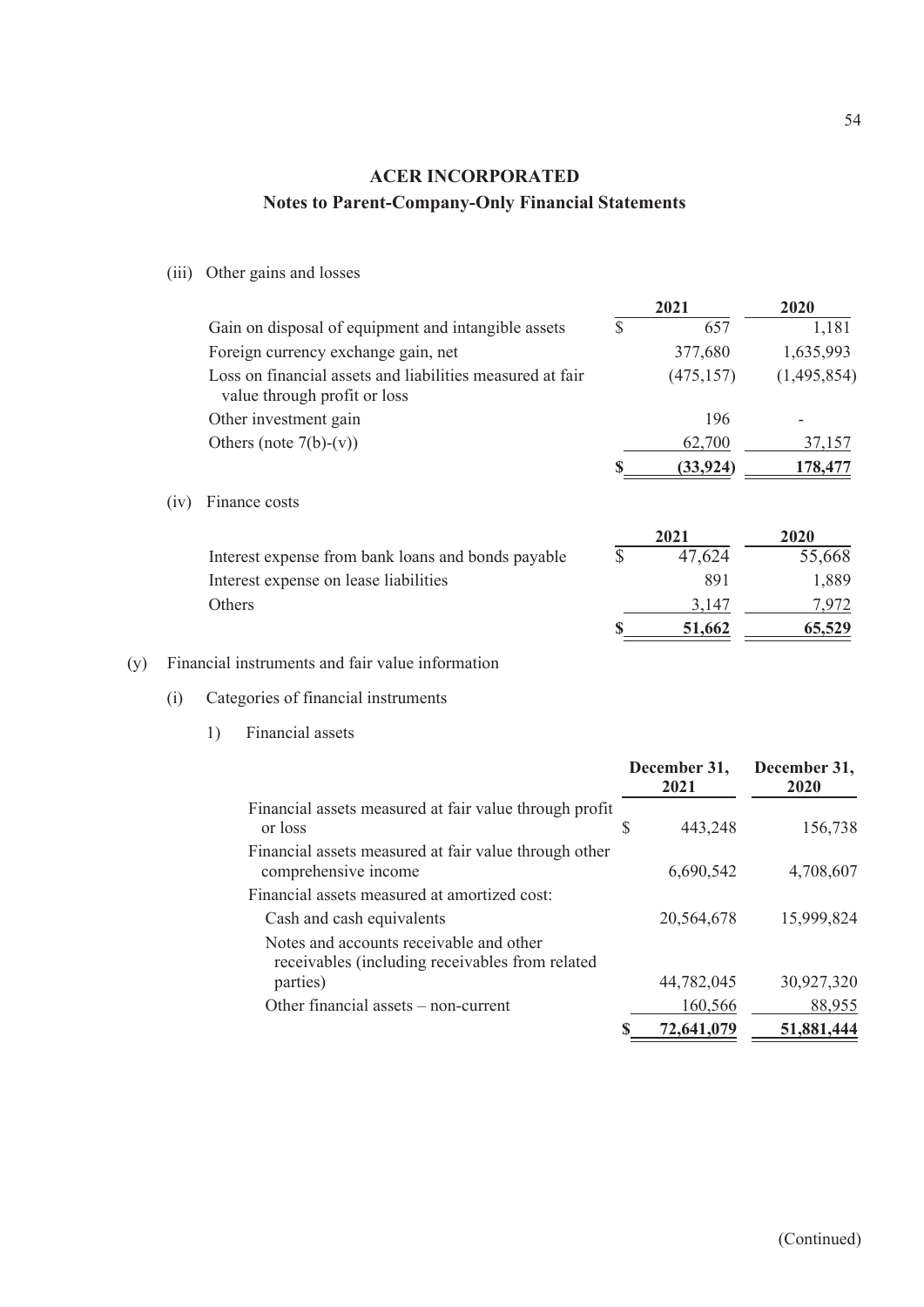#### 2) Financial liabilities

|                                                                                                                             |    | December 31,<br>2021 | December 31,<br>2020 |  |
|-----------------------------------------------------------------------------------------------------------------------------|----|----------------------|----------------------|--|
| Financial liabilities measured at fair value through<br>profit or loss<br>Financial liabilities measured at amortized cost: | \$ | 145,969              | 943,985              |  |
| Notes and accounts payable (including payables to<br>related parties)                                                       |    | 48,606,709           | 42,452,815           |  |
| Other payables (including payables to related<br>parties)                                                                   |    | 27,092,942           | 19,190,853           |  |
| Lease liabilities (including current and non-<br>current)                                                                   |    | 77,242               | 74,685               |  |
| Long-term debt                                                                                                              |    |                      | 3,300,000            |  |
| Bonds payable                                                                                                               |    | 10,000,000           |                      |  |
|                                                                                                                             | S  | 85,922,862           | 65,962,338           |  |

#### (ii) Fair value information

1) Financial instruments not measured at fair value

The Company considers that the carrying amounts of financial assets and financial liabilities measured at amortized cost approximate their fair values.

2) Financial instruments measured at fair value

The following financial instruments are measured at fair value on a recurring basis.

The table below analyzes the financial instruments measured at fair value subsequent to initial recognition, grouped into Levels 1 to 3 based on the degree to which the fair value is observable. The different levels have been defined as follows:

- a) Level 1: quoted prices (unadjusted) in active markets for identical assets or liabilities.
- b) Level 2: inputs other than quoted prices included within Level 1 that are observable for the asset or liability, either directly (i.e. as prices) or indirectly (i.e. derived from prices).
- c) Level 3: inputs for the assets or liabilities that are not based on observable market data (unobservable inputs).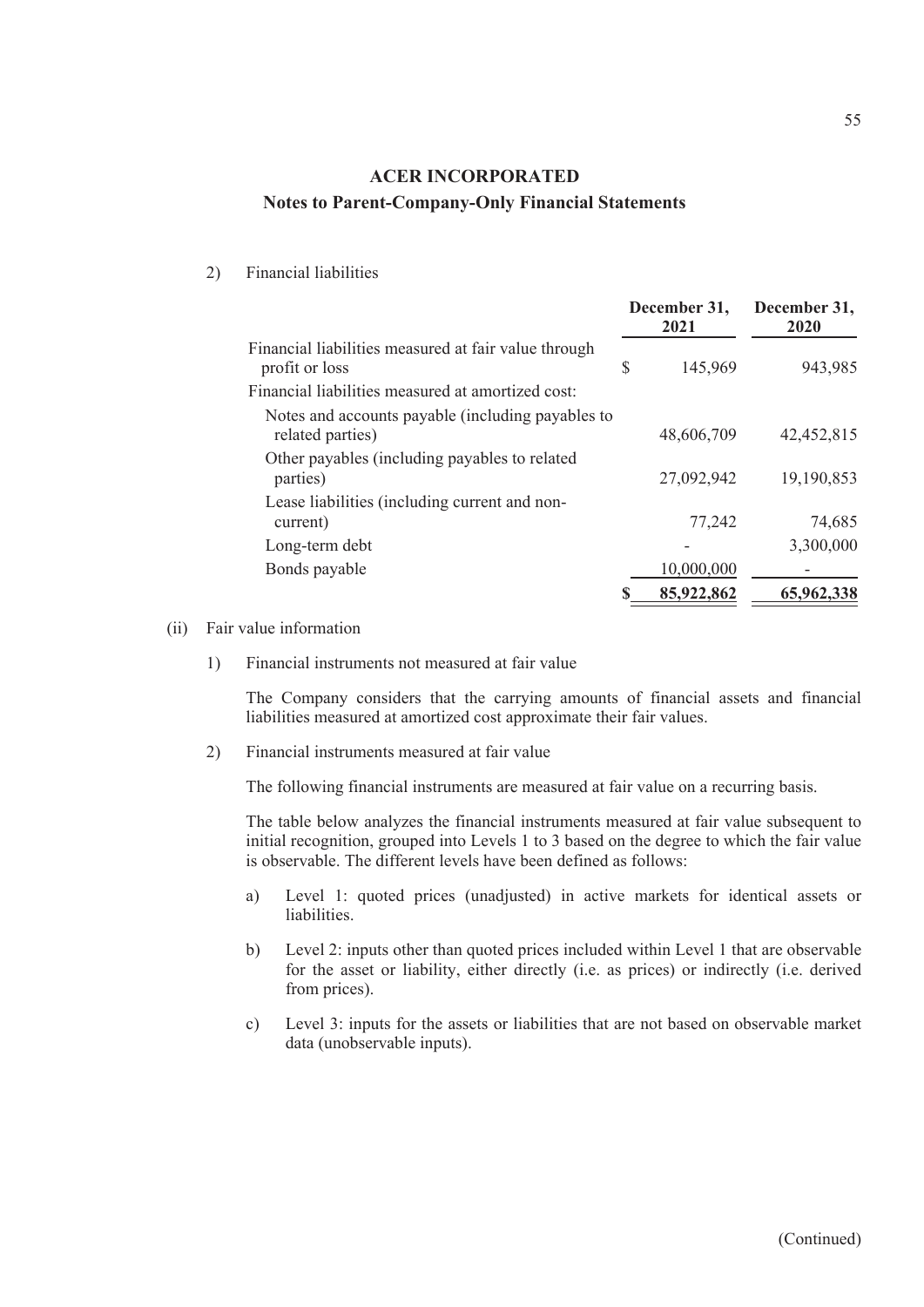|                                                                                | December 31, 2021<br><b>Fair value</b> |           |                   |         |              |
|--------------------------------------------------------------------------------|----------------------------------------|-----------|-------------------|---------|--------------|
|                                                                                |                                        |           |                   |         |              |
|                                                                                |                                        | Level 1   | Level 2           | Level 3 | <b>Total</b> |
| Financial assets mandatorily measured at<br>fair value through profit or loss: |                                        |           |                   |         |              |
| Foreign currency forward contracts                                             | \$                                     |           | 441,494           |         | 441,494      |
| Stock listed on foreign markets                                                |                                        | 1,754     |                   |         | 1,754        |
|                                                                                | S                                      | 1,754     | 441,494           |         | 443,248      |
| Financial assets measured at fair value<br>through other comprehensive income: |                                        |           |                   |         |              |
| Domestic listed stock                                                          | \$                                     | 6,533,121 |                   |         | 6,533,121    |
| Unlisted stock                                                                 |                                        |           |                   | 157,421 | 157,421      |
|                                                                                |                                        | 6,533,121 |                   | 157,421 | 6,690,542    |
| Financial liabilities measured at fair value<br>through profit or loss:        |                                        |           |                   |         |              |
| Foreign currency forward contracts                                             |                                        |           | (145,969)         |         | (145, 969)   |
|                                                                                |                                        |           | December 31, 2020 |         |              |
|                                                                                |                                        |           | <b>Fair value</b> |         |              |
|                                                                                |                                        | Level 1   | Level 2           | Level 3 | <b>Total</b> |
| Financial assets mandatorily measured at<br>fair value through profit or loss: |                                        |           |                   |         |              |
| Foreign currency forward contracts                                             | \$                                     |           | 154,578           |         | 154,578      |
| Stock listed on foreign markets                                                |                                        | 2,160     |                   |         | 2,160        |
|                                                                                |                                        | 2,160     | 154,578           |         | 156,738      |
| Financial assets measured at fair value<br>through other comprehensive income: |                                        |           |                   |         |              |
| Domestic listed stock                                                          | \$                                     | 4,568,341 |                   |         | 4,568,341    |
| Unlisted stock                                                                 |                                        |           |                   | 140,266 | 140,266      |
|                                                                                | S                                      | 4,568,341 |                   | 140,266 | 4,708,607    |
| Financial liabilities measured at fair value<br>through profit or loss:        |                                        |           |                   |         |              |
| Foreign currency forward contracts                                             |                                        |           | (943, 985)        |         | (943, 985)   |

There were no transfers among fair value hierarchies for the years ended December 31, 2021 and 2020.

3) Movement in financial assets included in Level 3 fair value hierarchy

|                                          | Financial assets measured at fair<br>value through other comprehensive |                          |           |  |
|------------------------------------------|------------------------------------------------------------------------|--------------------------|-----------|--|
|                                          | income                                                                 |                          |           |  |
|                                          |                                                                        | 2021                     | 2020      |  |
| Balance at January 1                     | \$                                                                     | 140,266                  | 177,425   |  |
| Total gains or losses:                   |                                                                        |                          |           |  |
| Recognized in other comprehensive income |                                                                        | $\overline{\phantom{0}}$ | (51, 834) |  |
| Additions                                |                                                                        | 20,000                   | 17,421    |  |
| Disposals                                |                                                                        | (2,845)                  | (2,746)   |  |
| Balance at December 31                   |                                                                        | 157,421                  | 140,266   |  |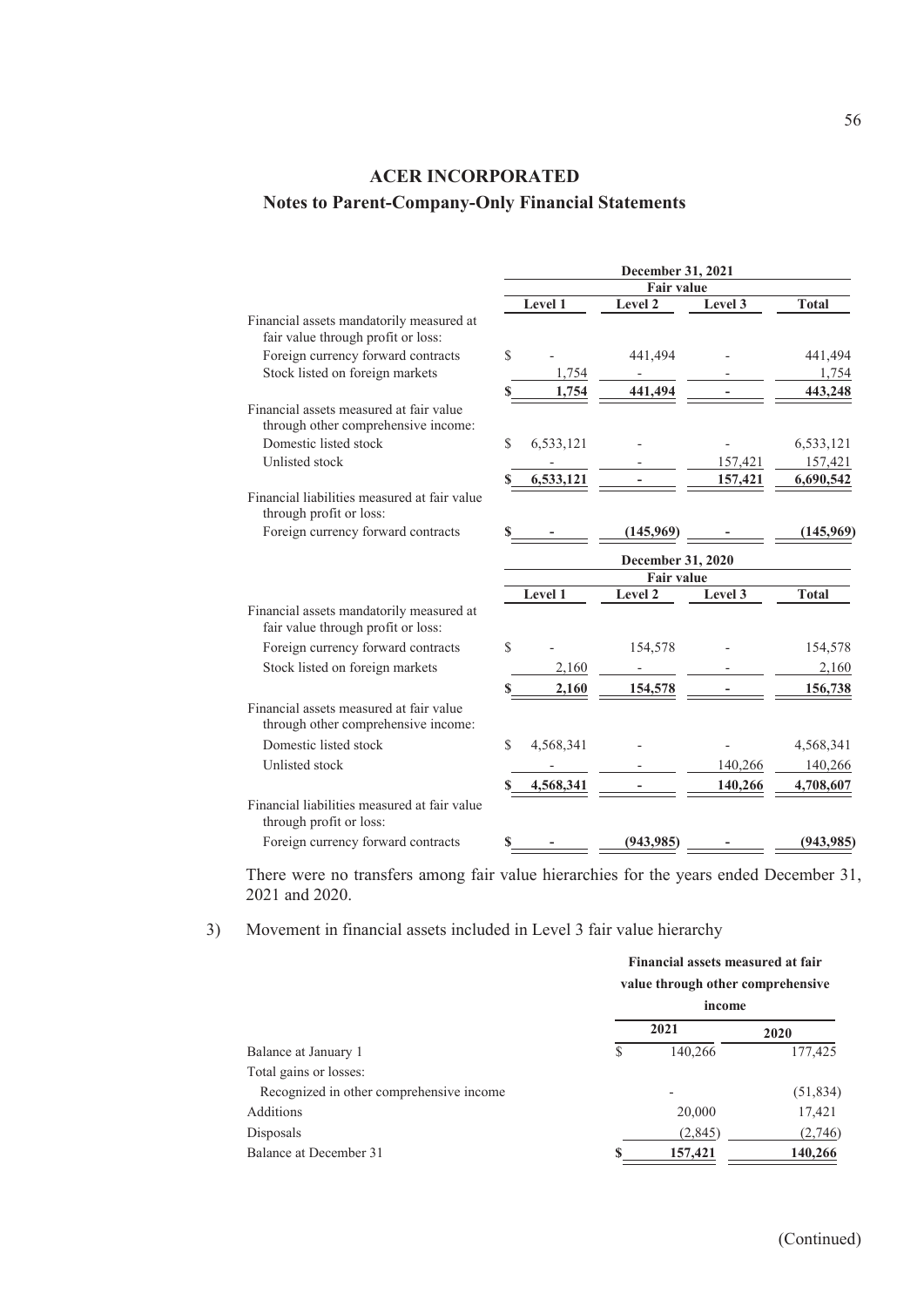The abovementioned total gains or losses were included in "unrealized gain (loss) from financial assets measured at fair value through other comprehensive income". The gains or losses attributable to the financial assets held on December 31, 2021 and 2020 were as follows:

|                                                     | 2021 | 2020      |
|-----------------------------------------------------|------|-----------|
| Total gains or losses:                              |      |           |
| Recognized in other comprehensive income            |      |           |
| (included in "unrealized gain (loss) from financial |      |           |
| assets measured at fair value through other         |      |           |
| comprehensive income")                              | -    | (51, 834) |

- 4) Valuation techniques and inputs used for financial instruments measured at fair value
	- a) The fair values of financial assets with standard terms and conditions and traded on active markets are determined with reference to quoted market prices (e.g. listed stocks).
	- b) The fair value of derivative financial instruments is determined using a valuation technique, with estimates and assumptions consistent with those used by market participants that are readily available to the Company. The fair value of foreign currency forward contracts is computed individually by each contract using the valuation technique.
	- c) The fair value of unlisted stocks in Level 3 fair value hierarchy is estimated by using the market approach and is determined by reference to recent financing activities, valuations of similar companies, market conditions, and other economic indicators. The significant unobservable input is the liquidity discount. No quantitative information is disclosed due to the possible changes in liquidity discount would not cause significant potential financial impact.
- (iii) Offsetting of financial assets and liabilities

The Company has financial instrument transactions which are set off in accordance with paragraph 42 of IAS 32; the related financial assets and liabilities are presented in the balance sheets on a net basis.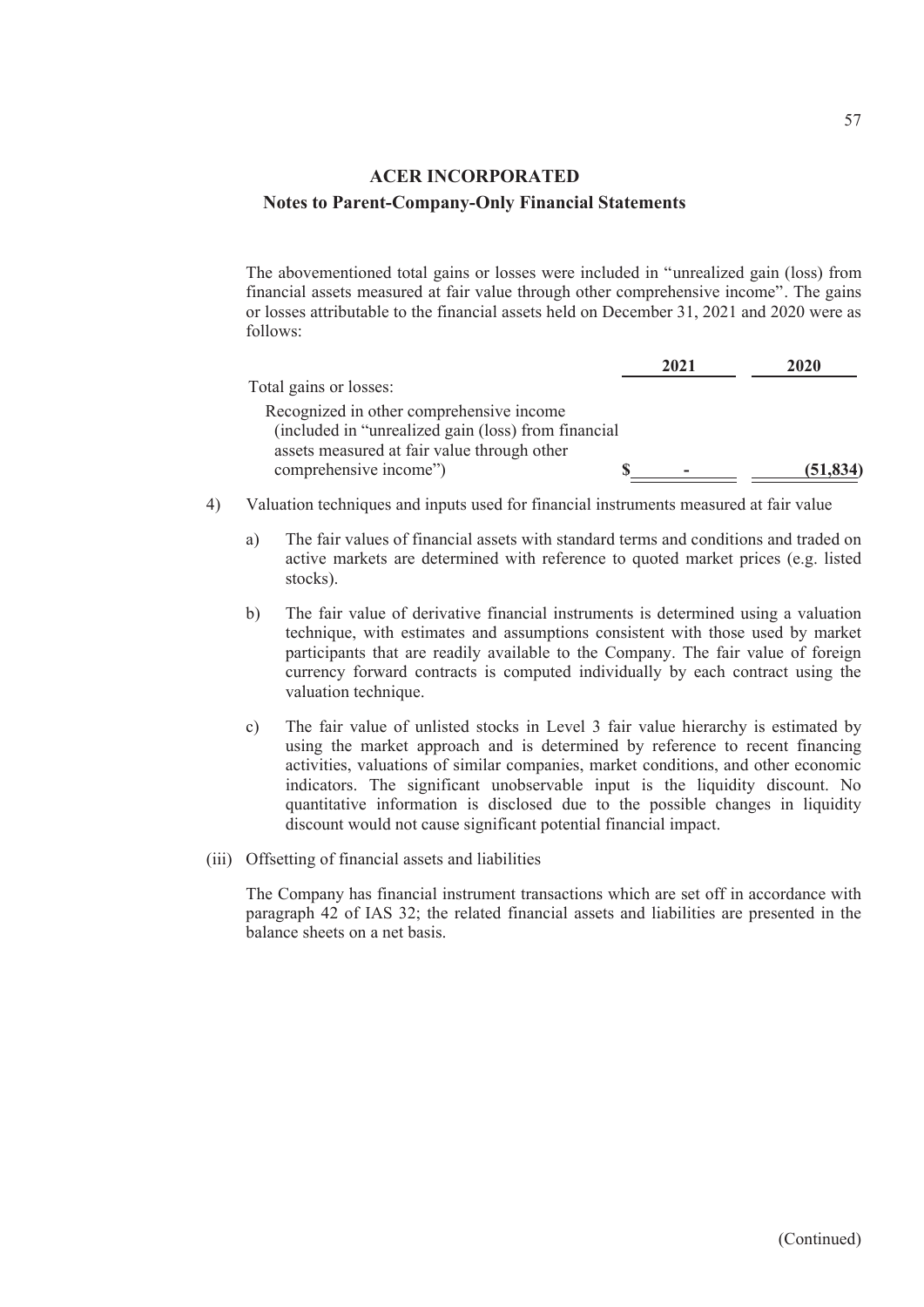The table below summarizes the related information of offsetting of financial assets and liabilities:

|                                       | December 31, 2021  |                      |                                     |             |                                                                                                            |                    |  |
|---------------------------------------|--------------------|----------------------|-------------------------------------|-------------|------------------------------------------------------------------------------------------------------------|--------------------|--|
|                                       |                    |                      |                                     |             | Financial assets subject to offsetting, enforceable master netting arrangements or similar agreements      |                    |  |
|                                       |                    | <b>Gross amounts</b> |                                     |             |                                                                                                            |                    |  |
|                                       | Gross              | of recognized        |                                     |             |                                                                                                            |                    |  |
|                                       | amounts of         | financial            | <b>Net amounts of</b>               |             |                                                                                                            |                    |  |
|                                       | recognized         |                      | liabilities offset financial assets |             |                                                                                                            |                    |  |
|                                       | financial          |                      | in the balance presented in the     |             | Amount not set off in the                                                                                  |                    |  |
|                                       | assets             | sheet                | balance sheet                       |             | balance sheet (d)                                                                                          | <b>Net amounts</b> |  |
|                                       |                    |                      |                                     | Financial   | Cash collateral                                                                                            |                    |  |
|                                       | (a)                | (b)                  | $(c)=(a)-(b)$                       | instruments | received                                                                                                   | $(e)=(c)-(d)$      |  |
| Notes and accounts<br>receivable, net | \$<br>50,654,082   | 44,318,318           | 6,335,764                           |             |                                                                                                            |                    |  |
|                                       |                    |                      | December 31, 2021                   |             |                                                                                                            |                    |  |
|                                       |                    |                      |                                     |             | Financial liabilities subject to offsetting, enforceable master netting arrangements or similar agreements |                    |  |
|                                       | Gross              |                      | <b>Gross amounts</b> Net amounts of |             |                                                                                                            |                    |  |
|                                       | amounts of         | of recognized        | financial                           |             |                                                                                                            |                    |  |
|                                       | recognized         | financial assets     | liabilities                         |             |                                                                                                            |                    |  |
|                                       | financial          | offset in the        | presented in the                    |             | Amount not set off in the                                                                                  |                    |  |
|                                       | <b>liabilities</b> | balance sheet        | balance sheet                       |             | balance sheet (d)                                                                                          | <b>Net amounts</b> |  |
|                                       |                    |                      |                                     | Financial   | Cash collateral                                                                                            |                    |  |
|                                       | (a)                | (b)                  | $(c)=(a)-(b)$                       | instruments | received                                                                                                   | $(e)=(c)-(d)$      |  |
| Notes and accounts<br>payable         | 92,296,162         | 44,318,318           | 47,977,844                          |             |                                                                                                            | 47,977,844         |  |
|                                       |                    |                      | <b>December 31, 2020</b>            |             |                                                                                                            |                    |  |
|                                       |                    |                      |                                     |             | Financial assets subject to offsetting, enforceable master netting arrangements or similar agreements      |                    |  |
|                                       |                    | <b>Gross amounts</b> |                                     |             |                                                                                                            |                    |  |
|                                       | Gross              | of recognized        |                                     |             |                                                                                                            |                    |  |
|                                       | amounts of         | financial            | <b>Net amounts of</b>               |             |                                                                                                            |                    |  |
|                                       | recognized         |                      | liabilities offset financial assets |             |                                                                                                            |                    |  |
|                                       | financial          |                      | in the balance presented in the     |             | Amount not set off in the                                                                                  |                    |  |
|                                       | assets             | sheet                | balance sheet                       |             | balance sheet (d)                                                                                          | <b>Net amounts</b> |  |
|                                       |                    |                      |                                     | Financial   | <b>Cash collateral</b>                                                                                     |                    |  |
|                                       | (a)                | (b)                  | $(c)=(a)-(b)$                       | instruments | received                                                                                                   | $(e)=(c)-(d)$      |  |
| Notes and accounts                    |                    |                      |                                     |             |                                                                                                            |                    |  |
| receivable, net                       | 46,168,006<br>\$   | 40,257,347           | 5,910,659                           |             |                                                                                                            |                    |  |
|                                       |                    |                      | December 31, 2020                   |             |                                                                                                            |                    |  |
|                                       |                    |                      |                                     |             | Financial liabilities subject to offsetting, enforceable master netting arrangements or similar agreements |                    |  |
|                                       | <b>Gross</b>       |                      | <b>Gross amounts</b> Net amounts of |             |                                                                                                            |                    |  |
|                                       | amounts of         | of recognized        | financial                           |             |                                                                                                            |                    |  |
|                                       | recognized         | financial assets     | <b>liabilities</b>                  |             |                                                                                                            |                    |  |
|                                       | financial          | offset in the        | presented in the                    |             | Amount not set off in the                                                                                  |                    |  |
|                                       | <b>liabilities</b> | balance sheet        | balance sheet                       |             | balance sheet (d)                                                                                          | <b>Net amounts</b> |  |
|                                       |                    |                      |                                     | Financial   | <b>Cash collateral</b>                                                                                     |                    |  |
|                                       | (a)                | (b)                  | $(c)=(a)-(b)$                       | instruments | received                                                                                                   | $(e)=(c)-(d)$      |  |
| Notes and accounts<br>payable         | S<br>82,206,991    | 40,257,347           | 41,949,644                          |             |                                                                                                            | 41,949,644         |  |
|                                       |                    |                      |                                     |             |                                                                                                            |                    |  |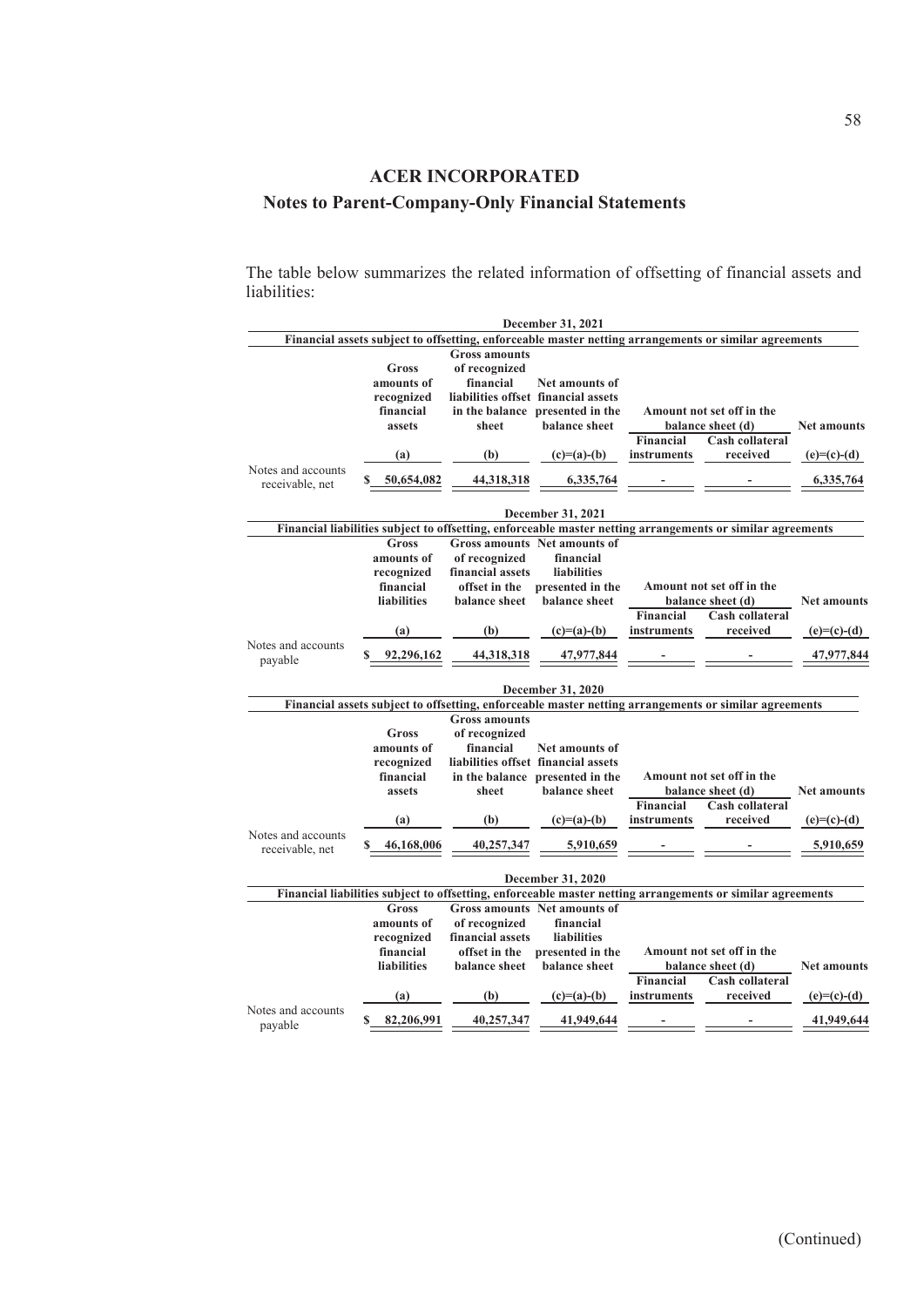#### (z) Financial risk management

The Company is exposed to credit risk, liquidity risk, and market risk (including currency risk, interest rate risk, and other market price risk). The Company has disclosed the information on exposure to the aforementioned risks and the Company's policies and procedures to measure and manage those risks as well as the quantitative information below.

The Board of Directors are responsible for developing and monitoring the Company' s risk management policies. The Company' s risk management policies are established to identify and analyze the risks faced by the Company, to set appropriate risk limits and controls, and to monitor adherence to the controls. Risk management policies and systems are reviewed regularly to reflect changes in market conditions and the Company's operations.

The Company' s management monitors and reviews the financial activities in accordance with procedures required by relevant regulations and internal controls. Internal auditors undertake reviews of risk management controls and procedures, and the results of which are reported to the Board of Directors on a regular basis.

- (i) Credit risk
	- 1) The maximum exposure to credit risk

Credit risk is the risk of financial loss to the Company if a customer or counterparty of a financial instrument fails to meet its contractual obligations, and arises principally from the Company' s cash and cash equivalents, derivative instruments, receivables from customers, and other receivables. The maximum exposure to credit risk is equal to the carrying amount of the Company's financial assets.

2) Concentration of credit risk

The Company primarily sells and markets its multi-branded IT products through its subsidiaries and distributors in different geographic areas. The Company believes that there is no significant concentration of credit risk due to the Company's large number of customers and their wide geographical spread.

3) Credit risk from receivables

Please refer to note 6(d) for credit risk exposure of notes and accounts receivable. Other financial assets measured at amortized cost include other receivables (refer to note  $6(e)$ ) and time deposits (classified as other financial assets). Abovementioned financial assets are considered low-credit-risk financial assets, and thus, the loss allowance is measured using 12 months ECL. Please refer to note 4(f) for descriptions about how the Company determines the credit risk.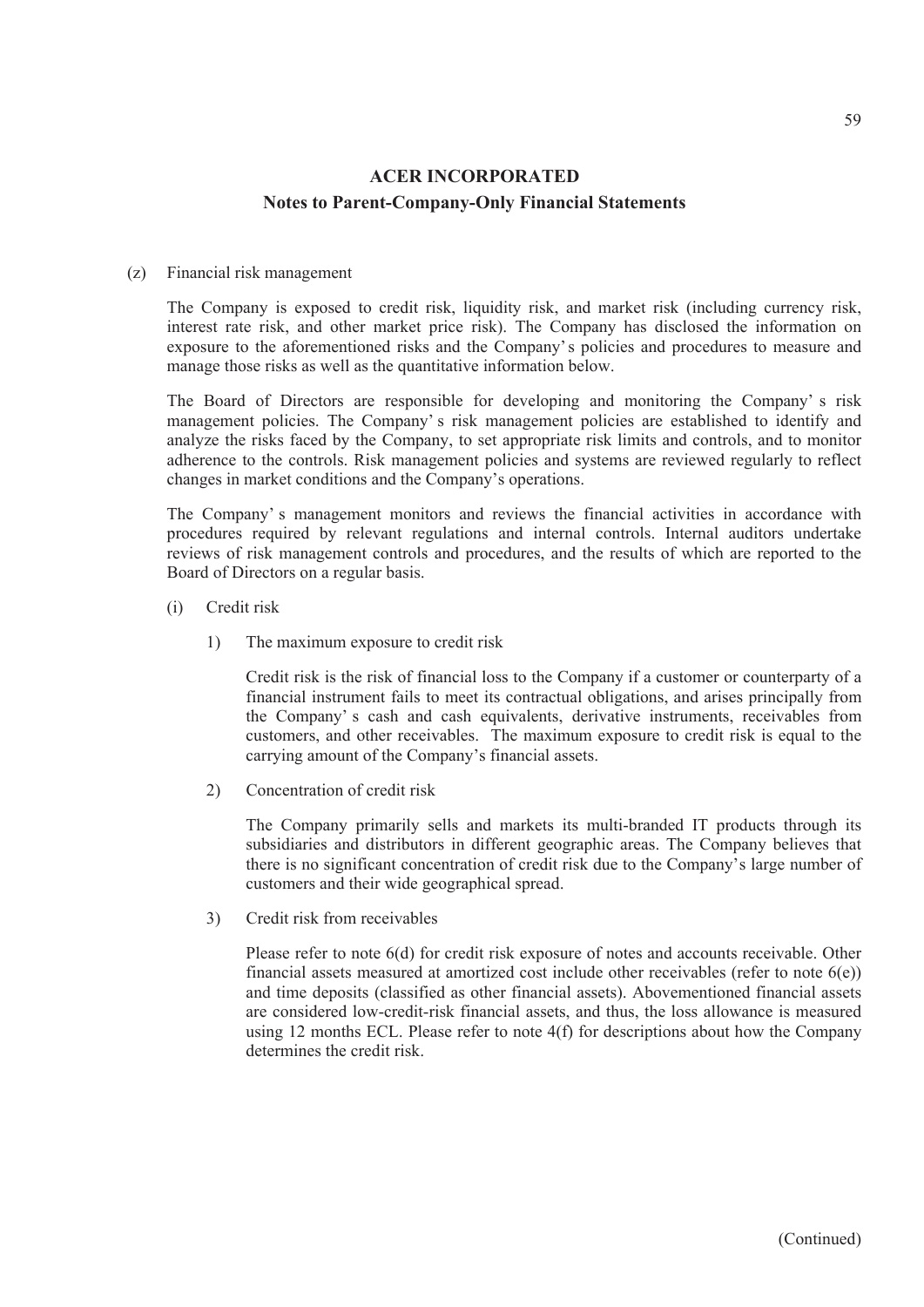#### (ii) Liquidity risk

Liquidity risk is the risk that the Company will encounter difficulty in settling its financial liabilities by delivering cash or another financial assets. The Company manages liquidity risk by monitoring regularly the current and mid- to long-term cash demand, maintaining adequate cash and banking facilities, and ensuring compliance with the terms of the loan agreements. As of December 31, 2021 and 2020, the Company had unused credit facilities of \$33,798,870 and \$31,954,737, respectively.

The table below is the maturity profile of the Company' s financial liabilities based on contractual undiscounted payments, including principal and estimated interest.

| December 31, 2021<br>Non-derivative financial liabilities:<br>10,329,500<br>69,000<br>69,000<br>Bonds payable<br>Notes and accounts payable (including related<br>parties)<br>48,606,709<br>48,606,709<br>2,314,615<br>Other payables (including related parties)<br>27,092,942<br>24,778,327<br>Lease liability<br>78,063<br>43,968<br>19,616<br>86,107,214<br>73,498,004<br>2,403,231<br>Derivative financial instruments:<br>Foreign currency forward contracts – settled in gross<br>Outflow<br>S<br>53,405,805<br>53,405,805<br>Inflow<br>(53,670,897)<br>(53,670,897)<br>(265,092)<br>(265,092)<br>S<br>December 31, 2020<br>Non-derivative financial liabilities:<br>Long-term debt carrying floating interest rates<br>S<br>3,350,287<br>29,700<br>3,320,587<br>Notes and accounts payable (including related<br>42,452,815<br>42,452,815<br>parties)<br>Other payables (including related parties)<br>19,190,853<br>17,077,540<br>2,113,313<br>Lease liability<br>75,547<br>61,183<br>12,881<br>S<br>65,069,502<br>59,621,238<br>5,446,781<br>Derivative financial instruments:<br>Foreign currency forward contracts-settled in gross<br>Outflow<br>$\mathbb{S}$<br>54,032,247<br>54,032,247<br>Inflow<br>(53, 236, 042)<br>(53, 236, 042)<br>796,205<br>796,205<br>S |  | Contractual<br>cash flows | Within 1 year | 1-2 years | 2-5 years  |
|---------------------------------------------------------------------------------------------------------------------------------------------------------------------------------------------------------------------------------------------------------------------------------------------------------------------------------------------------------------------------------------------------------------------------------------------------------------------------------------------------------------------------------------------------------------------------------------------------------------------------------------------------------------------------------------------------------------------------------------------------------------------------------------------------------------------------------------------------------------------------------------------------------------------------------------------------------------------------------------------------------------------------------------------------------------------------------------------------------------------------------------------------------------------------------------------------------------------------------------------------------------------------------|--|---------------------------|---------------|-----------|------------|
|                                                                                                                                                                                                                                                                                                                                                                                                                                                                                                                                                                                                                                                                                                                                                                                                                                                                                                                                                                                                                                                                                                                                                                                                                                                                                 |  |                           |               |           |            |
|                                                                                                                                                                                                                                                                                                                                                                                                                                                                                                                                                                                                                                                                                                                                                                                                                                                                                                                                                                                                                                                                                                                                                                                                                                                                                 |  |                           |               |           |            |
|                                                                                                                                                                                                                                                                                                                                                                                                                                                                                                                                                                                                                                                                                                                                                                                                                                                                                                                                                                                                                                                                                                                                                                                                                                                                                 |  |                           |               |           | 10,191,500 |
|                                                                                                                                                                                                                                                                                                                                                                                                                                                                                                                                                                                                                                                                                                                                                                                                                                                                                                                                                                                                                                                                                                                                                                                                                                                                                 |  |                           |               |           |            |
|                                                                                                                                                                                                                                                                                                                                                                                                                                                                                                                                                                                                                                                                                                                                                                                                                                                                                                                                                                                                                                                                                                                                                                                                                                                                                 |  |                           |               |           |            |
|                                                                                                                                                                                                                                                                                                                                                                                                                                                                                                                                                                                                                                                                                                                                                                                                                                                                                                                                                                                                                                                                                                                                                                                                                                                                                 |  |                           |               |           | 14,479     |
|                                                                                                                                                                                                                                                                                                                                                                                                                                                                                                                                                                                                                                                                                                                                                                                                                                                                                                                                                                                                                                                                                                                                                                                                                                                                                 |  |                           |               |           | 10,205,979 |
|                                                                                                                                                                                                                                                                                                                                                                                                                                                                                                                                                                                                                                                                                                                                                                                                                                                                                                                                                                                                                                                                                                                                                                                                                                                                                 |  |                           |               |           |            |
|                                                                                                                                                                                                                                                                                                                                                                                                                                                                                                                                                                                                                                                                                                                                                                                                                                                                                                                                                                                                                                                                                                                                                                                                                                                                                 |  |                           |               |           |            |
|                                                                                                                                                                                                                                                                                                                                                                                                                                                                                                                                                                                                                                                                                                                                                                                                                                                                                                                                                                                                                                                                                                                                                                                                                                                                                 |  |                           |               |           |            |
|                                                                                                                                                                                                                                                                                                                                                                                                                                                                                                                                                                                                                                                                                                                                                                                                                                                                                                                                                                                                                                                                                                                                                                                                                                                                                 |  |                           |               |           |            |
|                                                                                                                                                                                                                                                                                                                                                                                                                                                                                                                                                                                                                                                                                                                                                                                                                                                                                                                                                                                                                                                                                                                                                                                                                                                                                 |  |                           |               |           |            |
|                                                                                                                                                                                                                                                                                                                                                                                                                                                                                                                                                                                                                                                                                                                                                                                                                                                                                                                                                                                                                                                                                                                                                                                                                                                                                 |  |                           |               |           |            |
|                                                                                                                                                                                                                                                                                                                                                                                                                                                                                                                                                                                                                                                                                                                                                                                                                                                                                                                                                                                                                                                                                                                                                                                                                                                                                 |  |                           |               |           |            |
|                                                                                                                                                                                                                                                                                                                                                                                                                                                                                                                                                                                                                                                                                                                                                                                                                                                                                                                                                                                                                                                                                                                                                                                                                                                                                 |  |                           |               |           |            |
|                                                                                                                                                                                                                                                                                                                                                                                                                                                                                                                                                                                                                                                                                                                                                                                                                                                                                                                                                                                                                                                                                                                                                                                                                                                                                 |  |                           |               |           |            |
|                                                                                                                                                                                                                                                                                                                                                                                                                                                                                                                                                                                                                                                                                                                                                                                                                                                                                                                                                                                                                                                                                                                                                                                                                                                                                 |  |                           |               |           |            |
|                                                                                                                                                                                                                                                                                                                                                                                                                                                                                                                                                                                                                                                                                                                                                                                                                                                                                                                                                                                                                                                                                                                                                                                                                                                                                 |  |                           |               |           |            |
|                                                                                                                                                                                                                                                                                                                                                                                                                                                                                                                                                                                                                                                                                                                                                                                                                                                                                                                                                                                                                                                                                                                                                                                                                                                                                 |  |                           |               |           | 1,483      |
|                                                                                                                                                                                                                                                                                                                                                                                                                                                                                                                                                                                                                                                                                                                                                                                                                                                                                                                                                                                                                                                                                                                                                                                                                                                                                 |  |                           |               |           | 1,483      |
|                                                                                                                                                                                                                                                                                                                                                                                                                                                                                                                                                                                                                                                                                                                                                                                                                                                                                                                                                                                                                                                                                                                                                                                                                                                                                 |  |                           |               |           |            |
|                                                                                                                                                                                                                                                                                                                                                                                                                                                                                                                                                                                                                                                                                                                                                                                                                                                                                                                                                                                                                                                                                                                                                                                                                                                                                 |  |                           |               |           |            |
|                                                                                                                                                                                                                                                                                                                                                                                                                                                                                                                                                                                                                                                                                                                                                                                                                                                                                                                                                                                                                                                                                                                                                                                                                                                                                 |  |                           |               |           |            |
|                                                                                                                                                                                                                                                                                                                                                                                                                                                                                                                                                                                                                                                                                                                                                                                                                                                                                                                                                                                                                                                                                                                                                                                                                                                                                 |  |                           |               |           |            |
|                                                                                                                                                                                                                                                                                                                                                                                                                                                                                                                                                                                                                                                                                                                                                                                                                                                                                                                                                                                                                                                                                                                                                                                                                                                                                 |  |                           |               |           |            |

The Company does not expect that the cash flows included in the maturity analysis would occur significantly earlier or at significantly different amounts.

(iii) Market risk

Market risk is the risk that changes in market prices, such as foreign exchange rates, interest rates, and equity prices, and will affect the Company' s income or the value of its financial instruments. The objective of market risk management is to manage and control market risk exposures within acceptable parameters, while optimizing the return.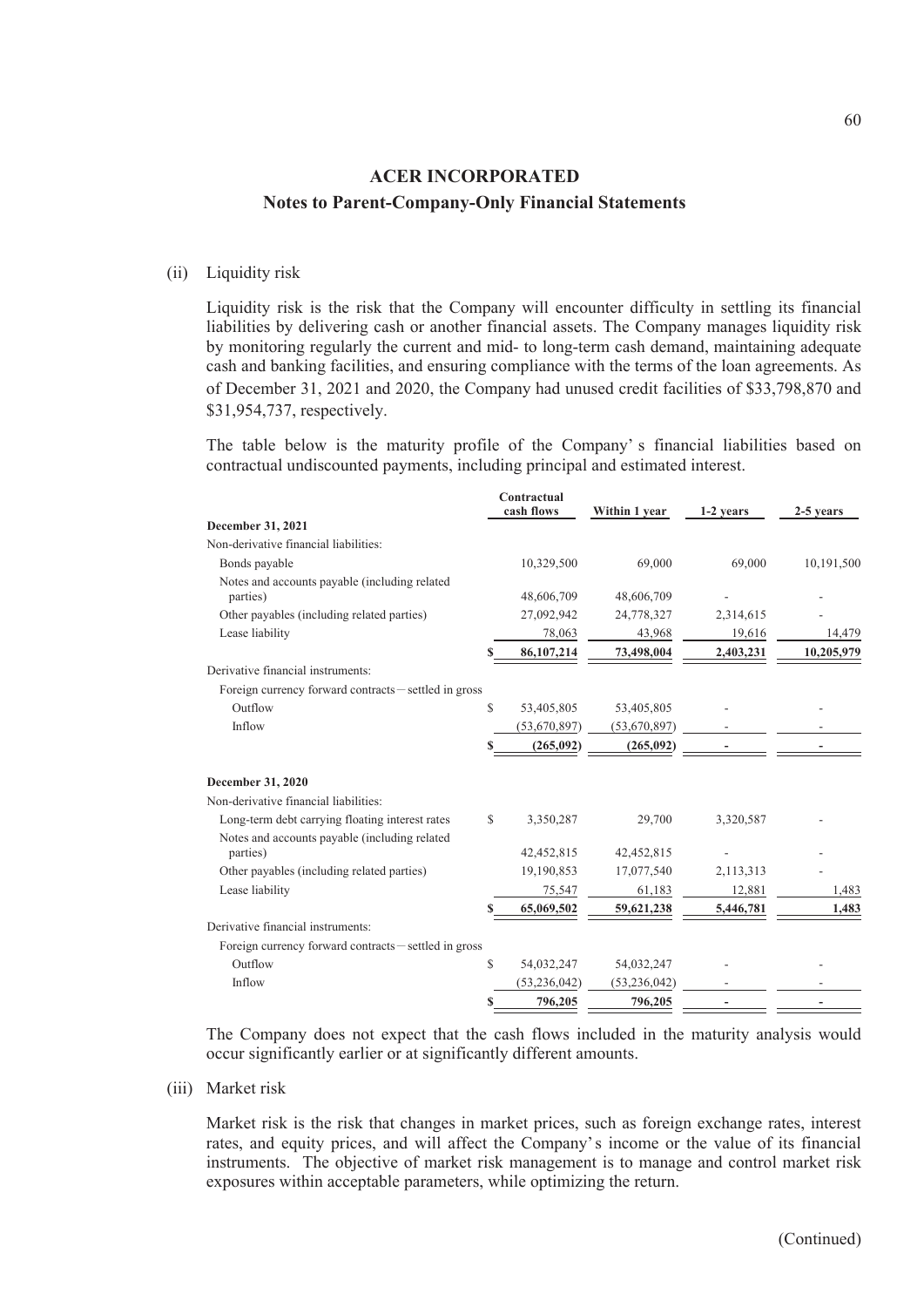The Company utilizes derivative financial instruments to manage market risks and the volatility of profit or loss. All such transactions are carried out within the guidelines set by the Board of Directors.

1) Foreign currency risk

The Company is exposed to foreign currency risk on sales and purchases that are denominated in a currency other than the functional currency of the Company. The foreign currencies used in these transactions are mainly the Europe Currency (EUR) and the US dollar (USD), Indian Rupee (INR), Japanese yen (JPY), etc. The Company utilizes foreign currency forward contracts to hedge its foreign currency exposure with respect to its forecast sales and purchases over the following 12 months.

Exposure to foreign currency risk and sensitivity analysis:

The Company's exposure to foreign currency risk arises from cash and cash equivalents, notes and accounts receivable/payable (including related parties), and other receivables/ payables (including related parties) that are denominated in foreign currencies. At the reporting date, the carrying amounts of the Company's significant monetary assets and liabilities denominated in a currency other than the functional currency of the Company and their sensitivity analysis were as follows:

|                       | December 31, 2021   |                         |            |                        |                                               |  |  |  |
|-----------------------|---------------------|-------------------------|------------|------------------------|-----------------------------------------------|--|--|--|
|                       | Foreign<br>currency | <b>Exchange</b><br>rate | <b>NTD</b> | Change in<br>magnitude | Pre-tax effect<br>on profit or<br><b>loss</b> |  |  |  |
| Financial assets      |                     |                         |            |                        |                                               |  |  |  |
| Monetary <i>items</i> |                     |                         |            |                        |                                               |  |  |  |
| <b>EUR</b>            | \$<br>176,651       | 31.4835                 | 5,561,592  | $1\%$                  | 55,616                                        |  |  |  |
| <b>USD</b>            | 1,714,773           | 27.6900                 | 47,482,064 | $1\%$                  | 474,821                                       |  |  |  |
| <b>AUD</b>            | 112,017             | 20.1112                 | 2,252,796  | $1\%$                  | 22,528                                        |  |  |  |
| <b>INR</b>            | 13,403,716          | 0.3725                  | 4,992,884  | $1\%$                  | 49,929                                        |  |  |  |
| Financial liabilities |                     |                         |            |                        |                                               |  |  |  |
| Monetary <i>items</i> |                     |                         |            |                        |                                               |  |  |  |
| <b>USD</b>            | 2,532,956           | 27.6900                 | 70,137,552 | $1\%$                  | 701,376                                       |  |  |  |

(in thousands)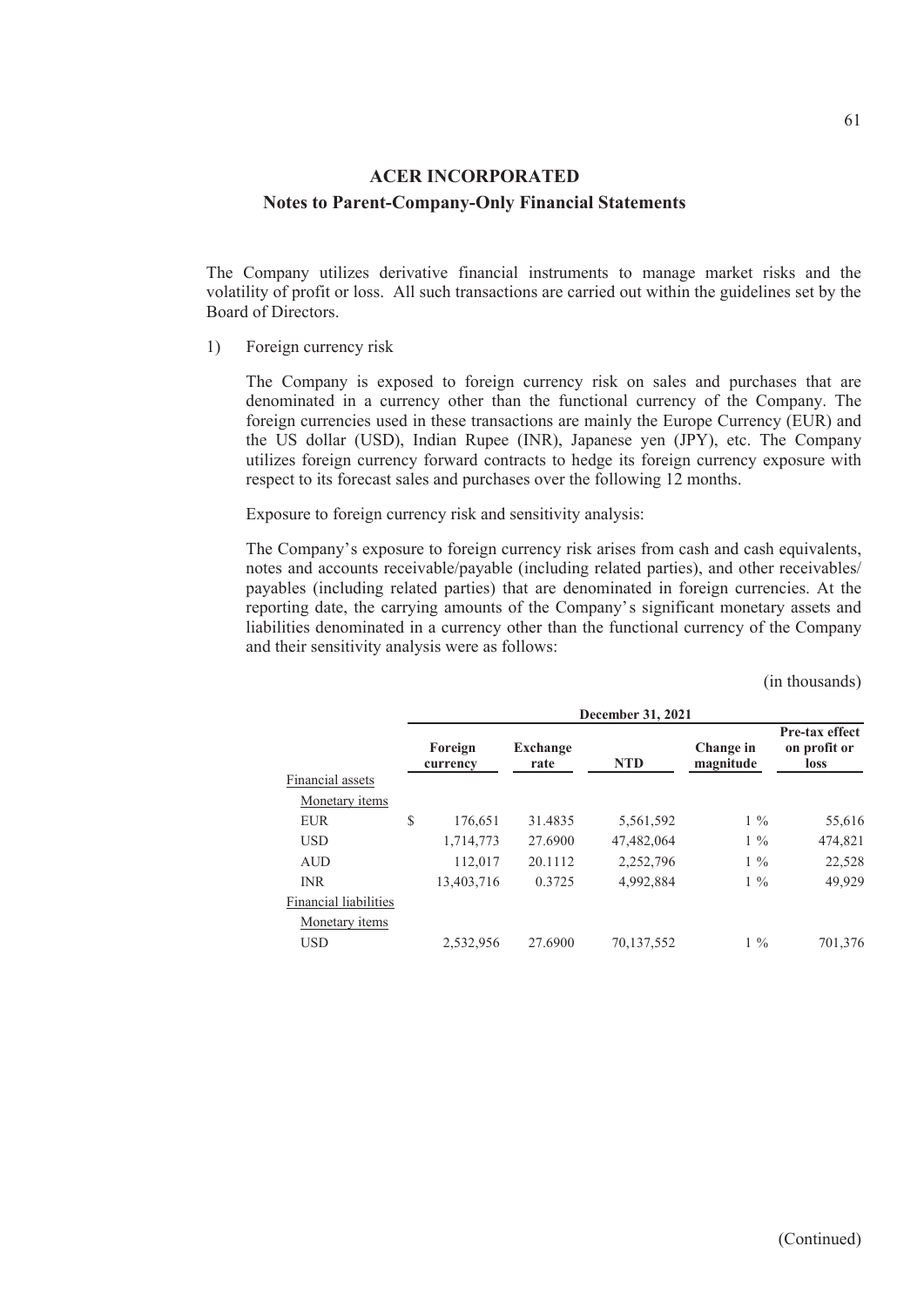(in thousands)

|                       | December 31, 2020   |                         |              |                        |                                        |  |  |  |
|-----------------------|---------------------|-------------------------|--------------|------------------------|----------------------------------------|--|--|--|
|                       | Foreign<br>currency | <b>Exchange</b><br>rate | <b>NTD</b>   | Change in<br>magnitude | Pre-tax effect<br>on profit or<br>loss |  |  |  |
| Financial assets      |                     |                         |              |                        |                                        |  |  |  |
| Monetary items        |                     |                         |              |                        |                                        |  |  |  |
| <b>USD</b>            | \$<br>1,239,609     | 28.5080                 | 35, 338, 773 | $1\%$                  | 353,388                                |  |  |  |
| <b>INR</b>            | 7,102,905           | 0.3902                  | 2,771,554    | $1\%$                  | 27,716                                 |  |  |  |
| <b>JPY</b>            | 14,070,248          | 0.2761                  | 3,884,795    | $1\%$                  | 38,848                                 |  |  |  |
| Financial liabilities |                     |                         |              |                        |                                        |  |  |  |
| Monetary <i>items</i> |                     |                         |              |                        |                                        |  |  |  |
| <b>USD</b>            | 2,007,450           | 28.5080                 | 57,228,385   | $1\%$                  | 572,284                                |  |  |  |

With varieties of foreign currencies, the Company disclosed foreign exchange gain (loss) on monetary items in aggregate. Please refer to note  $6(x)$  for further information.

2) Interest rate risk

The Company's long-term debt carries floating interest rates, and the Company has not entered into interest rate swap contracts to convert floating interest rates to fixed interest rates. To manage the interest rate risk, the Company periodically assesses the interest rates of bank loans and maintains good relationships with financial institutions to obtain lower financing costs. The Company also strengthens the management of working capital to reduce the dependence on bank loans as well as the risk arising from fluctuation of interest rates.

Please refer to the note on liquidity risk management for details on interest rate exposure of the Company's financial liabilities. The following sensitivity analysis is based on the risk exposure to non-derivative financial instruments on the reporting date. The sensitivity analysis assumes the liabilities carrying floating interest rates recorded at the reporting date had been outstanding for the entire period. The change in interest rate reported to the key management in the Company is based on 100 basis points (1%), which is consistent with the assessment made by the key management in respect of the possible change in interest rate.

If the interest rate had been 100 basis points (1%) higher/lower with all other variables held constant, pre-tax income for the years ended December 31, 2021 and 2020 would have been \$0 and \$33,000, respectively, lower/higher, which mainly resulted from the borrowings with floating interest rates.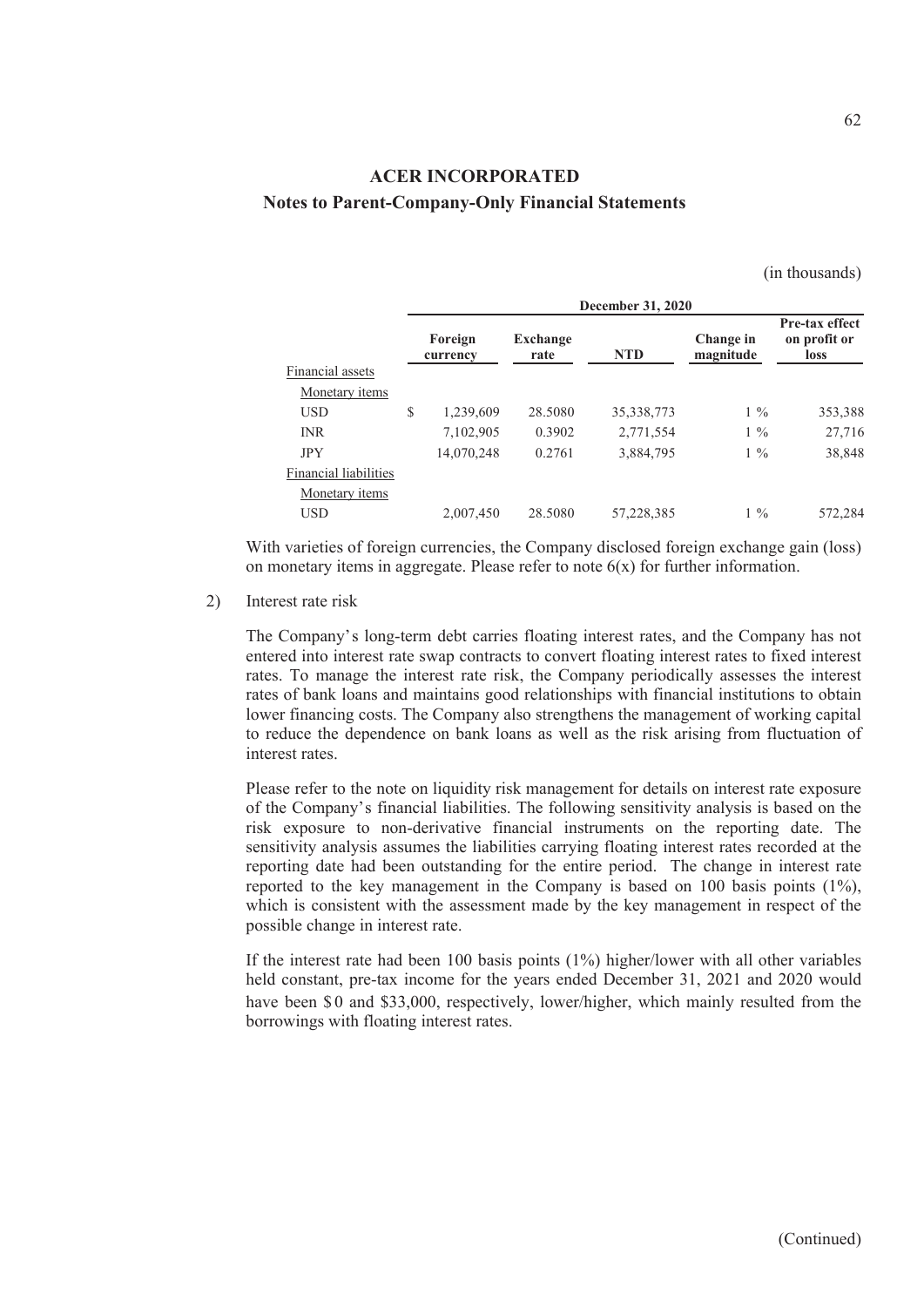3) Other market price risk

The Company is exposed to the risk of price fluctuation in securities resulting from its investment in publicly traded stocks. The Company supervises the equity price risk actively and manages the risk based on fair value. The Company also has strategic investments in privately held stocks, in which the Company does not actively participate in their trading.

Assuming a hypothetical increase or decrease of 5% in equity prices of the equity investments at each reporting date, the other comprehensive income for the years ended December 31, 2021 and 2020, would have increased or decreased by \$334,527 and \$235,430, respectively.

(aa) Capital management

In consideration of the industry dynamics and future developments, as well as external environment factors, the Company maintains an optimal capital structure to enhance long-term shareholder value by managing its capital in a manner to ensure that it has sufficient and necessary financial resources to fund its working capital needs, research and development activities, dividend payments, and other business requirements for continuing operations and to reward shareholders and take into consideration the interests of other stakeholders.

- (ab) Investing and financing activities not affecting cash flows
	- (i) Please refer to note 6(i) for a description of acquisition of right-of-use assets through leases in 2021 and 2020.
	- (ii) The reconciliation of liabilities arising from financing activities were as follows:

|                                             |    | January 1,<br>2021 | <b>Cash flows</b> | Non-cash<br>changes of<br>leasing | December 31,<br>2021 |
|---------------------------------------------|----|--------------------|-------------------|-----------------------------------|----------------------|
| Long-term debt                              | \$ | 3,300,000          | (3,300,000)       |                                   |                      |
| Lease liabilities                           |    | 74,685             | (77, 024)         | 79,581                            | 77,242               |
| Loans from related parties                  |    | 595,000            | (280,000)         |                                   | 315,000              |
| Bonds payable                               |    |                    | 10,000,000        |                                   | 10,000,000           |
| Total liabilities from financing activities |    | 3,969,685          | 6,342,976         | 79,581                            | 10,392,242           |
|                                             |    | January 1,<br>2020 | <b>Cash flows</b> | Non-cash<br>changes of<br>leasing | December 31,<br>2020 |
| Long-term debt                              | \$ | 5,800,000          | (2,500,000)       |                                   | 3,300,000            |
| Lease liabilities                           |    | 134,028            | (78, 575)         | 19,232                            | 74,685               |
| Loan from ralated parties                   |    | 1,408,000          | (813,000)         |                                   | 595,000              |
| Total liabilities from financing activities | S  | 7,342,028          | (3,391,575)       | 19,232                            | 3,969,685            |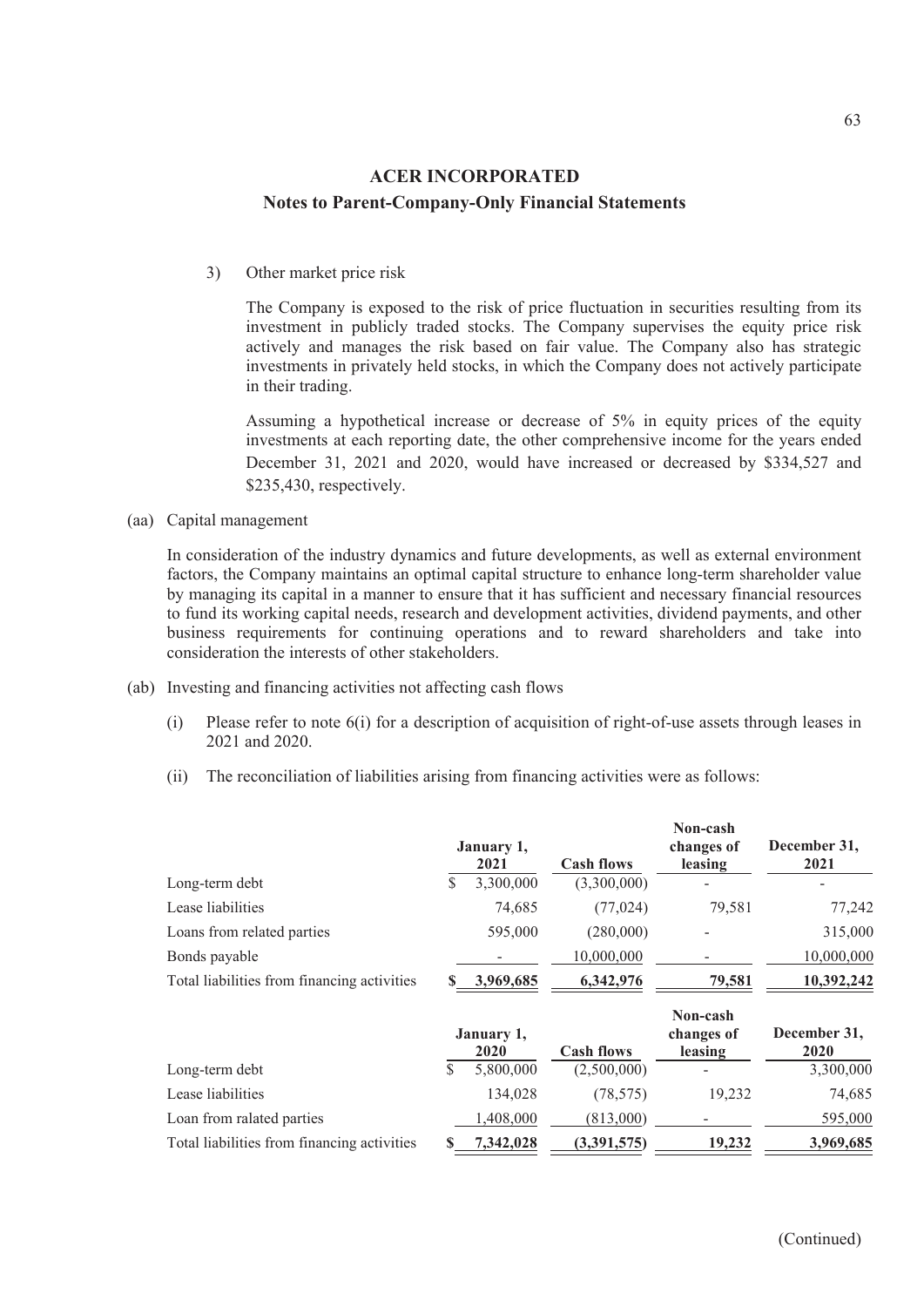#### **7. Related-party transactions**

#### (a) Related party name and categories

The followings are subsidiaries and other related parties that have had transactions with the Company during the reporting periods.

| <b>Relationship with the Company</b> |
|--------------------------------------|
| Subsidiaries                         |
| Subsidiaries                         |
| Subsidiaries                         |
| Subsidiaries                         |
| Subsidiaries                         |
| Subsidiaries                         |
| Subsidiaries                         |
| Subsidiaries                         |
| Subsidiaries                         |
| Subsidiaries                         |
| Subsidiaries                         |
| Subsidiaries                         |
| Subsidiaries                         |
| Subsidiaries                         |
| Subsidiaries                         |
| Subsidiaries                         |
| Subsidiaries                         |
| Subsidiaries                         |
| Subsidiaries                         |
| Subsidiaries                         |
| Subsidiaries                         |
| Subsidiaries                         |
| Subsidiaries                         |
| Subsidiaries                         |
| Subsidiaries                         |
| Subsidiaries                         |
| Subsidiaries                         |
| Subsidiaries                         |
| Subsidiaries                         |
| Subsidiaries                         |
| Subsidiaries                         |
|                                      |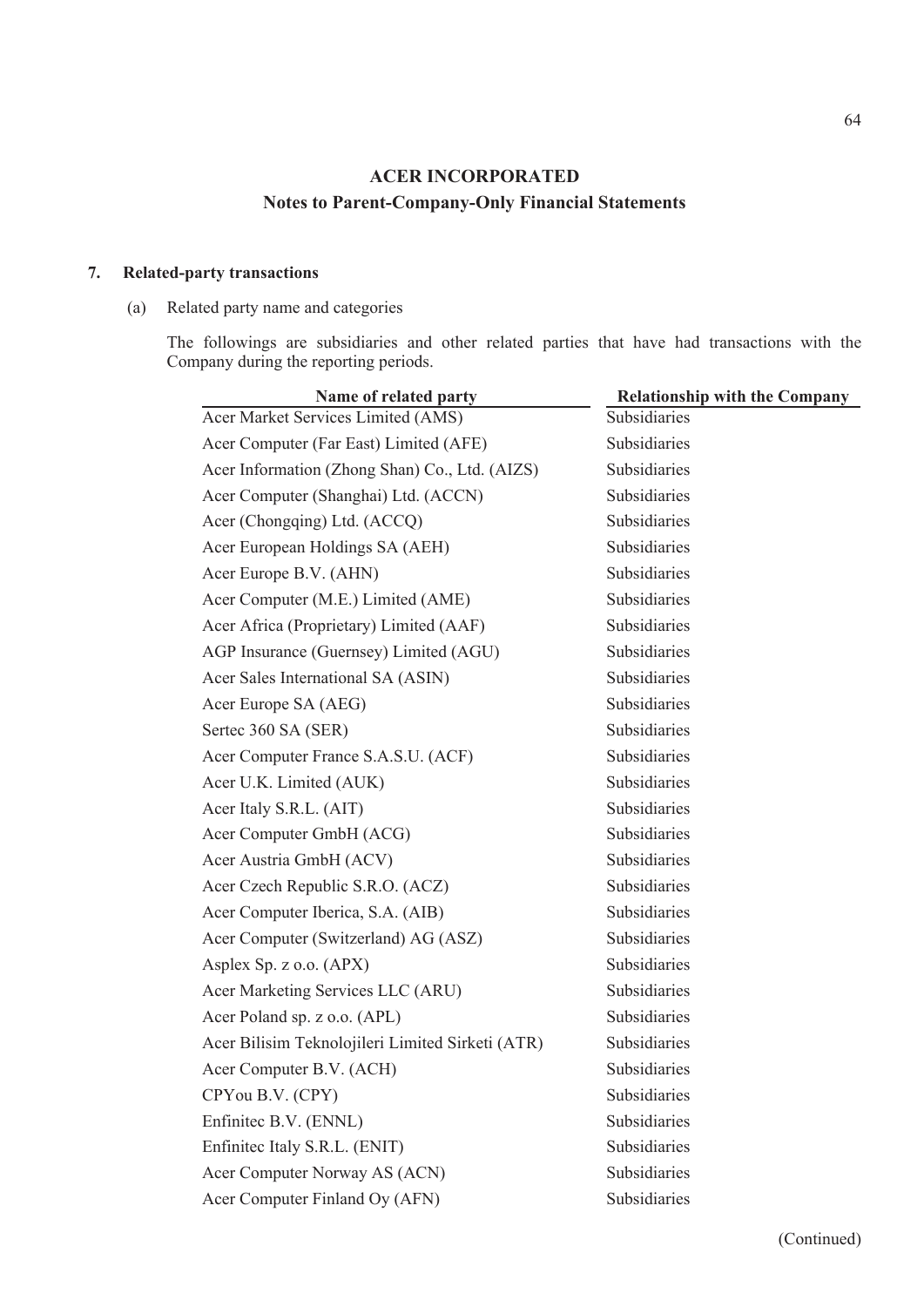| Name of related party                               | <b>Relationship with the Company</b> |
|-----------------------------------------------------|--------------------------------------|
| Acer Computer Sweden AB (ACW)                       | Subsidiaries                         |
| Acer Denmark A/S (ACD)                              | Subsidiaries                         |
| Boardwalk Capital Holdings Limited (Boardwalk)      | Subsidiaries                         |
| Acer Computec Mexico, S.A. de C.V. (AMEX)           | Subsidiaries                         |
| Acer American Holdings Corp. (AAH)                  | Subsidiaries                         |
| AGP Tecnologia em Informatica do Brasil Ltda. (ATB) | Subsidiaries                         |
| Aurion Tecnologia, S.A. de C.V. (Aurion)            | Subsidiaries                         |
| Acer Cloud Technology Inc. (ACTI)                   | <b>Subsidiaries</b>                  |
| Acer Cloud Technology (US), Inc. (ACTUS)            | Subsidiaries                         |
| Gateway, Inc. (GWI)                                 | Subsidiaries                         |
| Acer America Corporation (AAC)                      | Subsidiaries                         |
| Acer Service Corporation (ASC)                      | Subsidiaries                         |
| Acer Holdings International, Incorporated (AHI)     | Subsidiaries                         |
| Acer Computer Co., Ltd. (ATH)                       | Subsidiaries                         |
| Acer Japan Corp. (AJC)                              | Subsidiaries                         |
| Acer Computer Australia Pty. Limited (ACA)          | Subsidiaries                         |
| Acer Sales and Services SDN BHD (ASSB)              | Subsidiaries                         |
| Acer Asia Pacific Sdn Bhd (AAPH)                    | Subsidiaries                         |
| Acer Computer (Singapore) Pte. Ltd. (ACS)           | Subsidiaries                         |
| Acer Computer New Zealand Limited (ACNZ)            | Subsidiaries                         |
| PT. Acer Indonesia (AIN)                            | Subsidiaries                         |
| PT. Acer Manufacturing Indonesia (AMI)              | Subsidiaries                         |
| Acer India Private Limited (AIL)                    | Subsidiaries                         |
| Acer Infotech Pvt Ltd. (AIP)                        | Subsidiaries                         |
| Acer Vietnam Co., Ltd. (AVN)                        | Subsidiaries                         |
| Acer Philippines, Inc. (APHI)                       | Subsidiaries                         |
| Servex (Malaysia) Sdn Bhd (SMA)                     | Subsidiaries                         |
| Weblink International Inc. (WLII)                   | <b>Subsidiaries</b>                  |
| Wellife Inc. (WELL)                                 | <b>Subsidiaries</b>                  |
| Pecer Bio-medical Technology Incorporated (PBT)     | Subsidiaries                         |
| Protrade Global Limited (PGL)                       | Subsidiaries                         |
| Snoqualmie Company Ltd. (SCL)                       | Subsidiaries                         |
| Protrade Asia Limited (PAL)                         | Subsidiaries                         |
| Dakota Co., Ltd. (DCL)                              | Subsidiaries                         |
| Cascadia Resources Inc. (CRI)                       | Subsidiaries                         |
| Portrade Applied Materials Corp. (PAM)              | Subsidiaries                         |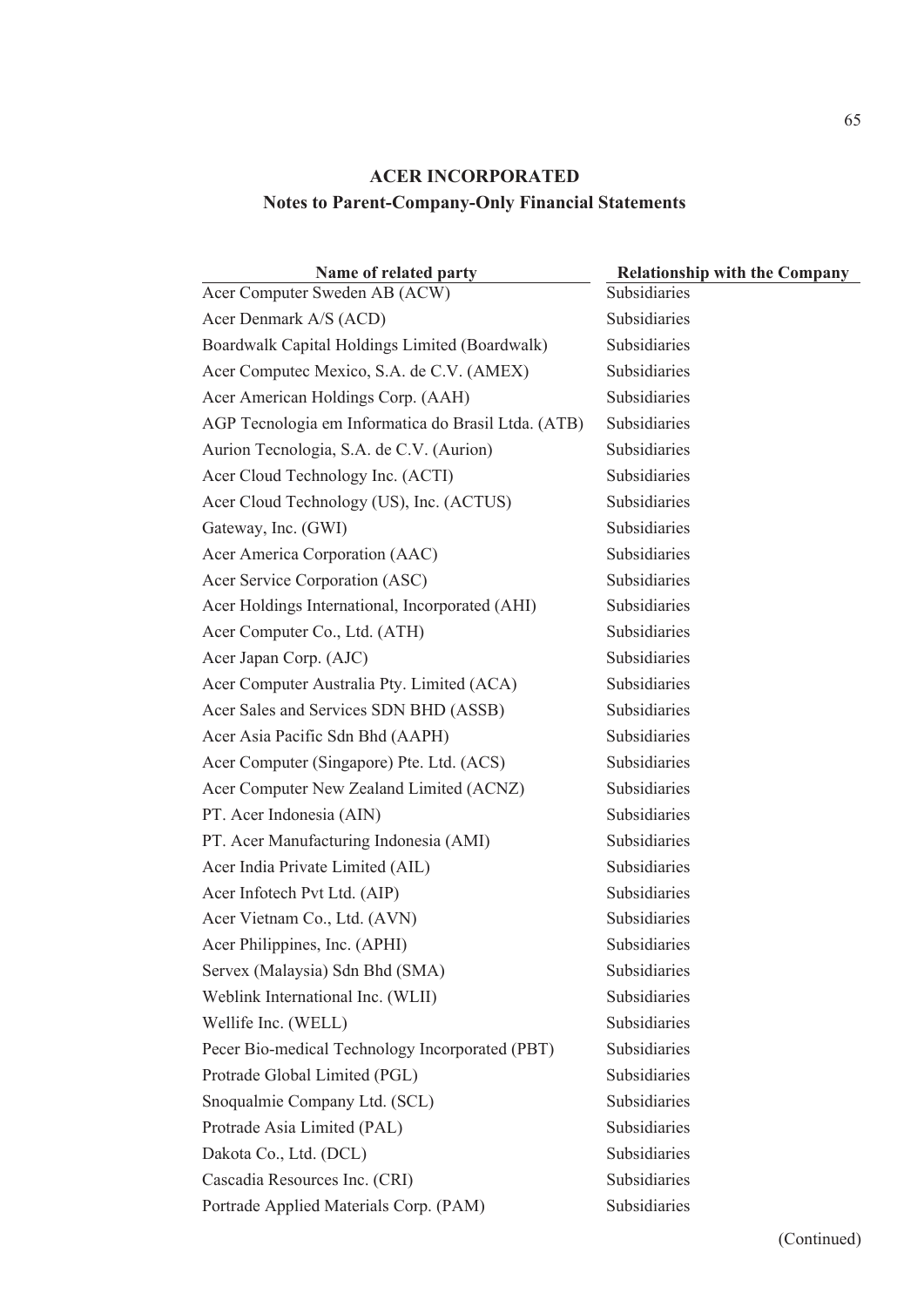| Name of related party                              | <b>Relationship with the Company</b> |  |  |
|----------------------------------------------------|--------------------------------------|--|--|
| Protrade Shanghai Trading Co., Ltd. (PST)          | Subsidiaries                         |  |  |
| Protrade Resources Vietnam Company Limited (PRV)   | Subsidiaries                         |  |  |
| Acer Synergy Tech Corp. (AST)                      | Subsidiaries                         |  |  |
| Shanghai AST Technology Service Ltd. (ASTS)        | Subsidiaries                         |  |  |
| ISU Service Corp. (ISU)                            | Subsidiaries                         |  |  |
| Acer Synergy Tech America Corporation (ASTA)       | Subsidiaries                         |  |  |
| Acer Digital Service Co. (ADSC)                    | Subsidiaries                         |  |  |
| Acer Property Development Inc. (APDI)              | Subsidiaries                         |  |  |
| Aspire Service & Development Inc. (ASDI)           | Subsidiaries                         |  |  |
| Acer Gaming Inc. (AGM)                             | Subsidiaries                         |  |  |
| Cross Century Investment Limited (CCI)             | Subsidiaries                         |  |  |
| Acer SoftCapital Incorporated (ASCBVI)             | Subsidiaries                         |  |  |
| DropZone Holding Limited (DZH)                     | Subsidiaries                         |  |  |
| DropZone (Hong Kong) Limited (DZL)                 | Subsidiaries                         |  |  |
| Acer Gadget Inc. (AGT, formerly ETEN)              | Subsidiaries (note)                  |  |  |
| Acer BeingWare Holding Inc. (ABH)                  | Subsidiaries                         |  |  |
| Acer Cloud Technology (Taiwan) Inc. (ACTTW)        | Subsidiaries                         |  |  |
| Altos Computing Inc. (ALT)                         | Subsidiaries                         |  |  |
| MPS Energy Inc. (MPS)                              | Subsidiaries                         |  |  |
| Acer e-Enabling Service Business Inc. (AEB)        | Subsidiaries                         |  |  |
| Acer ITS Inc. (ITS)                                | Subsidiaries                         |  |  |
| Acer Medical Inc. (AMED)                           | Subsidiaries                         |  |  |
| Beijing Altos Computing Ltd. (BJAC)                | Subsidiaries                         |  |  |
| Acer Cloud Technology (Chongqing) Ltd. (ACTCQ)     | Subsidiaries                         |  |  |
| Acer Being Communication Inc. (ABC)                | Subsidiaries                         |  |  |
| Acer Being Signage Inc. (ABST)                     | Subsidiaries                         |  |  |
| Acer Being Signage GmbH (ABSG)                     | Subsidiaries                         |  |  |
| Xplova Inc. (XPL)                                  | Subsidiaries                         |  |  |
| Acer AI Cloud Inc. (AIC, Formerly Pawbo Inc.)      | Subsidiaries                         |  |  |
| Xplova (Shanghai) Ltd. (XPLSH)                     | Subsidiaries                         |  |  |
| Acer Cyber Security Incorporated (ACSI)            | Subsidiaries                         |  |  |
| ACSI Cyber Security Academy Inc. (ACAD)            | Subsidiaries                         |  |  |
| Acer China Venture Corp (ACVC)                     | Subsidiaries                         |  |  |
| Acer China Venture Partnership (ACVP)              | Subsidiaries                         |  |  |
| Acer e-Enabling Data Center Incorporated (EDC)     | Subsidiaries                         |  |  |
| Acer Third Wave Software (Beijing) Co. Ltd (TWPBJ) | Subsidiaries                         |  |  |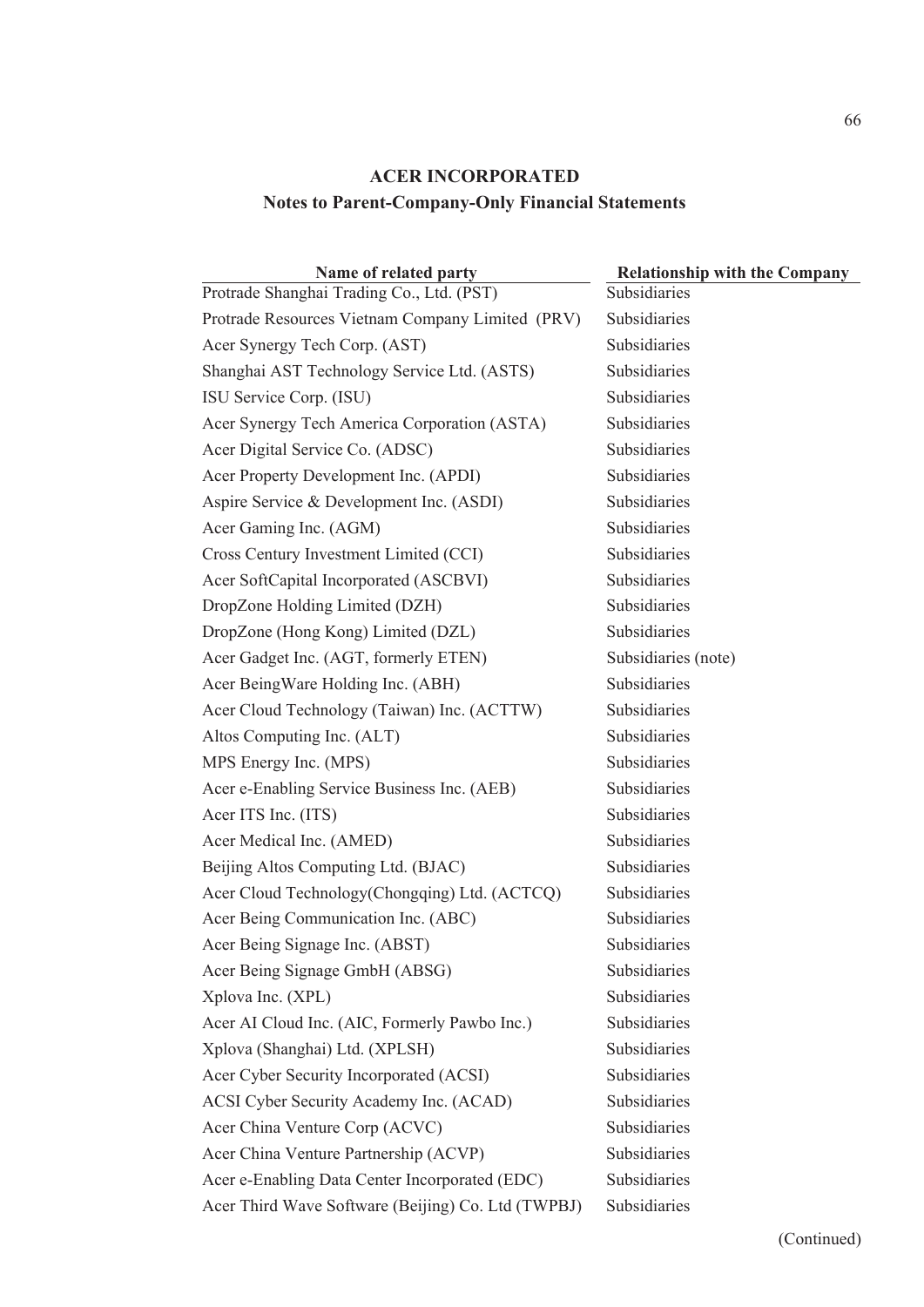| Name of related party                                       | <b>Relationship with the Company</b>           |
|-------------------------------------------------------------|------------------------------------------------|
| Sertec (Beijing) Ltd. (SEB)                                 | Subsidiaries                                   |
| StarVR Corporation (ASBZ)                                   | Subsidiaries                                   |
| StarVR Europe SA (VRE)                                      | Subsidiaries                                   |
| AOPEN Inc. (AOI)                                            | Subsidiaries                                   |
| AOPEN America Inc.(AOA)                                     | Subsidiaries                                   |
| AOPEN Computer B.V.(AOE)                                    | Subsidiaries                                   |
| AOPEN Technology Inc.(AOTH)                                 | Subsidiaries                                   |
| AOPEN Japan Inc.(AOJ)                                       | Subsidiaries                                   |
| Aopen SmartVision Incorporated (AOSV)                       | Subsidiaries                                   |
| Heartware Alliance and Integration Limited (HTW)            | Subsidiaries                                   |
| AOPEN Global Solutons Pty Ltd.(AOGS)                        | Subsidiaries                                   |
| <b>AOPEN SmartView Incorporated (AOSD)</b>                  | Subsidiaries                                   |
| Great Connection LTD.(GCL)                                  | Subsidiaries                                   |
| AOPEN International (ShangHai) Co., Ltd (AOC)               | Subsidiaries                                   |
| AOPEN Information Products (Zhongshan) Inc. (AOZ)           | Subsidiaries                                   |
| AOPEN Australia & New Zealand Pty Ltd (AOAU)                | Subsidiaries                                   |
| Bluechip Infotech Pty Ltd. (Bluechip)                       | Subsidiaries                                   |
| Bluechip Infotech Incorporated (BLI)                        | Subsidiaries                                   |
| Dingo Tech Pty Ltd. (DTP)                                   | Subsidiaries                                   |
| Digital Networks Australia Pty Ltd. (DNA)                   | Subsidiaries                                   |
| Ingeniq Pty Ltd. (IGP)                                      | Subsidiaries                                   |
| Bluechip Infotech (NZ) Limited (BLNZ)                       | Subsidiaries                                   |
| Soft Solutions Limited (SSL)                                | Subsidiaries                                   |
| GadgeTek (Shanghai) Limited (GCN)                           | Subsidiaries                                   |
| Highpoint Service Network Corporation (HSNC)                | Subsidiaries                                   |
| Highpoint Service Network (Thailand) Co., Ltd (HSNT)        | Subsidiaries                                   |
| Highpoint Service Network Vietnam Company Limited<br>(HSNV) | Subsidiaries                                   |
| PT HSN Tech Indonesia (HSNI)                                | Subsidiaries                                   |
| HighPoint Service Network Sdn Bhd (HSN)                     | Subsidiaries                                   |
| Highpoint Services Network Philippines, Inc. (HSNP)         | Subsidiaries                                   |
| AcerPure Inc. (API)                                         | Subsidiaries                                   |
| Acer Asset Management Incorporated (AAM)                    | Subsidiaries                                   |
| Smart Frequency Technology Inc. (SFT)                       | Joint venture                                  |
| Aegis Semiconductor Technology Inc. (ATI)                   | Associates, liquidated on August<br>26th, 2021 |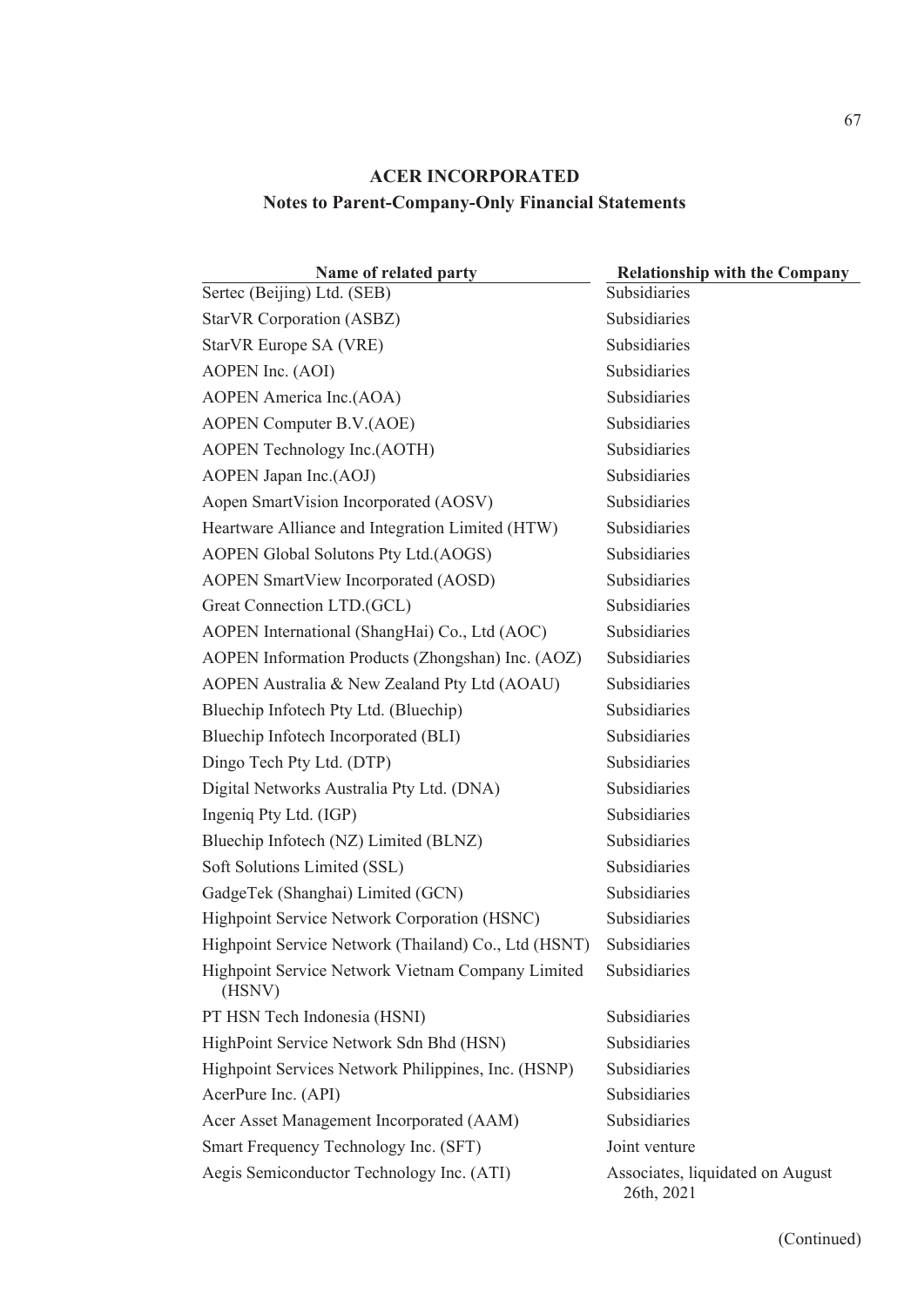| Name of related party              | <b>Relationship with the Company</b>                                                                   |
|------------------------------------|--------------------------------------------------------------------------------------------------------|
| GrandPad Inc. (GrandPAD)           | Associates                                                                                             |
| Piovision International Inc. (HPT) | Associates                                                                                             |
| ECOM Software Inc. (ECS)           | Associates                                                                                             |
| Kbest Technology Inc. (KBest)      | Associates                                                                                             |
| Erics Co., LTD (Erics)             | The entity's chairman is the first-<br>degree relatives of one of the key<br>management of the Company |
| Acer Foundation                    | Substantive related party                                                                              |
| Taurus Insterstellar Inc.          | The entity's chairman is the<br>Company's director                                                     |
| Mu-Jin Investments Co., Ltd.       | Same chairman with the Company                                                                         |

(Note) GadgetTek Inc. (GTI), one of subsidiaries of the Company, has been merged into Acer Gadget Inc. in the second quater of 2021.

### (b) Significant related-party transactions

(i) Revenue

The amounts of significant sales to related parties were as follows:

|                       |    | 2021         | 2020         |
|-----------------------|----|--------------|--------------|
| Subsidiaries          |    |              |              |
| <b>AEG</b>            | \$ | 93, 323, 424 | 81,108,431   |
| AAC                   |    | 73,481,903   | 69, 391, 765 |
| <b>Others</b>         |    | 58, 522, 673 | 45,901,657   |
| Associates            |    | 128,715      | 197,093      |
| Joint venture         |    |              | 22           |
| Other related parties |    | 89           | 5,917        |
|                       | S  | 225,456,804  | 196,604,885  |

The sales prices and trade term with related parties depend on the economic environment and market competition, and are not comparable to those with third-party customers.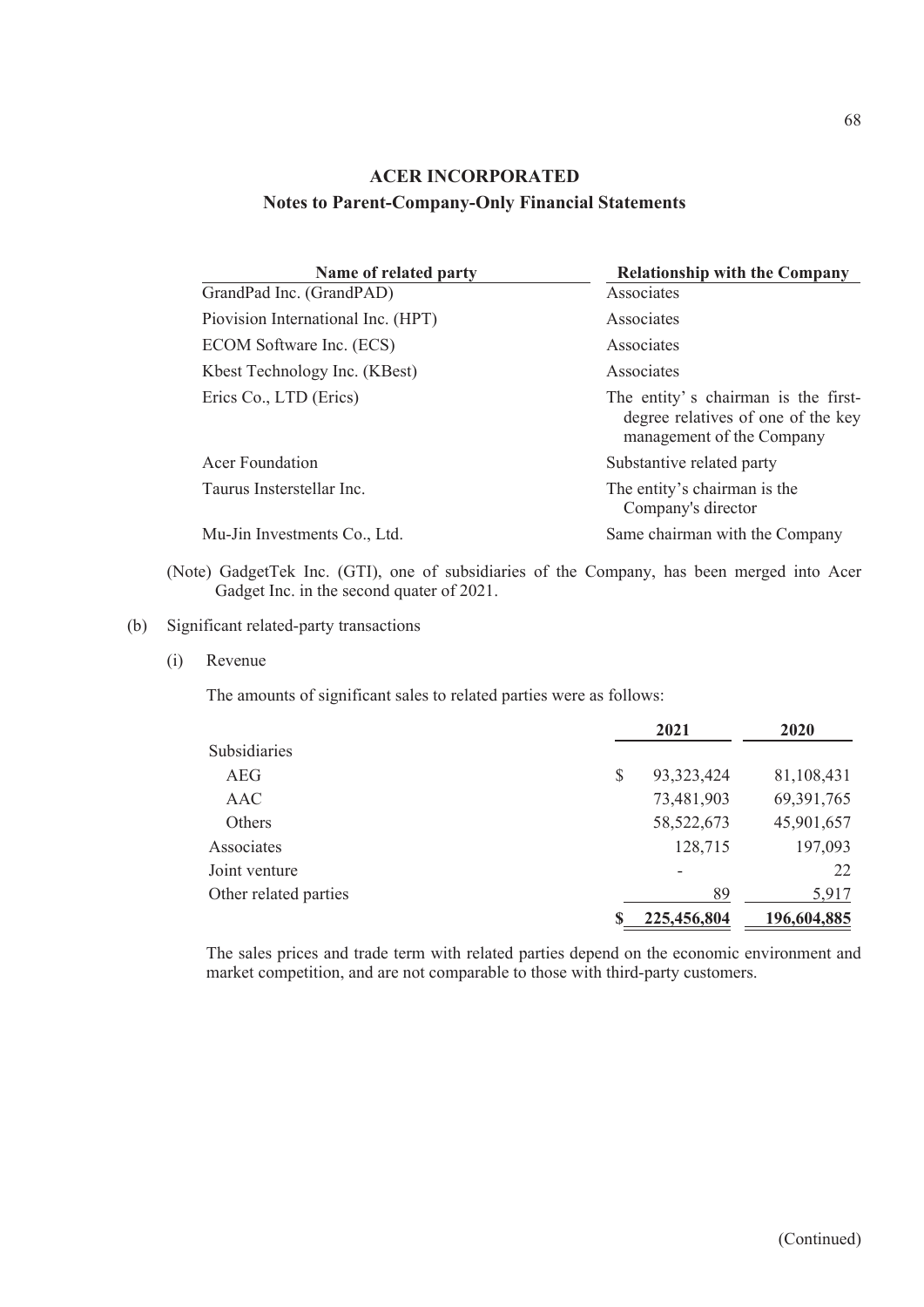#### (ii) Purchases

The amounts of significant purchases from related parties were as follows:

|              | 2021      | <b>2020</b> |
|--------------|-----------|-------------|
| Subsidiaries | 3,274,588 | 1,869,722   |

The purchase price with related parties are not comparable to the purchase price with thirdparty vendors as the specifications of products are different.

(iii) Operating costs and expenses

The operating costs and expenses related to services including management consulting, system maintenance, product development and design provided by related parties and the donation to related parties were as follows:

|                   | <b>Related-party</b> |         |         |
|-------------------|----------------------|---------|---------|
| <b>Accounts</b>   | categories           | 2021    | 2020    |
| Cost of revenue   | Subsidiaries         | 400,493 | 380,197 |
| Operating expense | Subsidiaries         | 85,976  | 70,445  |
| Operating expense | Associates           | 1,745   | 6,225   |
| Operating expense | Other related        |         |         |
|                   | parties              |         | 12,500  |
|                   |                      | 488,214 | 469,367 |

#### (iv) Lease

The Company leased investment property and rental offices to its related parties. The related rental income was included in "other operating income and expenses – net" and summarized as follows:

|                       | 2021         | 2020   |
|-----------------------|--------------|--------|
| Subsidiaries:         |              |        |
| <b>ASDI</b>           | \$<br>38,434 | 38,434 |
| <b>AEB</b>            | 15,619       | 17,436 |
| Others                | 11,047       | 9,190  |
| Associates            | 2,623        | 2,491  |
| Joint venture         | 2,584        | 1,668  |
| Other related parties | 83           | 78     |
|                       | 70,390       | 69,297 |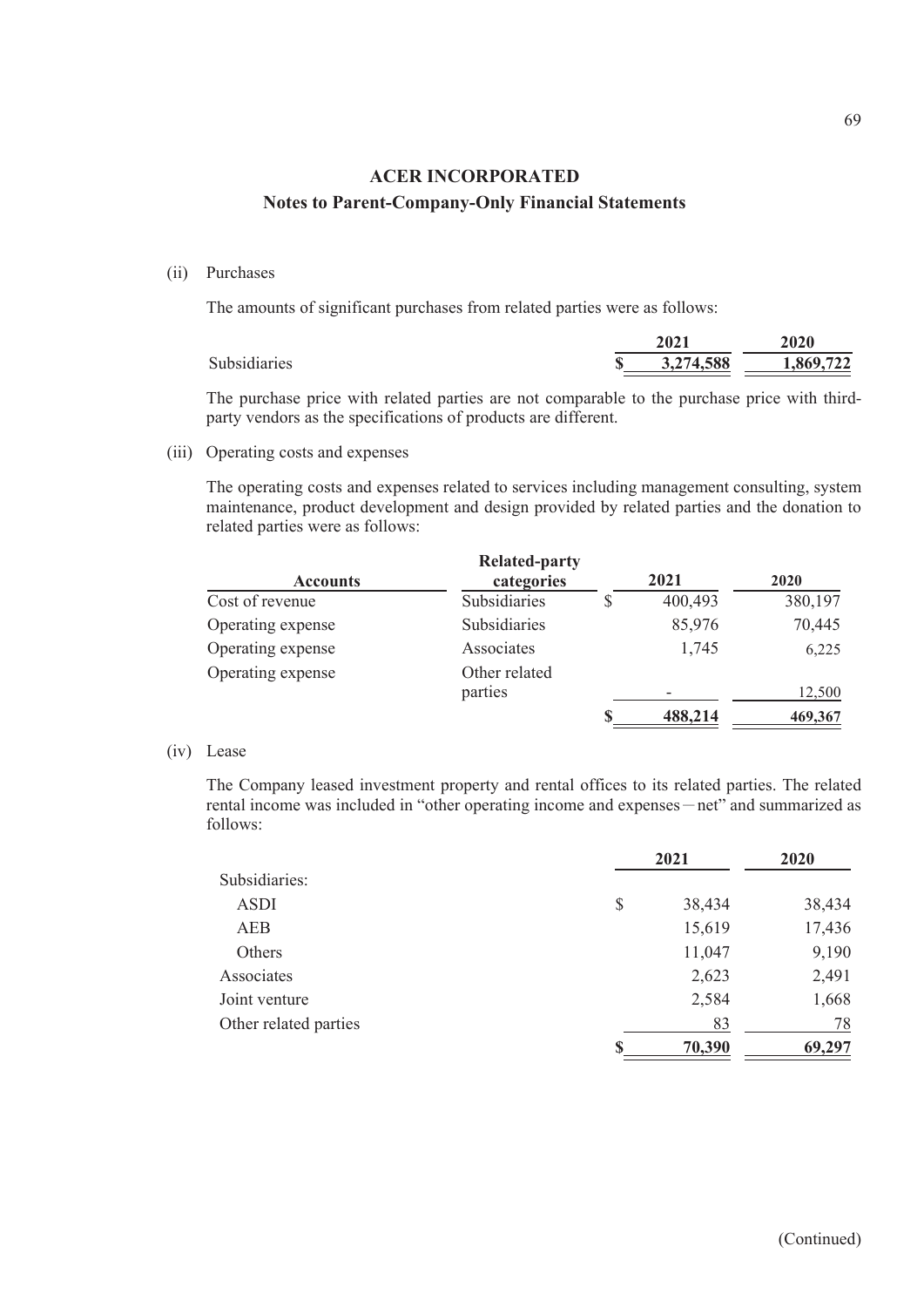#### (v) Service income

The service income related to the management consulting service and system maintenance service provided to related parties was included in " other gains and losses " and was summarized as follows:

|                       | 2021   | 2020   |
|-----------------------|--------|--------|
| <b>Subsidiaries</b>   | 39,187 | 16,792 |
| Associates            | 48     | 48     |
| Joint venture         | 3,223  | 3,223  |
| Other related parties | 165    | 19     |
|                       | 42,623 | 20,082 |

### (vi) Loans to related parties

The actual drawdown amounts were as follows:

|               | December 31,<br>2021 |          |
|---------------|----------------------|----------|
| Subsidiaries: |                      |          |
| AFE           | \$<br>330,294        |          |
| <b>ITS</b>    | 110,000              | ۰        |
| <b>AGM</b>    |                      | 95,000   |
| <b>MPS</b>    | 56,000               |          |
| ALT           | 78,000               | 63,000   |
| AGT           |                      | 20,000   |
|               | 574,294              | 178,000  |
| Interest rate | $0.65\% - 0.85\%$    | $0.80\%$ |

Interest income related to loans to subsidiaries in 2021 and 2020 was \$2,759 and \$330, respectively.

(vii) Borrowings from related parties

The borrowings from related parties were as follows:

|               | December 31,<br>2021 |         |
|---------------|----------------------|---------|
| Subsidiaries: |                      |         |
| <b>ADSC</b>   | \$<br>100,000        | -       |
| <b>EDC</b>    |                      | 250,000 |
| AGT           | 70,000               | 80,000  |
| <b>CCI</b>    | 100,000              | 100,000 |
| ABH           |                      | 150,000 |
| Others        | 45,000               | 15,000  |
|               | 315,000              | 595,000 |
| Interest rate | $0.60\%$             | 0.75%   |

(Continued)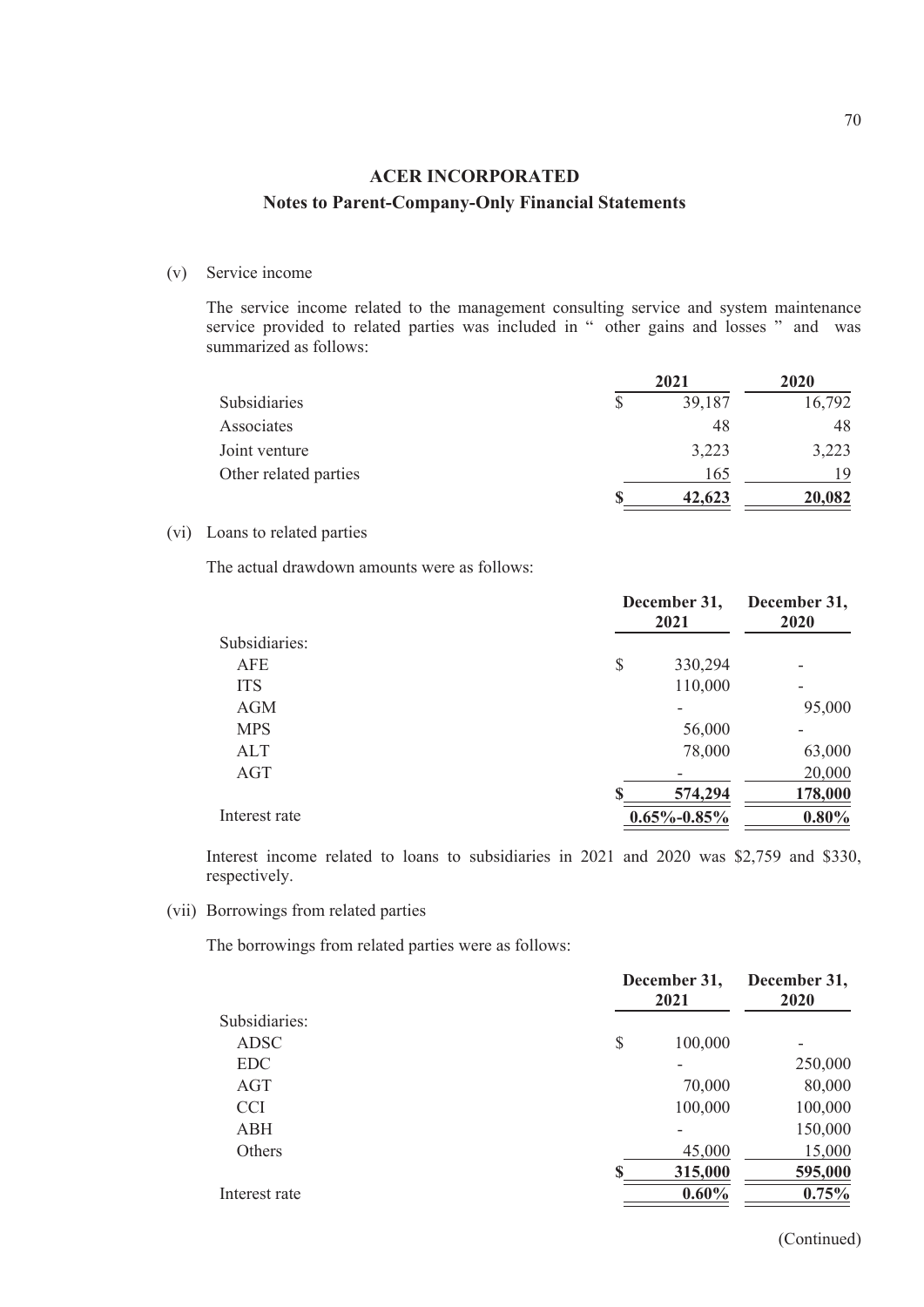Interest expenses related to borrowings from subsidiaries in 2021 and 2020 were \$3,042 and \$7,822, respectively.

(viii) Organizational restructuring-Intelligent solutions of air quality business

 $A$ ssets:

In May 2020, the Company acquired 3,222 thousand shares of API' s common stock from ACTTW for a cash consideration of \$43,365. Additionally, the Company spun off its intelligent solutions of air quality business in Taiwan to API on July 7, 2020 in accordance with Business Merger and Acquisition Act, Company Act and other relevant regulations. The carrying value of the net assets transferred was \$22,282; in the meantime, the Company made a cash payment of \$27,718 to acquire 5,000 thousand shares of API' s common stock. The carrying amounts of the respective assets and liabilities transferred were as follows:

| S | 23,581  |
|---|---------|
|   | 2,519   |
|   | 26,100  |
|   |         |
|   | (3,687) |
|   | (131)   |
|   | (3,818) |
| S | 22,282  |
|   |         |

(ix) Payables related to defined benefit liabilities due to personnel transfer to subsidiaries

The net defined benefit liabilities have been transferred while certain employees transferred from the Company to AEB, EDC, AGT, HSNC and other subsidiaries. Related payables were included in "other payables to related parties" and "long-term payable to related parties".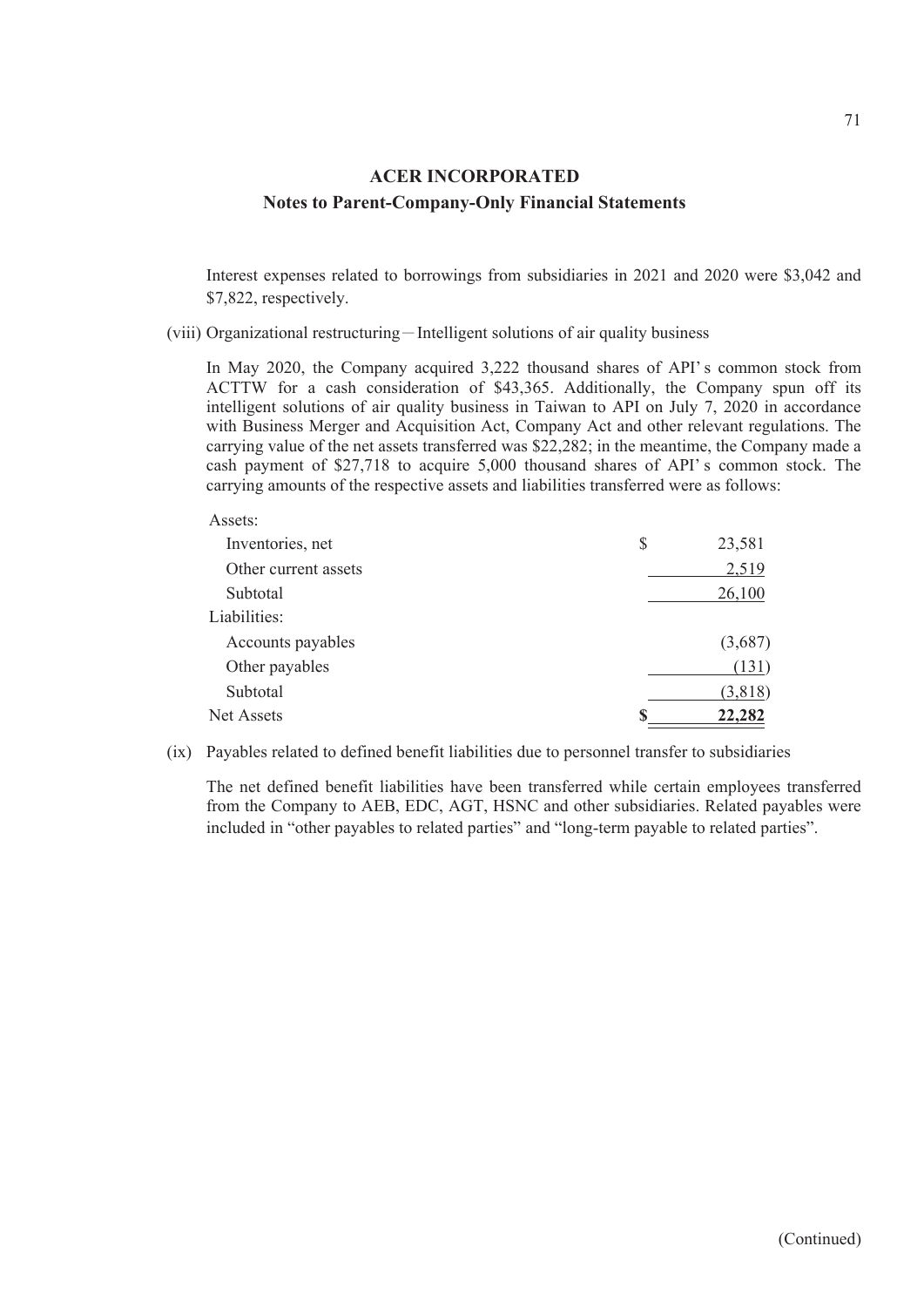### (x) Receivables from related parties

| <b>Accounts</b>                                                            | <b>Related-party</b><br>categories |    | December 31,<br>2021 | December 31,<br>2020 |
|----------------------------------------------------------------------------|------------------------------------|----|----------------------|----------------------|
| Notes and accounts receivable from Subsidiaries:<br>related parties        |                                    |    |                      |                      |
|                                                                            | <b>AAC</b>                         | \$ | 15,257,348           | 10,693,291           |
|                                                                            | <b>AJC</b>                         |    | 720,672              | 3,889,769            |
|                                                                            | <b>AEG</b>                         |    | 6,603,418            | 1,887,259            |
|                                                                            | AIL                                |    | 5,039,862            | 2,785,837            |
|                                                                            | Others                             |    | 9,897,209            | 5,313,782            |
| Notes and accounts receivable from Associates<br>related parties           |                                    |    |                      | 26,020               |
| Note and accounts receivable from Other related parties<br>related parties |                                    |    | 16                   |                      |
| Other receivables from related<br>parties                                  | Subsidiaries                       |    | 89,811               | 35,512               |
| Other receivables from related<br>parties (financing)                      | Subsidiaries                       |    | 574,294              | 178,000              |
| Other receivables from related<br>parties                                  | Associates                         |    | 10                   | 323                  |
| Other receivables from related<br>parties                                  | Joint venture                      |    | 294                  | 297                  |
| Other receivables from related<br>parties                                  | Other related parties              |    | 173                  | 20                   |
|                                                                            |                                    | S  | 38,183,107           | 24,810,110           |

### (xi) Payables to related parties

| <b>Accounts</b>                                  | <b>Related party</b><br>categories | December 31,<br>2021 | December 31,<br>2020 |
|--------------------------------------------------|------------------------------------|----------------------|----------------------|
| Accounts payable to related<br>parties           | Subsidiaries                       | \$<br>628,776        | 503,171              |
| Accounts payable to related<br>parties           | Associates                         | 89                   |                      |
| Other payables to related<br>parties             | Subsidiaries                       | 190,675              | 143,946              |
| Other payables to related<br>parties             | Other related parties              | 12,500               | 25,000               |
| Other payables to related<br>parties (financing) | Subsidiaries                       | 315,000              | 595,000              |
| Long-term payable to related<br>parties          | Subsidiaries                       | 14,594               | 20,034               |
|                                                  |                                    | 1,161,634            | 1,287,151            |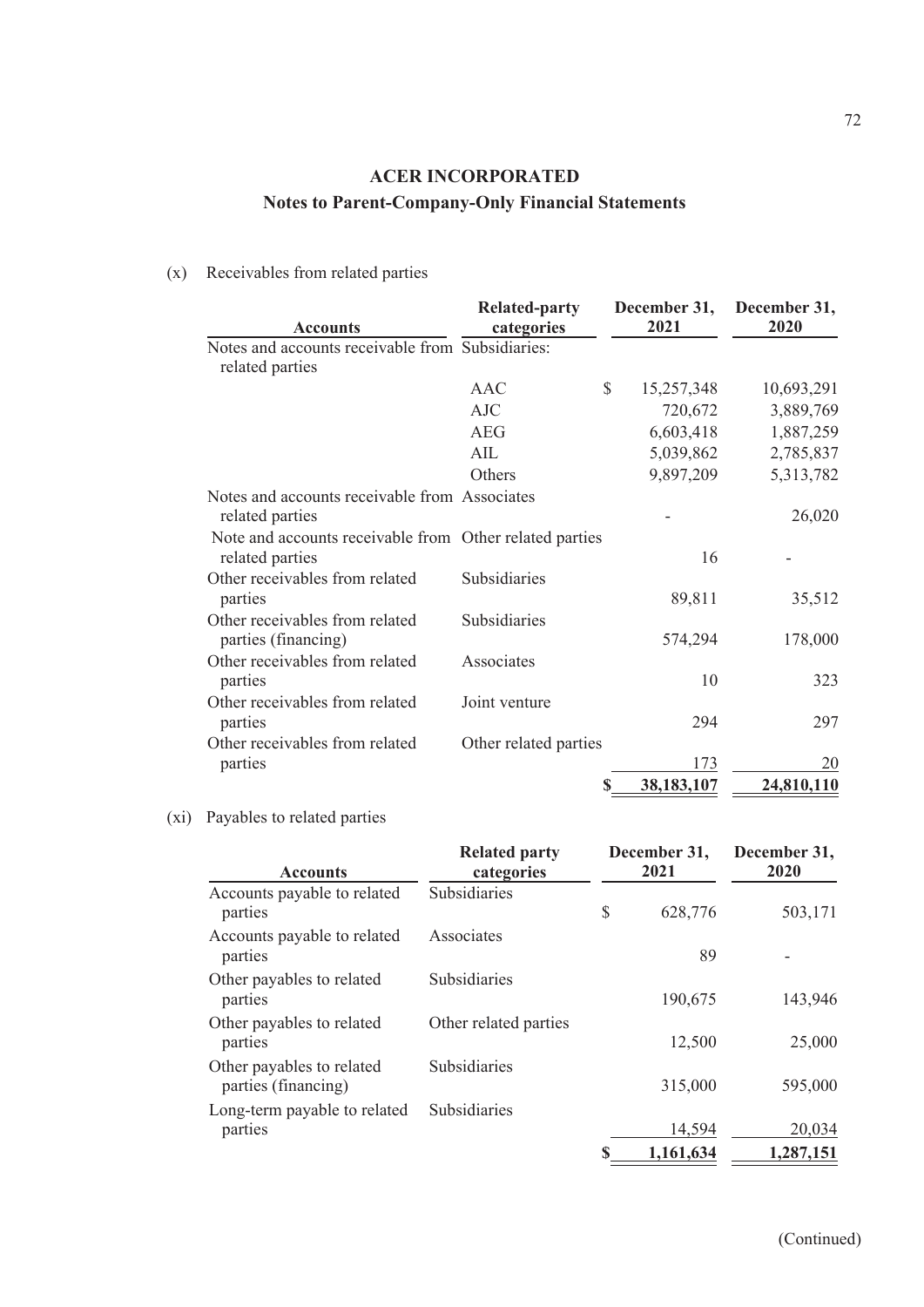(xii) Guarantees and endorsements provided to related parties

As of December 31, 2021 and 2020, the balances of guarantees and endorsements provided to subsidiaries were \$21,183,939 and \$21,503,281, respectively, and the amounts actually drawn were \$4,285,862 and \$5,012,962, respectively.

(c) Compensation for key management personnel

|                              |  | 2020    |         |
|------------------------------|--|---------|---------|
| Short-term employee benefits |  | 283,252 | 214,259 |
| Post-employment benefits     |  | 3.187   | 19.709  |
|                              |  | 286,439 | 233,968 |

#### **8. Pledged assets**

The carrying values of pledged assets (reported under other financial assets-non-current) were as follows:

| <b>Assets</b>                     | <b>Pledged to secure</b>                                                    | December 31,<br>2021 | December 31,<br>2020 |
|-----------------------------------|-----------------------------------------------------------------------------|----------------------|----------------------|
| Cash in bank and time<br>deposits | Contract bidding, refundable deposits,<br>and project fulfillment guarantee | 160,566              | 88,955               |

### **9. Significant commitments and contingencies**

- (a) The Company has entered into software and royalty license agreements with Microsoft, IBM, and other companies. The Company has fulfilled its obligations according to the contracts.
- (b) In the ordinary course of its business from time to time, the Company received notices from third parties asserting that Acer has infringed certain patents and demanded that Acer should obtain certain patent licenses. Although the Company does not expect that the outcome of any of these legal proceedings (individually or collectively) will have a material adverse effect on the Company' s business operations and finance, the litigation is inherently unpredictable. Therefore, the Company could incur judgments or enter into settlements of claims that could adversely affect its operating results or cash flows in a particular period.
- (c) As of December 31, 2021 and 2020, the Company had outstanding stand-by letters of credit provided by the banks totaling \$6,720 and \$14,227, respectively, for purposes of bids and contracts.
- (d) As of December 31, 2021 and 2020, the Company had issued promissory notes amounting to \$35,247,050 and \$36,809,506, respectively, as collateral for obtaining credit facilities from financial institutions.

### **10. Significant loss from disaster: None**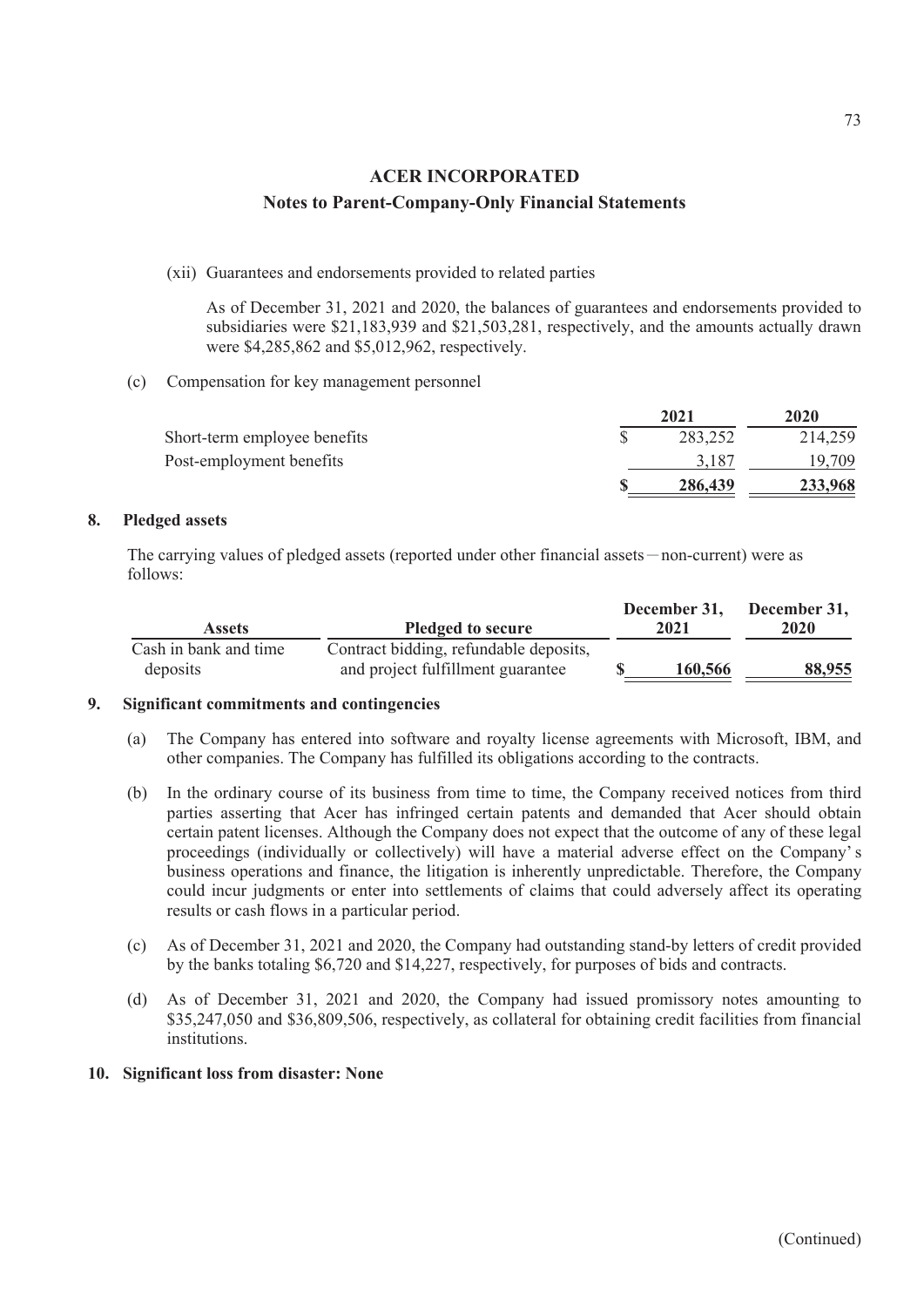### **11. Significant subsequent events:**

The Company's subsidiaries were exposed to the risk of recoverability of accounts receivables from customers in Russia and Ukraine due to the conflict between Russia and Ukraine occurred in the end of February 2022. As of March 16, 2022, the exposure of accounts receivable arising from revenue recognized in 2021 amounted to \$1,032,000 approximately. The Company' s subsidiaries initially assessed that some of such accounts receivable might be impaired as they might not be recovered. The Company' s subsidiaries have proactively managed to ensure the above-mentioned accounts receivable will be collected, and evaluated any ways to reduce the potential impairment loss such as insurance claim and other safeguard actions. The impairment loss of accounts receivable could not be estimated certainly at this stage as the conflict situation is still evolving. The impairment loss of accounts receivable in respect of the above-mentioned conflict, if any, will be recognized in 2022.

#### **12. Others**

A summary of current-period employee benefits, depreciation, and amortization, by function, is as follows:

|                                         | 2021               |                       |              | 2020               |                              |              |
|-----------------------------------------|--------------------|-----------------------|--------------|--------------------|------------------------------|--------------|
|                                         | Cost of<br>revenue | Operating<br>expenses | <b>Total</b> | Cost of<br>revenue | <b>Operating</b><br>expenses | <b>Total</b> |
| Employee benefits:                      |                    |                       |              |                    |                              |              |
| Salaries                                |                    | 3,753,103             | 3,753,103    |                    | 2,738,139                    | 2,738,139    |
| Insurance                               |                    | 174,644               | 174,644      |                    | 156,719                      | 156,719      |
| Pension                                 |                    | 119,812               | 119,812      |                    | 111,744                      | 111,744      |
| Remuneration of directors               |                    | 42,819                | 42,819       |                    | 36,821                       | 36,821       |
| Others                                  |                    | 207,345               | 207,345      |                    | 175,306                      | 175,306      |
| Depreciation                            |                    | 140,120               | 140,120      |                    | 154,282                      | 154,282      |
| Amortization                            | 12,068             | 12,525                | 24,593       | 16,245             | 27,796                       | 44,041       |
|                                         |                    |                       |              | 2021               |                              | 2020         |
| Employees                               |                    |                       |              | 1,662              | 1,627                        |              |
| Directors not in concurrent employment  |                    |                       |              |                    |                              |              |
| Average employee benefits               |                    |                       |              | 2,566              | 1,961                        |              |
| Average employee salaries               |                    |                       |              | 2,264              | 1,687                        |              |
| Adjustment of average employee salaries |                    |                       |              | 34.20 %            |                              |              |

Adjustment of average employee salaries **34.20 %** Supervisor's remuneration **\$** 

The Company's compensation policy, including directors, managers, and employees, is as follows:

The compensation of directors and managers is evaluated and reviewed by Compensation Committee periodically. The compensation of employees is determined by participating in salary surveys every year and reviewing salary level regularly to provide competitive compensation to employees.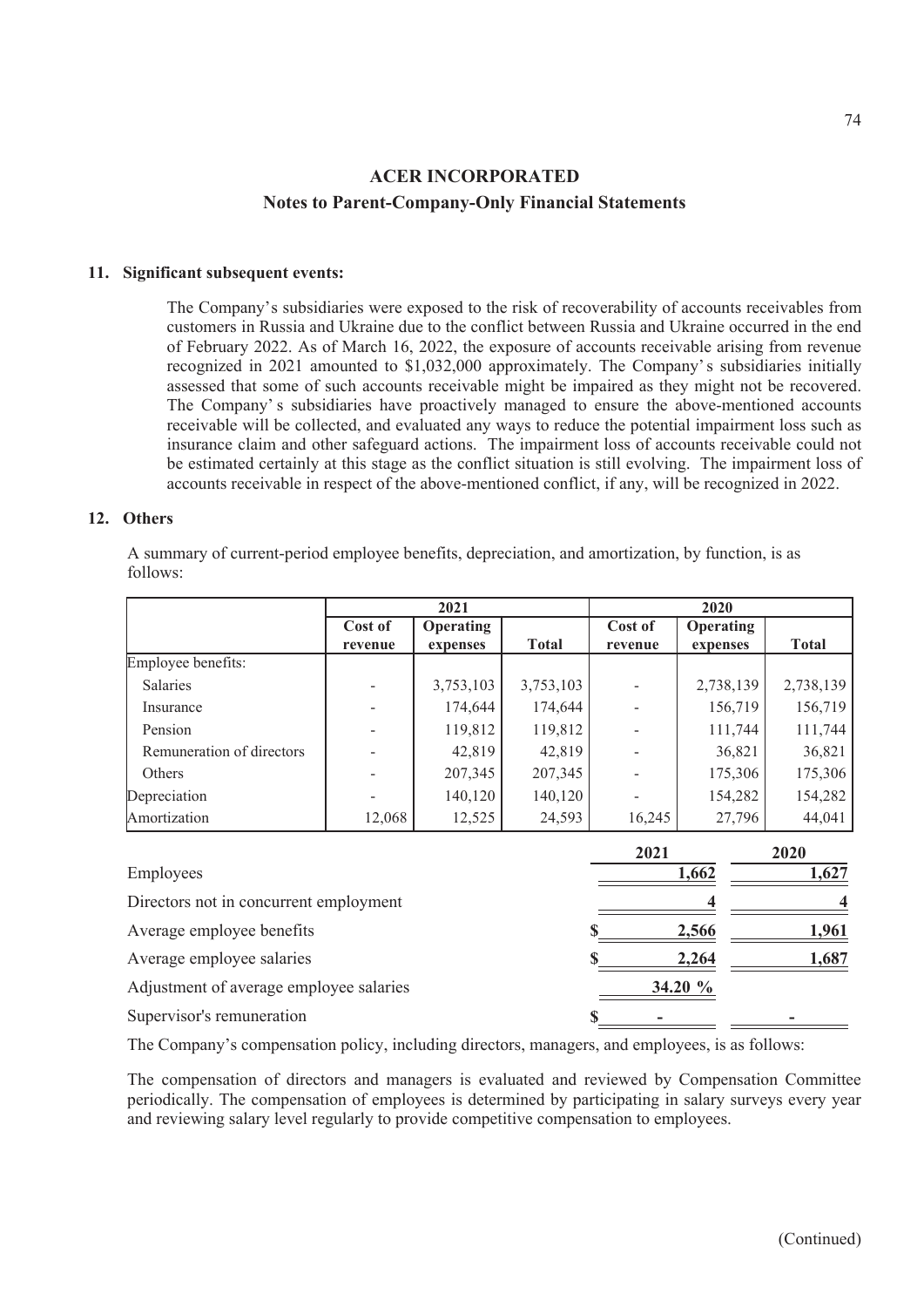#### **13. Additional disclosures**

- (a) Information on significant transactions:
	- (i) Financing provided to other parties: See Table 1 attached;
	- (ii) Guarantees and endorsements provided to other parties: See Table 2 attached;
	- (iii) Marketable securities held at reporting date (excluding investments in subsidiaries, associates, and jointly controlled entities): See Table 3 attached;
	- (iv) Marketable securities for which the accumulated purchase or sale amounts for the period exceed \$300 million or 20% of the paid-in capital: See Table 4 attached;
	- (v) Acquisition of real estate at costs which exceeds \$300 million or 20% of the paid-in capital: None;
	- (vi) Disposal of real estate at prices which exceeds \$300 million or 20% of the paid-in capital: None;
	- (vii) Total purchases from and sales to related parties which exceed \$100 million or 20% of the paid-in capital: See Table 5 attached;
	- (viii) Receivables from related parties which exceed \$100 million or 20% of the paid-in capital: See Table 6 attached;
	- $(ix)$  Information about derivative instruments transactions: See notes  $6(b)$ ;
- (b) Information on investees: See Table 7 attached;
- (c) Information on investment in Mainland China:
	- (i) The names of investees in Mainland China, the main businesses and products, paid-in capital, method of investment, information on inflow or outflow of capital, percentage of ownership, income (losses) of the investees, share of profits (losses) of investees, ending balance, amount received as earnings distributions from the investment, and limitation on investment: See Table 8 attached;
	- (ii) Significant direct or indirect transactions with investee companies, the prices and terms of payment, unrealized gain or loss, and other related information which is helpful to understand the impact of investment in Mainland China on financial reports: For the Company' s significant direct or indirect transactions (eliminated when compiling the consolidated financial statements) with investee companies in Mainland China for the year ended December 31, 2021, please refer to "Information on significant transactions" above.
- (d) Major shareholders:

According to the information provided by Taiwan Depository & Clearing Corporation, none of the shareholders holds over 5% of the Company's stocks.